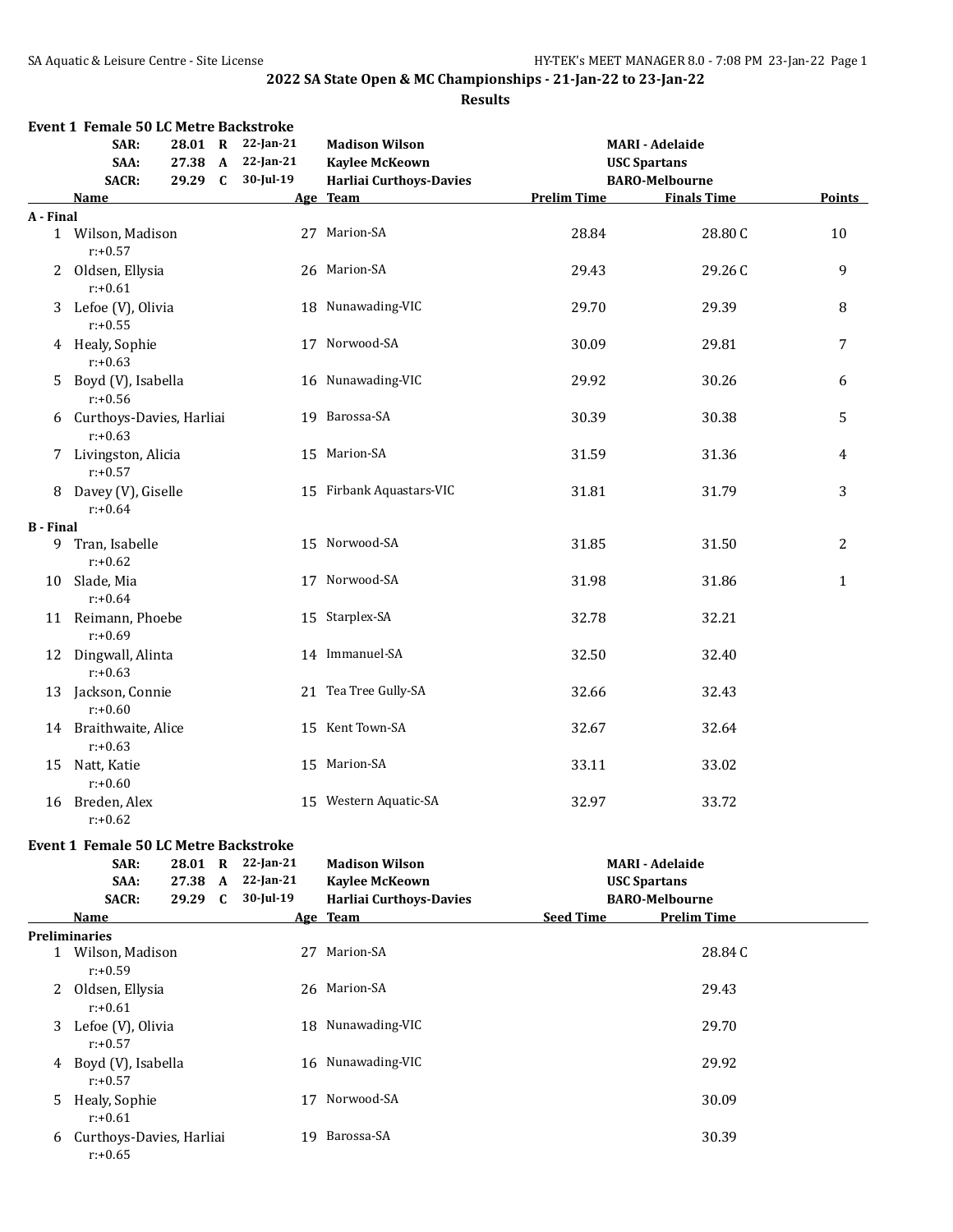#### **Results**

# **Preliminaries ... (Event 1 Female 50 LC Metre Backstroke)**

|           | Name                                               |                           | Age Team                                  | <b>Seed Time</b>   | <b>Prelim Time</b>                            |               |
|-----------|----------------------------------------------------|---------------------------|-------------------------------------------|--------------------|-----------------------------------------------|---------------|
|           | 7 Livingston, Alicia<br>$r: +0.58$                 |                           | 15 Marion-SA                              |                    | 31.59                                         |               |
|           | 8 Davey (V), Giselle<br>$r: +0.71$                 |                           | 15 Firbank Aquastars-VIC                  |                    | 31.81                                         |               |
|           | 9 Tran, Isabelle<br>$r: +0.60$                     |                           | 15 Norwood-SA                             |                    | 31.85                                         |               |
| 10        | Slade, Mia<br>$r: +0.64$                           |                           | 17 Norwood-SA                             |                    | 31.98                                         |               |
|           | 11 Pressler, Kalyce<br>$r: +0.67$                  |                           | 17 Silver City-SA                         |                    | 32.30                                         |               |
|           | 12 Dingwall, Alinta<br>$r: +0.67$                  |                           | 14 Immanuel-SA                            |                    | 32.50                                         |               |
|           | 13 Jackson, Connie<br>$r: +0.57$                   |                           | 21 Tea Tree Gully-SA                      |                    | 32.66                                         |               |
|           | 14 Braithwaite, Alice<br>$r: +0.61$                |                           | 15 Kent Town-SA                           |                    | 32.67                                         |               |
|           | 15 Reimann, Phoebe<br>$r: +0.72$                   |                           | 15 Starplex-SA                            |                    | 32.78                                         |               |
|           | 16 Breden, Alex<br>$r: +0.65$                      |                           | 15 Western Aquatic-SA                     |                    | 32.97                                         |               |
|           | 17 Natt, Katie<br>$r: +0.63$                       |                           | 15 Marion-SA                              |                    | 33.11                                         |               |
|           | 18 Schubert, Nyah<br>$r: +0.74$                    |                           | 16 Barossa-SA                             |                    | 33.25                                         |               |
|           | 19 Walker, Molly<br>$r: +0.69$                     |                           | 16 Southern Performance-SA                |                    | 33.22                                         |               |
|           | 20 Morton, Grace<br>$r: +0.78$                     |                           | 13 Norwood-SA                             |                    | 33.35                                         |               |
|           | 21 McAvaney, Georgia<br>$r: +0.70$                 |                           | 15 Immanuel-SA                            |                    | 33.62                                         |               |
|           | 22 Pronk, Maisy<br>$r: +0.71$                      |                           | 13 Immanuel-SA                            |                    | 33.76                                         |               |
|           | 23 Axon, Mya<br>$r: +0.62$                         |                           | 14 Marion-SA<br>15 Immanuel-SA            |                    | 34.07                                         |               |
| 25        | 24 O'Leary, Kelly<br>$r: +0.63$<br>Noriega, Emilia |                           | 13 Immanuel-SA                            |                    | 34.81<br>35.04                                |               |
| 26        | $r: +0.71$<br>Jasko, Matylda                       |                           | 18 Onkaparinga-SA                         |                    | 35.11                                         |               |
|           | $r: +0.71$<br>Mclachlan, Isabel                    |                           | 19 Norwood-SA                             |                    | <b>SCR</b>                                    |               |
|           | Moore (V), Kayley                                  |                           | 15 All Saints-QLD                         |                    | <b>SCR</b>                                    |               |
|           |                                                    |                           |                                           |                    |                                               |               |
|           | <b>Event 2 Male 50 LC Metre Backstroke</b>         |                           |                                           |                    |                                               |               |
|           | SAR:                                               | 25.06 R 17-Mar-10         | <b>Hayden Stoeckel</b>                    |                    | <b>NWD</b> - Sydney                           |               |
|           | SAA:<br>24.73 A                                    | 13-Apr-16<br>$27$ -Jan-12 | <b>Mitch Larkin</b>                       |                    | <b>St Peters West.</b><br><b>BER-Adelaide</b> |               |
|           | <b>SACR:</b><br>25.64 C<br>Name                    |                           | <b>Hayden Stoeckel</b><br><u>Age Team</u> | <b>Prelim Time</b> | <b>Finals Time</b>                            | <b>Points</b> |
| A - Final |                                                    |                           |                                           |                    |                                               |               |
|           | 1 Hauck (V), Thomas<br>$r: +0.57$                  |                           | 19 All Saints-QLD                         | 26.37              | 26.26                                         | 10            |
| 2         | Sharp (V), Will<br>$r: +0.56$                      |                           | 19 Nunawading-VIC                         | 26.60              | 26.60                                         | 9             |
| 3         | Negri (V), Benno<br>$r: +0.71$                     |                           | 23 Melbourne Vicentre-VIC                 | 27.29              | 26.78                                         | 8             |
| 4         | Mclachlan, Fergus<br>$r: +0.61$                    |                           | 17 Norwood-SA                             | 26.86              | 26.85                                         | 7             |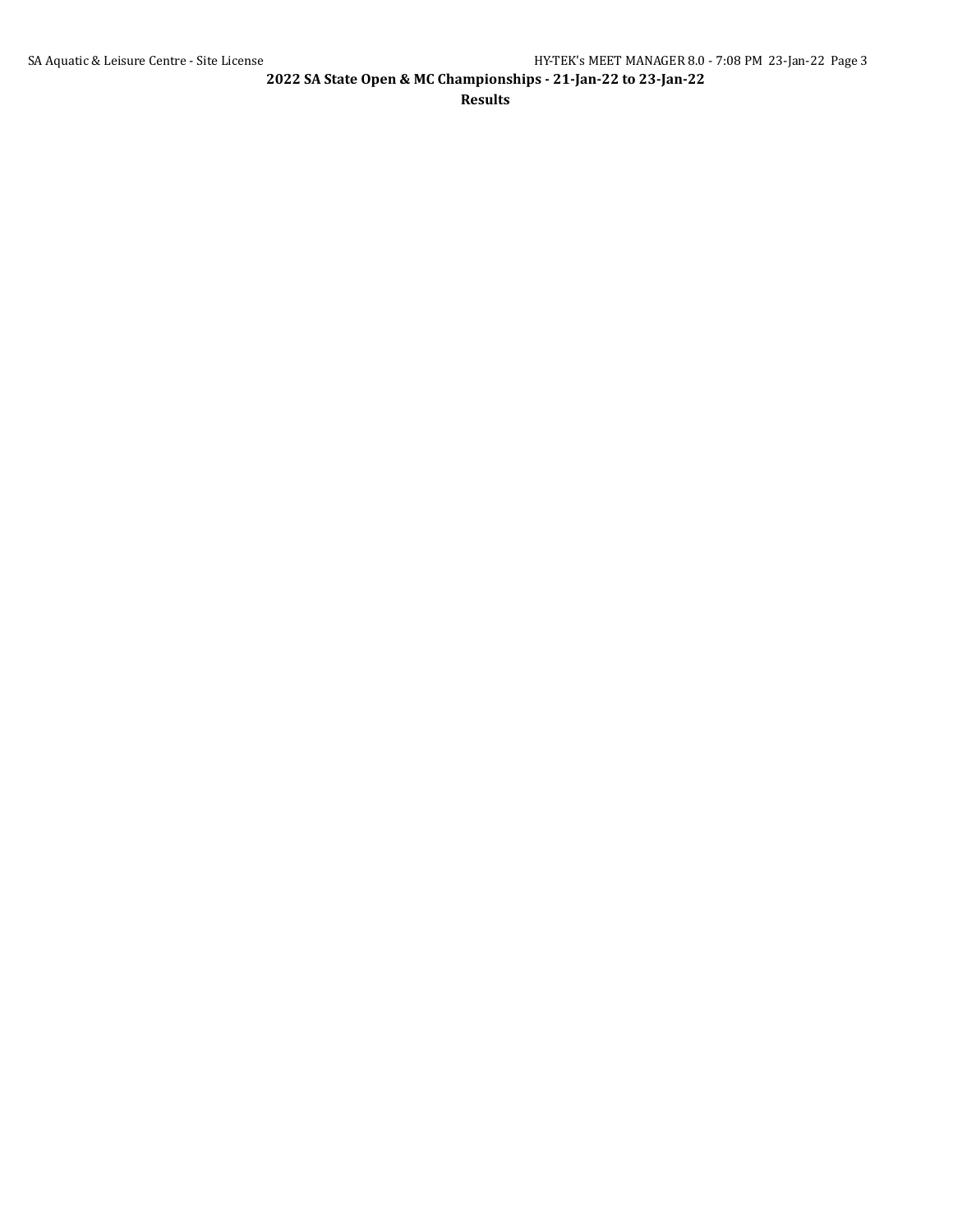|           | A - Final  (Event 2 Male 50 LC Metre Backstroke)<br>Name |                   | Age Team                   | <b>Prelim Time</b> | <b>Finals Time</b>     | Points |
|-----------|----------------------------------------------------------|-------------------|----------------------------|--------------------|------------------------|--------|
|           | 5 Mahoney, Travis<br>$r: +0.69$                          |                   | 31 Marion-SA               | 27.43              | 27.55                  | 6      |
|           | 6 Luscombe, Clancy<br>$r: +0.60$                         |                   | 16 Marion-SA               | 28.63              | 28.06                  | 5      |
|           | 7 Kioussis, Connor<br>$r: +0.57$                         |                   | 21 Norwood-SA              | 28.81              | 28.35                  | 4      |
|           | 8 Atherton, Oliver<br>$r: +0.69$                         |                   | 16 Kent Town-SA            | 28.68              | 28.62                  | 3      |
| B - Final |                                                          |                   |                            |                    |                        |        |
| 9         | Luscombe, Harvey<br>$r: +0.60$                           |                   | 17 Marion-SA               | 29.53              | 29.34                  | 2      |
|           | 10 Curthoys-Davies, Keian<br>$r: +0.63$                  |                   | 15 Barossa-SA              | 29.03              | 29.40                  | 1      |
|           | 11 Broniecki, Andre<br>$r: +0.60$                        |                   | 18 Marion-SA               | 30.01              | 29.87                  |        |
|           | 12 Phua, Zane<br>$r: +0.56$                              |                   | 16 Kent Town-SA            | 29.79              | 30.31                  |        |
|           | 13 Stone, Jesse<br>$r: +0.59$                            |                   | 21 Starplex-SA             | 30.35              | 30.51                  |        |
|           | 14 Kuchel, Liam<br>$r: +0.60$                            |                   | 16 Southern Performance-SA | 30.46              | 30.73                  |        |
|           | 15 Livingston, Hugo<br>$r: +0.55$                        |                   | 14 Marion-SA               | 30.80              | 30.75                  |        |
|           | 16 Brown, Myles<br>$r: +0.72$                            |                   | 18 Barossa-SA              | 31.06              | 31.43                  |        |
|           | Event 2 Male 50 LC Metre Backstroke                      |                   |                            |                    |                        |        |
|           | SAR:                                                     | 25.06 R 17-Mar-10 | <b>Hayden Stoeckel</b>     |                    | <b>NWD</b> - Sydney    |        |
|           | SAA:                                                     | 24.73 A 13-Apr-16 | <b>Mitch Larkin</b>        |                    | <b>St Peters West.</b> |        |
|           | <b>SACR:</b>                                             | 25.64 C 27-Jan-12 | <b>Hayden Stoeckel</b>     |                    | <b>BER-Adelaide</b>    |        |
|           | Name                                                     |                   | Age Team                   | <b>Seed Time</b>   | <b>Prelim Time</b>     |        |
|           | <b>Preliminaries</b>                                     |                   |                            |                    |                        |        |
|           | 1 Hauck (V), Thomas<br>$r: +0.61$                        |                   | 19 All Saints-QLD          |                    | 26.37                  |        |
|           | 2 Sharp (V), Will<br>$r: +0.57$                          |                   | 19 Nunawading-VIC          |                    | 26.60                  |        |
|           | 3 Mclachlan, Fergus<br>$r: +0.63$                        |                   | 17 Norwood-SA              |                    | 26.86                  |        |
|           | 4 Negri (V), Benno<br>$r: +0.76$                         |                   | 23 Melbourne Vicentre-VIC  |                    | 27.29                  |        |
| 5.        | Mahoney, Travis<br>$r: +0.73$                            |                   | 31 Marion-SA               |                    | 27.43                  |        |
| 6         | Luscombe, Clancy<br>$r: +0.59$                           |                   | 16 Marion-SA               |                    | 28.63                  |        |
|           | 7 Atherton, Oliver<br>$r: +0.69$                         |                   | 16 Kent Town-SA            |                    | 28.68                  |        |
| 8         | Kioussis, Connor<br>$r: +0.62$                           |                   | 21 Norwood-SA              |                    | 28.81                  |        |
| 9         | Curthoys-Davies, Keian<br>$r: +0.61$                     |                   | 15 Barossa-SA              |                    | 29.03                  |        |
| 10        | Luscombe, Harvey<br>$r: +0.63$                           |                   | 17 Marion-SA               |                    | 29.53                  |        |
|           | 11 Phua, Zane<br>$r: +0.53$                              |                   | 16 Kent Town-SA            |                    | 29.79                  |        |
|           | 12 Broniecki, Andre<br>$r: +0.62$                        |                   | 18 Marion-SA               |                    | 30.01                  |        |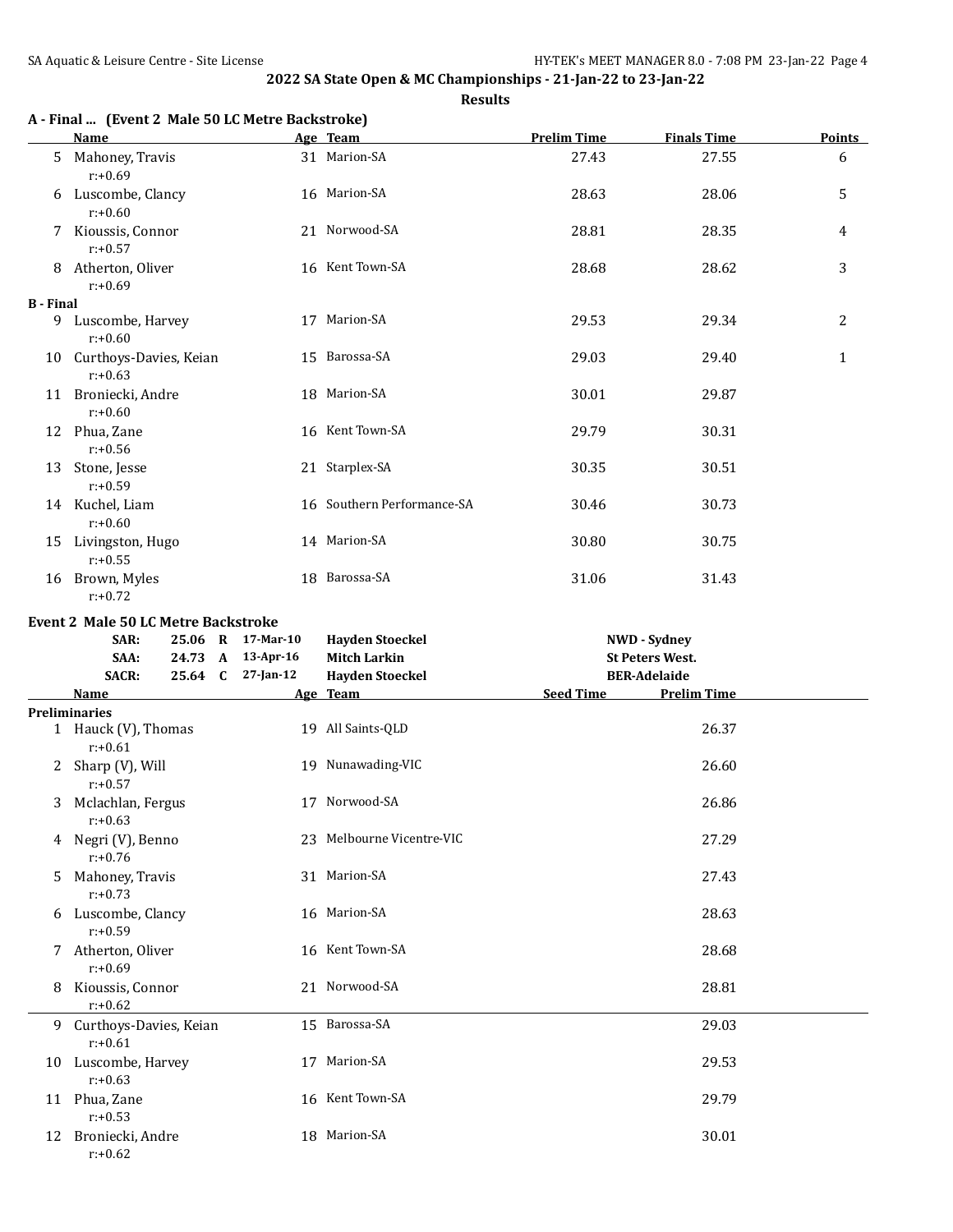| Preliminaries  (Event 2 Male 50 LC Metre Backstroke) | Name                                                                    | Age Team                           | <b>Seed Time</b>   | <b>Prelim Time</b>                         |               |
|------------------------------------------------------|-------------------------------------------------------------------------|------------------------------------|--------------------|--------------------------------------------|---------------|
|                                                      | 13 Stone, Jesse<br>$r: +0.65$                                           | 21 Starplex-SA                     |                    | 30.35                                      |               |
|                                                      | 14 Kuchel, Liam<br>$r: +0.53$                                           | 16 Southern Performance-SA         |                    | 30.46                                      |               |
|                                                      | 15 Livingston, Hugo<br>$r: +0.58$                                       | 14 Marion-SA                       |                    | 30.80                                      |               |
|                                                      | 16 Brown, Myles<br>$r: +0.73$                                           | 18 Barossa-SA                      |                    | 31.06                                      |               |
|                                                      | 17 Pearse (V), C                                                        | 19 Nunawading-VIC                  |                    | 31.12                                      |               |
|                                                      | 19 Hope, Brandon<br>$r: +0.57$                                          | 23 Immanuel-SA                     |                    | 30.31                                      |               |
|                                                      | 20 Walker, Jack<br>$r: +0.61$                                           | 14 Southern Performance-SA         |                    | 30.92                                      |               |
|                                                      | 21 Ward, Taj<br>$r: +0.61$                                              | 21 Marion-SA                       |                    | 32.21                                      |               |
| $\qquad \qquad - -$                                  | Incerti, Zac                                                            | 25 Marion-SA                       |                    | DQ                                         |               |
|                                                      | Head did not break the surface by 15 meters<br>$r: +0.60$               |                                    |                    |                                            |               |
| $---$                                                | Gillard-Martin, Declan                                                  | 20 Marion-SA                       |                    | <b>NS</b>                                  |               |
| $---$                                                | Swinburn (V), Stuart                                                    | 20 City of Sydney Aquatic Club-NSW |                    | <b>NS</b>                                  |               |
| $---$                                                | Booth (V), Shaye                                                        | 21 Mingara Aquatic-NSW             |                    | <b>NS</b>                                  |               |
|                                                      | Robb (V), Enoch                                                         | 17 All Saints-QLD                  |                    | <b>SCR</b>                                 |               |
|                                                      | Pronk, Noah                                                             | 15 Immanuel-SA                     |                    | <b>SCR</b>                                 |               |
|                                                      | Woodward (V), Bradley                                                   | 23 Mingara Aquatic-NSW             |                    | <b>SCR</b>                                 |               |
| $---$                                                | Dawe (V), Charlie                                                       | 16 All Saints-QLD                  |                    | <b>SCR</b>                                 |               |
|                                                      | <b>Event 3 Female 200 LC Metre Breaststroke</b>                         |                                    |                    |                                            |               |
|                                                      | 2:23.33 R 26-Jul-14<br>SAR:                                             | <b>Sally Hunter</b>                |                    | <b>MARI - Glasgow</b>                      |               |
|                                                      | $12$ -Apr-16<br>2:21.45<br>SAA:<br>$\mathbf{A}$                         | <b>Taylor McKeown</b>              |                    | <b>USC Spartans</b>                        |               |
|                                                      | 20-Apr-19<br><b>SACR:</b><br>$2:32.61$ C<br>Name                        | <b>Kalyce Pressler</b><br>Age Team | <b>Prelim Time</b> | <b>SCSC-Adelaide</b><br><b>Finals Time</b> | <b>Points</b> |
| A - Final                                            |                                                                         |                                    |                    |                                            |               |
|                                                      |                                                                         |                                    |                    |                                            |               |
|                                                      | 1 Smith (V), Reidel<br>$r: +0.70$                                       | 19 Nunawading-VIC                  | 2:36.03            | 2:32.85                                    | 10            |
|                                                      | 2 Pressler, Kalyce<br>$r: +0.68$                                        | 17 Silver City-SA                  | 2:40.07            | 2:35.49                                    | 9             |
|                                                      | 3 Williams, Alana<br>$r: +0.71$                                         | 18 Norwood-SA                      | 2:45.34            | 2:38.19                                    | 8             |
|                                                      | 4 Bament, Summer<br>$r: +0.74$                                          | 15 Norwood-SA                      | 2:41.69            | 2:40.86                                    | 7             |
|                                                      | 5 Marshall, Poppy<br>$r: +0.80$                                         | 16 Norwood-SA                      | 2:48.52            | 2:47.57                                    | 6             |
|                                                      | 6 Simpson, Katie<br>$r: +0.75$                                          | 15 Norwood-SA                      | 2:47.47            | 2:47.58                                    | 5             |
|                                                      | 7 Hansen, Stephanie<br>$r: +0.71$                                       | 16 Clovercrest-SA                  | 2:48.97            | 2:49.31                                    | 4             |
|                                                      | --- Conroy, Charlotte<br>Head under for 2 or more strokes<br>$r: +0.68$ | 13 Marion-SA                       | 2:48.86            | DQ                                         |               |
| <b>B</b> - Final                                     |                                                                         |                                    |                    |                                            |               |
|                                                      | 9 Trumble, Madeleine<br>$r: +0.79$                                      | 15 Marion-SA                       | 2:50.83            | 2:46.73                                    | 2             |
|                                                      | 10 Eskandari, Natasha<br>$r: +0.74$<br>11 Tran, Alyssa                  | 14 Kent Town-SA<br>13 Norwood-SA   | 2:50.02<br>2:54.97 | 2:47.39<br>2:50.51                         | 1             |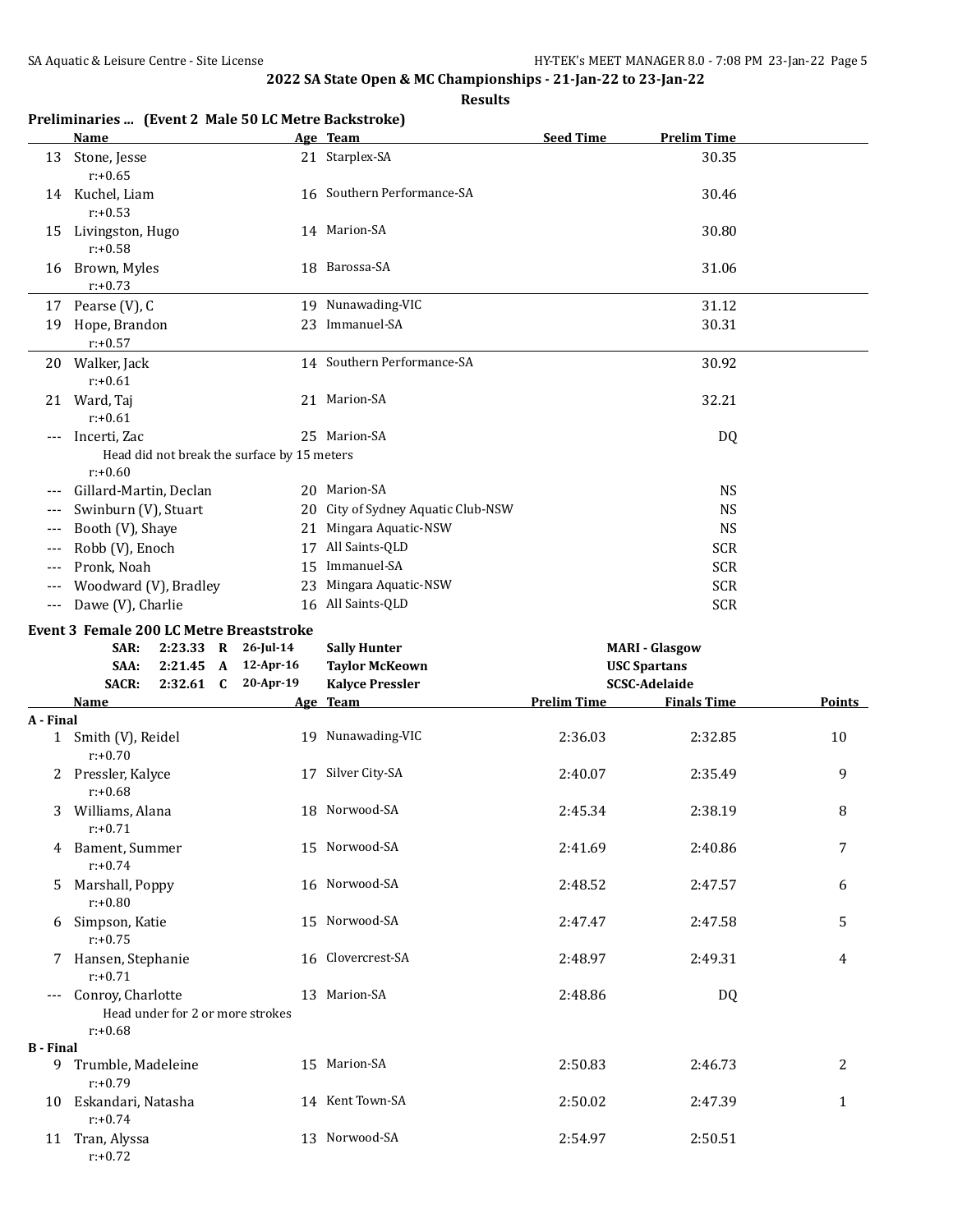**Results**

|    | B - Final  (Event 3 Female 200 LC Metre Breaststroke) |                 |                |                    |                    |               |
|----|-------------------------------------------------------|-----------------|----------------|--------------------|--------------------|---------------|
|    | Name                                                  |                 | Age Team       | <b>Prelim Time</b> | <b>Finals Time</b> | <b>Points</b> |
| 12 | Mickan, Asta<br>$r: +0.75$                            | 12 <sup>1</sup> | Barossa-SA     | 2:55.27            | 2:52.19            |               |
| 13 | Harris, Lauren<br>$r: +0.78$                          |                 | 12 Payneham-SA | 2:53.93            | 2:52.42            |               |
| 14 | Borgmeyer, Claire<br>$r: +0.71$                       | 13.             | Immanuel-SA    | 2:57.73            | 2:54.44            |               |

## **Event 3 Female 200 LC Metre Breaststroke**

|           | SAR:                                          |             |              | 2:23.33 R 26-Jul-14 | <b>Sally Hunter</b>       |                    | <b>MARI - Glasgow</b>  |               |
|-----------|-----------------------------------------------|-------------|--------------|---------------------|---------------------------|--------------------|------------------------|---------------|
|           | SAA:                                          | 2:21.45 A   |              | 12-Apr-16           | <b>Taylor McKeown</b>     |                    | <b>USC Spartans</b>    |               |
|           | <b>SACR:</b>                                  | $2:32.61$ C |              | 20-Apr-19           | <b>Kalyce Pressler</b>    |                    | <b>SCSC-Adelaide</b>   |               |
|           | <b>Name</b>                                   |             |              |                     | Age Team                  | <b>Seed Time</b>   | <b>Prelim Time</b>     |               |
|           | <b>Preliminaries</b>                          |             |              |                     |                           |                    |                        |               |
|           | 1 Smith (V), Reidel<br>$r: +0.71$             |             |              |                     | 19 Nunawading-VIC         |                    | 2:36.03                |               |
|           | 2 Pressler, Kalyce<br>$r: +0.71$              |             |              |                     | 17 Silver City-SA         |                    | 2:40.07                |               |
|           | 3 Bament, Summer<br>$r: +0.72$                |             |              |                     | 15 Norwood-SA             |                    | 2:41.69                |               |
|           | 4 Williams, Alana<br>$r: +0.71$               |             |              |                     | 18 Norwood-SA             |                    | 2:45.34                |               |
|           | 5 Simpson, Katie<br>$r: +0.73$                |             |              |                     | 15 Norwood-SA             |                    | 2:47.47                |               |
|           | 6 Marshall, Poppy<br>$r: +0.73$               |             |              |                     | 16 Norwood-SA             |                    | 2:48.52                |               |
|           | 7 Conroy, Charlotte<br>$r: +0.69$             |             |              |                     | 13 Marion-SA              |                    | 2:48.86                |               |
|           | 8 Hansen, Stephanie                           |             |              |                     | 16 Clovercrest-SA         |                    | 2:48.97                |               |
| 9         | Eskandari, Natasha<br>$r: +0.72$              |             |              |                     | 14 Kent Town-SA           |                    | 2:50.02                |               |
| 10        | Trumble, Madeleine<br>$r: +0.80$              |             |              |                     | 15 Marion-SA              |                    | 2:50.83                |               |
|           | 11 Harris, Lauren<br>$r: +0.72$               |             |              |                     | 12 Payneham-SA            |                    | 2:53.93                |               |
|           | 12 Tran, Alyssa<br>$r: +0.68$                 |             |              |                     | 13 Norwood-SA             |                    | 2:54.97                |               |
|           | 13 Mickan, Asta<br>$r: +0.77$                 |             |              |                     | 12 Barossa-SA             |                    | 2:55.27                |               |
|           | 14 Borgmeyer, Claire<br>$r: +0.62$            |             |              |                     | 13 Immanuel-SA            |                    | 2:57.73                |               |
| 15        | Rawson, Madeline<br>$r: +0.67$                |             |              |                     | 20 Immanuel-SA            |                    | 2:59.34                |               |
| $---$     | Smith (V), Mikayla                            |             |              |                     | 23 Nunawading-VIC         |                    | <b>NS</b>              |               |
| $---$     | Eckert, Emma-Rose                             |             |              |                     | 25 Western Aquatic-SA     |                    | <b>NS</b>              |               |
| $---$     | Downie, Amelia                                |             |              |                     | 15 Immanuel-SA            |                    | SCR                    |               |
| ---       | Kinder (V), Tara                              |             |              |                     | 18 Melbourne Vicentre-VIC |                    | <b>SCR</b>             |               |
|           | Cloherty (V), Madyson                         |             |              |                     | 16 All Saints-QLD         |                    | <b>SCR</b>             |               |
|           |                                               |             |              |                     |                           |                    |                        |               |
|           | <b>Event 4 Male 100 LC Metre Breaststroke</b> |             |              |                     |                           |                    |                        |               |
|           | SAR:                                          | $1:00.21$ R |              | $07$ -Apr-16        | <b>Joshua Palmer</b>      |                    | <b>MARI - Adelaide</b> |               |
|           | SAA:                                          | 59.05       | $\mathbf{A}$ | 26-Apr-13           | <b>Christian Sprenger</b> |                    | Indooroopilly          |               |
|           | <b>SACR:</b>                                  | $1:02.16$ C |              | 27-Apr-98           | <b>Ryan Mitchell</b>      |                    | PTA-Melbourne          |               |
| A - Final | <b>Name</b>                                   |             |              |                     | <u>Age Team</u>           | <b>Prelim Time</b> | <b>Finals Time</b>     | <b>Points</b> |
|           | 1 Williamson (V), Samuel<br>$r: +0.64$        |             |              |                     | 24 Melbourne Vicentre-VIC | 1:03.38            | 1:02.46                | 10            |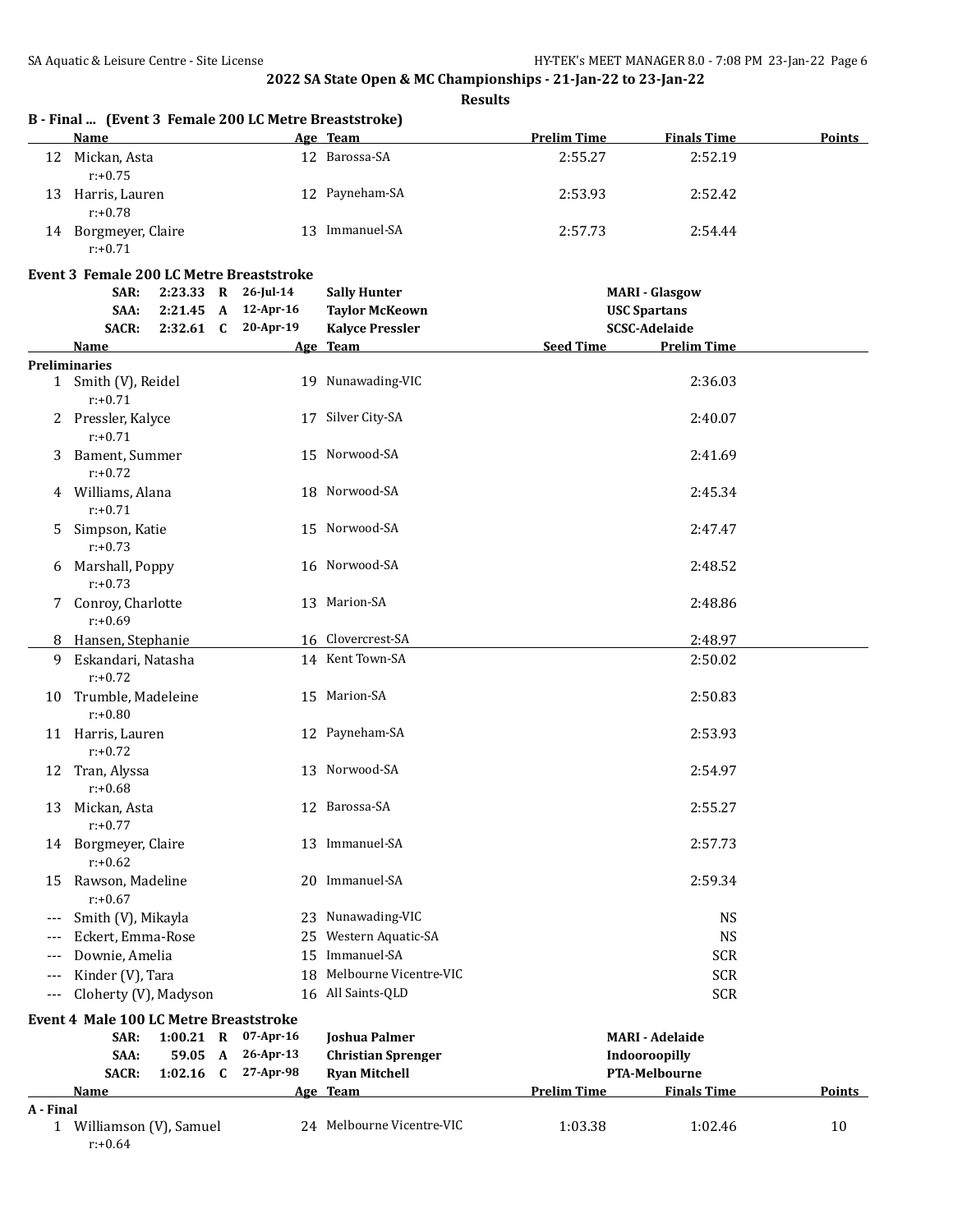**Results**

|  |  |  |  | A - Final  (Event 4 Male 100 LC Metre Breaststroke) |
|--|--|--|--|-----------------------------------------------------|
|--|--|--|--|-----------------------------------------------------|

|                  | <b>Name</b>                         | Age Team                  | <b>Prelim Time</b> | <b>Finals Time</b> | <b>Points</b> |
|------------------|-------------------------------------|---------------------------|--------------------|--------------------|---------------|
|                  | 2 Petric (V), William<br>$r: +0.66$ | 17 Nunawading-VIC         | 1:03.76            | 1:02.55            | 9             |
| 3                | Biddell, Harrison<br>$r: +0.66$     | 17 Norwood-SA             | 1:05.52            | 1:03.63            | 8             |
| 4                | Mckechnie, James<br>$r: +0.65$      | 26 Starplex-SA            | 1:05.40            | 1:04.18            | 7             |
| 5.               | Soesanto (V), Marco<br>$r: +0.70$   | 21 Melbourne Vicentre-VIC | 1:05.57            | 1:04.98            | 6             |
| 6                | Palmer, Joshua<br>$r: +0.68$        | 30 Starplex-SA            | 1:06.42            | 1:06.56            | 5             |
| 7                | Luscombe, Fletcher<br>$r: +0.64$    | 19 Marion-SA              | 1:07.65            | 1:07.00            | 4             |
| 8                | Gaertner, William<br>$r: +0.69$     | 19 Norwood-SA             | 1:06.86            | 1:07.46            | 3             |
| <b>B</b> - Final |                                     |                           |                    |                    |               |
| 9                | Pearce, Matthew<br>$r: +0.67$       | 18 Norwood-SA             | 1:08.57            | 1:06.58            | 2             |
| 10               | Lightfoot, Thomas<br>$r: +0.66$     | 19 Marion-SA              | 1:11.15            | 1:10.18            | $\mathbf{1}$  |
|                  | 11 Yip, James<br>$r: +0.75$         | 23 Norwood-SA             | 1:12.44            | 1:10.52            |               |
|                  | 12 Poole, Isaac<br>$r: +0.67$       | 15 Starplex-SA            | 1:10.71            | 1:10.59            |               |
| 13               | Broniecki, Andre<br>$r: +0.69$      | 18 Marion-SA              | 1:12.24            | 1:11.18            |               |
|                  | 14 Coleman, Alexander<br>$r: +0.67$ | 21 Immanuel-SA            | 1:12.72            | 1:12.07            |               |
| 15               | Braunack, Tom<br>$r: +0.69$         | 14 Norwood-SA             | 1:13.61            | 1:15.31            |               |
| $---$            | Semmens, Jacob<br>$r: +0.63$        | 19 Western Aquatic-SA     | 1:14.36            | DQ                 |               |

#### **Event 4 Male 100 LC Metre Breaststroke**

|    | SAR:<br>SAA:<br><b>SACR:</b>           | 1:00.21<br>59.05<br>$1:02.16$ C | $\bf{R}$<br>$\mathbf{A}$ | $07$ -Apr-16<br>26-Apr-13<br>27-Apr-98 | <b>Joshua Palmer</b><br><b>Christian Sprenger</b><br><b>Ryan Mitchell</b> |                  | <b>MARI - Adelaide</b><br>Indooroopilly<br><b>PTA-Melbourne</b> |  |
|----|----------------------------------------|---------------------------------|--------------------------|----------------------------------------|---------------------------------------------------------------------------|------------------|-----------------------------------------------------------------|--|
|    | Name                                   |                                 |                          |                                        | Age Team                                                                  | <b>Seed Time</b> | <b>Prelim Time</b>                                              |  |
|    | Preliminaries                          |                                 |                          |                                        |                                                                           |                  |                                                                 |  |
|    | 1 Williamson (V), Samuel<br>$r: +0.61$ |                                 |                          |                                        | 24 Melbourne Vicentre-VIC                                                 |                  | 1:03.38                                                         |  |
| 2  | Petric (V), William<br>$r: +0.65$      |                                 |                          | 17                                     | Nunawading-VIC                                                            |                  | 1:03.76                                                         |  |
| 3  | Mckechnie, James<br>$r: +0.69$         |                                 |                          |                                        | 26 Starplex-SA                                                            |                  | 1:05.40                                                         |  |
| 4  | Biddell, Harrison<br>$r: +0.64$        |                                 |                          | 17                                     | Norwood-SA                                                                |                  | 1:05.52                                                         |  |
| 5  | Soesanto (V), Marco                    |                                 |                          | 21                                     | Melbourne Vicentre-VIC                                                    |                  | 1:05.57                                                         |  |
| 6  | Palmer, Joshua<br>$r: +0.70$           |                                 |                          |                                        | 30 Starplex-SA                                                            |                  | 1:06.42                                                         |  |
| 7  | Gaertner, William<br>$r: +0.72$        |                                 |                          | 19                                     | Norwood-SA                                                                |                  | 1:06.86                                                         |  |
| 8  | Luscombe, Fletcher                     |                                 |                          | 19                                     | Marion-SA                                                                 |                  | 1:07.65                                                         |  |
| 9  | Pearce, Matthew<br>$r: +0.67$          |                                 |                          |                                        | 18 Norwood-SA                                                             |                  | 1:08.57                                                         |  |
| 10 | Poole, Isaac<br>$r: +0.67$             |                                 |                          | 15                                     | Starplex-SA                                                               |                  | 1:10.71                                                         |  |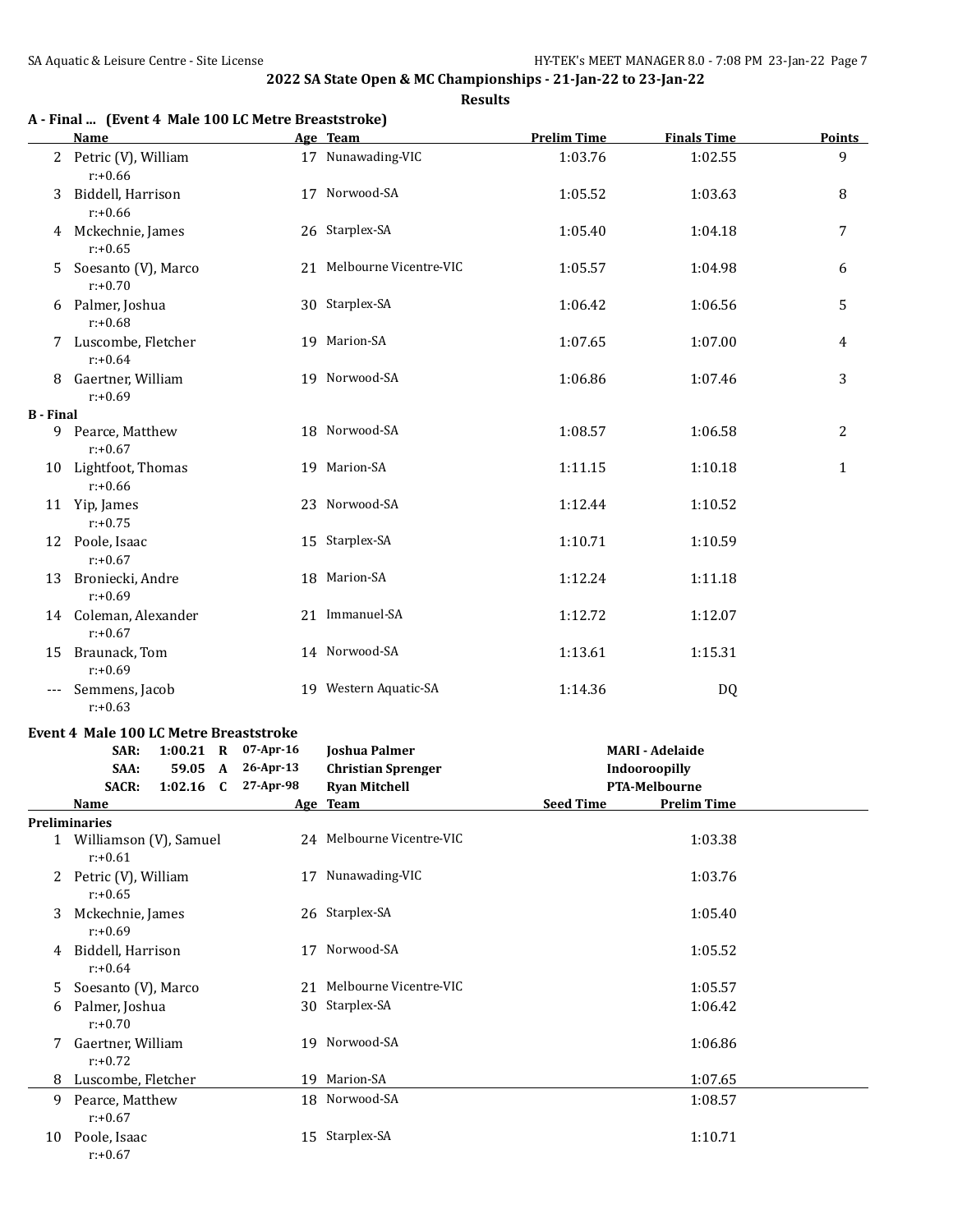|               | Preliminaries  (Event 4 Male 100 LC Metre Breaststroke)<br><b>Name</b> |                     |                          | <b>Seed Time</b>   |                        |               |
|---------------|------------------------------------------------------------------------|---------------------|--------------------------|--------------------|------------------------|---------------|
|               |                                                                        |                     | Age Team                 |                    | <b>Prelim Time</b>     |               |
|               | 11 Lightfoot, Thomas<br>$r: +0.66$                                     |                     | 19 Marion-SA             |                    | 1:11.15                |               |
|               | 12 Broniecki, Andre<br>$r: +0.66$                                      |                     | 18 Marion-SA             |                    | 1:12.24                |               |
|               | 13 Yip, James<br>$r: +0.69$                                            |                     | 23 Norwood-SA            |                    | 1:12.44                |               |
|               | 14 Coleman, Alexander<br>$r: +0.67$                                    |                     | 21 Immanuel-SA           |                    | 1:12.72                |               |
|               | 15 Braunack, Tom<br>$r: +0.67$                                         |                     | 14 Norwood-SA            |                    | 1:13.61                |               |
|               | 16 Semmens, Jacob<br>$r: +0.62$                                        |                     | 19 Western Aquatic-SA    |                    | 1:14.36                |               |
|               | 17 Curthoys-Davies, Keian<br>$r: +0.75$                                |                     | 15 Barossa-SA            |                    | 1:15.26                |               |
|               | 18 Tran, Khai<br>$r: +0.60$                                            |                     | 14 Henley & Grange-SA    |                    | 1:15.94                |               |
|               | 19 Cregan, Gabriel<br>$r: +0.80$                                       |                     | 15 Barossa-SA            |                    | 1:17.20                |               |
| 20            | Brink, Connor                                                          |                     | 15 Marion-SA             |                    | 1:17.44                |               |
| 21            | Bell, Lachlan                                                          |                     | 15 Immanuel-SA           |                    | 1:17.88                |               |
|               | 22 Pannell, Harry<br>$r: +0.76$                                        |                     | 16 Playford Aquatic-SA   |                    | 1:17.97                |               |
|               | 23 Tolladay, Harry<br>$r: +0.70$                                       |                     | 16 Kent Town-SA          |                    | 1:18.20                |               |
|               | Wilson (V), Matt                                                       |                     | 23 Sopac-NSW             |                    | <b>NS</b>              |               |
|               | Bennetts, Blake                                                        |                     | 18 Norwood-SA            |                    | <b>NS</b>              |               |
| $---$         | Au, Isaac                                                              |                     | 16 Kent Town-SA          |                    | <b>NS</b>              |               |
| $---$         | Nelson, Regan                                                          |                     | 16 Kent Town-SA          |                    | <b>SCR</b>             |               |
| $---$         | Downie, Finn                                                           |                     | 17 Immanuel-SA           |                    | <b>SCR</b>             |               |
|               | Event 5 Female 400 LC Metre Freestyle Multi-Class                      |                     |                          |                    |                        |               |
|               | Name                                                                   |                     | Age Team                 |                    | <b>Finals Time</b>     | Points        |
|               | 1 Fullgrabe, Jasmin S9<br>$r: +0.82$                                   |                     | 16 Clovercrest-SA        |                    | 5:21.41                | 10            |
| $*2$          | Taylor (V), Nicole S15<br>$r: +0.97$                                   |                     | 15 Griffith Swimming-NSW |                    | 5:23.05                | 9             |
|               | Willett, Emily S7<br>$r: +0.95$                                        |                     | 15 Onkaparinga-SA        |                    | 6:32.25                | 8             |
|               | Simpson, Brooke S10<br>$r: +0.78$                                      |                     | 16 Norwood-SA            |                    | 6:10.01                | 7             |
|               | Event 5 Male 400 LC Metre Freestyle Multi-Class                        |                     |                          |                    |                        |               |
|               | Name                                                                   |                     | Age Team                 |                    | <b>Finals Time</b>     | <b>Points</b> |
|               | 1 Pearse (V), Col S10<br>$r: +0.67$                                    |                     | 18 Nunawading-VIC        |                    | 4:27.04                | 10            |
|               | 2 Mccarthy, Mattias S12<br>$r: +0.78$                                  |                     | 16 Marion-SA             |                    | 5:19.82                | 9             |
|               | Event 6 Female 400 LC Metre Freestyle                                  |                     |                          |                    |                        |               |
|               | SAR:                                                                   | 4:10.76 R 30-Mar-16 | <b>Emily Liu</b>         |                    | <b>MARI - Adelaide</b> |               |
|               | SAA:                                                                   | 3:56.90 A 13-Jun-21 | <b>Ariarne Titmus</b>    |                    | <b>St Peters West.</b> |               |
|               | <b>SACR:</b>                                                           | 4:22.58 C 14-Dec-19 | Harliai Curthoys-Davies  |                    | <b>BARO-Adelaide</b>   |               |
|               | Name                                                                   |                     | <u>Age Team</u>          | <b>Prelim Time</b> | <b>Finals Time</b>     | Points        |
| <b>Finals</b> |                                                                        |                     | 27 Marion-SA             |                    |                        | 10            |
| $\mathbf{1}$  | Wilson, Madison<br>$r: +0.70$                                          |                     |                          | 4:20.49            | 4:16.95C               |               |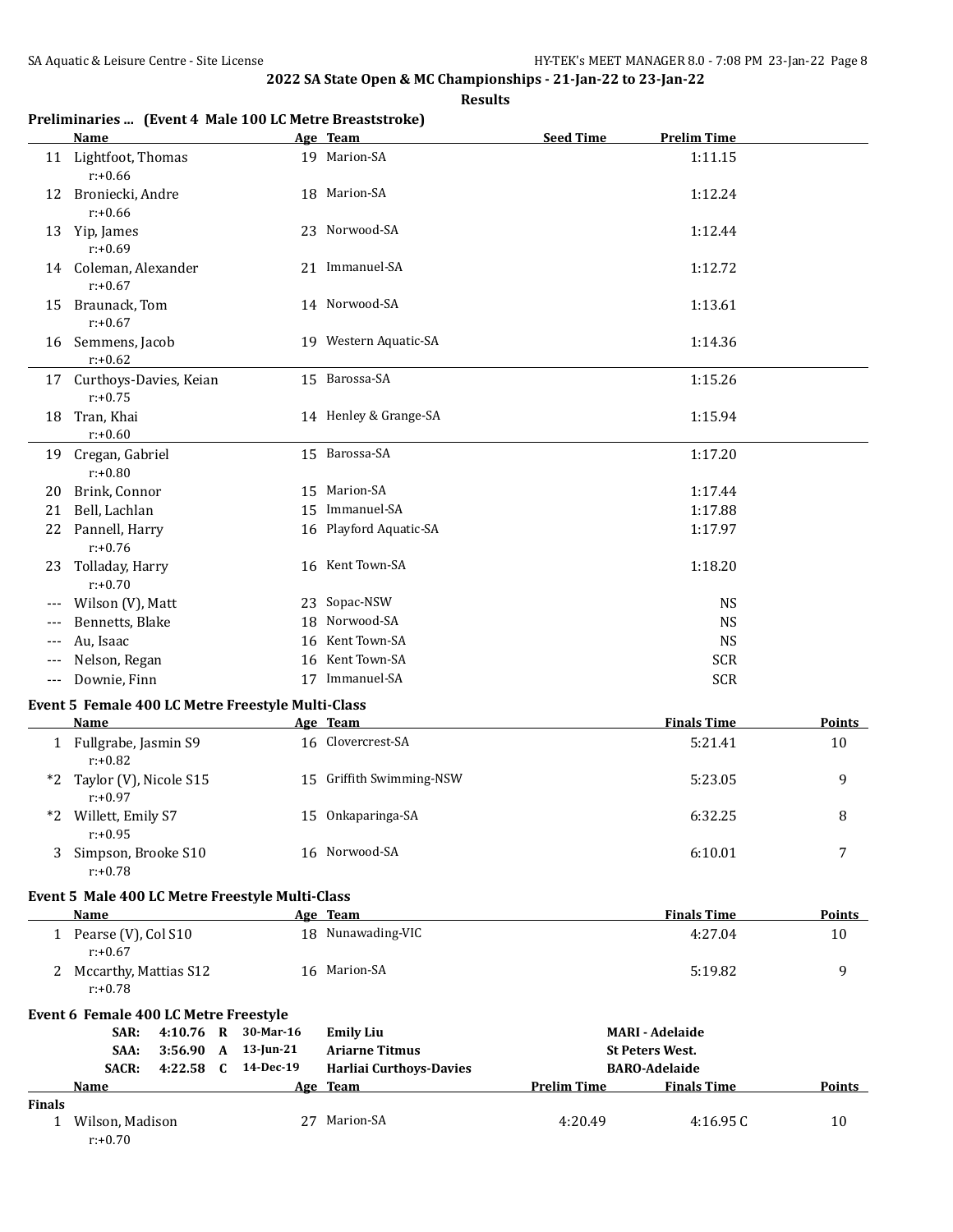r:+0.74

r:+0.70

r:+0.71

#### **2022 SA State Open & MC Championships - 21-Jan-22 to 23-Jan-22**

**Results**

|           | Finals  (Event 6 Female 400 LC Metre Freestyle) |              |                                |                    |                        |               |
|-----------|-------------------------------------------------|--------------|--------------------------------|--------------------|------------------------|---------------|
|           | Name                                            |              | Age Team                       | <b>Prelim Time</b> | <b>Finals Time</b>     | Points        |
|           | 2 White, Emily<br>$r: +0.68$                    |              | 18 Norwood-SA                  | 4:26.34            | 4:18.64C               | 9             |
| 3         | Walker, Molly<br>$r: +0.83$                     |              | 16 Southern Performance-SA     | 4:28.89            | 4:21.47C               | 8             |
|           | 4 Curthoys-Davies, Harliai<br>$r: +0.67$        |              | 19 Barossa-SA                  | 4:29.10            | 4:26.29                | 7             |
| 5.        | Deacon, Hannah<br>$r: +0.72$                    |              | 17 Marion-SA                   | 4:32.76            | 4:30.08                | 6             |
|           | 6 Davey (V), Giselle<br>$r: +0.66$              |              | 15 Firbank Aquastars-VIC       | 4:35.87            | 4:33.70                | 5             |
| 7         | Slade, Mia<br>$r: +0.76$                        |              | 17 Norwood-SA                  | 4:35.45            | 4:35.55                | 4             |
|           | 8 Natt, Katie<br>$r: +0.68$                     |              | 15 Marion-SA                   | 4:37.02            | 4:37.04                | 3             |
|           | Event 6 Female 400 LC Metre Freestyle           |              |                                |                    |                        |               |
|           | $4:10.76$ R<br>SAR:                             | 30-Mar-16    | <b>Emily Liu</b>               |                    | <b>MARI - Adelaide</b> |               |
|           | 3:56.90 A<br>SAA:                               | 13-Jun-21    | <b>Ariarne Titmus</b>          |                    | <b>St Peters West.</b> |               |
|           | <b>SACR:</b><br>4:22.58 C                       | 14-Dec-19    | <b>Harliai Curthoys-Davies</b> |                    | <b>BARO-Adelaide</b>   |               |
|           | Name                                            |              | Age Team                       | <b>Seed Time</b>   | <b>Prelim Time</b>     |               |
|           | <b>Preliminaries</b>                            |              |                                |                    |                        |               |
|           | 1 Wilson, Madison<br>$r: +0.71$                 |              | 27 Marion-SA                   |                    | 4:20.49C               |               |
|           | 2 White, Emily<br>$r: +0.67$                    |              | 18 Norwood-SA                  |                    | 4:26.34                |               |
|           | 3 Walker, Molly<br>$r: +0.81$                   |              | 16 Southern Performance-SA     |                    | 4:28.89                |               |
|           | 4 Curthoys-Davies, Harliai<br>$r: +0.68$        |              | 19 Barossa-SA                  |                    | 4:29.10                |               |
| 5.        | Deacon, Hannah<br>$r: +0.74$                    |              | 17 Marion-SA                   |                    | 4:32.76                |               |
|           | 6 Slade, Mia<br>$r: +0.73$                      |              | 17 Norwood-SA                  |                    | 4:35.45                |               |
|           | 7 Davey (V), Giselle<br>$r: +0.69$              |              | 15 Firbank Aquastars-VIC       |                    | 4:35.87                |               |
|           | 8 Natt, Katie<br>$r: +0.68$                     |              | 15 Marion-SA                   |                    | 4:37.02                |               |
| 9         | Bailey, Courtney<br>$r: +0.84$                  |              | 16 Immanuel-SA                 |                    | 4:39.21                |               |
|           | 10 Thomas, Kenya<br>$r: +0.76$                  |              | 17 Marion-SA                   |                    | 4:40.00                |               |
|           | Pearce, Kiana                                   |              | 18 Marion-SA                   |                    | <b>NS</b>              |               |
| $---$     | Mclachlan, Isabel                               |              | 19 Norwood-SA                  |                    | <b>SCR</b>             |               |
| ---       | Jackson, Jessica                                |              | 18 Kent Town-SA                |                    | <b>SCR</b>             |               |
|           | Event 7 Male 400 LC Metre Freestyle             |              |                                |                    |                        |               |
|           | 3:53.66 R<br>SAR:                               | $20$ -Jan-20 | <b>Kyle Chalmers</b>           |                    | <b>MARI - Adelaide</b> |               |
|           | SAA:<br>3:41.65<br>A                            | 07-Apr-16    | <b>Mack Horton</b>             |                    | <b>Melb. Vicentre</b>  |               |
|           | <b>SACR:</b><br>4:09.95<br><b>C</b>             | 25-Jan-98    | <b>Andrew Dillon</b>           |                    | PTP-Adelaide           |               |
|           | <b>Name</b>                                     |              | Age Team                       | <b>Prelim Time</b> | <b>Finals Time</b>     | <b>Points</b> |
| A - Final |                                                 |              |                                |                    |                        |               |

1 Hauck (V), Thomas 19 All Saints-QLD 3:58.61 3:51.80 10

2 Rogerson (V), Elliot 22 Nunawading-VIC 3:58.57 3:55.24 9

3 Incerti, Zac 25 Marion-SA 3:58.42 4:00.50C 8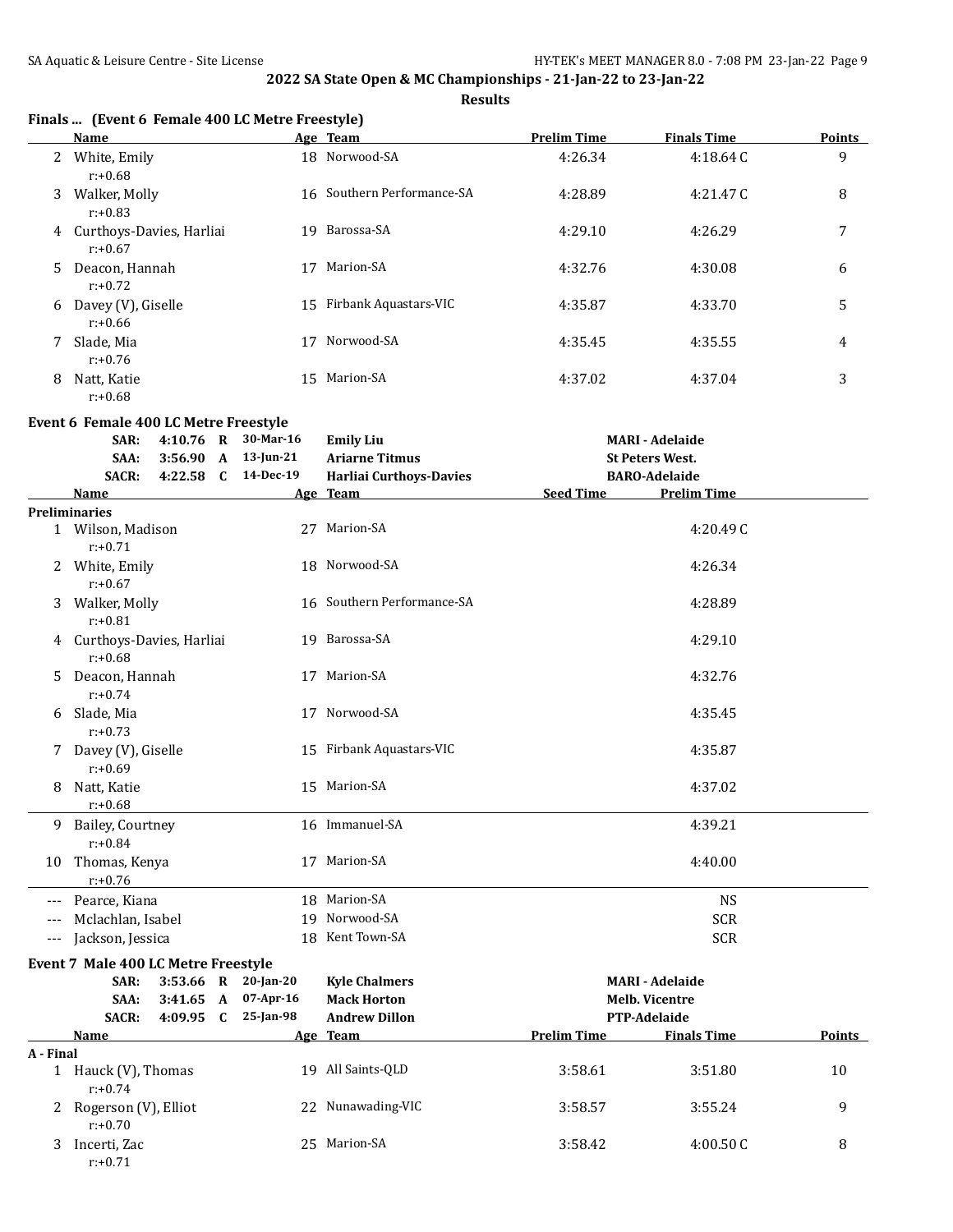|                  | A - Final  (Event 7 Male 400 LC Metre Freestyle)<br><b>Name</b> |                     | Age Team                            | <b>Prelim Time</b> | <b>Finals Time</b>     | <b>Points</b> |
|------------------|-----------------------------------------------------------------|---------------------|-------------------------------------|--------------------|------------------------|---------------|
| 4                | Soesanto (V), Marco<br>$r: +0.72$                               |                     | 21 Melbourne Vicentre-VIC           | 4:02.16            | 4:04.59                | 7             |
| 5.               | Luscombe, Clancy<br>$r: +0.71$                                  |                     | 16 Marion-SA                        | 4:11.58            | 4:08.29C               | 6             |
| 6                | Caton, Noah<br>$r: +0.73$                                       |                     | 17 Norwood-SA                       | 4:16.74            | 4:08.42C               | 5             |
|                  | 7 Washington, Lachlan<br>$r: +0.70$                             |                     | 15 Immanuel-SA                      | 4:16.29            | 4:13.33                | 4             |
|                  | 8 Powell, Corben<br>$r: +0.71$                                  |                     | 15 Marion-SA                        | 4:17.70            | 4:15.42                | 3             |
| <b>B</b> - Final |                                                                 |                     |                                     |                    |                        |               |
|                  | 9 Mcbride (V), James<br>$r: +0.70$                              |                     | 20 Western Melbourne Propulsion-VIC | 4:05.98            | 4:05.33                | 2             |
|                  | 10 Larke (V), Harvey<br>$r: +0.68$                              |                     | 16 Melbourne Vicentre-VIC           | 4:16.26            | 4:10.93                | $\mathbf{1}$  |
|                  | 11 Manolopoulos, Harry<br>$r: +0.75$                            |                     | 16 Marion-SA                        | 4:18.65            | 4:12.89                |               |
|                  | 12 Lindsay, Luc<br>$r: +0.74$                                   |                     | 16 Norwood-SA                       | 4:18.31            | 4:16.05                |               |
|                  | 13 Hayes (V), Conor<br>$r: +0.83$                               |                     | 15 EC Waves-VIC                     | 4:16.91            | 4:16.17                |               |
|                  | 14 Kuchel, Liam<br>$r: +0.74$                                   |                     | 16 Southern Performance-SA          | 4:18.47            | 4:18.36                |               |
|                  | 15 Atkins, Jaylen<br>$r: +0.78$                                 |                     | 14 Marion-SA                        | 4:29.81            | 4:25.26                |               |
|                  | 16 Moran, Aiden<br>$r: +0.70$                                   |                     | 16 Immanuel-SA                      | 4:29.23            | 4:33.48                |               |
|                  | Event 7 Male 400 LC Metre Freestyle                             |                     |                                     |                    |                        |               |
|                  | SAR:                                                            | 3:53.66 R 20-Jan-20 | <b>Kyle Chalmers</b>                |                    | <b>MARI - Adelaide</b> |               |
|                  | SAA:                                                            | 3:41.65 A 07-Apr-16 | <b>Mack Horton</b>                  |                    | <b>Melb. Vicentre</b>  |               |
|                  | <b>SACR:</b>                                                    | 4:09.95 C 25-Jan-98 | <b>Andrew Dillon</b>                |                    | PTP-Adelaide           |               |
|                  | Name                                                            |                     | Age Team                            | <b>Seed Time</b>   | <b>Prelim Time</b>     |               |
|                  | <b>Preliminaries</b>                                            |                     |                                     |                    |                        |               |
|                  | 1 Incerti, Zac<br>$r: +0.79$                                    |                     | 25 Marion-SA                        |                    | 3:58.42C               |               |
|                  | 2 Rogerson (V), Elliot<br>$r: +0.78$                            |                     | 22 Nunawading-VIC                   |                    | 3:58.57                |               |
| 3.               | Hauck (V), Thomas<br>$r: +0.77$                                 |                     | 19 All Saints-QLD                   |                    | 3:58.61                |               |
|                  | 4 Petric (V), William<br>$r: +0.68$                             |                     | 17 Nunawading-VIC                   |                    | 3:59.78                |               |
| 5.               | Luscombe, Clancy<br>$r: +0.71$                                  |                     | 16 Marion-SA                        |                    | 4:11.58                |               |
| 6                | Washington, Lachlan<br>$r: +0.68$                               |                     | 15 Immanuel-SA                      |                    | 4:16.29                |               |
| 7                | Caton, Noah<br>$r: +0.71$                                       |                     | 17 Norwood-SA                       |                    | 4:16.74                |               |
| 8                | Powell, Corben<br>$r: +0.72$                                    |                     | 15 Marion-SA                        |                    | 4:17.70                |               |
| 9                | Soesanto (V), Marco<br>$r: +0.72$                               |                     | 21 Melbourne Vicentre-VIC           |                    | 4:02.16                |               |
| 10               | Chee (V), Evan<br>$r: +0.79$                                    |                     | 17 Nunawading-VIC                   |                    | 4:03.09                |               |
|                  | 11 Mcbride (V), James<br>$r: +0.70$                             |                     | 20 Western Melbourne Propulsion-VIC |                    | 4:05.98                |               |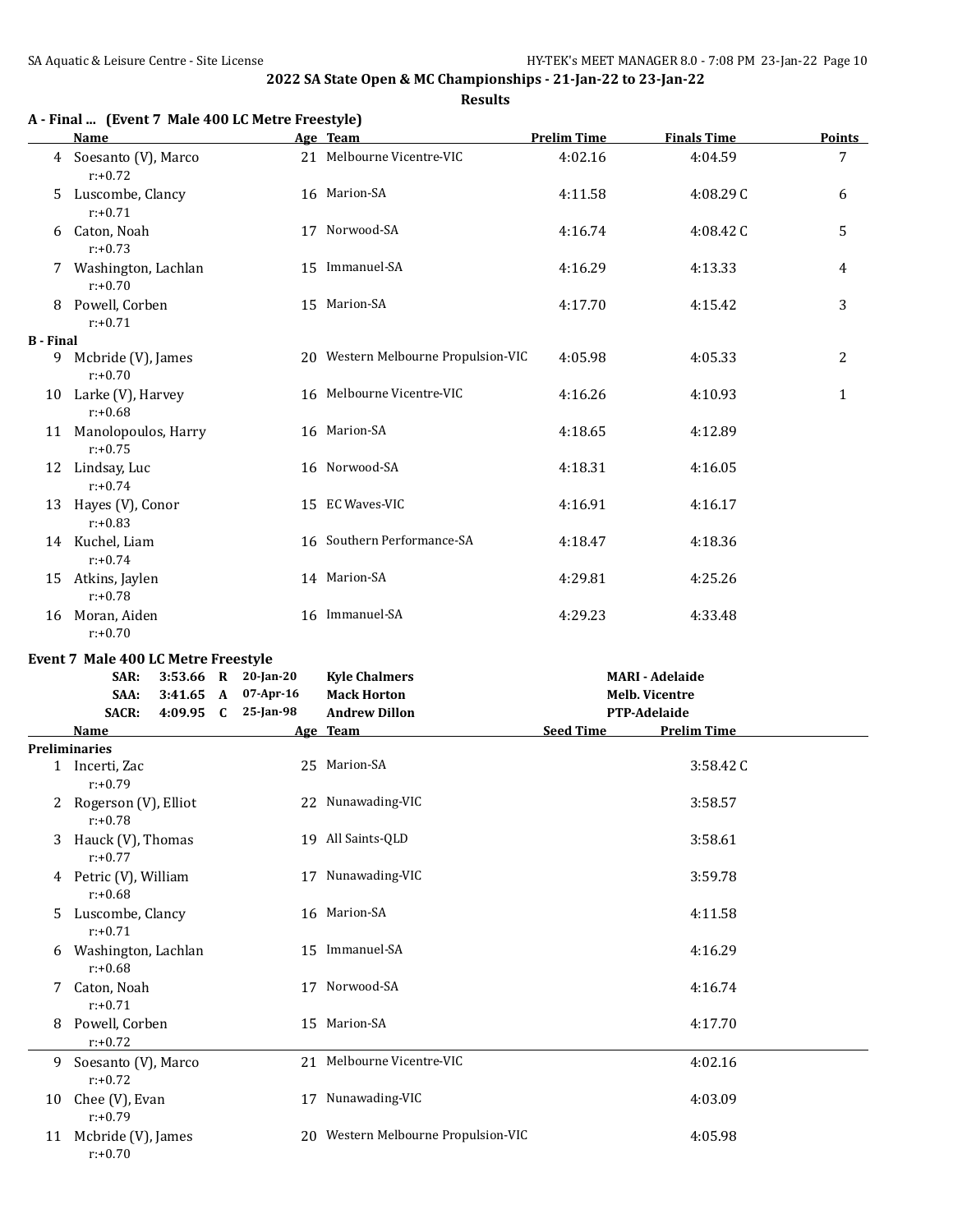|           | Preliminaries  (Event 7 Male 400 LC Metre Freestyle) |              |                                     |                    |                        |               |
|-----------|------------------------------------------------------|--------------|-------------------------------------|--------------------|------------------------|---------------|
|           | <b>Name</b>                                          |              | Age Team                            | <b>Seed Time</b>   | <b>Prelim Time</b>     |               |
|           | 12 Larke (V), Harvey<br>$r: +0.86$                   |              | 16 Melbourne Vicentre-VIC           |                    | 4:16.26                |               |
| 13        | Hayes (V), Conor<br>$r: +0.78$                       |              | 15 EC Waves-VIC                     |                    | 4:16.91                |               |
|           | 14 Lightfoot, Thomas<br>$r: +0.66$                   |              | 19 Marion-SA                        |                    | 4:17.97                |               |
| 15        | Lindsay, Luc<br>$r: +0.73$                           |              | 16 Norwood-SA                       |                    | 4:18.31                |               |
|           | 16 Kuchel, Liam<br>$r: +0.75$                        |              | 16 Southern Performance-SA          |                    | 4:18.47                |               |
|           | 17 Manolopoulos, Harry<br>$r: +0.75$                 |              | 16 Marion-SA                        |                    | 4:18.65                |               |
|           | 18 Wiggett, Alexander<br>$r: +0.67$                  |              | 16 Southern Performance-SA          |                    | 4:21.81                |               |
|           | 19 Walker, Jack<br>$r: +0.69$                        |              | 14 Southern Performance-SA          |                    | 4:23.30                |               |
| 20        | Moran, Aiden<br>$r: +0.69$                           |              | 16 Immanuel-SA                      |                    | 4:29.23                |               |
|           | 21 Atkins, Jaylen<br>$r: +0.80$                      |              | 14 Marion-SA                        |                    | 4:29.81                |               |
|           | 22 Caton, Hugh<br>$r: +0.70$                         |              | 14 Norwood-SA                       |                    | 4:30.23                |               |
|           | 23 Ward, Taj<br>$r: +0.66$                           |              | 21 Marion-SA                        |                    | 4:31.18                |               |
|           | 24 Hodgkinson, Jake<br>$r: +0.64$                    |              | 19 Tea Tree Gully-SA                |                    | 4:32.13                |               |
| 25        | Langman, Aidan<br>$r: +0.67$                         |              | 16 Norwood-SA                       |                    | 4:35.66                |               |
| 26        | Stephenson, Flynn<br>$r: +0.73$                      |              | 15 Marion-SA                        |                    | 4:39.48                |               |
| ---       | Jackett Simpson (V), Lachlan                         |              | 19 Western Melbourne Propulsion-VIC |                    | <b>NS</b>              |               |
| ---       | Gillard-Martin, Declan                               | 20           | Marion-SA                           |                    | <b>NS</b>              |               |
| $---$     | Gohl, Jacob                                          | 18           | Marion-SA                           |                    | <b>SCR</b>             |               |
| ---       | Harris (V), Silas                                    |              | 20 Nunawading-VIC                   |                    | <b>SCR</b>             |               |
| $---$     | Feder, Dylan                                         |              | 16 Southern Performance-SA          |                    | <b>SCR</b>             |               |
|           | <b>Event 8 Female 200 LC Metre Butterfly</b>         |              |                                     |                    |                        |               |
|           | 2:09.55 R 11-Apr-19<br>SAR:                          |              | <b>Brittany Castelluzzo</b>         |                    | TTG - Adelaide         |               |
|           | SAA:<br>2:05.47<br>$\mathbf{A}$                      | 11-Apr-16    | <b>Madeline Groves</b>              |                    | <b>St Peters West.</b> |               |
|           | <b>SACR:</b><br>2:26.03<br>C                         | $12$ -Jan-14 | <b>Ellysia Oldsen</b>               |                    | <b>SCSC-Murray Br.</b> |               |
|           | <b>Name</b>                                          |              | Age Team                            | <b>Prelim Time</b> | <b>Finals Time</b>     | <b>Points</b> |
| A - Final |                                                      |              |                                     |                    |                        |               |
|           | 1 Castelluzzo, Brittany<br>$r: +0.66$                |              | 21 Tea Tree Gully-SA                | 2:15.93            | 2:15.06C               | 10            |
|           | 2 Bahr, Arabella<br>$r: +0.70$                       |              | 15 Norwood-SA                       | 2:22.20            | 2:20.88C               | 9             |
|           | 3 Mounfield, Bethan<br>$r: +0.73$                    |              | 20 Marion-SA                        | 2:26.23            | 2:21.54C               | 8             |
|           | 4 Simpson, Katie<br>$r: +0.76$                       |              | 15 Norwood-SA                       | 2:26.45            | 2:26.45                | 7             |
| 5.        | Scown, Emily<br>$r: +0.69$                           |              | 16 Kent Town-SA                     | 2:34.80            | 2:31.16                | 6             |
|           | 6 Pearce, Kiana<br>$r: +0.73$                        |              | 18 Marion-SA                        | 2:31.71            | 2:31.17                | 5             |
|           | 7 Everitt, Emma<br>$r: +0.76$                        |              | 13 Norwood-SA                       | 2:30.26            | 2:31.85                | 4             |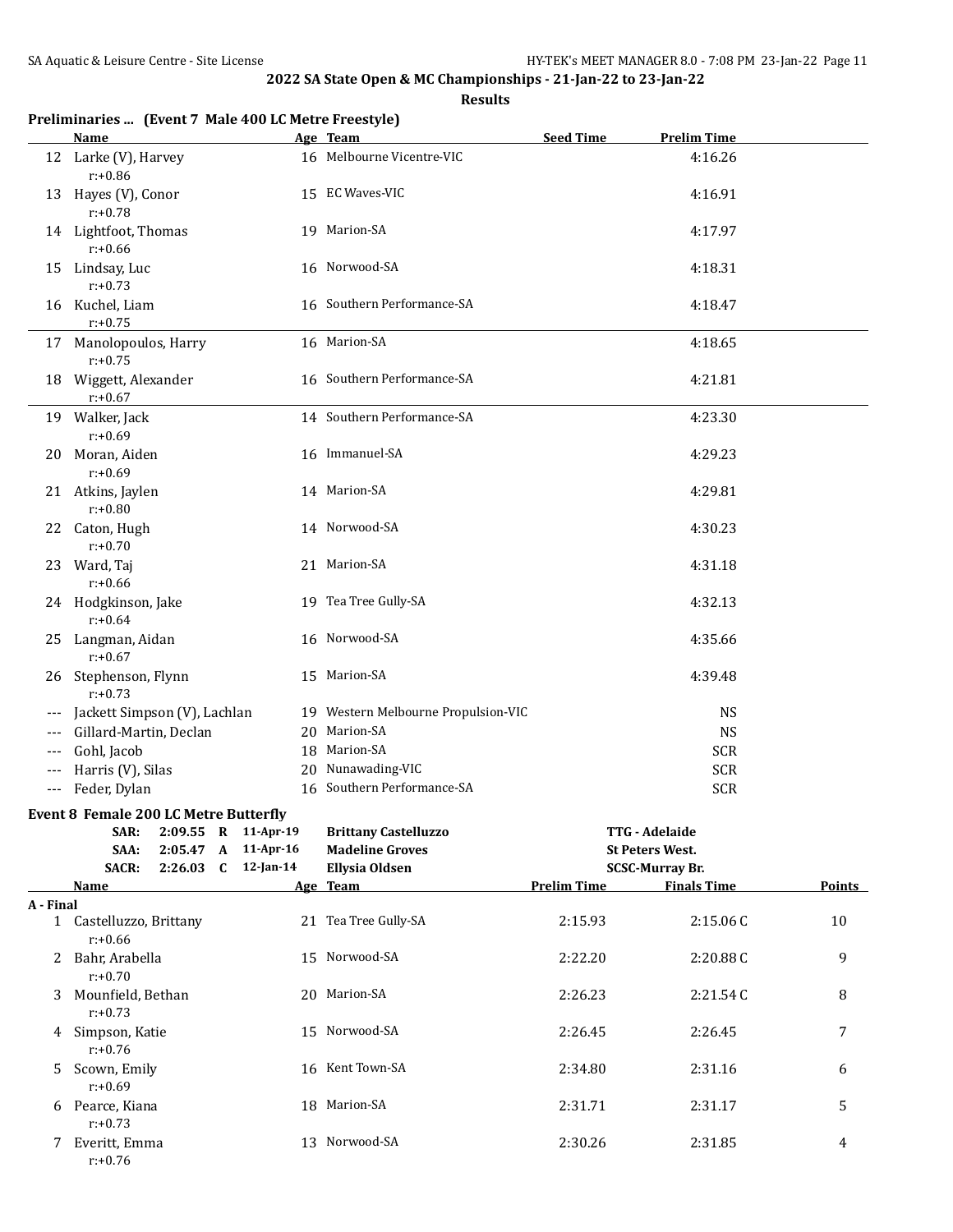r:+0.75

r:+0.72

r:+0.72

## **2022 SA State Open & MC Championships - 21-Jan-22 to 23-Jan-22**

**Results**

|                  | A - Final  (Event 8 Female 200 LC Metre Butterfly) |                     |                             |                    |                        |              |
|------------------|----------------------------------------------------|---------------------|-----------------------------|--------------------|------------------------|--------------|
|                  | <b>Name</b>                                        |                     | Age Team                    | <b>Prelim Time</b> | <b>Finals Time</b>     | Points       |
| 8                | McAvaney, Georgia<br>$r: +0.81$                    |                     | 15 Immanuel-SA              | 2:33.64            | 2:35.82                | 3            |
| <b>B</b> - Final |                                                    |                     |                             |                    |                        |              |
| 9                | Mazur, Juliet<br>$r: +0.78$                        |                     | 14 Norwood-SA               | 2:35.12            | 2:31.01                | 2            |
| 10               | Rashleigh, Indyanna<br>$r: +0.91$                  |                     | 16 Norwood-SA               | 2:36.14            | 2:34.87                | $\mathbf{1}$ |
| 11               | Ekins, Caitlyn<br>$r: +0.89$                       |                     | 15 Kent Town-SA             | 2:38.36            | 2:35.46                |              |
| 12               | Jasko, Matylda<br>$r: +0.75$                       |                     | 18 Onkaparinga-SA           | 2:36.50            | 2:36.39                |              |
| 13               | Wright, Gabriella<br>$r: +0.86$                    |                     | 13 Norwood-SA               | 2:41.60            | 2:42.85                |              |
|                  | <b>Event 8 Female 200 LC Metre Butterfly</b>       |                     |                             |                    |                        |              |
|                  | SAR:                                               | 2:09.55 R 11-Apr-19 | <b>Brittany Castelluzzo</b> |                    | <b>TTG - Adelaide</b>  |              |
|                  | 2:05.47 A<br>SAA:                                  | $11$ -Apr-16        | <b>Madeline Groves</b>      |                    | <b>St Peters West.</b> |              |
|                  | <b>SACR:</b>                                       | 2:26.03 C 12-Jan-14 | <b>Ellysia Oldsen</b>       |                    | <b>SCSC-Murray Br.</b> |              |
|                  | Name                                               |                     | Age Team                    | <b>Seed Time</b>   | <b>Prelim Time</b>     |              |
|                  | <b>Preliminaries</b>                               |                     |                             |                    |                        |              |
|                  | 1 Castelluzzo, Brittany<br>$r: +0.64$              |                     | 21 Tea Tree Gully-SA        |                    | 2:15.93C               |              |
| 2                | Bahr, Arabella<br>$r: +0.71$                       |                     | 15 Norwood-SA               |                    | 2:22.20C               |              |
| 3                | Kim (V), Yunhui<br>$r: +0.66$                      | 17                  | Melbourne Vicentre-VIC      |                    | 2:22.79                |              |
|                  | 4 Mounfield, Bethan<br>$r: +0.74$                  |                     | 20 Marion-SA                |                    | 2:26.23                |              |
| 5                | Simpson, Katie                                     |                     | 15 Norwood-SA               |                    | 2:26.45                |              |

| 8     | McAvaney, Georgia<br>$r: +0.79$   |    | 15 Immanuel-SA            | 2:33.64    |
|-------|-----------------------------------|----|---------------------------|------------|
| 9     | Scown, Emily<br>$r: +0.69$        |    | 16 Kent Town-SA           | 2:34.80    |
| 10    | Mazur, Juliet<br>$r: +0.72$       |    | 14 Norwood-SA             | 2:35.12    |
| 11    | Rashleigh, Indyanna<br>$r: +0.80$ |    | 16 Norwood-SA             | 2:36.14    |
| 12    | Jasko, Matylda<br>$r: +0.73$      |    | 18 Onkaparinga-SA         | 2:36.50    |
| 13    | Ekins, Caitlyn<br>$r: +0.79$      |    | 15 Kent Town-SA           | 2:38.36    |
| 14    | Scarr, Elysia<br>$r: +0.71$       |    | 13 Kent Town-SA           | 2:40.40    |
| 15    | Wright, Gabriella<br>$r: +0.77$   |    | 13 Norwood-SA             | 2:41.60    |
| $---$ | Kinder (V), Tara                  |    | 18 Melbourne Vicentre-VIC | <b>SCR</b> |
| $---$ | Moore (V), Kayley                 | 15 | All Saints-QLD            | <b>SCR</b> |
| $---$ | Bennetts, Jacinta                 |    | 20 Norwood-SA             | <b>SCR</b> |
| $---$ | Williams, Alana                   |    | 18 Norwood-SA             | <b>SCR</b> |
| $---$ | Shea, Emilia                      |    | 16 Marion-SA              | <b>SCR</b> |

6 Everitt, Emma 13 Norwood-SA 2:30.26

7 Pearce, Kiana 18 Marion-SA 2:31.71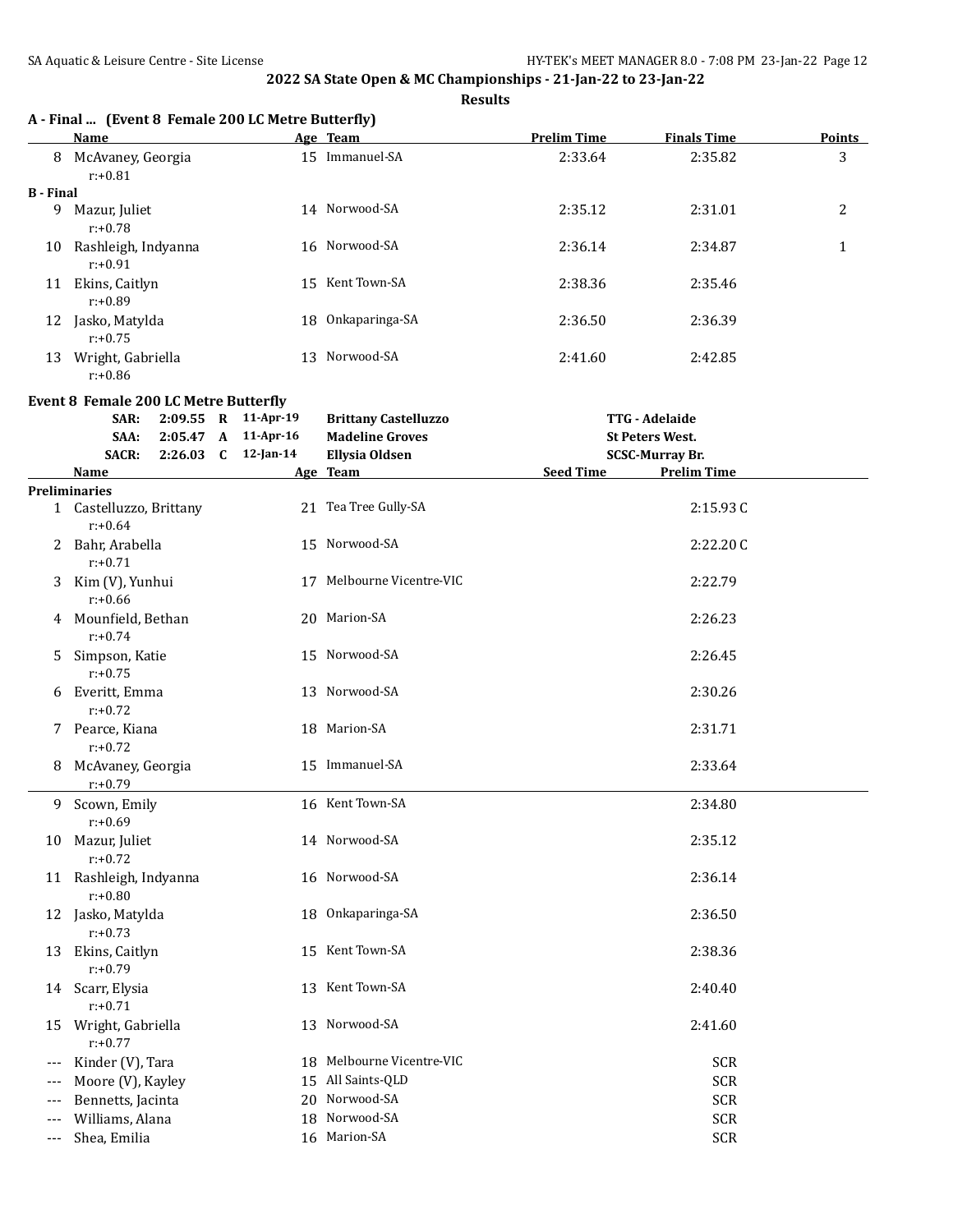|                  | Event 9 Male 200 LC Metre Butterfly<br>SAR:<br>SAA: |                   | 1:58.68 R 02-Apr-92<br>1:54.71 A 18-Mar-12  | <b>Martin Roberts</b><br><b>Nick D'Arcy</b> |                    | <b>MARI - Canberra</b><br><b>St Peters West.</b> |              |
|------------------|-----------------------------------------------------|-------------------|---------------------------------------------|---------------------------------------------|--------------------|--------------------------------------------------|--------------|
|                  | <b>SACR:</b>                                        |                   | 2:12.89 C 08-Apr-21                         | <b>Jordy Martin</b>                         |                    | <b>ONK-Gold Coast</b>                            |              |
| A - Final        | Name                                                |                   |                                             | Age Team                                    | <b>Prelim Time</b> | <b>Finals Time</b>                               | Points       |
|                  | 1 Temple, Matthew<br>$r: +0.62$                     |                   |                                             | 22 Marion-SA                                | 2:02.60            | 2:00.08C                                         | 10           |
|                  | 2 Chee (V), Evan<br>$r: +0.68$                      |                   |                                             | 17 Nunawading-VIC                           | 2:11.73            | 2:05.95                                          | 9            |
|                  | 3 Clifford, Ryan<br>$r: +0.72$                      |                   |                                             | 16 Marion-SA                                | 2:08.18            | 2:07.45C                                         | 8            |
|                  | 4 Sharp (V), Will<br>$r: +0.67$                     |                   |                                             | 19 Nunawading-VIC                           | 2:09.84            | 2:08.75                                          | 7            |
|                  | 5 Powell, Corben<br>$r: +0.74$                      |                   |                                             | 15 Marion-SA                                | 2:13.34            | 2:10.59C                                         | 6            |
|                  | 6 Tsamaidis, Darcy<br>$r: +0.54$                    |                   |                                             | 18 Norwood-SA                               | 2:13.50            | 2:15.39                                          | 5            |
|                  | 7 Manolopoulos, Harry<br>$r: +0.81$                 |                   |                                             | 16 Marion-SA                                | 2:13.99            | 2:15.60                                          | 4            |
|                  | --- Harris (V), Silas<br>$r: +0.69$                 |                   | Head did not break the surface by 15 meters | 20 Nunawading-VIC                           | 2:06.84            | DQ                                               |              |
| <b>B</b> - Final |                                                     |                   |                                             |                                             |                    |                                                  |              |
|                  | 9 Stenhouse, Euan<br>$r: +0.72$                     |                   |                                             | 18 Immanuel-SA                              | 2:16.92            | 2:14.08                                          | 2            |
|                  | 10 Plummer, Cody<br>$r: +0.70$                      |                   |                                             | 14 Starplex-SA                              | 2:16.33            | 2:14.57                                          | $\mathbf{1}$ |
|                  | 11 Clifford, Matthew<br>$r: +0.73$                  |                   |                                             | 14 Marion-SA                                | 2:21.00            | 2:17.04                                          |              |
|                  | 12 Watkinson, Myles<br>$r: +0.74$                   |                   |                                             | 18 Western Aquatic-SA                       | 2:19.02            | 2:18.07                                          |              |
|                  | 13 Hope, Brandon<br>$r: +0.67$                      |                   |                                             | 23 Immanuel-SA                              | 2:23.03            | 2:18.80                                          |              |
|                  | 14 Percevault, Kyan<br>$r: +0.62$                   |                   |                                             | 17 Marion-SA                                | 2:20.92            | 2:19.68                                          |              |
|                  | 15 Brown, Myles<br>$r: +0.76$                       |                   |                                             | 18 Barossa-SA                               | 2:23.50            | 2:22.40                                          |              |
|                  | 16 Smith, Connor<br>$r: +0.81$                      |                   |                                             | 14 Marion-SA                                | 2:28.60            | 2:31.78                                          |              |
|                  | Event 9 Male 200 LC Metre Butterfly                 |                   |                                             |                                             |                    |                                                  |              |
|                  | SAR:                                                |                   | 1:58.68 R 02-Apr-92                         | <b>Martin Roberts</b>                       |                    | <b>MARI - Canberra</b>                           |              |
|                  | SAA:                                                | $1:54.71 \quad A$ | 18-Mar-12                                   | <b>Nick D'Arcy</b>                          |                    | <b>St Peters West.</b>                           |              |
|                  | <b>SACR:</b>                                        | $2:12.89$ C       | 08-Apr-21                                   | <b>Jordy Martin</b>                         |                    | <b>ONK-Gold Coast</b>                            |              |
|                  | <b>Name</b>                                         |                   |                                             | Age Team                                    | <b>Seed Time</b>   | <b>Prelim Time</b>                               |              |
|                  | <b>Preliminaries</b>                                |                   |                                             |                                             |                    |                                                  |              |
|                  | 1 Temple, Matthew<br>$r: +0.65$                     |                   |                                             | 22 Marion-SA                                |                    | 2:02.60C                                         |              |
|                  | 2 Harris (V), Silas<br>$r: +0.69$                   |                   |                                             | 20 Nunawading-VIC                           |                    | 2:06.84                                          |              |
|                  | 3 Clifford, Ryan<br>$r: +0.71$                      |                   |                                             | 16 Marion-SA                                |                    | 2:08.18C                                         |              |
|                  | 4 Sharp (V), Will<br>$r: +0.66$                     |                   |                                             | 19 Nunawading-VIC                           |                    | 2:09.84                                          |              |
| 5.               | Macie, Patrick<br>$r: +0.73$                        |                   |                                             | 17 Barossa-SA                               |                    | 2:11.56C                                         |              |
|                  | 6 Chee (V), Evan<br>$r: +0.67$                      |                   |                                             | 17 Nunawading-VIC                           |                    | 2:11.73                                          |              |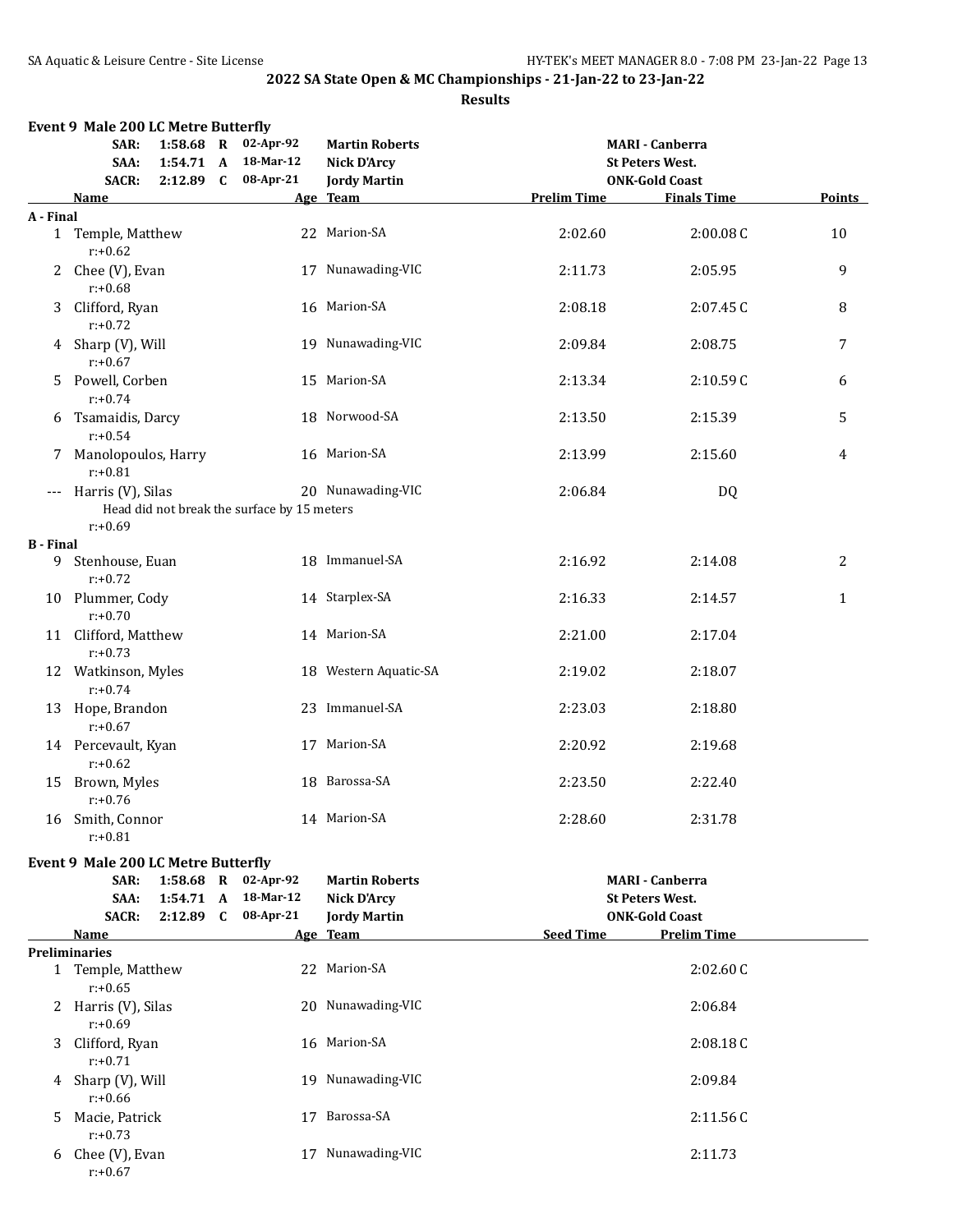| Preliminaries  (Event 9 Male 200 LC Metre Butterfly) |  |  |  |  |
|------------------------------------------------------|--|--|--|--|
|------------------------------------------------------|--|--|--|--|

|           | Name                                   |                 |                        | Age Team                                       | <b>Seed Time</b>   | <b>Prelim Time</b>          |        |
|-----------|----------------------------------------|-----------------|------------------------|------------------------------------------------|--------------------|-----------------------------|--------|
|           | 7 Powell, Corben<br>$r: +0.73$         |                 |                        | 15 Marion-SA                                   |                    | 2:13.34                     |        |
|           | 8 Tsamaidis, Darcy<br>$r: +0.60$       |                 |                        | 18 Norwood-SA                                  |                    | 2:13.50                     |        |
|           | 9 Manolopoulos, Harry<br>$r: +0.74$    |                 |                        | 16 Marion-SA                                   |                    | 2:13.99                     |        |
|           | 10 Mclachlan, Fergus<br>$r: +0.70$     |                 |                        | 17 Norwood-SA                                  |                    | 2:14.99                     |        |
|           | 11 Plummer, Cody<br>$r: +0.74$         |                 |                        | 14 Starplex-SA                                 |                    | 2:16.33                     |        |
|           | 12 Sooaemalelagi, Sitivi<br>$r: +0.63$ |                 |                        | 21 Norwood-SA                                  |                    | 2:16.47                     |        |
|           | 13 Stenhouse, Euan<br>$r: +0.72$       |                 |                        | 18 Immanuel-SA                                 |                    | 2:16.92                     |        |
|           | 14 Atherton, Oliver<br>$r: +0.73$      |                 |                        | 16 Kent Town-SA                                |                    | 2:18.99                     |        |
|           | 15 Watkinson, Myles<br>$r: +0.72$      |                 |                        | 18 Western Aquatic-SA                          |                    | 2:19.02                     |        |
|           | 16 Percevault, Kyan<br>$r: +0.62$      |                 |                        | 17 Marion-SA                                   |                    | 2:20.92                     |        |
|           | 17 Clifford, Matthew<br>$r: +0.69$     |                 |                        | 14 Marion-SA                                   |                    | 2:21.00                     |        |
|           | 18 Hope, Brandon<br>$r: +0.68$         |                 |                        | 23 Immanuel-SA                                 |                    | 2:23.03                     |        |
|           | 19 Washington, Lachlan<br>$r: +0.69$   |                 |                        | 15 Immanuel-SA                                 |                    | 2:23.05                     |        |
|           | 20 Brown, Myles<br>$r: +0.79$          |                 |                        | 18 Barossa-SA                                  |                    | 2:23.50                     |        |
|           | 21 Nicoll, Craig<br>$r: +0.68$         |                 |                        | 30 Southern Performance-SA                     |                    | 2:25.12                     |        |
|           | 22 Altiok, Ali<br>$r: +0.70$           |                 |                        | 13 Marion-SA                                   |                    | 2:26.95                     |        |
|           | 23 Brown, Matthew<br>$r: +0.64$        |                 |                        | 14 Kent Town-SA                                |                    | 2:27.20                     |        |
|           | 24 Smith, Connor<br>$r: +0.77$         |                 |                        | 14 Marion-SA                                   |                    | 2:28.60                     |        |
| 25        | Bastiaans, Jacob<br>$r: +0.74$         |                 |                        | 14 Marion-SA                                   |                    | 2:35.97                     |        |
| $---$     | Gohl, Jacob                            |                 |                        | 18 Marion-SA                                   |                    | <b>SCR</b>                  |        |
|           | Event 10 Female 50 LC Metre Freestyle  |                 |                        |                                                |                    |                             |        |
|           | SAR:                                   | 24.53 R         | 17-Jun-21              | <b>Madison Wilson</b>                          |                    | <b>MARI - Adelaide</b>      |        |
|           | SAA:<br><b>SACR:</b>                   | 23.84 A         | 14-Apr-16<br>23-Apr-01 | <b>Cate Campbell</b><br><b>Sophie Edington</b> |                    | Commercial<br>LOX-Melbourne |        |
|           | Name                                   | $26.04 \quad C$ |                        | Age Team                                       | <b>Prelim Time</b> | <b>Finals Time</b>          | Points |
| A - Final |                                        |                 |                        |                                                |                    |                             |        |
|           | 1 Barratt (V), Holly<br>$r: +0.66$     |                 |                        | 34 Rockingham-WA                               | 25.29              | 24.98                       | 10     |
| 2         | Wilson, Madison<br>$r: +0.72$          |                 | 27                     | Marion-SA                                      | 25.18              | 25.20C                      | 9      |
| 3         | Oldsen, Ellysia<br>$r: +0.68$          |                 |                        | 26 Marion-SA                                   | 25.87              | 25.74C                      | 8      |
| 4         | Castelluzzo, Brittany<br>$r: +0.62$    |                 |                        | 21 Tea Tree Gully-SA                           | 26.24              | 26.06                       | 7      |
| 5         | Mounfield, Bethan<br>$r: +0.71$        |                 |                        | 20 Marion-SA                                   | 26.53              | 26.29                       | 6      |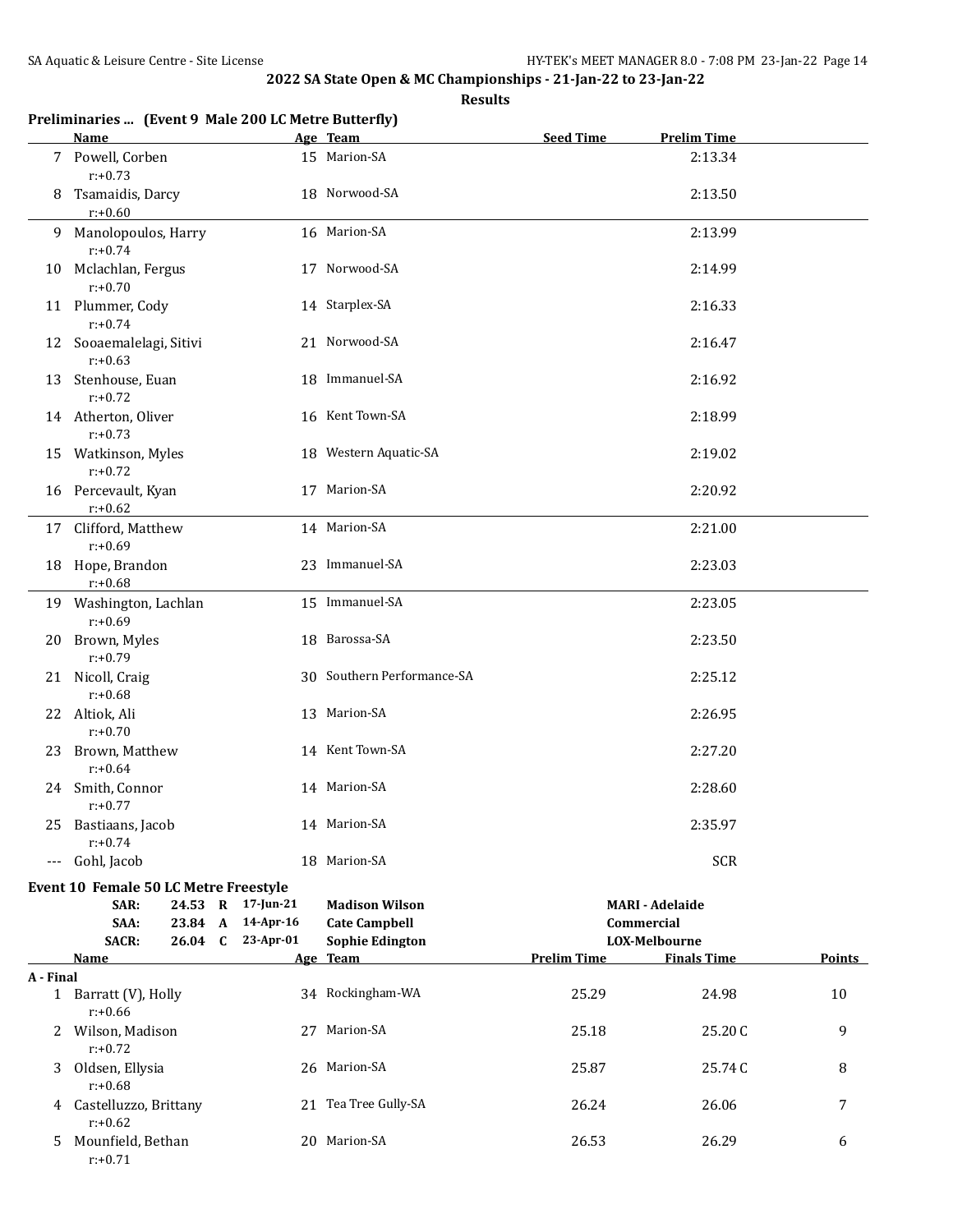|                  | A - Final  (Event 10 Female 50 LC Metre Freestyle)<br>Name | Age Team                 | <b>Prelim Time</b> | <b>Finals Time</b>     | <b>Points</b> |
|------------------|------------------------------------------------------------|--------------------------|--------------------|------------------------|---------------|
|                  | 6 Boyd (V), Isabella<br>$r: +0.66$                         | 16 Nunawading-VIC        | 26.56              | 26.42                  | 5             |
|                  | 7 Curthoys-Davies, Harliai<br>$r: +0.66$                   | 19 Barossa-SA            | 27.03              | 26.93                  | 4             |
|                  | 8 Lefoe (V), Olivia<br>$r: +0.69$                          | 18 Nunawading-VIC        | 27.24              | 27.06                  | 3             |
| <b>B</b> - Final |                                                            |                          |                    |                        |               |
|                  | 9 Healy, Sophie<br>$r: +0.77$                              | 17 Norwood-SA            | 27.49              | 27.35                  | 2             |
|                  | 10 Davey (V), Giselle<br>$r: +0.67$                        | 15 Firbank Aquastars-VIC | 27.28              | 27.41                  | $\mathbf{1}$  |
|                  | 11 Newham, Leni<br>$r: +0.75$                              | 14 Barossa-SA            | 27.54              | 27.63                  |               |
|                  | 12 Trumble, Madeleine<br>$r: +0.83$                        | 15 Marion-SA             | 27.78              | 27.66                  |               |
|                  | 13 Laird-Britton, Hunter<br>$r: +0.70$                     | 15 Marion-SA             | 27.84              | 27.71                  |               |
|                  | 14 Livingston, Alicia<br>$r: +0.74$                        | 15 Marion-SA             | 27.99              | 28.10                  |               |
|                  | 15 Deacon (V), Zoe<br>$r: +0.78$                           | 21 Nunawading-VIC        | 28.01              | 28.11                  |               |
|                  | 16 McAvaney, Georgia<br>$r: +0.84$                         | 15 Immanuel-SA           | 28.13              | 28.18                  |               |
|                  | Event 10 Female 50 LC Metre Freestyle                      |                          |                    |                        |               |
|                  | 24.53 R 17-Jun-21<br>SAR:                                  | <b>Madison Wilson</b>    |                    | <b>MARI - Adelaide</b> |               |
|                  | 23.84 A 14-Apr-16<br>SAA:                                  | <b>Cate Campbell</b>     |                    | Commercial             |               |
|                  | 26.04 C 23-Apr-01<br><b>SACR:</b>                          | <b>Sophie Edington</b>   |                    | LOX-Melbourne          |               |
|                  | Name                                                       | Age Team                 | Seed Time          | <b>Prelim Time</b>     |               |
|                  | <b>Preliminaries</b>                                       |                          |                    |                        |               |
|                  | 1 Wilson, Madison<br>$r: +0.70$                            | 27 Marion-SA             |                    | 25.18C                 |               |
|                  | 2 Barratt (V), Holly<br>$r: +0.68$                         | 34 Rockingham-WA         |                    | 25.29                  |               |
|                  | 3 Oldsen, Ellysia<br>$r: +0.69$                            | 26 Marion-SA             |                    | 25.87C                 |               |
|                  | 4 Castelluzzo, Brittany<br>$r: +0.64$                      | 21 Tea Tree Gully-SA     |                    | 26.24                  |               |
| 5.               | Mounfield, Bethan<br>$r: +0.74$                            | 20 Marion-SA             |                    | 26.53                  |               |
|                  | 6 Boyd (V), Isabella<br>$r: +0.66$                         | 16 Nunawading-VIC        |                    | 26.56                  |               |
| 7                | Curthoys-Davies, Harliai<br>$r: +0.68$                     | 19 Barossa-SA            |                    | 27.03                  |               |
|                  | 8 Lefoe (V), Olivia<br>$r: +0.71$                          | 18 Nunawading-VIC        |                    | 27.24                  |               |
|                  | 9 Davey (V), Giselle<br>$r: +0.62$                         | 15 Firbank Aquastars-VIC |                    | 27.28                  |               |
|                  | 10 Healy, Sophie<br>$r: +0.76$                             | 17 Norwood-SA            |                    | 27.49                  |               |
|                  | 11 Newham, Leni<br>$r: +0.75$                              | 14 Barossa-SA            |                    | 27.54                  |               |
| 12               | Trumble, Madeleine<br>$r: +0.80$                           | 15 Marion-SA             |                    | 27.78                  |               |
|                  | 13 Laird-Britton, Hunter<br>$r: +0.69$                     | 15 Marion-SA             |                    | 27.84                  |               |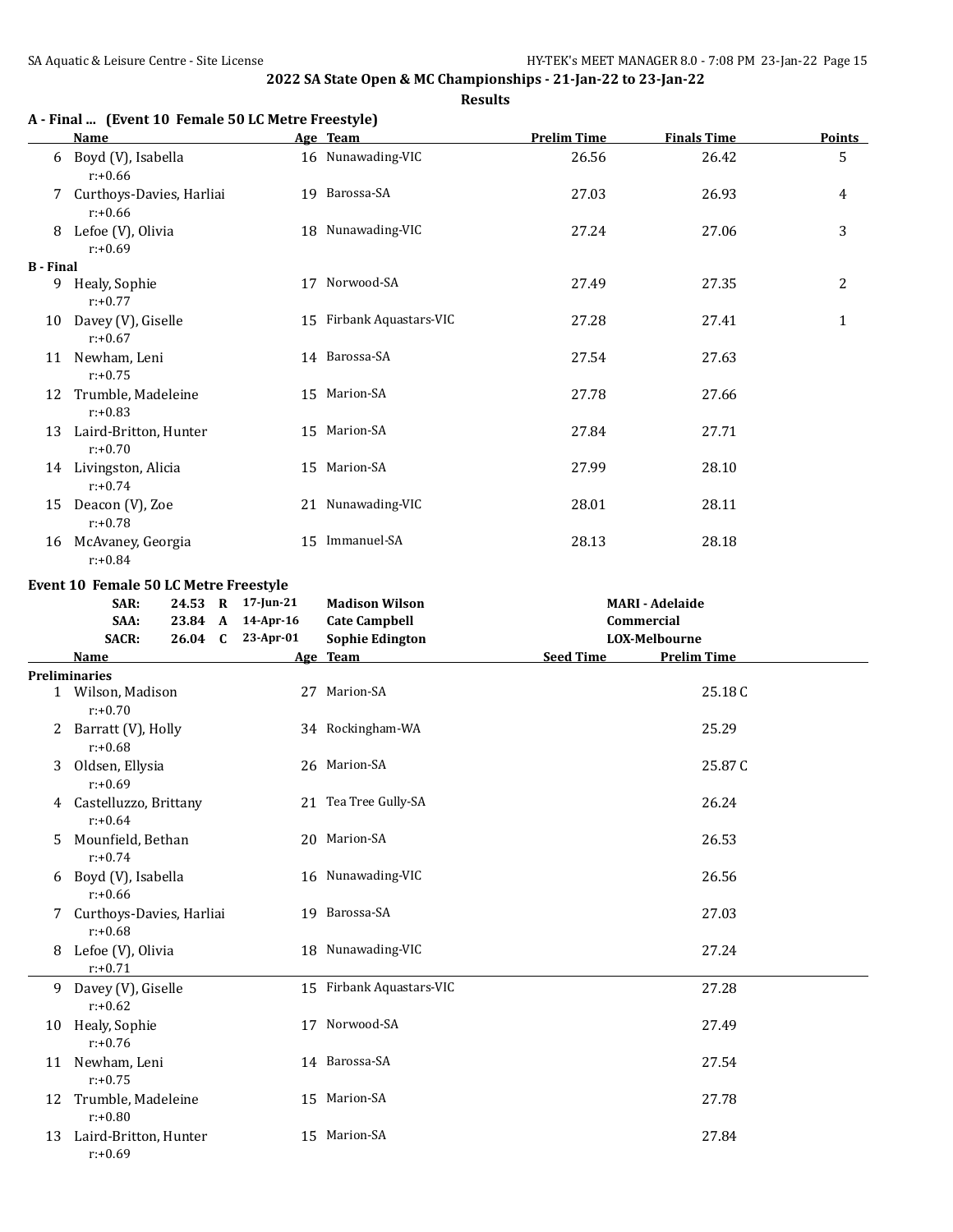|           | <b>Name</b>                                 |         |                   | Preliminaries  (Event 10 Female 50 LC Metre Freestyle)<br>Age Team | <b>Seed Time</b>   | <b>Prelim Time</b>     |               |
|-----------|---------------------------------------------|---------|-------------------|--------------------------------------------------------------------|--------------------|------------------------|---------------|
|           |                                             |         |                   |                                                                    |                    |                        |               |
|           | 14 Livingston, Alicia<br>$r: +0.67$         |         |                   | 15 Marion-SA                                                       |                    | 27.99                  |               |
|           | 15 Deacon (V), Zoe<br>$r: +0.77$            |         |                   | 21 Nunawading-VIC                                                  |                    | 28.01                  |               |
|           | 16 McAvaney, Georgia<br>$r: +0.82$          |         |                   | 15 Immanuel-SA                                                     |                    | 28.13                  |               |
|           | 17 Rawson, Madeline<br>$r: +0.70$           |         |                   | 20 Immanuel-SA                                                     |                    | 28.22                  |               |
|           | 18 Reimann, Phoebe<br>$r: +0.75$            |         |                   | 15 Starplex-SA                                                     |                    | 28.27                  |               |
|           | 19 Dingwall, Alinta                         |         |                   | 14 Immanuel-SA                                                     |                    | 28.29                  |               |
| 20        | $r: +0.68$<br>Eskandari, Natasha            |         |                   | 14 Kent Town-SA                                                    |                    | 28.31                  |               |
|           | $r: +0.75$<br>21 Burrows, Aleisha           |         |                   | 14 Kent Town-SA                                                    |                    | 28.40                  |               |
|           | $r: +0.68$<br>22 Kim (V), Yunhui            |         |                   | 17 Melbourne Vicentre-VIC                                          |                    | 28.42                  |               |
|           | $r: +0.68$<br>23 Natt, Katie                |         |                   | 15 Marion-SA                                                       |                    | 28.54                  |               |
|           | $r: +0.68$<br>24 Pressler, Kalyce           |         |                   | 17 Silver City-SA                                                  |                    | 28.72                  |               |
|           | $r: +0.71$<br>25 Pearce, Kiana              |         |                   | 18 Marion-SA                                                       |                    | 28.81                  |               |
|           | $r: +0.69$<br>26 Noriega, Emilia            |         |                   | 13 Immanuel-SA                                                     |                    | 29.14                  |               |
| $---$     | $r: +0.70$<br>Tran, Isabelle<br>False start |         |                   | 15 Norwood-SA                                                      |                    | DQ                     |               |
|           | $r: +0.68$                                  |         |                   |                                                                    |                    |                        |               |
| $---$     | Bennetts, Jacinta                           |         |                   | 20 Norwood-SA                                                      |                    | <b>NS</b>              |               |
| $---$     | Jackson, Jessica                            |         |                   | 18 Kent Town-SA                                                    |                    | <b>SCR</b>             |               |
| $---$     | Downie, Amelia                              |         |                   | 15 Immanuel-SA                                                     |                    | <b>SCR</b>             |               |
| $---$     | Shea, Emilia                                |         |                   | 16 Marion-SA                                                       |                    | <b>SCR</b>             |               |
| $---$     | Brooks, Cassie                              |         |                   | 17 Marion-SA                                                       |                    | <b>SCR</b>             |               |
|           | Event 11 Male 50 LC Metre Freestyle         |         |                   |                                                                    |                    |                        |               |
|           | SAR:                                        |         | 22.07 R 12-Apr-19 | <b>Kyle Chalmers</b>                                               |                    | <b>MARI - Adelaide</b> |               |
|           | SAA:                                        | 21.44 A | 13-Apr-16         | <b>Cameron McEvoy</b>                                              | <b>Bond</b>        |                        |               |
|           | SACR:                                       | 24.27 C | 16-Apr-15         | <b>Simon Geldenhuys</b>                                            |                    | <b>WHY-Sydney</b>      |               |
|           | <u>Name</u>                                 |         |                   | Age Team                                                           | <b>Prelim Time</b> | <b>Finals Time</b>     | <b>Points</b> |
| A - Final |                                             |         |                   |                                                                    |                    |                        |               |
|           | 1 Temple, Matthew<br>$r: +0.63$             |         |                   | 22 Marion-SA                                                       | 23.12              | 23.12C                 | 10            |
|           | 2 Negri (V), Benno<br>$r: +0.64$            |         |                   | 23 Melbourne Vicentre-VIC                                          | 23.59              | 23.41                  | 9             |
|           | 3 Rogerson (V), Elliot<br>$r: +0.70$        |         |                   | 22 Nunawading-VIC                                                  | 23.62              | 23.47                  | 8             |
|           | 4 Mckechnie, James<br>$r: +0.68$            |         |                   | 26 Starplex-SA                                                     | 23.89              | 23.63C                 | 7             |
|           | 5 Zubcic (V), Luka<br>$r: +0.59$            |         |                   | 24 Western Melbourne Propulsion-VIC                                | 23.72              | 23.64                  | 6             |
| 6         | Muller, Grant<br>$r: +0.79$                 |         |                   | 25 Marion-SA                                                       | 24.25              | 24.45                  | 5             |
| *7        | Crook, Ethan<br>$r: +0.65$                  |         |                   | 19 Starplex-SA                                                     | 24.71              | 24.52                  | 3.50          |
| *7        | Mahoney, Travis<br>$r: +0.69$               |         |                   | 31 Marion-SA                                                       | 24.48              | 24.52                  | 3.50          |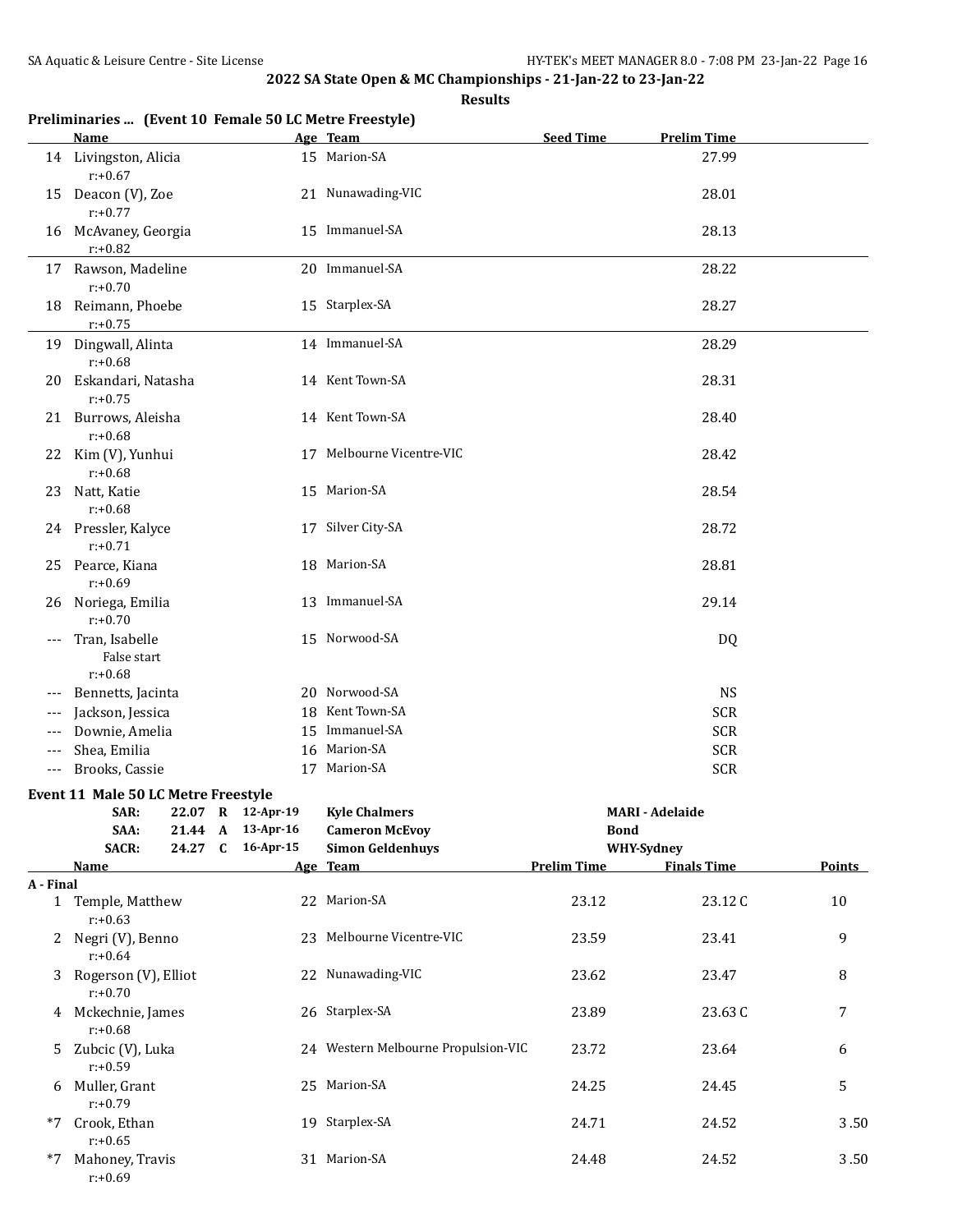**Results**

|                  | B - Final  (Event 11 Male 50 LC Metre Freestyle) |    |                                     |                    |                    |               |  |  |  |  |  |
|------------------|--------------------------------------------------|----|-------------------------------------|--------------------|--------------------|---------------|--|--|--|--|--|
|                  | Name                                             |    | Age Team                            | <b>Prelim Time</b> | <b>Finals Time</b> | <b>Points</b> |  |  |  |  |  |
| <b>B</b> - Final |                                                  |    |                                     |                    |                    |               |  |  |  |  |  |
| 9                | Hauck (V), Thomas<br>$r: +0.70$                  |    | 19 All Saints-OLD                   | 23.90              | 23.73              | 2             |  |  |  |  |  |
| 10               | Jackett Simpson (V), Lachlan<br>$r: +0.66$       |    | 19 Western Melbourne Propulsion-VIC | 24.12              | 24.03              | 1             |  |  |  |  |  |
| 11               | Laidlaw (V), William<br>$r: +0.69$               |    | 21 Western Melbourne Propulsion-VIC | 24.11              | 24.05              |               |  |  |  |  |  |
| 12               | Petric (V), William<br>$r: +0.66$                | 17 | Nunawading-VIC                      | 24.02              | 24.10              |               |  |  |  |  |  |
| 13               | Layton (V), Nick<br>$r: +0.73$                   |    | 19 Western Melbourne Propulsion-VIC | 24.29              | 24.58              |               |  |  |  |  |  |
| 14               | Williamson (V), Samuel<br>$r: +0.62$             |    | 24 Melbourne Vicentre-VIC           | 24.57              | 24.68              |               |  |  |  |  |  |
| 15               | Mcbride (V), James<br>$r: +0.68$                 | 20 | Western Melbourne Propulsion-VIC    | 24.64              | 24.75              |               |  |  |  |  |  |
| 16               | Kioussis, Connor<br>$r: +0.65$                   | 21 | Norwood-SA                          | 25.12              | 25.11              |               |  |  |  |  |  |

## **Event 11 Male 50 LC Metre Freestyle**

|   | SAR:<br>22.07 R 12-Apr-19<br><b>Kyle Chalmers</b> |         |  |           |                                     |                  | <b>MARI - Adelaide</b> |  |  |
|---|---------------------------------------------------|---------|--|-----------|-------------------------------------|------------------|------------------------|--|--|
|   | SAA:                                              | 21.44 A |  | 13-Apr-16 | <b>Cameron McEvoy</b>               |                  | <b>Bond</b>            |  |  |
|   | <b>SACR:</b>                                      | 24.27 C |  | 16-Apr-15 | <b>Simon Geldenhuys</b>             |                  | <b>WHY-Sydney</b>      |  |  |
|   | Name                                              |         |  |           | Age Team                            | <b>Seed Time</b> | <b>Prelim Time</b>     |  |  |
|   | <b>Preliminaries</b>                              |         |  |           |                                     |                  |                        |  |  |
|   | 1 Temple, Matthew<br>$r: +0.64$                   |         |  |           | 22 Marion-SA                        |                  | 23.12C                 |  |  |
|   | 2 Negri (V), Benno<br>$r: +0.68$                  |         |  |           | 23 Melbourne Vicentre-VIC           |                  | 23.59                  |  |  |
|   | 3 Rogerson (V), Elliot<br>$r: +0.70$              |         |  |           | 22 Nunawading-VIC                   |                  | 23.62                  |  |  |
|   | 4 Zubcic (V), Luka<br>$r: +0.62$                  |         |  |           | 24 Western Melbourne Propulsion-VIC |                  | 23.72                  |  |  |
| 5 | Mckechnie, James<br>$r: +0.69$                    |         |  |           | 26 Starplex-SA                      |                  | 23.89C                 |  |  |
|   | 6 Muller, Grant<br>$r: +0.75$                     |         |  |           | 25 Marion-SA                        |                  | 24.25C                 |  |  |
|   | 7 Mahoney, Travis<br>$r: +0.70$                   |         |  |           | 31 Marion-SA                        |                  | 24.48                  |  |  |
|   | 8 Crook, Ethan<br>$r: +0.63$                      |         |  |           | 19 Starplex-SA                      |                  | 24.71                  |  |  |
|   | 9 Hauck (V), Thomas<br>$r: +0.80$                 |         |  |           | 19 All Saints-QLD                   |                  | 23.90                  |  |  |
|   | 10 Petric (V), William<br>$r: +0.65$              |         |  |           | 17 Nunawading-VIC                   |                  | 24.02                  |  |  |
|   | 11 Laidlaw (V), William<br>$r: +0.69$             |         |  |           | 21 Western Melbourne Propulsion-VIC |                  | 24.11                  |  |  |
|   | 12 Jackett Simpson (V), Lachlan<br>$r: +0.69$     |         |  |           | 19 Western Melbourne Propulsion-VIC |                  | 24.12                  |  |  |
|   | 13 Layton (V), Nick                               |         |  |           | 19 Western Melbourne Propulsion-VIC |                  | 24.29                  |  |  |
|   | 14 Williamson (V), Samuel<br>$r: +0.63$           |         |  |           | 24 Melbourne Vicentre-VIC           |                  | 24.57                  |  |  |
|   | 15 Mcbride (V), James<br>$r: +0.70$               |         |  |           | 20 Western Melbourne Propulsion-VIC |                  | 24.64                  |  |  |
|   | 16 Kioussis, Connor<br>$r: +0.65$                 |         |  |           | 21 Norwood-SA                       |                  | 25.12                  |  |  |
|   | 17 Phua, Zane<br>$r: +0.61$                       |         |  |           | 16 Kent Town-SA                     |                  | 25.24                  |  |  |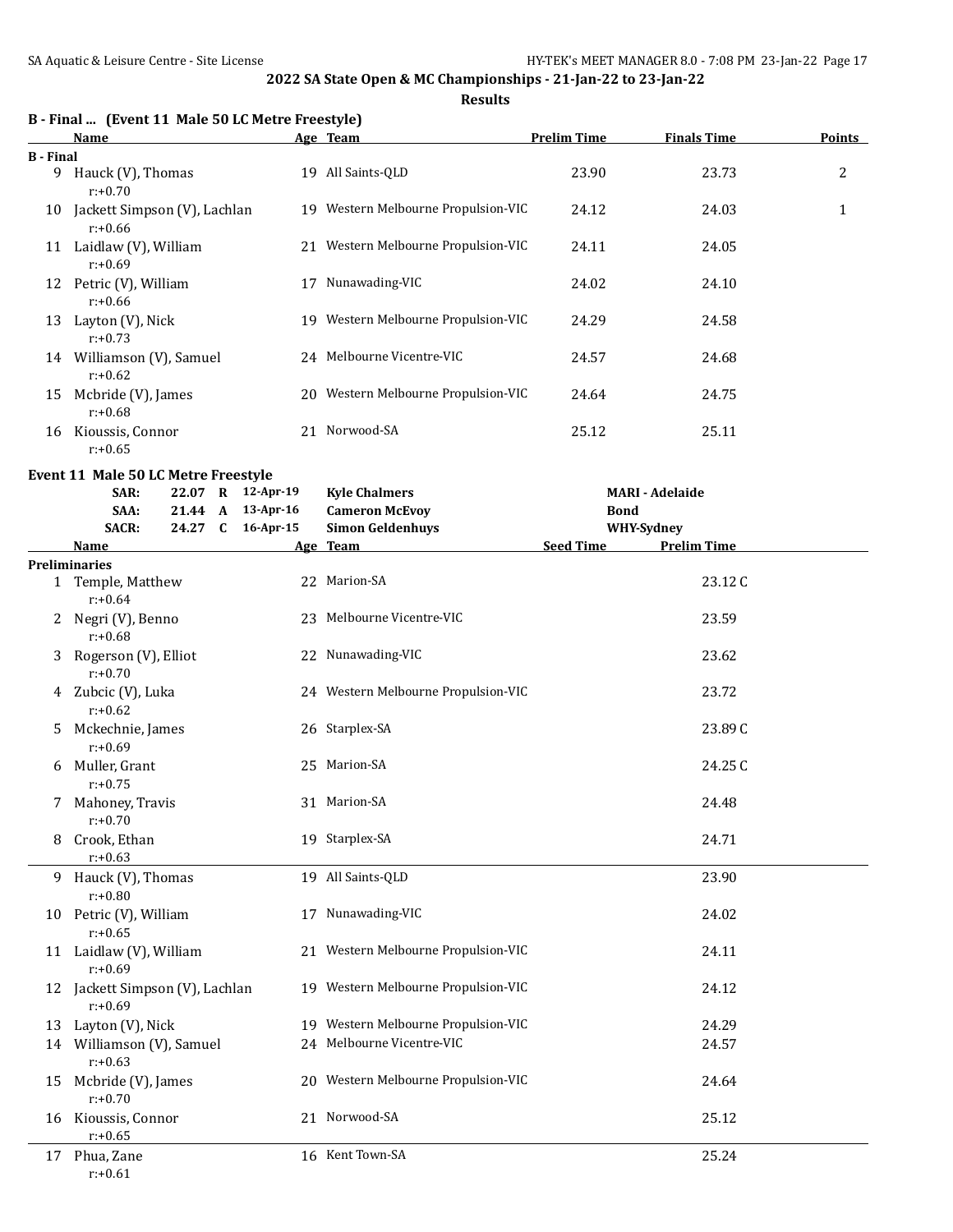## **Results**

## **Preliminaries ... (Event 11 Male 50 LC Metre Freestyle)**

|       | <b>Name</b>                      |    | Age Team                   | <b>Seed Time</b> | <b>Prelim Time</b> |  |
|-------|----------------------------------|----|----------------------------|------------------|--------------------|--|
| 18    | Caton, Noah<br>$r: +0.71$        |    | 17 Norwood-SA              |                  | 25.30              |  |
| 19    | Luscombe, Harvey<br>$r: +0.62$   |    | 17 Marion-SA               |                  | 25.46              |  |
| 20    | Larke (V), Harvey<br>$r: +0.68$  |    | 16 Melbourne Vicentre-VIC  |                  | 25.56              |  |
|       | 21 Palmer, Joshua<br>$r: +0.68$  |    | 30 Starplex-SA             |                  | 25.63              |  |
| 22    | Caton, Hugh<br>$r: +0.69$        |    | 14 Norwood-SA              |                  | 25.78              |  |
| 23    | Tran, Liem<br>$r: +0.61$         |    | 15 Henley & Grange-SA      |                  | 25.79              |  |
| 24    | Stone, Jesse<br>$r: +0.70$       |    | 21 Starplex-SA             |                  | 25.95              |  |
| 25    | Edwards, Oliver<br>$r: +0.70$    |    | 20 Marion-SA               |                  | 25.97              |  |
| $*26$ | Wiggett, Alexander<br>$r: +0.67$ |    | 16 Southern Performance-SA |                  | 26.08              |  |
| $*26$ | Hodgkinson, Jake<br>$r: +0.64$   |    | 19 Tea Tree Gully-SA       |                  | 26.08              |  |
| 28    | Tsamaidis, Darcy<br>$r: +0.61$   |    | 18 Norwood-SA              |                  | 26.22              |  |
| 29    | Broniecki, Andre<br>$r: +0.66$   |    | 18 Marion-SA               |                  | 26.46              |  |
| 30    | Stephenson, Flynn<br>$r: +0.74$  |    | 15 Marion-SA               |                  | 26.48              |  |
| ---   | Gillard-Martin, Declan           | 20 | Marion-SA                  |                  | <b>NS</b>          |  |
| ---   | Robb (V), Enoch                  | 17 | All Saints-QLD             |                  | <b>SCR</b>         |  |
| ---   | Pronk, Noah                      | 15 | Immanuel-SA                |                  | <b>SCR</b>         |  |
| $---$ | Gohl, Jacob                      |    | 18 Marion-SA               |                  | <b>SCR</b>         |  |

## **Event 12 Mixed 4x50 LC Metre Freestyle Relay**

|         | Team                                               | Relay                          |                                                                                               | <b>Finals Time</b>                  | <b>Points</b> |
|---------|----------------------------------------------------|--------------------------------|-----------------------------------------------------------------------------------------------|-------------------------------------|---------------|
|         | Marion-SA                                          | A                              |                                                                                               | 1:36.36                             | 20            |
|         | 1) Temple, Matthew M22<br>$r: +0.66$               | 2) r:0.36 Wilson, Madison W27  | 3) r:0.09 Incerti, Zac M25                                                                    | 4) r:0.28 Oldsen, Ellysia W26       |               |
| 2       | Barossa-SA                                         | A                              |                                                                                               | 1:44.82                             | 18            |
|         | 1) Macie, Patrick M17<br>$r: +0.73$                | 2) r:0.43 Brown, Myles M18     | 3) r:0.37 Curthoys-Davies, Harliai V4) r:0.44 Newham, Leni W14                                |                                     |               |
| 3       | Norwood-SA                                         | A                              |                                                                                               | 1:46.20                             | 16            |
|         | 1) Caton, Noah M17<br>$r: +0.72$                   | 2) r:0.45 Tsamaidis, Darcy M18 | 3) r:0.52 Healy, Sophie W17                                                                   | 4) r:0.12 White, Emily W18          |               |
| 4       | Tea Tree Gully-SA                                  | A                              |                                                                                               | 1:46.59                             | 14            |
|         | 1) McDermott, Jason M16<br>$r: +0.72$              | 2) r:-0.02 Jackson, Connie W21 | 3) r:0.08 Hodgkinson, Jake M19                                                                | 4) r:0.33 Castelluzzo, Brittany W21 |               |
| 5       | Immanuel-SA                                        | A                              |                                                                                               | 1:46.92                             | 12            |
|         | 1) Rawson, Madeline W20<br>$r: +0.67$              |                                | 2) r:0.36 Coleman, Alexander M21 3) r:0.58 McAvaney, Georgia W15 4) r:0.33 Lambert, Henry M24 |                                     |               |
| 6       | Marion-SA                                          | B                              |                                                                                               | x1:47.51                            |               |
|         | 1) Luscombe, Harvey M17<br>$r: +0.63$              | 2) r:0.43 Edwards, Oliver M20  | 3) r:0.54 Pearce, Kiana W18                                                                   | 4) r:0.42 Laird-Britton, Hunter W1  |               |
|         | Silver City-SA                                     | A                              |                                                                                               | SCR                                 |               |
|         | 1) Edmonds, Ben M30                                | 2) Lewis, Hayden M26           | 3) Pressler, Kalyce W17                                                                       | 4) Scott, Jade W18                  |               |
|         | Event 13 Female 50 LC Metre Backstroke Multi-Class |                                |                                                                                               |                                     |               |
|         | Name                                               | Age Team                       |                                                                                               | <b>Finals Time</b>                  | <b>Points</b> |
| $*_{1}$ | Taylor (V), Nicole S15<br>$r: +0.77$               | 15 Griffith Swimming-NSW       |                                                                                               | 36.32                               | 10            |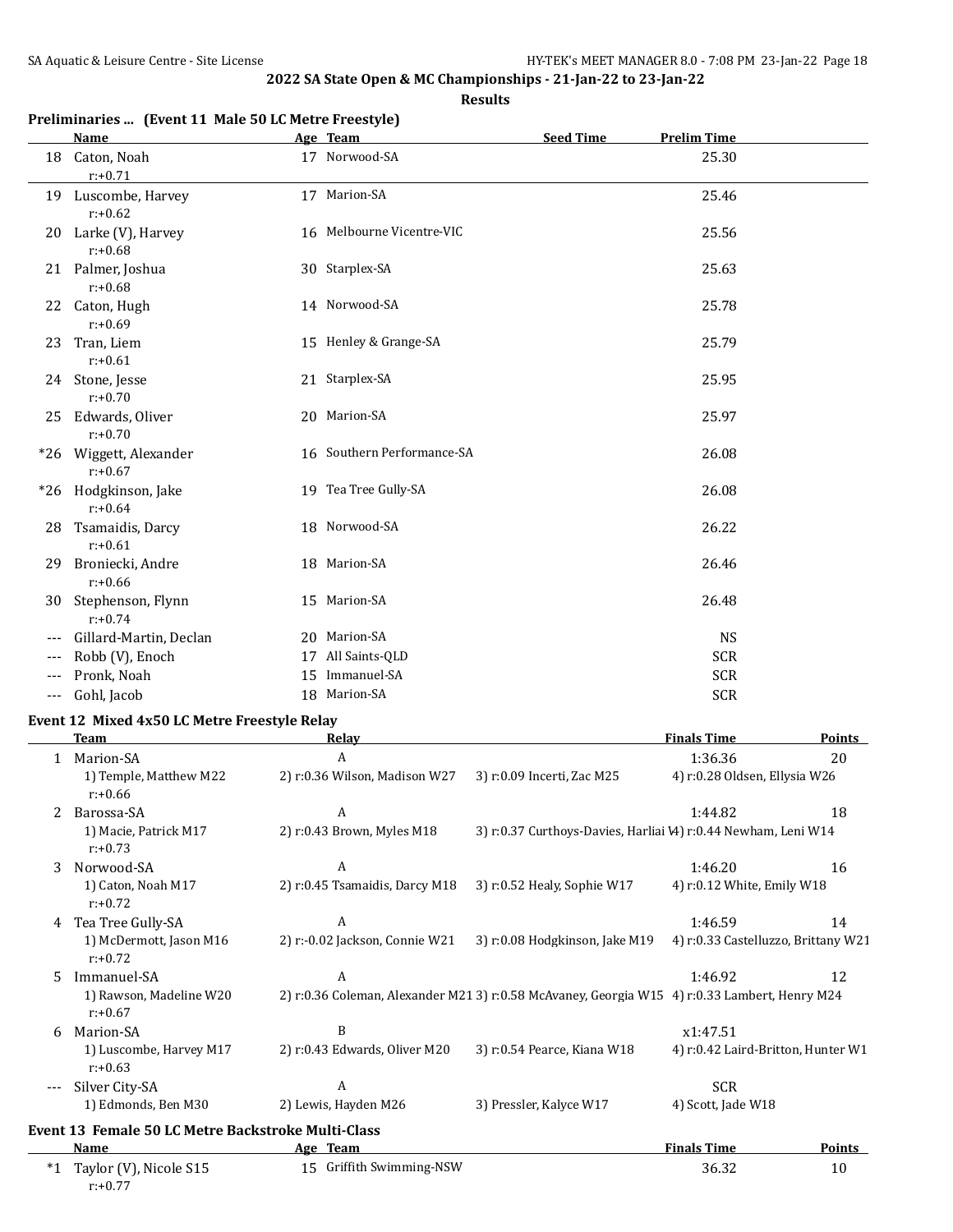**Results**

**Event 13 Female 50 LC Metre Backstroke Multi-Class Age Team Age Team Finals Time Points**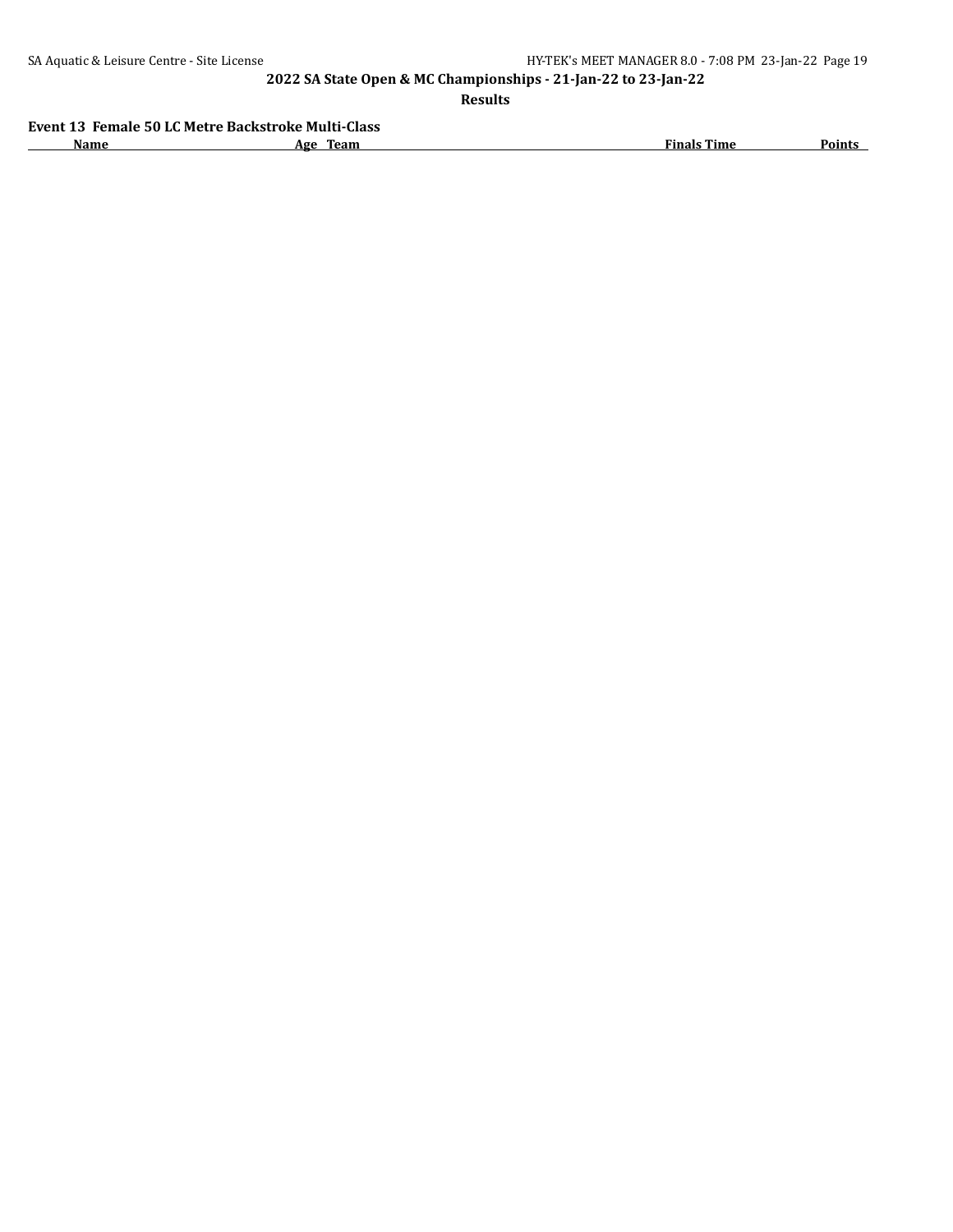|                          | (Event 13 Female 50 LC Metre Backstroke Multi-Class)<br>Name | Age Team                            | <b>Finals Time</b> | <b>Points</b> |
|--------------------------|--------------------------------------------------------------|-------------------------------------|--------------------|---------------|
|                          | *1 Willett, Emily S7<br>$r: +0.85$                           | 15 Onkaparinga-SA                   | 56.70              | 9             |
|                          | 2 Joseph, Hannah S6                                          | 14 Barossa-SA                       | 1:14.00            | 7             |
|                          | 3 Miller (V), Olivia S14<br>$r: +0.87$                       | 18 Shepparton-VIC                   | 48.86              | 8             |
|                          | --- Taylor, Zara S14                                         | 26 Great Southern-SA                | <b>SCR</b>         |               |
|                          | Event 13 Male 50 LC Metre Backstroke Multi-Class             |                                     |                    |               |
|                          | Name                                                         | Age Team                            | <b>Finals Time</b> | Points        |
|                          | *1 Pearse (V), Col S10<br>$r: +0.62$                         | 18 Nunawading-VIC                   | 30.93              | 10            |
|                          | *1 Morley, Samuel S10<br>$r: +0.67$                          | 15 Onkaparinga-SA                   | 36.56              | 8             |
| *2                       | Smith (V), Kaden S14<br>$r: +0.71$                           | 18 Campbelltown-NSW                 | 34.43              | 9             |
| *2                       | Bettens, Bradley S14<br>$r: +0.64$                           | 30 Henley & Grange-SA               | 38.10              | 7             |
|                          | 3 Wilkins, Charlie S18<br>$r: +0.92$                         | 22 Onkaparinga-SA                   | 47.01              | 6             |
| $\qquad \qquad - -$      | Rodeghiero, Dylan S10                                        | 23 Henley & Grange-SA               | <b>NS</b>          |               |
|                          | Mazurek, Aaron S7                                            | 15 Marion-SA                        | <b>SCR</b>         |               |
|                          | Event 14 Female 50 LC Metre Freestyle Multi-Class            |                                     |                    |               |
|                          | Name                                                         | Age Team                            | <b>Finals Time</b> | <b>Points</b> |
|                          | *1 Taylor (V), Nicole S15<br>$r: +0.90$                      | 15 Griffith Swimming-NSW            | 31.14              | 10            |
|                          | *1 Willett, Emily S7<br>$r: +0.99$                           | 15 Onkaparinga-SA                   | 39.12              | 9             |
|                          | 2 Moshi, Magdalena S19<br>$r: +0.83$                         | 31 Clovercrest-SA                   | 33.44              | 7             |
|                          | *3 Miller (V), Olivia S14<br>$r: +0.88$                      | 18 Shepparton-VIC                   | 37.84              | 8             |
|                          | *3 Joseph, Hannah S6                                         | 14 Barossa-SA                       | 1:02.73            | 6             |
| $\hspace{0.05cm} \ldots$ | Taylor, Zara S14                                             | 26 Great Southern-SA                | <b>SCR</b>         |               |
|                          | Event 14 Male 50 LC Metre Freestyle Multi-Class              |                                     |                    |               |
|                          | Name                                                         | Age Team                            | <b>Finals Time</b> | Points        |
|                          | *1 Layton (V), Nicholas S15<br>$r: +0.75$                    | 19 Western Melbourne Propulsion-VIC | 24.32              | 10            |
|                          | *1 Morley, Samuel S10<br>$r: +0.72$                          | 15 Onkaparinga-SA                   | 29.69              | 7             |
|                          | *2 Pearse (V), Col S10<br>$r: +0.65$                         | 18 Nunawading-VIC                   | 26.40              | 9             |
|                          | *2 Mccarthy, Mattias S12<br>$r: +0.81$                       | 16 Marion-SA                        | 29.37              | 6             |
| *3                       | Smith (V), Kaden S14<br>$r: +0.86$                           | 18 Campbelltown-NSW                 | 29.53              | 8             |
| *3                       | Bettens, Bradley S14<br>$r: +0.84$                           | 30 Henley & Grange-SA               | 31.66              | 5             |
|                          | 7 Wilkins, Charlie S18<br>$r: +0.95$                         | 22 Onkaparinga-SA                   | 37.67              | 4             |
| 8                        | Smith, Michael S17<br>$r: +0.79$                             | 15 Playford Aquatic-SA              | 34.30              | 3             |
| $---$                    | Mazurek, Aaron S7                                            | 15 Marion-SA                        | <b>SCR</b>         |               |
| $---$                    | Rodeghiero, Dylan S10                                        | 23 Henley & Grange-SA               | <b>SCR</b>         |               |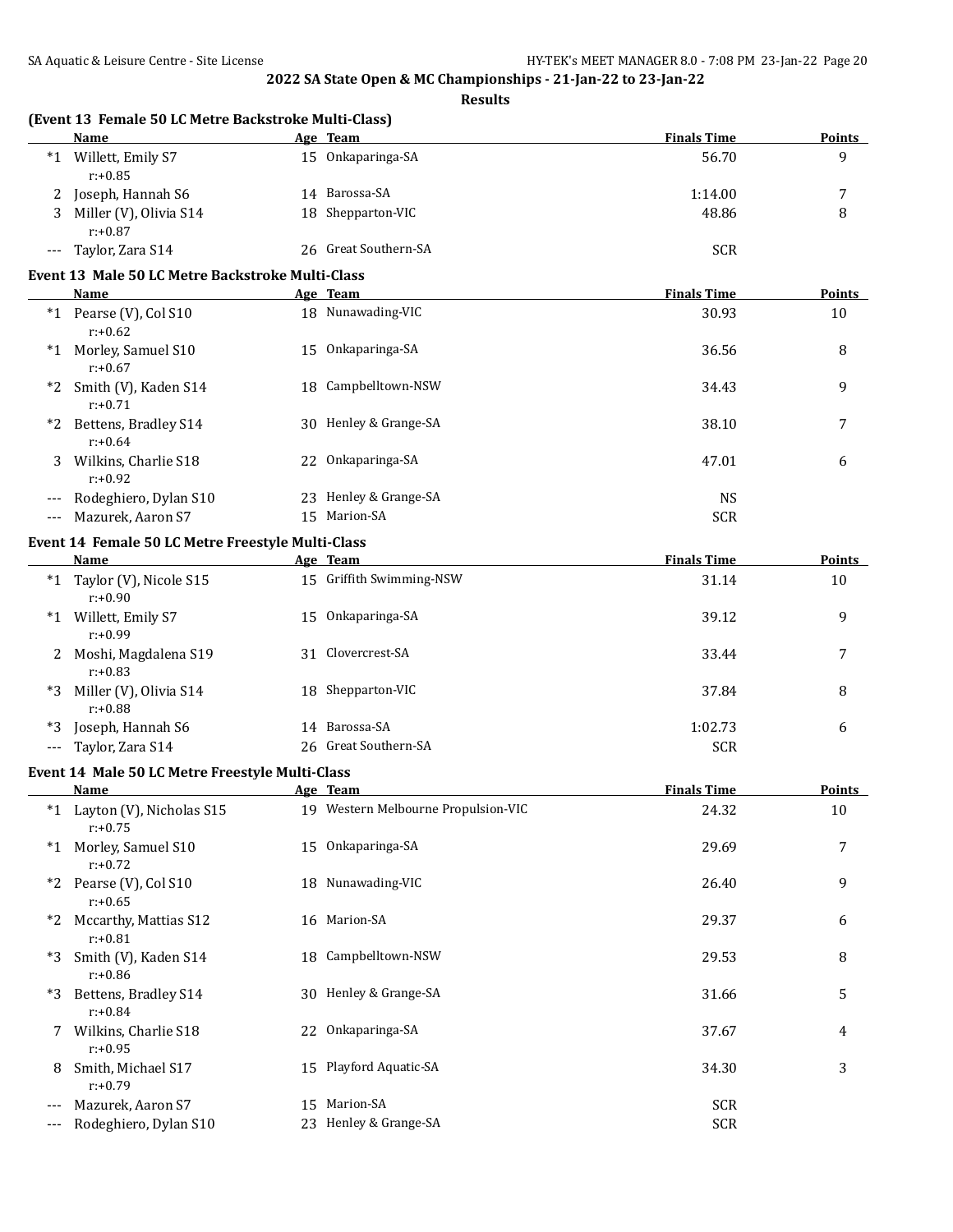|       | Event 15 Female 4x100 LC Metre Medley Relay<br>SAR:        |             |   | 4:05.72 R 18-Apr-21                             | <b>Marion</b>                                                                     |                                                                                              |                                       |                     |
|-------|------------------------------------------------------------|-------------|---|-------------------------------------------------|-----------------------------------------------------------------------------------|----------------------------------------------------------------------------------------------|---------------------------------------|---------------------|
|       |                                                            |             |   |                                                 | M Wilson, L Pickett, E Oldsen, B Mounfield                                        |                                                                                              |                                       |                     |
|       | SAA:                                                       | 3:57.34 A   |   | 14-Apr-16                                       | <b>St. Peters Western</b>                                                         |                                                                                              |                                       |                     |
|       |                                                            |             |   |                                                 | M Wilson, G Bohl, M Groves, E McKeon                                              |                                                                                              |                                       |                     |
|       | <b>SACR:</b>                                               | 4:42.42     | C | $07$ -Jan-22                                    | <b>Barossa</b>                                                                    | <b>BARO-Renmark</b>                                                                          |                                       |                     |
|       |                                                            |             |   |                                                 |                                                                                   | H Curthoys-Davies, C Ashmead, L Newham, M C-Davies                                           | <b>Finals Time</b>                    |                     |
|       | Team<br>1 Marion-SA                                        |             |   |                                                 | <b>Relay</b><br>A                                                                 |                                                                                              | 4:17.20C                              | Points<br>20        |
|       | 1) Wilson, Madison 27                                      |             |   |                                                 |                                                                                   | 2) r:0.35 Trumble, Madeleine 15 3) r:0.27 Oldsen, Ellysia 26                                 | 4) r:0.26 Mounfield, Bethan 20        |                     |
|       | $r: +0.61$                                                 |             |   |                                                 |                                                                                   |                                                                                              |                                       |                     |
| 2     | Norwood-SA                                                 |             |   |                                                 | A                                                                                 |                                                                                              | 4:20.18C                              | 18                  |
|       | 1) Healy, Sophie 17                                        |             |   |                                                 | 2) r:0.27 Williams, Alana 18                                                      | 3) White, Emily 18                                                                           | 4) r:0.49 Bahr, Arabella 15           |                     |
|       | $r: +0.58$                                                 |             |   |                                                 |                                                                                   |                                                                                              |                                       |                     |
| 3     | Barossa-SA                                                 |             |   |                                                 | A                                                                                 |                                                                                              | 4:35.38C                              | 16                  |
|       | 1) Curthoys-Davies, Harliai 19                             |             |   |                                                 |                                                                                   | 2) r:-0.56 Ashmead, Charlotte 15 3) r:0.43 Newham, Leni 14                                   | 4) r:0.35 Curthoys-Davies, Miella 1   |                     |
|       | $r: +0.64$                                                 |             |   |                                                 |                                                                                   |                                                                                              |                                       |                     |
| 4     | Marion-SA                                                  |             |   |                                                 | B                                                                                 |                                                                                              | x4:37.47C                             |                     |
|       | 1) Livingston, Alicia 15<br>$r: +0.57$                     |             |   |                                                 | 2) r:0.26 Charles, Tahli 13                                                       | 3) r:0.49 Pearce, Kiana 18                                                                   | 4) r:0.44 Deacon, Hannah 17           |                     |
| 5.    | Immanuel-SA                                                |             |   |                                                 | A                                                                                 |                                                                                              | 4:41.99C                              | 14                  |
|       | 1) McAvaney, Georgia 15                                    |             |   |                                                 | 2) r:0.19 Rawson, Madeline 20                                                     | 3) r:0.50 Noriega, Emilia 13                                                                 | 4) r:0.29 Dingwall, Alinta 14         |                     |
|       | $r: +0.77$                                                 |             |   |                                                 |                                                                                   |                                                                                              |                                       |                     |
|       | Immanuel-SA                                                |             |   |                                                 | B                                                                                 |                                                                                              | <b>SCR</b>                            |                     |
|       | 1) O'Leary, Kelly 15                                       |             |   |                                                 | 2) Downie, Amelia 15                                                              |                                                                                              | 4) Bailey, Courtney 16                |                     |
|       | Event 16 Male 4x100 LC Metre Medley Relay<br>SAR:<br>SAA:  |             |   | 3:37.13 R 14-Apr-16<br>$3:37.13$ A $14$ -Apr-16 | <b>Marion</b><br><b>B Edmonds, J Palmer, K Chalmers, A Abood</b><br><b>Marion</b> |                                                                                              |                                       |                     |
|       | <b>SACR:</b>                                               | 4:19.68 $C$ |   | 14-Mar-92                                       | <b>B Edmonds, J Palmer, K Chalmers, A Abood</b><br><b>Blue Lake Y</b>             | <b>BLY-Adelaide</b>                                                                          |                                       |                     |
|       | Team                                                       |             |   |                                                 | Relay                                                                             |                                                                                              | <b>Finals Time</b>                    |                     |
|       | 1 Marion-SA                                                |             |   |                                                 | A                                                                                 |                                                                                              | 3:48.76C                              | <b>Points</b><br>20 |
|       | 1) Mahoney, Travis 31                                      |             |   |                                                 | 2) r:0.38 Luscombe, Fletcher 19                                                   | 3) r:0.17 Temple, Matthew 22                                                                 | 4) r:0.21 Incerti, Zac 25             |                     |
| 2     | $r: +0.71$<br>Norwood-SA                                   |             |   |                                                 | A                                                                                 |                                                                                              | 3:56.84C                              | 18                  |
|       | 1) Mclachlan, Fergus 17                                    |             |   |                                                 | 2) r:0.43 Biddell, Harrison 17                                                    | 3) r:0.33 Tsamaidis, Darcy 18                                                                | 4) r:0.36 Kioussis, Connor 21         |                     |
|       | $r: +0.60$                                                 |             |   |                                                 |                                                                                   |                                                                                              |                                       |                     |
| 3     | Marion-SA                                                  |             |   |                                                 | B                                                                                 |                                                                                              | x4:03.65C                             |                     |
|       | 1) Luscombe, Clancy 16                                     |             |   |                                                 | 2) r:0.24 Lightfoot, Thomas 19                                                    | 3) r:0.50 Clifford, Ryan 16                                                                  | 4) r:0.24 Gillard-Martin, Declan 20   |                     |
|       | $r: +0.61$                                                 |             |   |                                                 |                                                                                   |                                                                                              |                                       |                     |
|       | 4 Immanuel-SA                                              |             |   |                                                 | A                                                                                 |                                                                                              | 4:13.53C                              | 16                  |
|       | 1) Gray, Keenan 17                                         |             |   |                                                 |                                                                                   | 2) r:0.44 Coleman, Alexander 21 3) r:0.11 Washington, Lachlan 15 4) r:0.35 Lambert, Henry 24 |                                       |                     |
|       | $r: +0.61$                                                 |             |   |                                                 | A                                                                                 |                                                                                              |                                       |                     |
| 5.    | Barossa-SA                                                 |             |   |                                                 |                                                                                   |                                                                                              | 4:16.96C                              | 14                  |
|       | 1) Curthoys-Davies, Keian 15<br>$r: +0.60$                 |             |   |                                                 | 2) r:0.54 Cregan, Gabriel 15                                                      | 3) r:0.61 Brown, Myles 18                                                                    | 4) r:0.42 Macie, Patrick 17           |                     |
| 6.    | Immanuel-SA                                                |             |   |                                                 | B                                                                                 |                                                                                              | x4:25.19                              |                     |
|       | 1) Hope, Brandon 23                                        |             |   |                                                 | 2) r:-0.33 Bell, Lachlan 15                                                       | 3) r:0.36 Stenhouse, Euan 18                                                                 | 4) r:0.36 Drummond, Nathaniel 18      |                     |
| $---$ | $r: +0.57$                                                 |             |   |                                                 | A                                                                                 |                                                                                              |                                       |                     |
|       | All Saints-QLD<br>1) Hauck (V), Thomas 19                  |             |   |                                                 | 2) Stiens (V), Henrik 18                                                          | 3) Robb (V), Enoch 17                                                                        | <b>SCR</b><br>4) Dawe (V), Charlie 16 |                     |
|       |                                                            |             |   |                                                 |                                                                                   |                                                                                              |                                       |                     |
|       | Event 17 Female 100 LC Metre Freestyle Multi-Class<br>Name |             |   |                                                 | Age Team                                                                          |                                                                                              | <b>Finals Time</b>                    | <b>Points</b>       |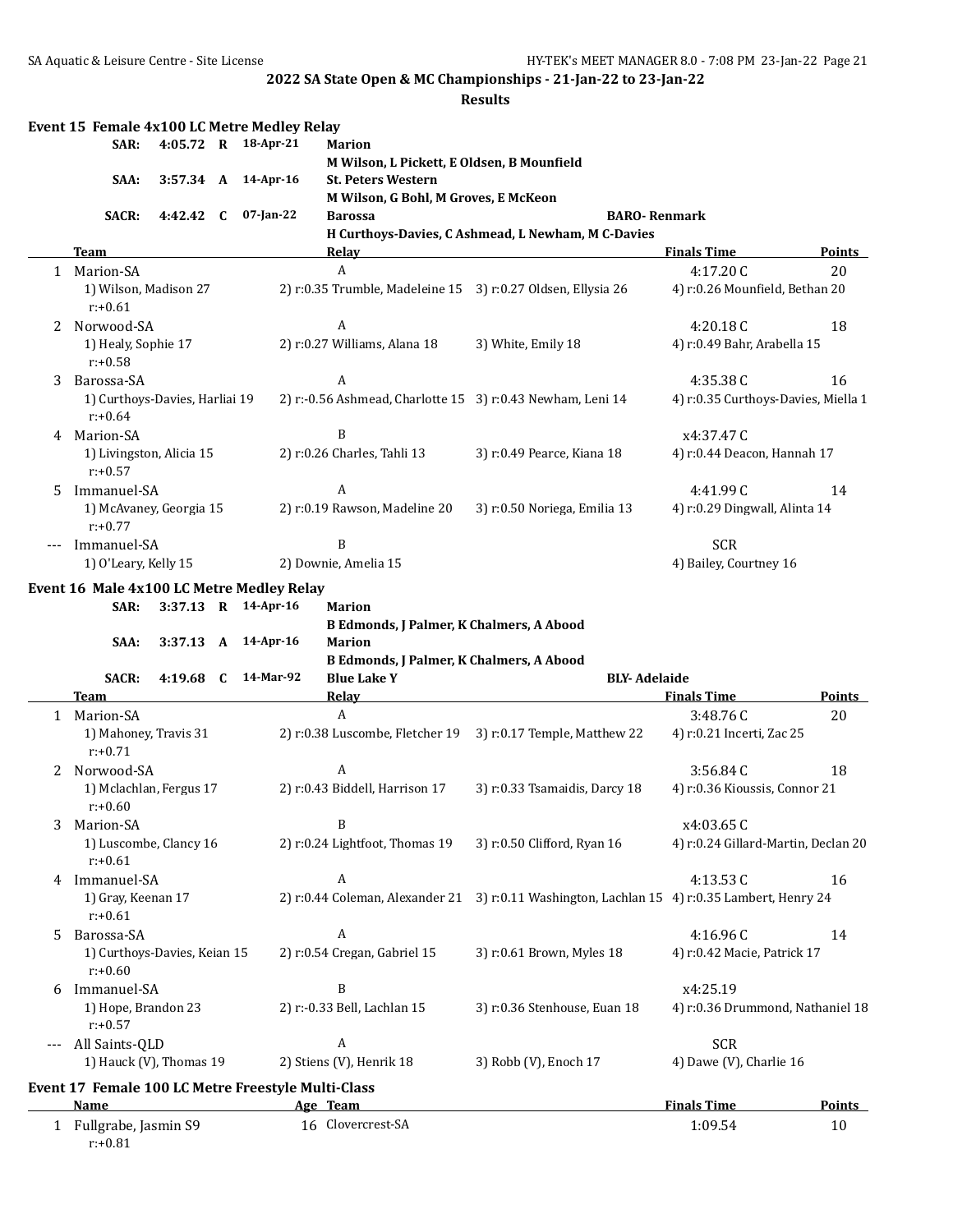|                  | Name                                             |    | Age Team                            |                    | <b>Finals Time</b>    | Points        |
|------------------|--------------------------------------------------|----|-------------------------------------|--------------------|-----------------------|---------------|
| $*2$             | Taylor (V), Nicole S15<br>$r: +0.81$             |    | 15 Griffith Swimming-NSW            |                    | 1:09.37               | 9             |
|                  | *2 Willett, Emily S7<br>$r: +0.93$               |    | 15 Onkaparinga-SA                   |                    | 1:28.31               | 8             |
|                  | Simpson, Brooke S10<br>$r: +0.81$                |    | 16 Norwood-SA                       |                    | 1:21.58               | 7             |
|                  | 4 Miller (V), Olivia S14<br>$r: +0.81$           |    | 18 Shepparton-VIC                   |                    | 1:27.51               | 6             |
| 5                | Joseph, Hannah S6                                |    | 14 Barossa-SA                       |                    | 2:13.75               | 5             |
| 6                | Moshi, Magdalena S19                             |    | 31 Clovercrest-SA                   |                    | 1:18.55               | 4             |
|                  | $r: +0.87$                                       |    |                                     |                    |                       |               |
|                  | Taylor, Zara S14                                 |    | 26 Great Southern-SA                |                    | <b>SCR</b>            |               |
|                  | Event 17 Male 100 LC Metre Freestyle Multi-Class |    |                                     |                    |                       |               |
|                  | <b>Name</b>                                      |    | Age Team                            |                    | <b>Finals Time</b>    | <b>Points</b> |
|                  | 1 Morley, Samuel S10<br>$r: +0.72$               |    | 15 Onkaparinga-SA                   |                    | 1:04.53               | 10            |
| 2                | Mccarthy, Mattias S12<br>$r: +0.78$              |    | 16 Marion-SA                        |                    | 1:05.96               | 9             |
| *3               | Smith (V), Kaden S14<br>$r: +0.78$               |    | 18 Campbelltown-NSW                 |                    | 1:04.63               | 8             |
|                  | *3 Wilkins, Charlie S18<br>$r: +0.89$            |    | 22 Onkaparinga-SA                   |                    | 1:29.38               | 7             |
| 4                | Bettens, Bradley S14<br>$r: +0.86$               |    | 30 Henley & Grange-SA               |                    | 1:22.57               | 6             |
|                  | Rodeghiero, Dylan S10                            |    | 23 Henley & Grange-SA               |                    | <b>NS</b>             |               |
| $---$            | Mazurek, Aaron S7                                |    | 15 Marion-SA                        |                    | <b>SCR</b>            |               |
|                  | Event 18 Male 100 LC Metre Freestyle             |    |                                     |                    |                       |               |
|                  | SAR:<br>47.08 R 25-Jul-19                        |    | <b>Kyle Chalmers</b>                |                    | <b>MARI - Gwangju</b> |               |
|                  | 47.04 A 11-Apr-16<br>SAA:                        |    | <b>Cameron McEvoy</b>               | <b>Bond</b>        |                       |               |
|                  | 54.32 C 21-Mar-98<br><b>SACR:</b>                |    | <b>Andrew Dillon</b>                |                    | PTP-Adelaide          |               |
|                  | Name                                             |    | Age Team                            | <b>Prelim Time</b> | <b>Finals Time</b>    | Points        |
| A - Final        |                                                  |    |                                     |                    |                       |               |
|                  | 1 Incerti, Zac<br>$r: +0.67$                     |    | 25 Marion-SA                        | 50.42              | 49.50C                | 10            |
|                  | 2 Temple, Matthew<br>$r: +0.65$                  |    | 22 Marion-SA                        | 50.62              | 50.37C                | 9             |
|                  | 3 Negri (V), Benno<br>$r: +0.70$                 |    | 23 Melbourne Vicentre-VIC           | 51.13              | 50.43                 | 8             |
|                  | 4 Rogerson (V), Elliot<br>$r: +0.67$             |    | 22 Nunawading-VIC                   | 51.02              | 50.70                 | 7             |
|                  | 5 Zubcic (V), Luka<br>$r: +0.62$                 |    | 24 Western Melbourne Propulsion-VIC | 52.12              | 52.84                 | 6             |
| 6                | Muller, Grant<br>$r: +0.75$                      |    | 25 Marion-SA                        | 53.48              | 53.22C                | 5             |
|                  | 7 Caton, Noah<br>$r: +0.69$                      | 17 | Norwood-SA                          | 53.29              | 53.38C                | 4             |
| 8                | Macie, Patrick<br>$r: +0.75$                     |    | 17 Barossa-SA                       | 54.03              | 53.81C                | 3             |
| <b>B</b> - Final |                                                  |    |                                     |                    |                       |               |
|                  | 9 Jackett Simpson (V), Lachlan<br>$r: +0.66$     |    | 19 Western Melbourne Propulsion-VIC | 52.38              | 51.57                 | 2             |
|                  |                                                  |    |                                     |                    |                       | 1             |
|                  | 10 Harris (V), Silas<br>$r: +0.68$               |    | 20 Nunawading-VIC                   | 52.43              | 51.84                 |               |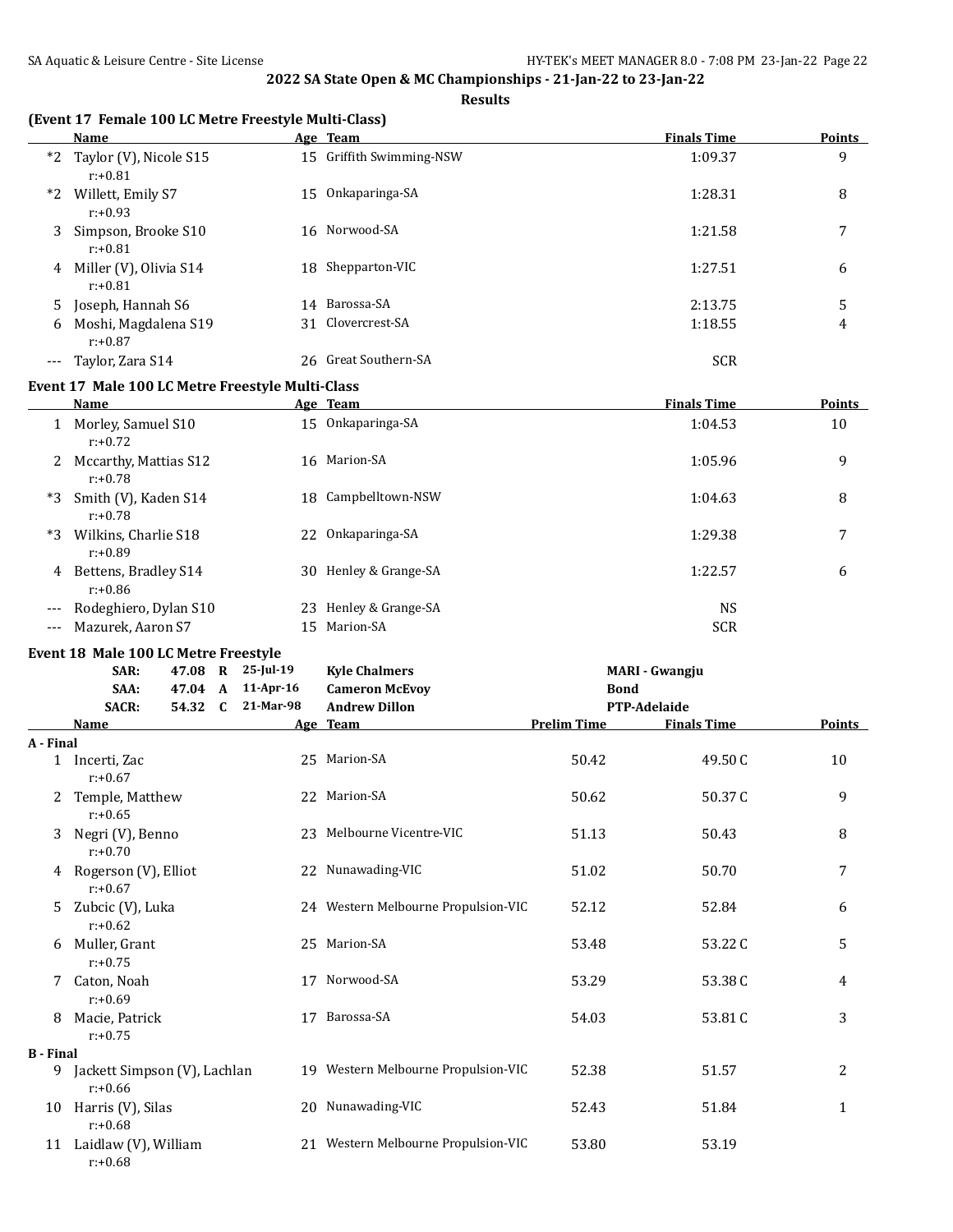**Results**

|    | <b>Name</b>                       |     | Age Team                         | <b>Prelim Time</b> | <b>Finals Time</b> | <b>Points</b> |
|----|-----------------------------------|-----|----------------------------------|--------------------|--------------------|---------------|
| 12 | Layton (V), Nick<br>$r: +0.74$    | 19  | Western Melbourne Propulsion-VIC | 53.57              | 53.69              |               |
| 13 | Crook, Ethan<br>r:+0.66           | 19  | Starplex-SA                      | 54.21              | 54.35              |               |
| 14 | Gillard-Martin, Declan<br>r:+0.64 | 20. | Marion-SA                        | 54.55              | 54.64              |               |
| 15 | Hayes (V), Conor<br>$r: +0.75$    | 15  | <b>EC Waves-VIC</b>              | 55.45              | 55.01              |               |
| 16 | Kioussis, Connor<br>$r: +0.68$    | 21  | Norwood-SA                       | 56.00              | 55.55              |               |

### **Event 18 Male 100 LC Metre Freestyle**

|    | SAR:                                         |         |  | 47.08 R 25-Jul-19 | <b>Kyle Chalmers</b>                |                  | <b>MARI - Gwangju</b> |  |
|----|----------------------------------------------|---------|--|-------------------|-------------------------------------|------------------|-----------------------|--|
|    | SAA:                                         | 47.04 A |  | 11-Apr-16         | <b>Cameron McEvoy</b>               | <b>Bond</b>      |                       |  |
|    | <b>SACR:</b>                                 | 54.32 C |  | 21-Mar-98         | <b>Andrew Dillon</b>                |                  | PTP-Adelaide          |  |
|    | Name                                         |         |  |                   | Age Team                            | <b>Seed Time</b> | <b>Prelim Time</b>    |  |
|    | <b>Preliminaries</b>                         |         |  |                   |                                     |                  |                       |  |
|    | 1 Incerti, Zac<br>$r: +0.69$                 |         |  |                   | 25 Marion-SA                        |                  | 50.42C                |  |
|    | 2 Temple, Matthew<br>$r: +0.64$              |         |  |                   | 22 Marion-SA                        |                  | 50.62C                |  |
|    | 3 Rogerson (V), Elliot<br>$r: +0.69$         |         |  |                   | 22 Nunawading-VIC                   |                  | 51.02                 |  |
|    | 4 Negri (V), Benno<br>$r: +0.66$             |         |  |                   | 23 Melbourne Vicentre-VIC           |                  | 51.13                 |  |
| 5. | Zubcic (V), Luka<br>$r: +0.65$               |         |  |                   | 24 Western Melbourne Propulsion-VIC |                  | 52.12                 |  |
| 6  | Caton, Noah<br>$r: +0.70$                    |         |  |                   | 17 Norwood-SA                       |                  | 53.29C                |  |
|    | 7 Muller, Grant<br>$r: +0.77$                |         |  |                   | 25 Marion-SA                        |                  | 53.48C                |  |
| 8  | Macie, Patrick<br>$r: +0.78$                 |         |  |                   | 17 Barossa-SA                       |                  | 54.03C                |  |
|    | 9 Jackett Simpson (V), Lachlan<br>$r: +0.67$ |         |  |                   | 19 Western Melbourne Propulsion-VIC |                  | 52.38                 |  |
|    | 10 Harris (V), Silas<br>$r: +0.69$           |         |  |                   | 20 Nunawading-VIC                   |                  | 52.43                 |  |
|    | 11 Layton (V), Nick<br>$r: +0.72$            |         |  |                   | 19 Western Melbourne Propulsion-VIC |                  | 53.57                 |  |
|    | 12 Laidlaw (V), William<br>$r: +0.67$        |         |  |                   | 21 Western Melbourne Propulsion-VIC |                  | 53.80                 |  |
|    | 13 Crook, Ethan<br>$r: +0.65$                |         |  |                   | 19 Starplex-SA                      |                  | 54.21C                |  |
|    | 14 Gillard-Martin, Declan<br>$r: +0.65$      |         |  |                   | 20 Marion-SA                        |                  | 54.55                 |  |
|    | 15 Gaertner, William<br>$r: +0.72$           |         |  |                   | 19 Norwood-SA                       |                  | 55.28                 |  |
|    | 16 Hayes (V), Conor<br>$r: +0.90$            |         |  |                   | 15 EC Waves-VIC                     |                  | 55.45                 |  |
|    | 17 Phua, Zane<br>$r: +0.59$                  |         |  |                   | 16 Kent Town-SA                     |                  | 55.79                 |  |
| 18 | Kioussis, Connor<br>$r: +0.66$               |         |  |                   | 21 Norwood-SA                       |                  | 56.00                 |  |
|    | 19 Wiggett, Alexander<br>$r: +0.80$          |         |  |                   | 16 Southern Performance-SA          |                  | 56.08                 |  |
| 20 | Stone, Jesse<br>$r: +0.66$                   |         |  |                   | 21 Starplex-SA                      |                  | 56.31                 |  |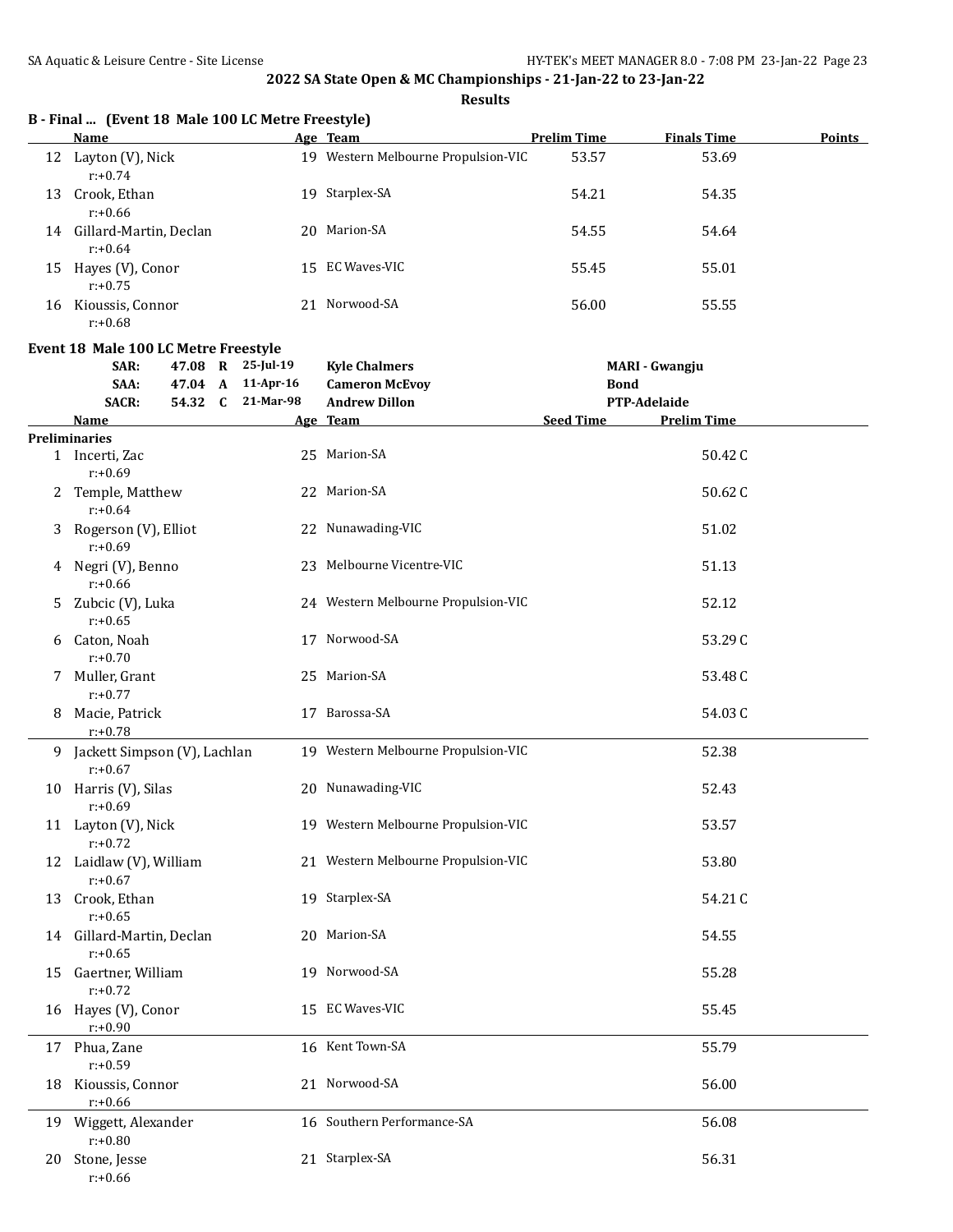| Preliminaries  (Event 18 Male 100 LC Metre Freestyle) |  |  |  |  |
|-------------------------------------------------------|--|--|--|--|
|-------------------------------------------------------|--|--|--|--|

|                     | Name                                                                                  |           | Age Team                                                                         | <b>Seed Time</b>   | <b>Prelim Time</b>                                                    |              |
|---------------------|---------------------------------------------------------------------------------------|-----------|----------------------------------------------------------------------------------|--------------------|-----------------------------------------------------------------------|--------------|
|                     | 21 Edwards, Oliver<br>$r: +0.73$                                                      |           | 20 Marion-SA                                                                     |                    | 56.49                                                                 |              |
|                     | 22 Kuchel, Liam<br>$r: +0.76$                                                         |           | 16 Southern Performance-SA                                                       |                    | 56.61                                                                 |              |
| 23                  | Tran, Liem<br>$r: +0.57$                                                              |           | 15 Henley & Grange-SA                                                            |                    | 56.97                                                                 |              |
|                     | 24 Stephenson, Flynn<br>$r: +0.69$                                                    |           | 15 Marion-SA                                                                     |                    | 57.26                                                                 |              |
|                     | 25 Langman, Aidan<br>$r: +0.65$                                                       |           | 16 Norwood-SA                                                                    |                    | 57.34                                                                 |              |
|                     | 26 Plummer, Cody<br>$r: +0.75$                                                        |           | 14 Starplex-SA                                                                   |                    | 57.42                                                                 |              |
|                     | 27 Sooaemalelagi, Sitivi<br>$r: +0.65$                                                |           | 21 Norwood-SA                                                                    |                    | 57.49                                                                 |              |
|                     | 28 Pannell, Harry<br>$r: +0.77$                                                       |           | 16 Playford Aquatic-SA                                                           |                    | 57.81                                                                 |              |
|                     | 29 Washington, Lachlan<br>$r: +0.76$                                                  |           | 15 Immanuel-SA                                                                   |                    | 57.94                                                                 |              |
|                     | 30 Nicoll, Craig<br>$r: +0.70$                                                        |           | 30 Southern Performance-SA                                                       |                    | 58.18                                                                 |              |
| $---$               | Tsamaidis, Darcy                                                                      |           | 18 Norwood-SA                                                                    |                    | <b>NS</b>                                                             |              |
| ---                 | Palmer, Joshua                                                                        |           | 30 Starplex-SA                                                                   |                    | <b>NS</b>                                                             |              |
| ---                 | Downie, Finn                                                                          |           | 17 Immanuel-SA                                                                   |                    | <b>SCR</b>                                                            |              |
| $---$               | Gohl, Jacob                                                                           | 18        | Marion-SA                                                                        |                    | <b>SCR</b>                                                            |              |
|                     | SAR:<br>59.02 R 13-Jun-21<br>57.45 A 13-Jun-21<br>SAA:<br><b>SACR:</b><br>$1:02.71$ C | 08-Mar-21 | <b>Madison Wilson</b><br><b>Kaylee McKeown</b><br><b>Harliai Curthoys-Davies</b> |                    | <b>MARI - Adelaide</b><br><b>USC Spartans</b><br><b>BARO-Adelaide</b> |              |
|                     | Name                                                                                  |           | Age Team                                                                         | <b>Prelim Time</b> | <b>Finals Time</b>                                                    | Points       |
| A - Final           | 1 Lefoe (V), Olivia<br>$r: +0.55$                                                     |           | 18 Nunawading-VIC                                                                | 1:03.42            | 1:02.97                                                               | 10           |
|                     | 2 Oldsen, Ellysia<br>$r: +0.63$                                                       |           | 26 Marion-SA                                                                     | 1:07.13            | 1:03.21                                                               | 9            |
|                     | 3 Healy, Sophie<br>$r: +0.58$                                                         |           | 17 Norwood-SA                                                                    | 1:04.45            | 1:03.90                                                               | 8            |
|                     | 4 Curthoys-Davies, Harliai<br>$r: +0.62$                                              |           | 19 Barossa-SA                                                                    | 1:06.08            | 1:05.15                                                               | 7            |
| 5                   | Livingston, Alicia<br>$r: +0.55$                                                      |           | 15 Marion-SA                                                                     | 1:08.60            | 1:08.09                                                               | 6            |
| 6                   | Slade, Mia<br>$r: +0.65$                                                              |           | 17 Norwood-SA                                                                    | 1:08.73            | 1:08.26                                                               | 5            |
| 7                   | Tran, Isabelle<br>$r: +0.59$                                                          |           | 15 Norwood-SA                                                                    | 1:09.65            | 1:08.79                                                               | 4            |
| 8                   | Braithwaite, Alice<br>$r: +0.60$                                                      |           | 15 Kent Town-SA                                                                  | 1:10.09            | 1:09.08                                                               | 3            |
| <b>B</b> - Final    |                                                                                       |           |                                                                                  |                    |                                                                       |              |
|                     | 9 Carrocci, Clara<br>$r: +0.61$                                                       |           | 13 Norwood-SA                                                                    | 1:11.03            | 1:09.82                                                               | 2            |
|                     | 10 Jackson, Connie<br>$r: +0.56$                                                      |           | 21 Tea Tree Gully-SA                                                             | 1:10.42            | 1:10.50                                                               | $\mathbf{1}$ |
| 11 Dingwall, Alinta |                                                                                       |           |                                                                                  |                    |                                                                       |              |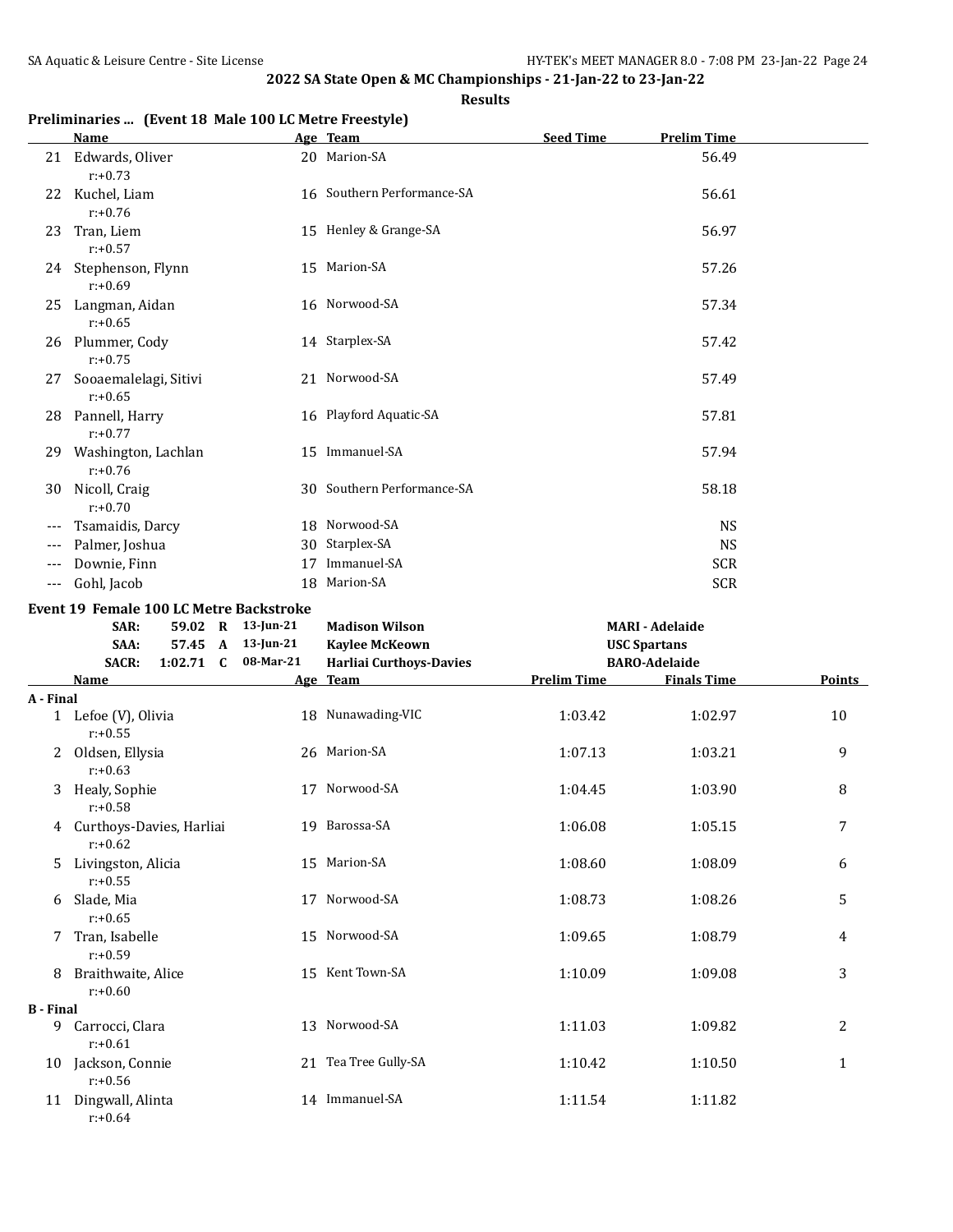|           | Event 19 Female 100 LC Metre Backstroke                   |             |                                        |                                                |                    |                                               |               |
|-----------|-----------------------------------------------------------|-------------|----------------------------------------|------------------------------------------------|--------------------|-----------------------------------------------|---------------|
|           | SAR:<br>SAA:                                              |             | 59.02 R 13-Jun-21<br>57.45 A 13-Jun-21 | <b>Madison Wilson</b><br><b>Kaylee McKeown</b> |                    | <b>MARI - Adelaide</b><br><b>USC Spartans</b> |               |
|           | <b>SACR:</b>                                              |             | 1:02.71 C 08-Mar-21                    | <b>Harliai Curthoys-Davies</b>                 |                    | <b>BARO-Adelaide</b>                          |               |
|           | Name                                                      |             |                                        | Age Team                                       | <b>Seed Time</b>   | <b>Prelim Time</b>                            |               |
|           | <b>Preliminaries</b><br>1 Lefoe (V), Olivia<br>$r: +0.56$ |             |                                        | 18 Nunawading-VIC                              |                    | 1:03.42                                       |               |
|           | 2 Healy, Sophie<br>$r: +0.58$                             |             |                                        | 17 Norwood-SA                                  |                    | 1:04.45                                       |               |
|           | 3 Curthoys-Davies, Harliai<br>$r: +0.62$                  |             |                                        | 19 Barossa-SA                                  |                    | 1:06.08                                       |               |
|           | 4 Oldsen, Ellysia<br>$r: +0.64$                           |             |                                        | 26 Marion-SA                                   |                    | 1:07.13                                       |               |
|           | 5 Livingston, Alicia<br>$r: +0.54$                        |             |                                        | 15 Marion-SA                                   |                    | 1:08.60                                       |               |
|           | 6 Slade, Mia<br>$r: +0.64$                                |             |                                        | 17 Norwood-SA                                  |                    | 1:08.73                                       |               |
|           | 7 Tran, Isabelle<br>$r: +0.60$                            |             |                                        | 15 Norwood-SA                                  |                    | 1:09.65                                       |               |
|           | 8 Braithwaite, Alice<br>$r: +0.58$                        |             |                                        | 15 Kent Town-SA                                |                    | 1:10.09                                       |               |
|           | 9 Jackson, Connie<br>$r: +0.58$                           |             |                                        | 21 Tea Tree Gully-SA                           |                    | 1:10.42                                       |               |
|           | 10 Carrocci, Clara<br>$r: +0.63$                          |             |                                        | 13 Norwood-SA                                  |                    | 1:11.03                                       |               |
|           | 11 Dingwall, Alinta<br>$r: +0.63$                         |             |                                        | 14 Immanuel-SA                                 |                    | 1:11.54                                       |               |
|           | 12 McAvaney, Georgia<br>$r: +0.68$                        |             |                                        | 15 Immanuel-SA                                 |                    | 1:12.45                                       |               |
|           | 13 Pearce, Kiana<br>$r: +0.64$                            |             |                                        | 18 Marion-SA                                   |                    | 1:13.17                                       |               |
|           | 14 Reimann, Phoebe<br>$r: +0.72$                          |             |                                        | 15 Starplex-SA                                 |                    | 1:13.42                                       |               |
|           | 15 Schubert, Nyah<br>$r: +0.69$                           |             |                                        | 16 Barossa-SA                                  |                    | 1:21.07                                       |               |
|           | Mclachlan, Isabel                                         |             |                                        | 19 Norwood-SA                                  |                    | <b>NS</b>                                     |               |
| $---$     | Moore (V), Kayley                                         |             |                                        | 15 All Saints-QLD                              |                    | <b>SCR</b>                                    |               |
|           | Event 20 Male 200 LC Metre Backstroke                     |             |                                        |                                                |                    |                                               |               |
|           | SAR:                                                      |             | 1:56.39 R 15-Aug-08                    | <b>Hayden Stoeckel</b>                         |                    | <b>NWD</b> - Beijing                          |               |
|           | SAA:                                                      | 1:53.90 A   | 12-Apr-16                              | <b>Mitch Larkin</b>                            |                    | <b>St Peters West.</b>                        |               |
|           | <b>SACR:</b>                                              | $1:59.01$ C | 20-Mar-12                              | <b>Hayden Stoeckel</b>                         |                    | <b>BER-Adelaide</b>                           |               |
|           | Name                                                      |             |                                        | Age Team                                       | <b>Prelim Time</b> | <b>Finals Time</b>                            | <b>Points</b> |
| A - Final | 1 Sharp (V), Will<br>$r: +0.58$                           |             |                                        | 19 Nunawading-VIC                              | 2:05.78            | 2:00.99                                       | 10            |
|           | 2 Mclachlan, Fergus<br>$r: +0.63$                         |             |                                        | 17 Norwood-SA                                  | 2:08.03            | 2:04.45                                       | 9             |
|           | 3 Chee (V), Evan<br>$r: +0.56$                            |             |                                        | 17 Nunawading-VIC                              | 2:07.30            | 2:05.08                                       | 8             |
|           | 4 Mcbride (V), James<br>$r: +0.63$                        |             |                                        | 20 Western Melbourne Propulsion-VIC            | 2:06.16            | 2:06.24                                       | 7             |
|           | 5 Luscombe, Clancy<br>$r: +0.60$                          |             |                                        | 16 Marion-SA                                   | 2:07.88            | 2:08.39                                       | 6             |
|           | 6 Luscombe, Harvey<br>$r: +0.62$                          |             |                                        | 17 Marion-SA                                   | 2:16.29            | 2:14.46                                       | 5             |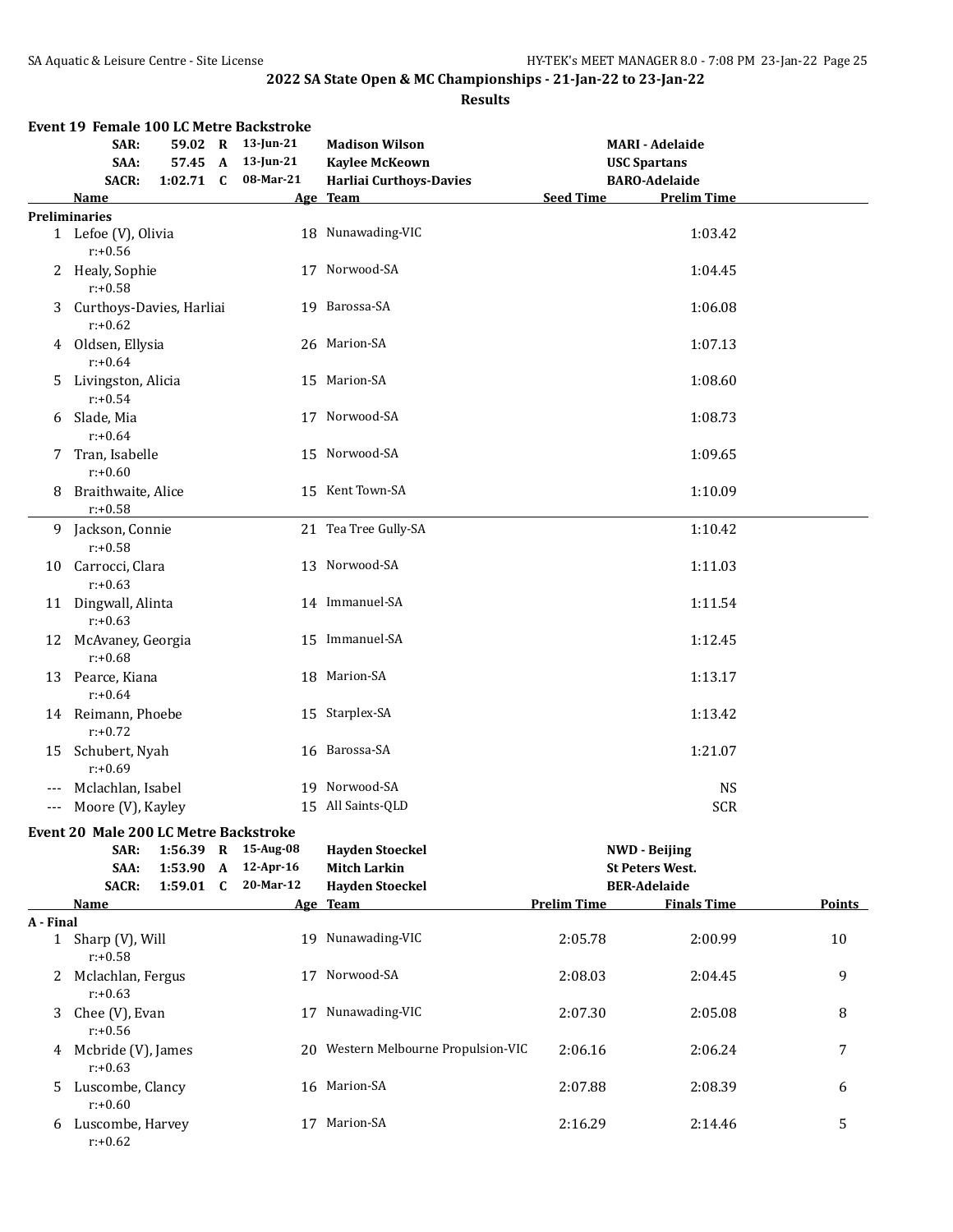|                  | A - Final  (Event 20 Male 200 LC Metre Backstroke)<br>Name |           | Age Team                            | <b>Prelim Time</b> | <b>Finals Time</b>     | <b>Points</b> |
|------------------|------------------------------------------------------------|-----------|-------------------------------------|--------------------|------------------------|---------------|
|                  | 7 Clifford, Matthew<br>$r: +0.63$                          |           | 14 Marion-SA                        | 2:15.40            | 2:14.83                | 4             |
|                  | 8 Atherton, Oliver<br>$r: +0.65$                           |           | 16 Kent Town-SA                     | 2:16.05            | 2:18.05                | 3             |
| <b>B</b> - Final |                                                            |           |                                     |                    |                        |               |
| 9                | Lightfoot, Thomas<br>$r: +0.69$                            |           | 19 Marion-SA                        | 2:16.84            | 2:13.55                | 2             |
|                  | 10 Soesanto (V), Marco<br>$r: +0.67$                       |           | 21 Melbourne Vicentre-VIC           | 2:11.64            | 2:13.77                | 1             |
|                  | 11 Watkinson, Myles<br>$r: +0.62$                          |           | 18 Western Aquatic-SA               | 2:18.83            | 2:18.41                |               |
|                  | 12 Curthoys-Davies, Keian<br>$r: +0.61$                    |           | 15 Barossa-SA                       | 2:19.51            | 2:19.06                |               |
|                  | 13 Caton, Hugh<br>$r: +0.60$                               |           | 14 Norwood-SA                       | 2:20.04            | 2:19.60                |               |
|                  | 14 Kuchel, Liam<br>$r: +0.60$                              |           | 16 Southern Performance-SA          | 2:21.74            | 2:21.74                |               |
| 15               | Powell, Corben<br>$r: +0.72$                               |           | 15 Marion-SA                        | 2:20.78            | 2:22.20                |               |
| 16               | Broniecki, Andre<br>$r: +0.65$                             |           | 18 Marion-SA                        | 2:21.88            | 2:22.66                |               |
|                  | Event 20 Male 200 LC Metre Backstroke                      |           |                                     |                    |                        |               |
|                  | 1:56.39 R 15-Aug-08<br>SAR:                                |           | <b>Hayden Stoeckel</b>              |                    | <b>NWD</b> - Beijing   |               |
|                  | 1:53.90 A 12-Apr-16<br>SAA:                                |           | <b>Mitch Larkin</b>                 |                    | <b>St Peters West.</b> |               |
|                  | <b>SACR:</b><br>$1:59.01$ C                                | 20-Mar-12 | <b>Hayden Stoeckel</b>              |                    | <b>BER-Adelaide</b>    |               |
|                  | Name                                                       |           | Age Team                            | Seed Time          | <b>Prelim Time</b>     |               |
|                  | <b>Preliminaries</b>                                       |           |                                     |                    |                        |               |
|                  | 1 Sharp (V), Will<br>$r: +0.61$                            |           | 19 Nunawading-VIC                   |                    | 2:05.78                |               |
|                  | 2 Mcbride (V), James<br>$r: +0.70$                         |           | 20 Western Melbourne Propulsion-VIC |                    | 2:06.16                |               |
| 3                | Chee (V), Evan<br>$r: +0.55$                               |           | 17 Nunawading-VIC                   |                    | 2:07.30                |               |
|                  | 4 Luscombe, Clancy<br>$r: +0.61$                           |           | 16 Marion-SA                        |                    | 2:07.88                |               |
|                  | 5 Mclachlan, Fergus<br>$r: +0.63$                          |           | 17 Norwood-SA                       |                    | 2:08.03                |               |
|                  | 6 Mahoney, Travis<br>$r: +0.70$                            |           | 31 Marion-SA                        |                    | 2:13.39                |               |
| 7                | Clifford, Matthew<br>$r: +0.64$                            |           | 14 Marion-SA                        |                    | 2:15.40                |               |
| 8                | Atherton, Oliver<br>$r: +0.68$                             |           | 16 Kent Town-SA                     |                    | 2:16.05                |               |
|                  | 9 Luscombe, Harvey<br>$r: +0.61$                           |           | 17 Marion-SA                        |                    | 2:16.29                |               |
| 10               | Hauck (V), Thomas<br>$r: +0.59$                            |           | 19 All Saints-QLD                   |                    | 2:07.40                |               |
|                  | 11 Soesanto (V), Marco<br>$r: +0.69$                       |           | 21 Melbourne Vicentre-VIC           |                    | 2:11.64                |               |
|                  | 12 Lightfoot, Thomas<br>$r: +0.67$                         |           | 19 Marion-SA                        |                    | 2:16.84                |               |
|                  | 13 Gillard-Martin, Declan<br>$r: +0.52$                    |           | 20 Marion-SA                        |                    | 2:17.83                |               |
|                  | 14 Watkinson, Myles<br>$r: +0.60$                          |           | 18 Western Aquatic-SA               |                    | 2:18.83                |               |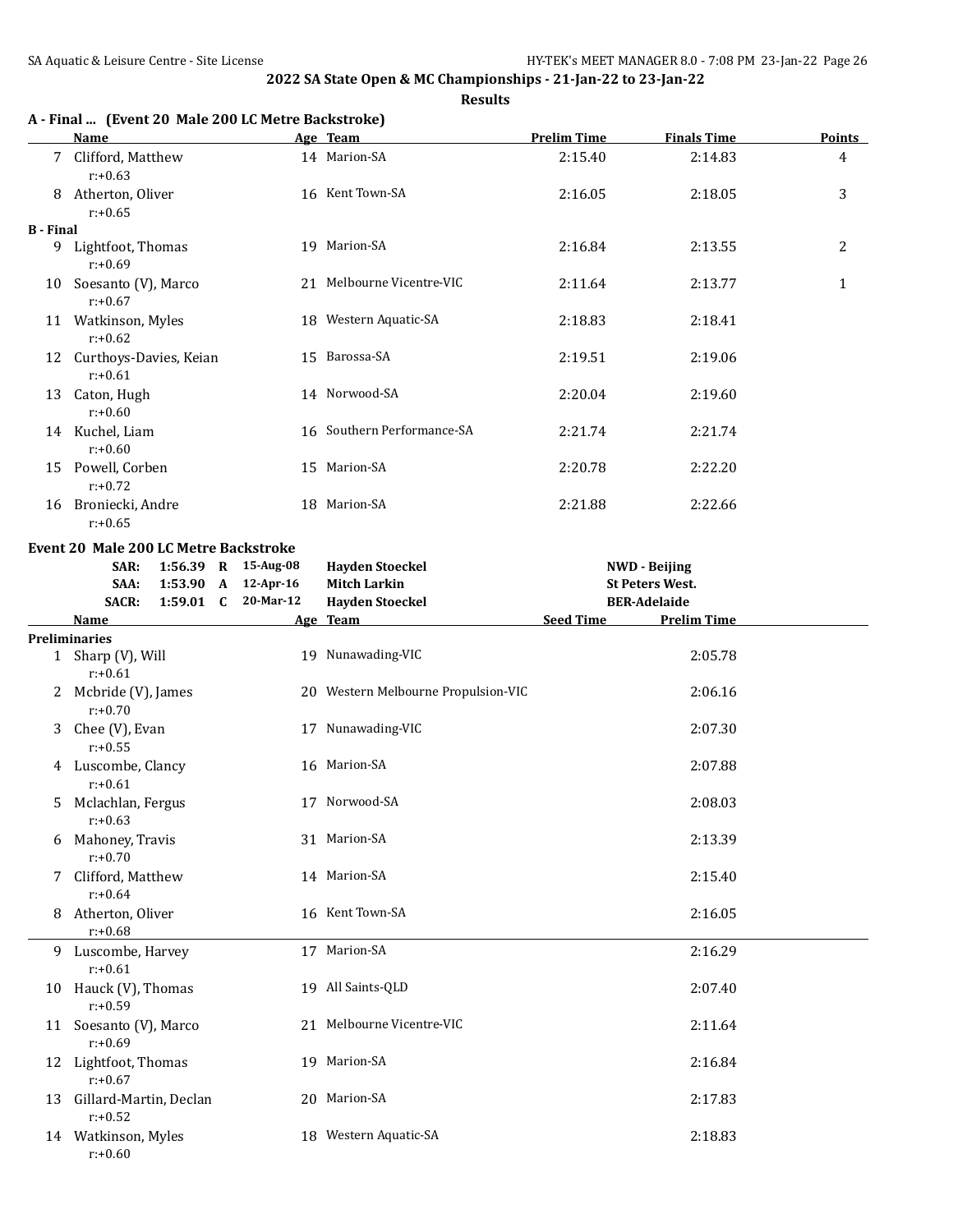#### **Results**

## **Preliminaries ... (Event 20 Male 200 LC Metre Backstroke)**

|                  | Name                                             |              | Age Team                           | <b>Seed Time</b>   | <b>Prelim Time</b>     |               |
|------------------|--------------------------------------------------|--------------|------------------------------------|--------------------|------------------------|---------------|
|                  | 15 Curthoys-Davies, Keian<br>$r: +0.61$          |              | 15 Barossa-SA                      |                    | 2:19.51                |               |
|                  | 16 Caton, Hugh<br>$r: +0.57$                     |              | 14 Norwood-SA                      |                    | 2:20.04                |               |
|                  | 17 Powell, Corben<br>$r: +0.60$                  |              | 15 Marion-SA                       |                    | 2:20.78                |               |
|                  | 18 Kuchel, Liam<br>$r: +0.59$                    |              | 16 Southern Performance-SA         |                    | 2:21.74                |               |
|                  | 19 Broniecki, Andre<br>$r: +0.63$                |              | 18 Marion-SA                       |                    | 2:21.88                |               |
|                  | 20 Walker, Jack<br>$r: +0.70$                    |              | 14 Southern Performance-SA         |                    | 2:22.72                |               |
|                  | 21 Charles, Jake<br>$r: +0.65$                   |              | 15 Marion-SA                       |                    | 2:23.22                |               |
|                  | 22 Brink, Connor<br>$r: +0.61$                   |              | 15 Marion-SA                       |                    | 2:24.22                |               |
|                  | 23 Altiok, Ali<br>$r: +0.69$                     |              | 13 Marion-SA                       |                    | 2:24.70                |               |
|                  | Swinburn (V), Stuart                             |              | 20 City of Sydney Aquatic Club-NSW |                    | <b>NS</b>              |               |
| $---$            | Booth (V), Shaye                                 |              | 21 Mingara Aquatic-NSW             |                    | <b>NS</b>              |               |
|                  |                                                  |              |                                    |                    |                        |               |
| $---$            | Robb (V), Enoch                                  |              | 17 All Saints-QLD                  |                    | <b>SCR</b>             |               |
| $---$            | Woodward (V), Bradley                            |              | 23 Mingara Aquatic-NSW             |                    | <b>SCR</b>             |               |
| $---$            | Dawe (V), Charlie                                |              | 16 All Saints-QLD                  |                    | <b>SCR</b>             |               |
|                  | <b>Event 21 Female 100 LC Metre Breaststroke</b> |              |                                    |                    |                        |               |
|                  | 1:07.36 R 09-Apr-16<br>SAR:                      |              | <b>Sally Hunter</b>                |                    | <b>MARI - Adelaide</b> |               |
|                  |                                                  |              |                                    |                    |                        |               |
|                  | 1:05.99<br>SAA:<br>$\mathbf{A}$                  | $13$ -Jun-21 | <b>Chelsea Hodges</b>              |                    | Southport Olym.        |               |
|                  | <b>SACR:</b><br>1:11.43 $C$                      | 18-Apr-19    | <b>Kalyce Pressler</b>             |                    | <b>SCSC-Adelaide</b>   |               |
|                  | Name                                             |              | Age Team                           | <b>Prelim Time</b> | <b>Finals Time</b>     | <b>Points</b> |
| A - Final        |                                                  |              |                                    |                    |                        |               |
|                  | 1 Smith (V), Reidel<br>$r: +0.67$                |              | 19 Nunawading-VIC                  | 1:12.88            | 1:11.31                | 10            |
|                  | 2 Kinder (V), Tara<br>$r: +0.71$                 |              | 18 Melbourne Vicentre-VIC          | 1:14.68            | 1:12.16                | 9             |
|                  | 3 Pressler, Kalyce<br>$r: +0.69$                 |              | 17 Silver City-SA                  | 1:13.03            | 1:12.23                | 8             |
|                  | 4 Bament, Summer<br>$r: +0.74$                   |              | 15 Norwood-SA                      | 1:15.22            | 1:15.02                | 7             |
| 5.               | Rawson, Madeline<br>$r: +0.71$                   |              | 20 Immanuel-SA                     | 1:17.31            | 1:17.35                | 6             |
|                  | 6 Tran, Alyssa<br>$r: +0.63$                     |              | 13 Norwood-SA                      | 1:18.35            | 1:17.52                | 5             |
|                  | 7 Hansen, Stephanie<br>$r: +0.72$                |              | 16 Clovercrest-SA                  | 1:18.35            | 1:18.55                | 4             |
|                  | 8 Eskandari, Natasha<br>$r: +0.78$               |              | 14 Kent Town-SA                    | 1:18.43            | 1:18.65                | 3             |
| <b>B</b> - Final |                                                  |              |                                    |                    |                        |               |
|                  | 9 Trumble, Madeleine<br>$r: +0.76$               |              | 15 Marion-SA                       | 1:19.18            | 1:17.99                | 2             |
|                  | 10 Marshall, Poppy<br>$r: +0.75$                 |              | 16 Norwood-SA                      | 1:19.60            | 1:18.98                | $\mathbf{1}$  |
|                  | 11 Harris, Lauren<br>$r: +0.77$                  |              | 12 Payneham-SA                     | 1:21.21            | 1:19.95                |               |
|                  | 12 Borgmeyer, Claire<br>$r: +0.65$               |              | 13 Immanuel-SA                     | 1:19.67            | 1:20.07                |               |
|                  | 13 Charles, Tahli<br>$r: +0.71$                  |              | 13 Marion-SA                       | 1:19.76            | 1:20.48                |               |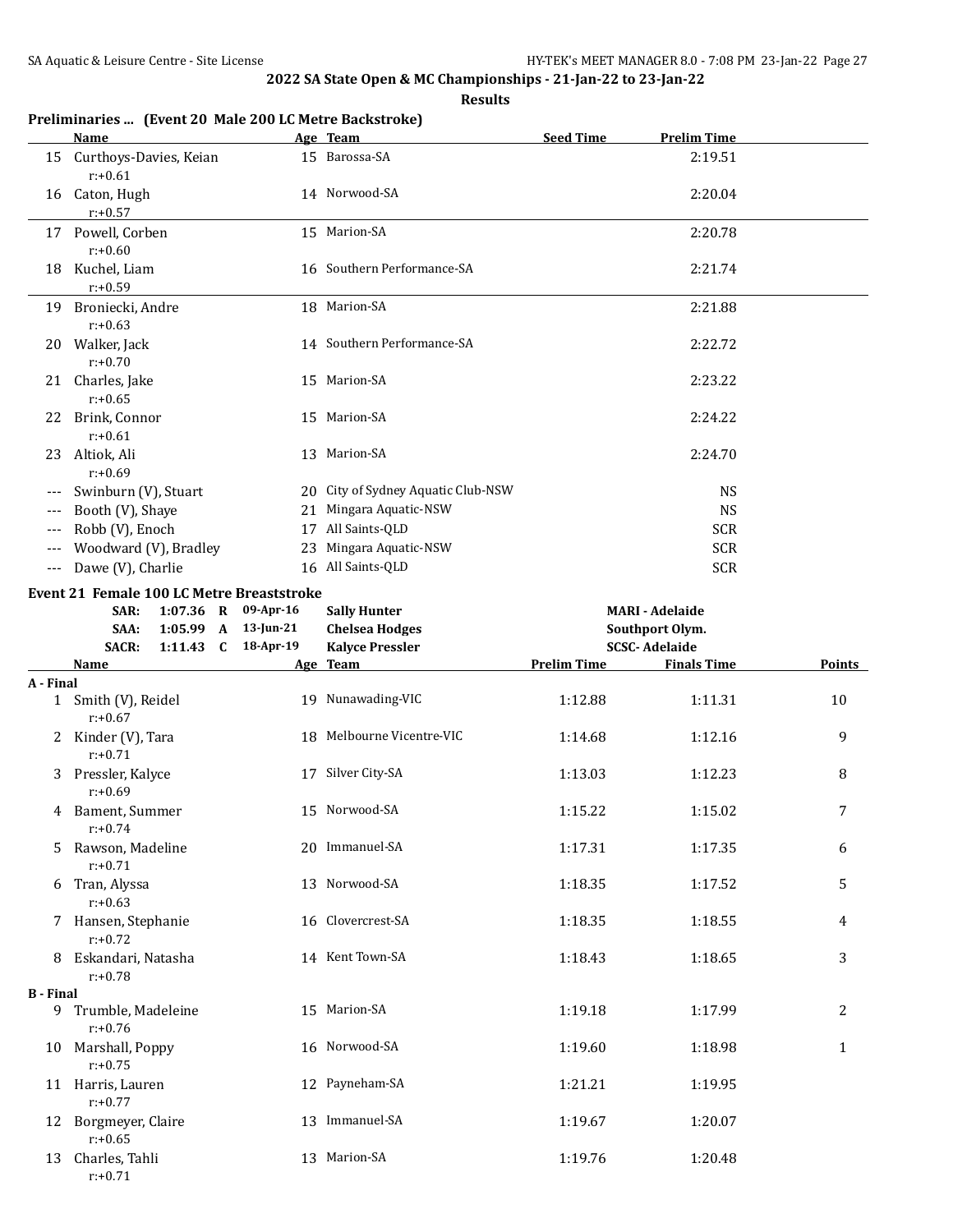**Results**

|    | B - Final  (Event 21 Female 100 LC Metre Breaststroke) |     |                |                    |                    |               |  |  |  |  |
|----|--------------------------------------------------------|-----|----------------|--------------------|--------------------|---------------|--|--|--|--|
|    | Name                                                   |     | Age Team       | <b>Prelim Time</b> | <b>Finals Time</b> | <b>Points</b> |  |  |  |  |
| 14 | Conroy, Charlotte<br>$r: +0.54$                        |     | 13 Marion-SA   | 1:21.73            | 1:20.66            |               |  |  |  |  |
| 15 | Nguyen, Leigha<br>$r: +0.72$                           |     | 18 Starplex-SA | 1:21.53            | 1:20.71            |               |  |  |  |  |
| 16 | Mickan, Asta<br>$r: +0.74$                             | 12. | Barossa-SA     | 1:21.75            | 1:21.09            |               |  |  |  |  |

## **Event 21 Female 100 LC Metre Breaststroke**

|      | SAR:<br>SAA:<br><b>SACR:</b>             | $1:05.99$ A<br>1:11.43 $C$ | 1:07.36 R 09-Apr-16<br>13-Jun-21<br>18-Apr-19 | <b>Sally Hunter</b><br><b>Chelsea Hodges</b><br><b>Kalyce Pressler</b> | <b>MARI - Adelaide</b><br>Southport Olym.<br><b>SCSC-Adelaide</b> |                    |  |
|------|------------------------------------------|----------------------------|-----------------------------------------------|------------------------------------------------------------------------|-------------------------------------------------------------------|--------------------|--|
|      | <b>Name</b>                              |                            |                                               | Age Team                                                               | <b>Seed Time</b>                                                  | <b>Prelim Time</b> |  |
|      | <b>Preliminaries</b>                     |                            |                                               |                                                                        |                                                                   |                    |  |
|      | 1 Smith (V), Reidel<br>$r: +0.68$        |                            |                                               | 19 Nunawading-VIC                                                      |                                                                   | 1:12.88            |  |
|      | 2 Pressler, Kalyce<br>$r: +0.64$         |                            |                                               | 17 Silver City-SA                                                      |                                                                   | 1:13.03            |  |
|      | 3 Kinder (V), Tara<br>$r: +0.72$         |                            |                                               | 18 Melbourne Vicentre-VIC                                              |                                                                   | 1:14.68            |  |
|      | 4 Williams, Alana<br>$r: +0.67$          |                            |                                               | 18 Norwood-SA                                                          |                                                                   | 1:14.89            |  |
| 5.   | Bament, Summer<br>$r: +0.66$             |                            |                                               | 15 Norwood-SA                                                          |                                                                   | 1:15.22            |  |
| 6    | Rawson, Madeline<br>$r: +0.69$           |                            |                                               | 20 Immanuel-SA                                                         |                                                                   | 1:17.31            |  |
| $*7$ | Hansen, Stephanie<br>$r: +0.72$          |                            |                                               | 16 Clovercrest-SA                                                      |                                                                   | 1:18.35            |  |
|      | *7 Tran, Alyssa<br>$r: +0.71$            |                            |                                               | 13 Norwood-SA                                                          |                                                                   | 1:18.35            |  |
|      | 9 Eskandari, Natasha<br>$r: +0.78$       |                            |                                               | 14 Kent Town-SA                                                        |                                                                   | 1:18.43            |  |
|      | 10 Trumble, Madeleine<br>$r: +0.78$      |                            |                                               | 15 Marion-SA                                                           |                                                                   | 1:19.18            |  |
|      | 11 Marshall, Poppy<br>$r: +0.74$         |                            |                                               | 16 Norwood-SA                                                          |                                                                   | 1:19.60            |  |
|      | 12 Borgmeyer, Claire<br>$r: +0.56$       |                            |                                               | 13 Immanuel-SA                                                         |                                                                   | 1:19.67            |  |
|      | 13 Charles, Tahli<br>$r: +0.71$          |                            |                                               | 13 Marion-SA                                                           |                                                                   | 1:19.76            |  |
|      | 14 Harris, Lauren<br>$r: +0.74$          |                            |                                               | 12 Payneham-SA                                                         |                                                                   | 1:21.21            |  |
|      | 15 Nguyen, Leigha<br>$r: +0.73$          |                            |                                               | 18 Starplex-SA                                                         |                                                                   | 1:21.53            |  |
|      | 16 Conroy, Charlotte<br>$r: +0.53$       |                            |                                               | 13 Marion-SA                                                           |                                                                   | 1:21.73            |  |
|      | 17 Mickan, Asta<br>$r: +0.76$            |                            |                                               | 12 Barossa-SA                                                          |                                                                   | 1:21.75            |  |
| 18   | Whittaker, Emily<br>$r: +0.76$           |                            |                                               | 16 Clovercrest-SA                                                      |                                                                   | 1:22.13            |  |
| 19   | Rezaei, Diana<br>$r: +0.71$              |                            |                                               | 12 Marion-SA                                                           |                                                                   | 1:23.39            |  |
| 20   | Ashmead, Charlotte<br>$r: +0.73$         |                            |                                               | 15 Barossa-SA                                                          |                                                                   | 1:23.41            |  |
|      | 21 Laird-Britton, Charlize<br>$r: +0.66$ |                            |                                               | 13 Marion-SA                                                           |                                                                   | 1:23.51            |  |
|      | 22 Scown, Emily<br>$r: +0.69$            |                            |                                               | 16 Kent Town-SA                                                        |                                                                   | 1:25.86            |  |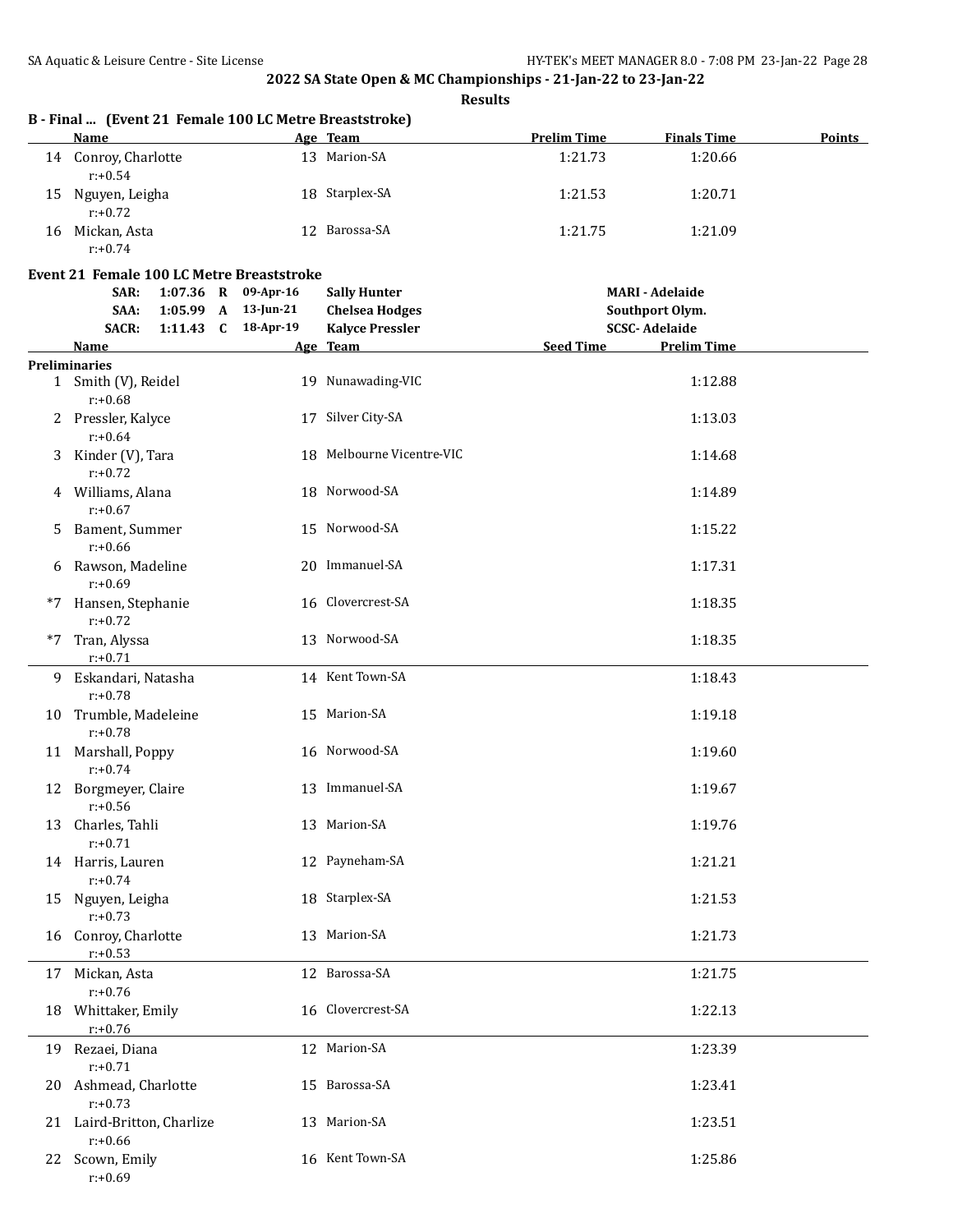## **Results**

## **Preliminaries ... (Event 21 Female 100 LC Metre Breaststroke)**

|          | Name                      |     | Age Team              | <b>Seed Time</b> | <b>Prelim Time</b> |
|----------|---------------------------|-----|-----------------------|------------------|--------------------|
|          | --- Morgan, Shania        |     | 22 Jamestown-SA       |                  | NS                 |
| $\cdots$ | Eckert, Emma-Rose         |     | 25 Western Aquatic-SA |                  | NS                 |
| $\cdots$ | Downie. Amelia            | 15. | Immanuel-SA           |                  | <b>SCR</b>         |
|          | --- Cloherty (V), Madyson |     | 16 All Saints-OLD     |                  | <b>SCR</b>         |
| $---$    | Brooks, Cassie            |     | Marion-SA             |                  | <b>SCR</b>         |
| $\cdots$ | Smith (V), Mikayla        |     | 23 Nunawading-VIC     |                  | <b>SCR</b>         |

#### **Event 22 Male 50 LC Metre Breaststroke**

|                  | SAR:<br>SAA:<br>SACR:                         | 27.02<br>26.90 A<br>30.28 C | 02-Mar-18<br>$\bf{R}$<br>29-Apr-13<br>13-Mar-97 | <b>James McKechnie</b><br><b>Christian Sprenger</b><br><b>Ryan Mitchell</b> |                    | <b>STP - Gold Coast</b><br>Indooroopilly<br>PTA-Adelaide |               |
|------------------|-----------------------------------------------|-----------------------------|-------------------------------------------------|-----------------------------------------------------------------------------|--------------------|----------------------------------------------------------|---------------|
|                  | Name                                          |                             |                                                 | Age Team                                                                    | <b>Prelim Time</b> | <b>Finals Time</b>                                       | <b>Points</b> |
| A - Final        |                                               |                             |                                                 |                                                                             |                    |                                                          |               |
|                  | 1 Williamson (V), Samuel<br>$r: +0.63$        |                             |                                                 | 24 Melbourne Vicentre-VIC                                                   | 28.53              | 27.92                                                    | 10            |
|                  | 2 Mckechnie, James<br>$r: +0.66$              |                             |                                                 | 26 Starplex-SA                                                              | 29.23              | 28.95C                                                   | 9             |
|                  | 3 Palmer, Joshua<br>$r: +0.67$                |                             |                                                 | 30 Starplex-SA                                                              | 29.44              | 29.18C                                                   | 8             |
|                  | 4 Petric (V), William<br>$r: +0.69$           |                             |                                                 | 17 Nunawading-VIC                                                           | 29.24              | 29.23                                                    | 7             |
| 5.               | Biddell, Harrison<br>$r: +0.68$               |                             |                                                 | 17 Norwood-SA                                                               | 30.23              | 29.77C                                                   | 6             |
|                  | 6 Pearce, Matthew<br>$r: +0.67$               |                             |                                                 | 18 Norwood-SA                                                               | 30.50              | 30.44                                                    | 5             |
| 7                | Gaertner, William<br>$r: +0.71$               |                             |                                                 | 19 Norwood-SA                                                               | 30.36              | 30.50                                                    | 4             |
| 8                | Coleman, Alexander<br>$r: +0.66$              |                             |                                                 | 21 Immanuel-SA                                                              | 31.34              | 30.85                                                    | 3             |
| <b>B</b> - Final |                                               |                             |                                                 |                                                                             |                    |                                                          |               |
| 9                | Luscombe, Fletcher<br>$r: +0.68$              |                             |                                                 | 19 Marion-SA                                                                | 31.39              | 31.54                                                    | 2             |
|                  | 10 Stone, Jesse<br>$r: +0.66$                 |                             |                                                 | 21 Starplex-SA                                                              | 31.58              | 31.81                                                    | $\mathbf{1}$  |
|                  | 11 Poole, Isaac<br>$r: +0.67$                 |                             |                                                 | 15 Starplex-SA                                                              | 31.88              | 31.85                                                    |               |
| 12               | Broniecki, Andre<br>$r: +0.69$                |                             |                                                 | 18 Marion-SA                                                                | 33.06              | 32.79                                                    |               |
| 13               | Bell, Lachlan<br>$r: +0.76$                   |                             |                                                 | 15 Immanuel-SA                                                              | 33.48              | 33.13                                                    |               |
|                  | 14 Kupsch, Diezel<br>$r: +0.77$               |                             |                                                 | 15 Marion-SA                                                                | 33.33              | 33.15                                                    |               |
| 15               | Semmens, Jacob<br>$r: +0.65$                  |                             |                                                 | 19 Western Aquatic-SA                                                       | 33.52              | 33.29                                                    |               |
| $---$            | Cregan, Gabriel<br>$r: +0.77$                 |                             |                                                 | 15 Barossa-SA                                                               | 34.08              | x35.02                                                   |               |
|                  | <b>Event 22 Male 50 LC Metre Breaststroke</b> |                             |                                                 |                                                                             |                    |                                                          |               |
|                  | SAR:                                          | 27.02                       | 02-Mar-18<br>$\mathbf R$                        | <b>James McKechnie</b>                                                      |                    | <b>STP - Gold Coast</b>                                  |               |
|                  | SAA:                                          | 26.90                       | 29-Apr-13<br>$\mathbf{A}$                       | <b>Christian Sprenger</b>                                                   |                    | Indooroopilly                                            |               |
|                  | <b>SACR:</b>                                  | 30.28 C                     | 13-Mar-97                                       | <b>Ryan Mitchell</b>                                                        |                    | PTA-Adelaide                                             |               |
|                  | Name                                          |                             |                                                 | Age Team                                                                    | <b>Seed Time</b>   | <b>Prelim Time</b>                                       |               |
|                  | <b>Preliminaries</b>                          |                             |                                                 |                                                                             |                    |                                                          |               |
|                  | 1 Williamson (V), Samuel<br>$r: +0.63$        |                             |                                                 | 24 Melbourne Vicentre-VIC                                                   |                    | 28.53                                                    |               |
| 2                | Mckechnie, James<br>$r: +0.72$                |                             |                                                 | 26 Starplex-SA                                                              |                    | 29.23C                                                   |               |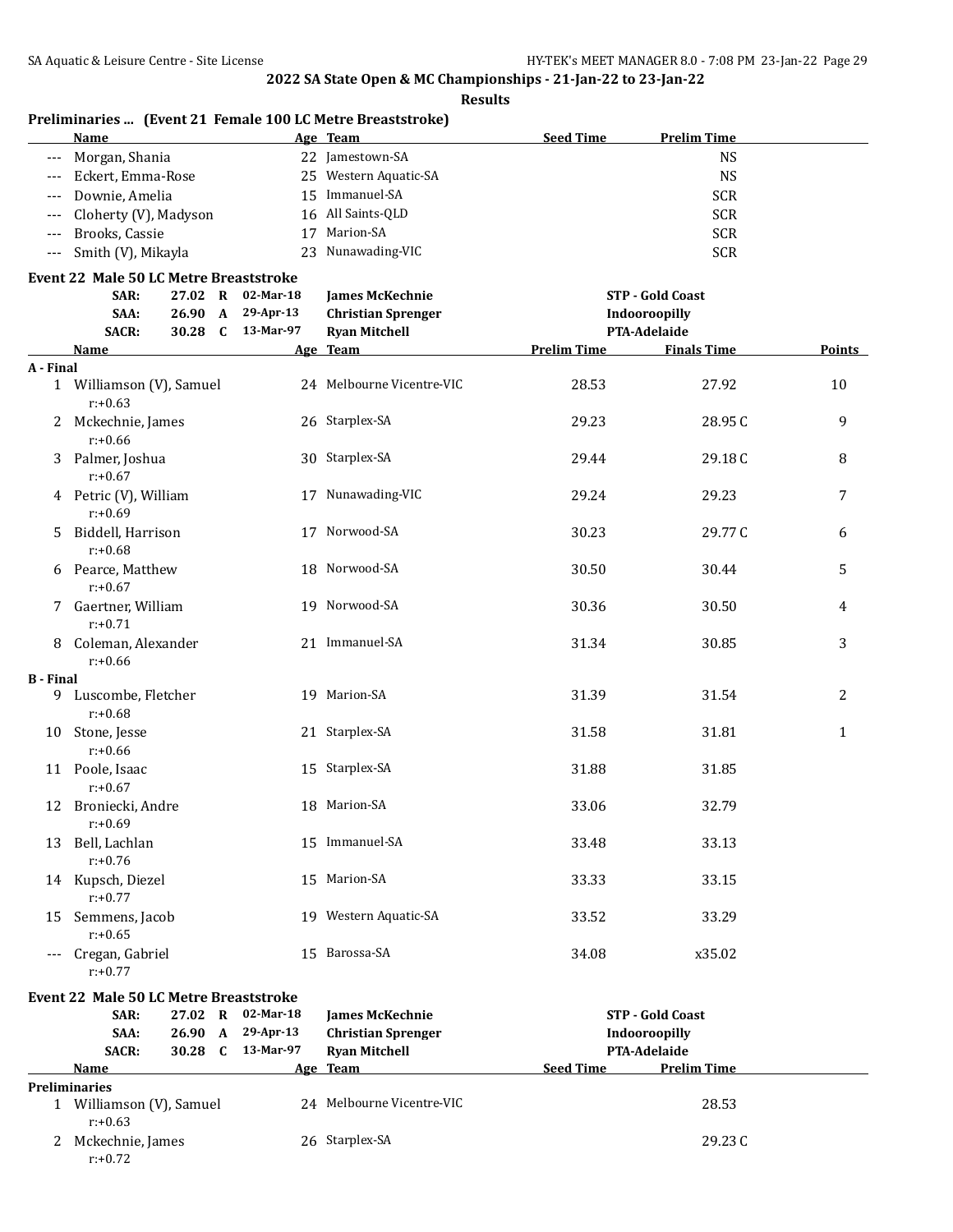### **Results**

|  |  | Preliminaries  (Event 22 Male 50 LC Metre Breaststroke) |
|--|--|---------------------------------------------------------|
|--|--|---------------------------------------------------------|

|           | <b>Name</b>                         |              | Age Team               | <b>Seed Time</b>   | <b>Prelim Time</b>     |               |
|-----------|-------------------------------------|--------------|------------------------|--------------------|------------------------|---------------|
|           | 3 Petric (V), William<br>$r: +0.69$ |              | 17 Nunawading-VIC      |                    | 29.24                  |               |
|           | 4 Palmer, Joshua<br>$r: +0.69$      |              | 30 Starplex-SA         |                    | 29.44C                 |               |
| 5.        | Biddell, Harrison<br>$r: +0.69$     |              | 17 Norwood-SA          |                    | 30.23C                 |               |
|           | 6 Gaertner, William<br>$r: +0.72$   |              | 19 Norwood-SA          |                    | 30.36                  |               |
|           | 7 Pearce, Matthew<br>$r: +0.67$     |              | 18 Norwood-SA          |                    | 30.50                  |               |
|           | 8 Coleman, Alexander<br>$r: +0.70$  |              | 21 Immanuel-SA         |                    | 31.34                  |               |
|           | 9 Luscombe, Fletcher<br>$r: +0.67$  |              | 19 Marion-SA           |                    | 31.39                  |               |
|           | 10 Mahoney, Travis<br>$r: +0.73$    |              | 31 Marion-SA           |                    | 31.45                  |               |
|           | 11 Stone, Jesse<br>$r: +0.71$       |              | 21 Starplex-SA         |                    | 31.58                  |               |
|           | 12 Poole, Isaac<br>$r: +0.64$       |              | 15 Starplex-SA         |                    | 31.88                  |               |
| 13        | Broniecki, Andre<br>$r: +0.75$      |              | 18 Marion-SA           |                    | 33.06                  |               |
|           | 14 Kupsch, Diezel<br>$r: +0.80$     |              | 15 Marion-SA           |                    | 33.33                  |               |
|           | 15 Chan, Aidan<br>$r: +0.69$        |              | 16 Henley & Grange-SA  |                    | 33.42                  |               |
|           | 16 Bell, Lachlan<br>$r: +0.76$      |              | 15 Immanuel-SA         |                    | 33.48                  |               |
|           | 17 Semmens, Jacob<br>$r: +0.66$     |              | 19 Western Aquatic-SA  |                    | 33.52                  |               |
|           | 18 Tran, Khai<br>$r: +0.64$         |              | 14 Henley & Grange-SA  |                    | 33.57                  |               |
|           | 19 Cregan, Gabriel<br>$r: +0.79$    |              | 15 Barossa-SA          |                    | 34.08                  |               |
|           | 20 Livingston, Hugo<br>$r: +0.64$   |              | 14 Marion-SA           |                    | 34.43                  |               |
|           | 21 Tolladay, Harry<br>$r: +0.67$    |              | 16 Kent Town-SA        |                    | 34.46                  |               |
| 22        | Ward, Taj<br>$r: +0.65$             |              | 21 Marion-SA           |                    | 36.48                  |               |
| $---$     | Au, Isaac                           |              | 16 Kent Town-SA        |                    | <b>NS</b>              |               |
| $---$     | Bennetts, Blake                     |              | 18 Norwood-SA          |                    | <b>NS</b>              |               |
| $---$     | Wilson (V), Matt                    |              | 23 Sopac-NSW           |                    | <b>NS</b>              |               |
| $---$     | Curthoys-Davies, Keian              |              | 15 Barossa-SA          |                    | <b>SCR</b>             |               |
| $---$     | Downie, Finn                        |              | 17 Immanuel-SA         |                    | <b>SCR</b>             |               |
| ---       | Nelson, Regan                       |              | 16 Kent Town-SA        |                    | <b>SCR</b>             |               |
|           | Event 23 Female 400 LC Metre IM     |              |                        |                    |                        |               |
|           | 4:48.72 R<br>SAR:                   | $27$ -Jan-12 | <b>Jackie Staples</b>  |                    | NWD - Adelaide         |               |
|           | 4:33.45<br>SAA:<br>$\mathbf{A}$     | 15-Mar-12    | <b>Stephanie Rice</b>  |                    | <b>St Peters West.</b> |               |
|           | <b>SACR:</b><br>$5:01.58$ C         | 08-Apr-19    | <b>Kalyce Pressler</b> |                    | <b>SCSC-Sydney</b>     |               |
|           | <u>Name</u>                         |              | <u>Age Team</u>        | <b>Prelim Time</b> | <b>Finals Time</b>     | <b>Points</b> |
| A - Final |                                     |              |                        |                    |                        |               |
|           | 1 White, Emily                      |              | 18 Norwood-SA          | 4:58.05            | 4:51.73C               | 10            |

r:+0.65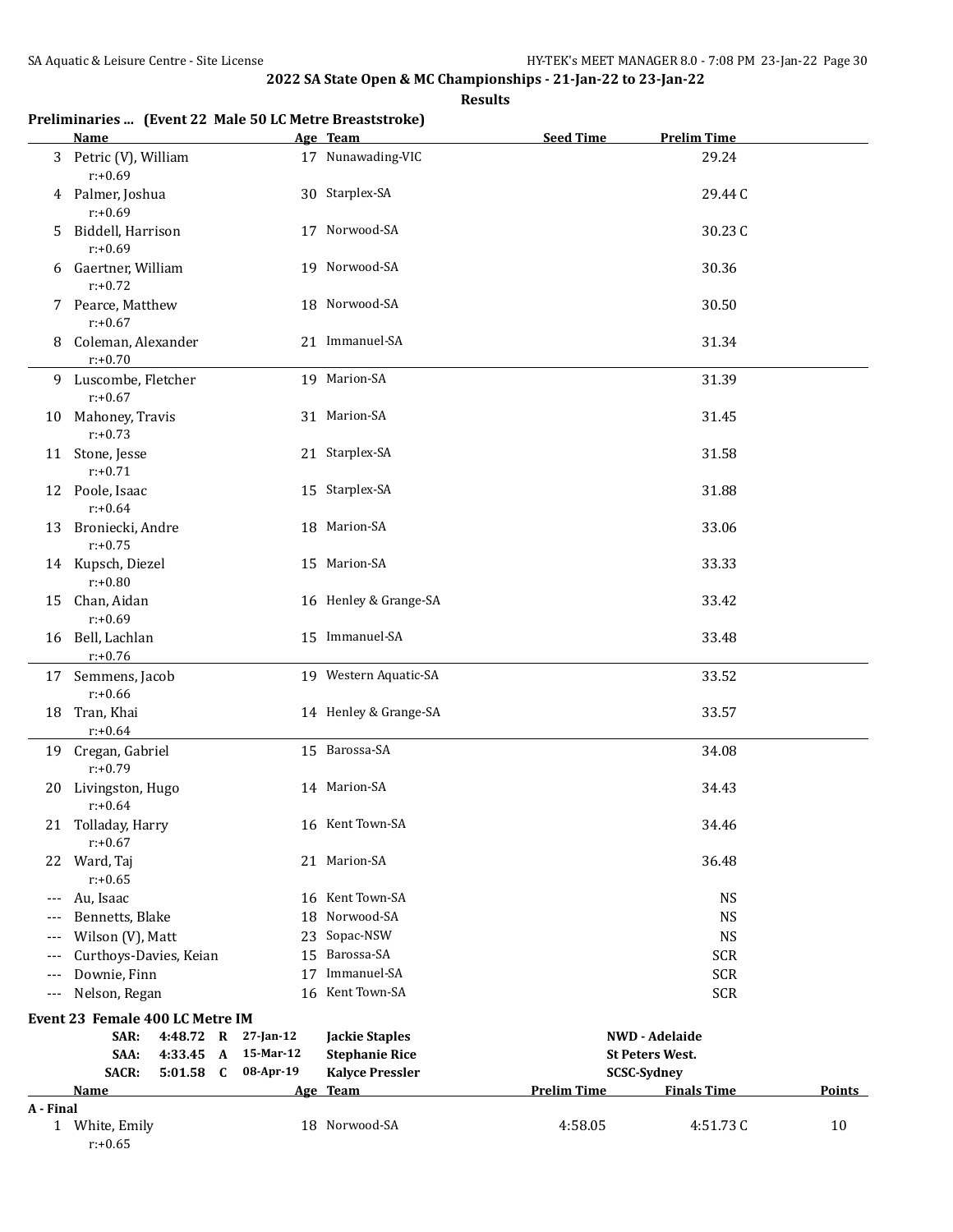|           | A - Final  (Event 23 Female 400 LC Metre IM)<br>Name   |                                     |              |                                        | Age Team                                                                 | <b>Prelim Time</b> | <b>Finals Time</b>                                                    | Points        |
|-----------|--------------------------------------------------------|-------------------------------------|--------------|----------------------------------------|--------------------------------------------------------------------------|--------------------|-----------------------------------------------------------------------|---------------|
|           | 2 Williams, Alana<br>$r: +0.71$                        |                                     |              |                                        | 18 Norwood-SA                                                            | 5:01.24            | 4:54.60C                                                              | 9             |
| 3.        | Simpson, Katie<br>$r: +0.76$                           |                                     |              |                                        | 15 Norwood-SA                                                            | 5:11.51            | 5:10.78                                                               | 8             |
|           | 4 Everitt, Emma<br>$r: +0.76$                          |                                     |              |                                        | 13 Norwood-SA                                                            | 5:22.02            | 5:20.87                                                               | 7             |
| ---       | Curthoys-Davies, Miella<br>$r: +0.76$                  |                                     |              |                                        | 13 Barossa-SA                                                            | 5:31.90            | x5:40.24                                                              |               |
| $---$     | Bahr, Arabella<br>Alternating Kick - fly<br>$r: +0.72$ |                                     |              |                                        | 15 Norwood-SA                                                            | 5:06.50            | DQ                                                                    |               |
|           | Event 23 Female 400 LC Metre IM                        |                                     |              |                                        |                                                                          |                    |                                                                       |               |
|           | SAR:<br>SAA:<br><b>SACR:</b>                           | 4:48.72 R<br>4:33.45<br>$5:01.58$ C | $\mathbf{A}$ | $27$ -Jan-12<br>15-Mar-12<br>08-Apr-19 | <b>Jackie Staples</b><br><b>Stephanie Rice</b><br><b>Kalyce Pressler</b> |                    | <b>NWD</b> - Adelaide<br><b>St Peters West.</b><br><b>SCSC-Sydney</b> |               |
|           | Name                                                   |                                     |              |                                        | Age Team                                                                 | <b>Seed Time</b>   | <b>Prelim Time</b>                                                    |               |
|           | <b>Preliminaries</b><br>1 White, Emily<br>$r: +0.69$   |                                     |              |                                        | 18 Norwood-SA                                                            |                    | 4:58.05C                                                              |               |
|           | 2 Williams, Alana<br>$r: +0.71$                        |                                     |              |                                        | 18 Norwood-SA                                                            |                    | 5:01.24C                                                              |               |
| 3         | Bahr, Arabella<br>$r: +0.71$                           |                                     |              |                                        | 15 Norwood-SA                                                            |                    | 5:06.50                                                               |               |
|           | 4 Simpson, Katie<br>$r: +0.74$                         |                                     |              |                                        | 15 Norwood-SA                                                            |                    | 5:11.51                                                               |               |
| 5.        | Everitt, Emma<br>$r: +0.80$                            |                                     |              |                                        | 13 Norwood-SA                                                            |                    | 5:22.02                                                               |               |
|           | 6 Hansen, Stephanie<br>$r: +0.73$                      |                                     |              |                                        | 16 Clovercrest-SA                                                        |                    | 5:27.38                                                               |               |
|           | 7 Rashleigh, Indyanna<br>$r: +0.75$                    |                                     |              |                                        | 16 Norwood-SA                                                            |                    | 5:27.97                                                               |               |
| 8         | Curthoys-Davies, Miella<br>$r: +0.70$                  |                                     |              |                                        | 13 Barossa-SA                                                            |                    | 5:31.90                                                               |               |
| $---$     | Pressler, Kalyce                                       |                                     |              |                                        | 17 Silver City-SA                                                        |                    | <b>SCR</b>                                                            |               |
|           | Trumble, Madeleine                                     |                                     |              |                                        | 15 Marion-SA                                                             |                    | <b>SCR</b>                                                            |               |
|           | <b>Event 24 Male 100 LC Metre Butterfly</b>            |                                     |              |                                        |                                                                          |                    |                                                                       |               |
|           | SAR:                                                   | 52.07                               | $\mathbf R$  | 07-Apr-19                              | <b>Kyle Chalmers</b>                                                     |                    | <b>MARI</b> - Adelaide                                                |               |
|           | SAA:<br><b>SACR:</b>                                   | 57.97 C                             |              | 50.45 A 17-Jun-21<br>27-Mar-03         | <b>Matthew Temple</b><br><b>Hayden Stoeckel</b>                          |                    | <b>Nunawading</b><br><b>BER-Sydney</b>                                |               |
|           | Name                                                   |                                     |              |                                        | Age Team                                                                 | <b>Prelim Time</b> | <b>Finals Time</b>                                                    | <b>Points</b> |
| A - Final |                                                        |                                     |              |                                        |                                                                          |                    |                                                                       |               |
|           | 1 Temple, Matthew<br>$r: +0.66$                        |                                     |              |                                        | 22 Marion-SA                                                             | 54.22              | 54.95 C                                                               | 10            |
|           | 2 Incerti, Zac<br>$r: +0.70$                           |                                     |              |                                        | 25 Marion-SA                                                             | 56.70              | 55.66C                                                                | 9             |
|           | 3 Mcbride (V), James<br>$r: +0.71$                     |                                     |              |                                        | 20 Western Melbourne Propulsion-VIC                                      | 56.62              | 56.36                                                                 | 8             |
|           | 4 Mclachlan, Fergus<br>$r: +0.70$                      |                                     |              |                                        | 17 Norwood-SA                                                            | 57.26              | 56.72C                                                                | 7             |
|           | 5 Layton (V), Nick<br>$r: +0.72$                       |                                     |              |                                        | 19 Western Melbourne Propulsion-VIC                                      | 57.53              | 57.68                                                                 | 6             |
|           | 6 Macie, Patrick<br>$r: +0.73$                         |                                     |              |                                        | 17 Barossa-SA                                                            | 59.18              | 58.98                                                                 | 5             |
|           | 7 Zubcic (V), Luka<br>$r: +0.70$                       |                                     |              |                                        | 24 Western Melbourne Propulsion-VIC                                      | 58.10              | 59.59                                                                 | 4             |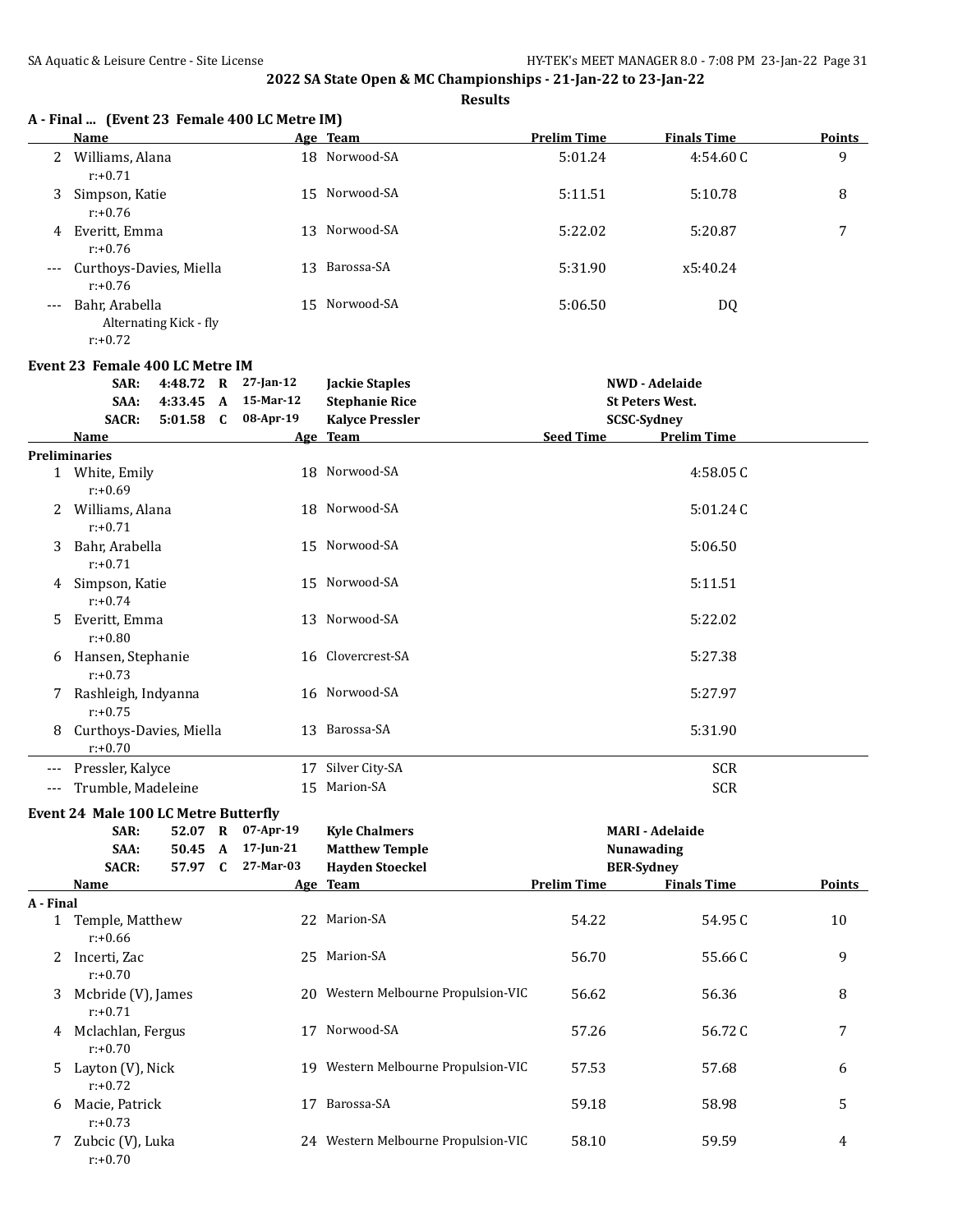**Results**

|                  | A - Final  (Event 24 Male 100 LC Metre Butterfly)<br>Name | Age Team        | <b>Prelim Time</b> | <b>Finals Time</b> | Points |
|------------------|-----------------------------------------------------------|-----------------|--------------------|--------------------|--------|
| 8                | Caton, Noah<br>$r: +0.73$                                 | 17 Norwood-SA   | 59.91              | 1:00.06            | 3      |
| <b>B</b> - Final |                                                           |                 |                    |                    |        |
| 9                | Clifford, Ryan<br>$r: +0.71$                              | 16 Marion-SA    | 1:00.41            | 58.88              | 2      |
| 10               | Sooaemalelagi, Sitivi<br>$r: +0.62$                       | 21 Norwood-SA   | 1:01.64            | 59.44              | 1      |
| 11               | Tsamaidis, Darcy<br>$r: +0.59$                            | 18 Norwood-SA   | 1:00.91            | 59.62              |        |
| 12               | Atherton, Oliver<br>$r: +0.69$                            | 16 Kent Town-SA | 1:00.20            | 59.99              |        |
| 13               | Edwards, Oliver<br>$r: +0.67$                             | 20 Marion-SA    | 1:01.14            | 1:00.26            |        |
| 14               | Stenhouse, Euan<br>$r: +0.71$                             | 18 Immanuel-SA  | 1:01.63            | 1:00.59            |        |
| 15               | Plummer, Cody<br>$r: +0.70$                               | 14 Starplex-SA  | 1:01.20            | 1:00.70            |        |
| 16               | Powell, Corben<br>$r: +0.73$                              | 15 Marion-SA    | 1:01.01            | 1:02.09            |        |

## **Event 24 Male 100 LC Metre Butterfly**

|    | SAR:<br>SAA:<br><b>SACR:</b>       | 52.07 R<br>50.45<br>57.97 C | $\mathbf{A}$ | 07-Apr-19<br>$17$ -Jun-21<br>27-Mar-03 | <b>Kyle Chalmers</b><br><b>Matthew Temple</b><br><b>Hayden Stoeckel</b> | <b>MARI - Adelaide</b><br><b>Nunawading</b><br><b>BER-Sydney</b> |         |
|----|------------------------------------|-----------------------------|--------------|----------------------------------------|-------------------------------------------------------------------------|------------------------------------------------------------------|---------|
|    | <b>Name</b>                        |                             |              |                                        | Age Team                                                                | Seed Time<br><b>Prelim Time</b>                                  |         |
|    | Preliminaries                      |                             |              |                                        |                                                                         |                                                                  |         |
|    | 1 Temple, Matthew<br>$r: +0.63$    |                             |              |                                        | 22 Marion-SA                                                            |                                                                  | 54.22C  |
|    | 2 Mcbride (V), James<br>$r: +0.69$ |                             |              |                                        | 20 Western Melbourne Propulsion-VIC                                     |                                                                  | 56.62   |
| 3  | Incerti, Zac<br>$r: +0.70$         |                             |              |                                        | 25 Marion-SA                                                            |                                                                  | 56.70C  |
|    | 4 Mclachlan, Fergus<br>$r: +0.70$  |                             |              |                                        | 17 Norwood-SA                                                           |                                                                  | 57.26C  |
| 5. | Layton (V), Nick<br>$r: +0.78$     |                             |              |                                        | 19 Western Melbourne Propulsion-VIC                                     |                                                                  | 57.53   |
| 6  | Zubcic (V), Luka<br>$r: +0.66$     |                             |              |                                        | 24 Western Melbourne Propulsion-VIC                                     |                                                                  | 58.10   |
| 7  | Macie, Patrick<br>$r: +0.73$       |                             |              |                                        | 17 Barossa-SA                                                           |                                                                  | 59.18   |
| 8  | Caton, Noah<br>$r: +0.72$          |                             |              |                                        | 17 Norwood-SA                                                           |                                                                  | 59.91   |
| 9  | Atherton, Oliver<br>$r: +0.70$     |                             |              |                                        | 16 Kent Town-SA                                                         |                                                                  | 1:00.20 |
|    | 10 Clifford, Ryan<br>$r: +0.72$    |                             |              |                                        | 16 Marion-SA                                                            |                                                                  | 1:00.41 |
| 11 | Tsamaidis, Darcy<br>$r: +0.60$     |                             |              |                                        | 18 Norwood-SA                                                           |                                                                  | 1:00.91 |
|    | 12 Powell, Corben<br>$r: +0.72$    |                             |              |                                        | 15 Marion-SA                                                            |                                                                  | 1:01.01 |
| 13 | Edwards, Oliver<br>$r: +0.72$      |                             |              |                                        | 20 Marion-SA                                                            |                                                                  | 1:01.14 |
|    | 14 Plummer, Cody<br>$r: +0.71$     |                             |              |                                        | 14 Starplex-SA                                                          |                                                                  | 1:01.20 |
| 15 | Stenhouse, Euan<br>$r: +0.76$      |                             |              |                                        | 18 Immanuel-SA                                                          |                                                                  | 1:01.63 |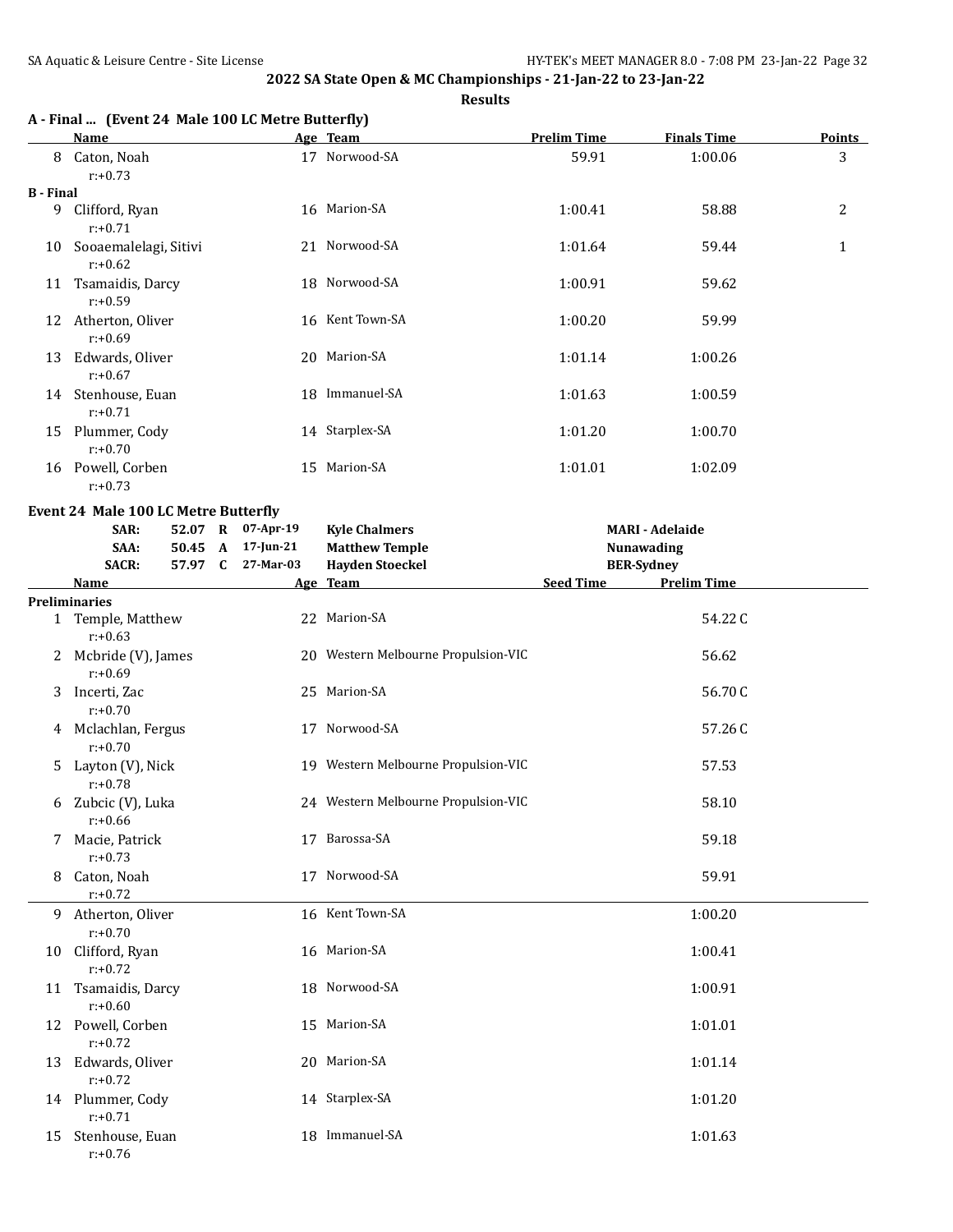|                  | Preliminaries  (Event 24 Male 100 LC Metre Butterfly) |              |                                |                    |                        |               |
|------------------|-------------------------------------------------------|--------------|--------------------------------|--------------------|------------------------|---------------|
|                  | <b>Name</b>                                           |              | Age Team                       | <b>Seed Time</b>   | <b>Prelim Time</b>     |               |
|                  | 16 Sooaemalelagi, Sitivi<br>$r: +0.64$                |              | 21 Norwood-SA                  |                    | 1:01.64                |               |
|                  | 17 Percevault, Kyan<br>$r: +0.62$                     |              | 17 Marion-SA                   |                    | 1:01.68                |               |
|                  | 18 Hope, Brandon<br>$r: +0.70$                        |              | 23 Immanuel-SA                 |                    | 1:02.06                |               |
|                  | 19 Muller, Grant<br>$r: +0.77$                        |              | 25 Marion-SA                   |                    | 1:02.24                |               |
| 20               | Kioussis, Connor<br>$r: +0.67$                        |              | 21 Norwood-SA                  |                    | 1:02.31                |               |
|                  | 21 Turra, Logan<br>$r: +0.74$                         |              | 14 Marion-SA                   |                    | 1:02.38                |               |
|                  | 22 Langman, Hamish<br>$r: +0.70$                      |              | 15 Norwood-SA                  |                    | 1:02.45                |               |
|                  | 23 Phua, Zane<br>$r: +0.59$                           |              | 16 Kent Town-SA                |                    | 1:02.49                |               |
|                  | 24 Stephenson, Flynn<br>$r: +0.75$                    |              | 15 Marion-SA                   |                    | 1:02.79                |               |
|                  | 25 Washington, Lachlan<br>$r: +0.70$                  |              | 15 Immanuel-SA                 |                    | 1:03.00                |               |
|                  | 26 Brown, Myles<br>$r: +0.75$                         |              | 18 Barossa-SA                  |                    | 1:03.13                |               |
|                  | 27 Watkinson, Myles<br>$r: +0.70$                     |              | 18 Western Aquatic-SA          |                    | 1:03.43                |               |
|                  | Palmer, Joshua                                        |              | 30 Starplex-SA                 |                    | <b>NS</b>              |               |
|                  | Pearce, Matthew                                       |              | 18 Norwood-SA                  |                    | <b>NS</b>              |               |
| ---              | Gohl, Jacob                                           | 18           | Marion-SA                      |                    | <b>SCR</b>             |               |
| $---$            | Robb (V), Enoch                                       |              | 17 All Saints-QLD              |                    | <b>SCR</b>             |               |
|                  | Event 25 Female 200 LC Metre Freestyle                |              |                                |                    |                        |               |
|                  | 1:55.68<br>$\mathbf R$<br>SAR:                        | $14$ -Jun-21 | <b>Madison Wilson</b>          |                    | <b>MARI - Adelaide</b> |               |
|                  | 1:53.09<br>$\mathbf{A}$<br>SAA:                       | 14-Jun-21    | <b>Ariarne Titmus</b>          |                    | <b>St Peters West.</b> |               |
|                  | <b>SACR:</b><br>2:04.27<br>C                          | 05-Mar-21    | <b>Harliai Curthoys-Davies</b> |                    | <b>BARO-Adelaide</b>   |               |
|                  | <b>Name</b>                                           |              | Age Team                       | <b>Prelim Time</b> | <b>Finals Time</b>     | <b>Points</b> |
| A - Final        | 1 Wilson, Madison                                     |              | 27 Marion-SA                   | 2:03.76            | 1:58.51C               | 10            |
|                  | $r: +0.72$<br>2 Boyd (V), Isabella<br>$r: +0.65$      |              | 16 Nunawading-VIC              | 2:03.71            | 2:00.79                | 9             |
|                  | 3 Castelluzzo, Brittany<br>$r: +0.66$                 |              | 21 Tea Tree Gully-SA           | 2:04.66            | 2:02.74C               | 8             |
|                  | 4 Mounfield, Bethan<br>$r: +0.75$                     |              | 20 Marion-SA                   | 2:05.10            | 2:03.78C               | 7             |
|                  | 5 Barratt (V), Holly<br>$r: +0.64$                    |              | 34 Rockingham-WA               | 2:08.39            | 2:04.96                | 6             |
|                  | 6 Walker, Molly<br>$r: +0.85$                         |              | 16 Southern Performance-SA     | 2:05.70            | 2:05.71                | 5             |
|                  | 7 Davey (V), Giselle<br>$r: +0.65$                    |              | 15 Firbank Aquastars-VIC       | 2:06.64            | 2:05.90                | 4             |
|                  | 8 Curthoys-Davies, Harliai<br>$r: +0.68$              |              | 19 Barossa-SA                  | 2:08.61            | 2:07.68                | 3             |
| <b>B</b> - Final |                                                       |              |                                |                    |                        |               |
| 9                | Deacon (V), Zoe<br>$r: +0.71$                         |              | 21 Nunawading-VIC              | 2:10.55            | 2:08.77                | 2             |
|                  | 10 Deacon, Hannah<br>$r: +0.74$                       |              | 17 Marion-SA                   | 2:10.52            | 2:09.93                | $\mathbf{1}$  |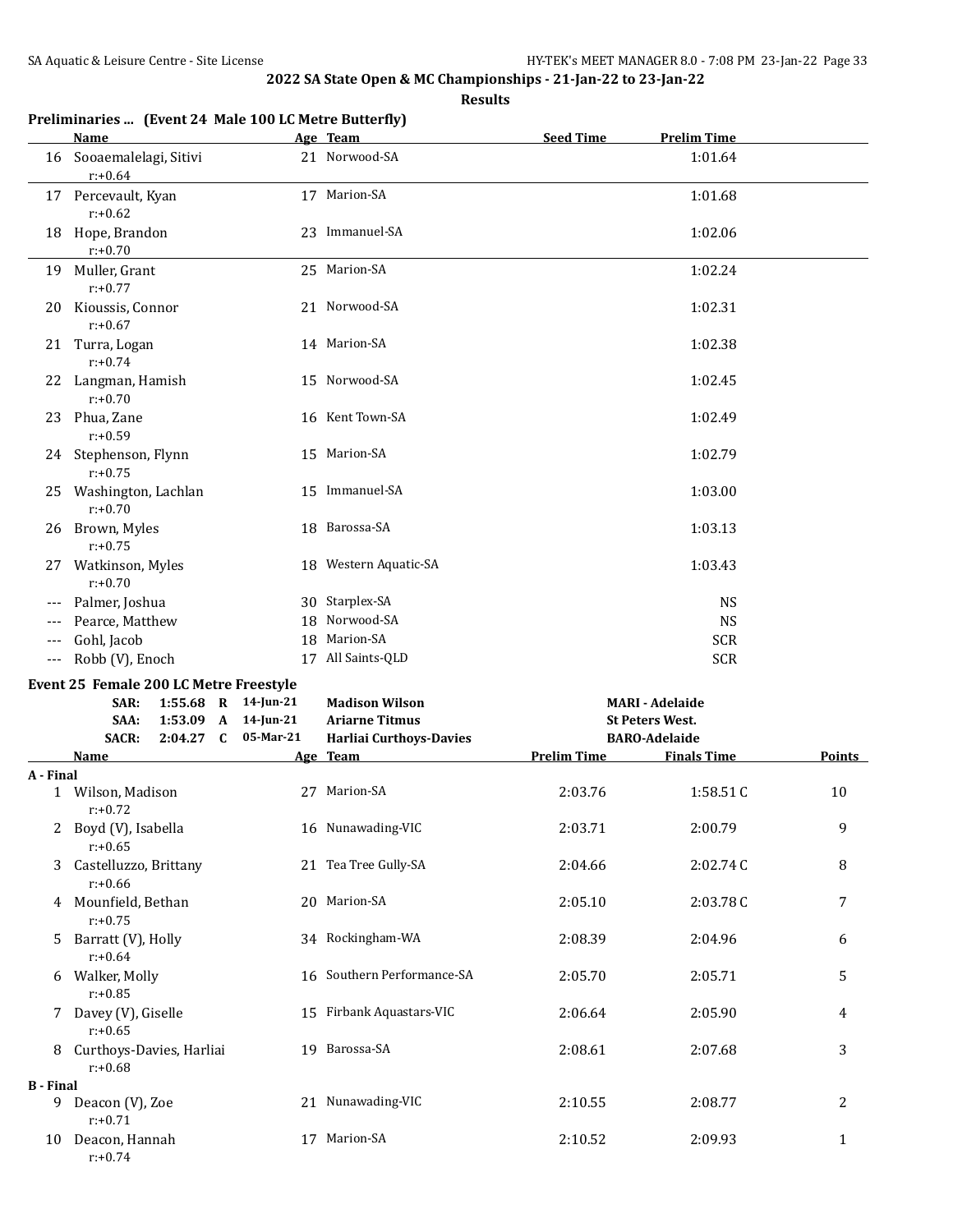**Results**

|       | B - Final  (Event 25 Female 200 LC Metre Freestyle) |                 |                    |                    |               |
|-------|-----------------------------------------------------|-----------------|--------------------|--------------------|---------------|
|       | Name                                                | Age Team        | <b>Prelim Time</b> | <b>Finals Time</b> | <b>Points</b> |
| 11    | Eskandari, Natasha<br>$r: +0.74$                    | 14 Kent Town-SA | 2:13.34            | 2:13.25            |               |
| 12    | Pearce, Kiana<br>$r: +0.73$                         | 18 Marion-SA    | 2:14.18            | 2:13.75            |               |
| $---$ | Slade, Mia<br>$r: +0.73$                            | Norwood-SA      | 2:14.29            | x2:14.97           |               |

## **Event 25 Female 200 LC Metre Freestyle**

|       | SAR:                                     |                          | 1:55.68 R 14-Jun-21    | <b>Madison Wilson</b>                            | <b>MARI - Adelaide</b> |                                                |  |
|-------|------------------------------------------|--------------------------|------------------------|--------------------------------------------------|------------------------|------------------------------------------------|--|
|       | SAA:<br><b>SACR:</b>                     | 1:53.09 A<br>$2:04.27$ C | 14-Jun-21<br>05-Mar-21 | <b>Ariarne Titmus</b><br>Harliai Curthoys-Davies |                        | <b>St Peters West.</b><br><b>BARO-Adelaide</b> |  |
|       | <u>Name</u>                              |                          |                        | Age Team                                         | <b>Seed Time</b>       | <b>Prelim Time</b>                             |  |
|       | <b>Preliminaries</b>                     |                          |                        |                                                  |                        |                                                |  |
|       | 1 Boyd (V), Isabella<br>$r: +0.65$       |                          |                        | 16 Nunawading-VIC                                |                        | 2:03.71                                        |  |
|       | 2 Wilson, Madison<br>$r: +0.70$          |                          |                        | 27 Marion-SA                                     |                        | 2:03.76C                                       |  |
|       | 3 Castelluzzo, Brittany<br>$r: +0.64$    |                          |                        | 21 Tea Tree Gully-SA                             |                        | 2:04.66                                        |  |
|       | 4 Mounfield, Bethan<br>$r: +0.74$        |                          |                        | 20 Marion-SA                                     |                        | 2:05.10                                        |  |
|       | 5 Walker, Molly<br>$r: +0.82$            |                          |                        | 16 Southern Performance-SA                       |                        | 2:05.70                                        |  |
|       | 6 Davey (V), Giselle<br>$r: +0.62$       |                          |                        | 15 Firbank Aquastars-VIC                         |                        | 2:06.64                                        |  |
|       | 7 Barratt (V), Holly<br>$r: +0.66$       |                          |                        | 34 Rockingham-WA                                 |                        | 2:08.39                                        |  |
|       | 8 Curthoys-Davies, Harliai<br>$r: +0.69$ |                          |                        | 19 Barossa-SA                                    |                        | 2:08.61                                        |  |
|       | 9 Healy, Sophie<br>$r: +0.81$            |                          |                        | 17 Norwood-SA                                    |                        | 2:10.32                                        |  |
|       | 10 Lefoe (V), Olivia<br>$r: +0.69$       |                          |                        | 18 Nunawading-VIC                                |                        | 2:10.41                                        |  |
|       | 11 Deacon, Hannah<br>$r: +0.70$          |                          |                        | 17 Marion-SA                                     |                        | 2:10.52                                        |  |
|       | 12 Deacon (V), Zoe<br>$r: +0.73$         |                          |                        | 21 Nunawading-VIC                                |                        | 2:10.55                                        |  |
|       | 13 Eskandari, Natasha<br>$r: +0.78$      |                          |                        | 14 Kent Town-SA                                  |                        | 2:13.34                                        |  |
|       | 14 Pearce, Kiana<br>$r: +0.69$           |                          |                        | 18 Marion-SA                                     |                        | 2:14.18                                        |  |
|       | 15 Slade, Mia<br>$r: +0.73$              |                          |                        | 17 Norwood-SA                                    |                        | 2:14.29                                        |  |
|       | 16 Laird-Britton, Hunter<br>$r: +0.71$   |                          |                        | 15 Marion-SA                                     |                        | 2:14.63                                        |  |
|       | 17 Trumble, Madeleine<br>$r: +0.78$      |                          |                        | 15 Marion-SA                                     |                        | 2:14.80                                        |  |
| 18    | Thomas, Kenya<br>$r: +0.77$              |                          |                        | 17 Marion-SA                                     |                        | 2:15.62                                        |  |
| 19    | Dingwall, Alinta<br>$r: +0.69$           |                          |                        | 14 Immanuel-SA                                   |                        | 2:16.39                                        |  |
| $---$ | Mclachlan, Isabel                        |                          | 19                     | Norwood-SA                                       |                        | <b>NS</b>                                      |  |
| $---$ | Bennetts, Jacinta                        |                          | 20                     | Norwood-SA                                       |                        | <b>NS</b>                                      |  |
| $---$ | Shea, Emilia                             |                          | 16                     | Marion-SA                                        |                        | <b>SCR</b>                                     |  |
| $---$ | Jackson, Jessica                         |                          | 18                     | Kent Town-SA                                     |                        | <b>SCR</b>                                     |  |
| ---   | Kinder (V), Tara                         |                          |                        | 18 Melbourne Vicentre-VIC                        |                        | <b>SCR</b>                                     |  |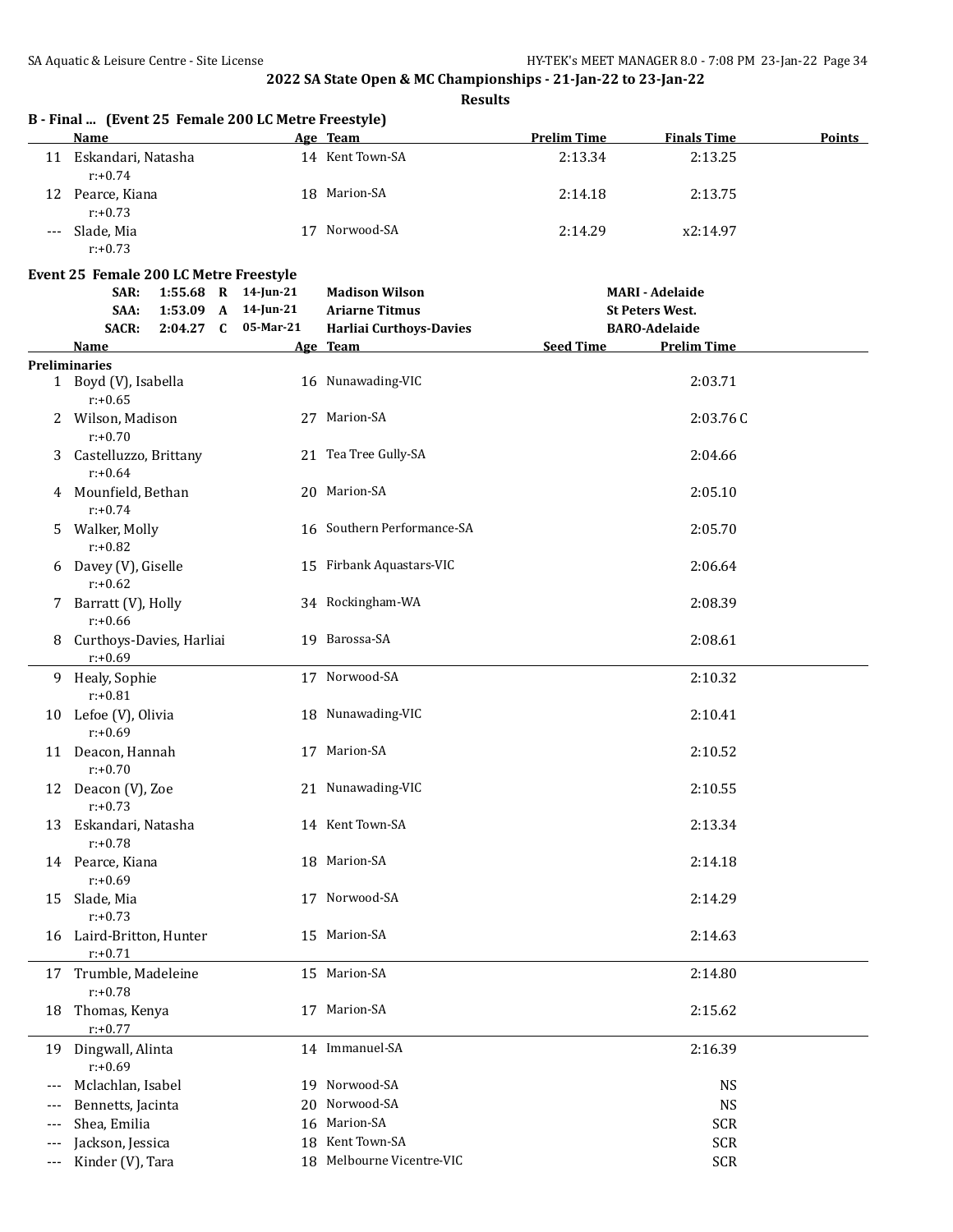**Results**

## **Event 26 Female 200 LC Metre IM Multi-Class**

|      | Name                                |    | Age Team                 | <b>Finals Time</b> | <b>Points</b> |
|------|-------------------------------------|----|--------------------------|--------------------|---------------|
|      | Fullgrabe, Jasmin SM9<br>$r: +0.87$ |    | 16 Clovercrest-SA        | 2:58.57            | 10            |
| $*2$ | Taylor (V), Nicole SM15<br>r:+0.84  |    | 15 Griffith Swimming-NSW | 2:46.54            | q             |
| $*2$ | Willett, Emily SM7<br>$r: +0.94$    | 15 | Onkaparinga-SA           | 3:55.83            | 8             |
|      | Simpson, Brooke SM10<br>$r: +0.80$  |    | 16 Norwood-SA            | 3:26.30            | 7             |

### **Event 26 Male 200 LC Metre IM Multi-Class**

|         | Name                                 |    | Age Team              | <b>Finals Time</b> | <b>Points</b> |
|---------|--------------------------------------|----|-----------------------|--------------------|---------------|
| $*_{1}$ | Pearse (V), Col SM10<br>$r: +0.65$   |    | 18 Nunawading-VIC     | 2:20.87            | 10            |
| $*_{1}$ | Morley, Samuel SM10<br>r:+0.78       | 15 | Onkaparinga-SA        | 2:52.70            | 9             |
|         | Mccarthy, Mattias SM12<br>$r: +0.79$ |    | 16 Marion-SA          | 3:01.96            | 8             |
|         | Bettens, Bradley SM14<br>$r: +0.85$  |    | 30 Henley & Grange-SA | 3:42.98            |               |

#### **Event 27 Male 200 LC Metre IM**

|                  | SAR:<br>SAA:<br><b>SACR:</b>            | 1:56.29<br>$2:08.27$ C | $\mathbf{A}$ | 1:59.43 R 03-Jul-18<br>$16$ -Jun-21<br>23-Feb-96 | <b>Travis Mahoney</b><br><b>Mitch Larkin</b><br><b>Ryan Mitchell</b> |                    | <b>MARI - Adelaide</b><br><b>St Peters West.</b><br>PTA-Adelaide |              |
|------------------|-----------------------------------------|------------------------|--------------|--------------------------------------------------|----------------------------------------------------------------------|--------------------|------------------------------------------------------------------|--------------|
|                  | Name                                    |                        |              |                                                  | Age Team                                                             | <b>Prelim Time</b> | <b>Finals Time</b>                                               | Points       |
| A - Final        |                                         |                        |              |                                                  |                                                                      |                    |                                                                  |              |
|                  | 1 Petric (V), William<br>$r: +0.65$     |                        |              |                                                  | 17 Nunawading-VIC                                                    | 2:04.02            | 2:01.78                                                          | 10           |
| 2                | Rogerson (V), Elliot<br>$r: +0.69$      |                        |              |                                                  | 22 Nunawading-VIC                                                    | 2:06.08            | 2:05.56                                                          | 9            |
|                  | Mckechnie, James<br>$r: +0.67$          |                        |              |                                                  | 26 Starplex-SA                                                       | 2:09.78            | 2:06.03C                                                         | 8            |
| 4                | Soesanto (V), Marco<br>$r: +0.70$       |                        |              |                                                  | 21 Melbourne Vicentre-VIC                                            | 2:06.25            | 2:06.54                                                          | 7            |
| 5.               | Lightfoot, Thomas<br>$r: +0.68$         |                        |              |                                                  | 19 Marion-SA                                                         | 2:13.41            | 2:12.36                                                          | 6            |
| 6                | Pearce, Matthew<br>$r: +0.69$           |                        |              |                                                  | 18 Norwood-SA                                                        | 2:17.24            | 2:15.26                                                          | 5            |
|                  | 7 Yip, James<br>$r: +0.74$              |                        |              |                                                  | 23 Norwood-SA                                                        | 2:19.97            | 2:18.39                                                          | 4            |
| 8                | Hodgkinson, Jake<br>$r: +0.68$          |                        |              |                                                  | 19 Tea Tree Gully-SA                                                 | 2:21.21            | 2:22.48                                                          | 3            |
| <b>B</b> - Final |                                         |                        |              |                                                  |                                                                      |                    |                                                                  |              |
| 9                | Chee (V), Evan<br>$r: +0.68$            |                        |              |                                                  | 17 Nunawading-VIC                                                    | 2:07.99            | 2:07.12                                                          | 2            |
| 10               | Sharp (V), Will<br>$r: +0.71$           |                        |              |                                                  | 19 Nunawading-VIC                                                    | 2:10.16            | 2:07.19                                                          | $\mathbf{1}$ |
|                  | 11 Williamson (V), Samuel<br>$r: +0.64$ |                        |              |                                                  | 24 Melbourne Vicentre-VIC                                            | 2:11.22            | 2:12.13                                                          |              |
|                  | 12 Larke (V), Harvey<br>$r: +0.68$      |                        |              |                                                  | 16 Melbourne Vicentre-VIC                                            | 2:15.36            | 2:14.18                                                          |              |
| 13               | Negri (V), Benno<br>$r: +0.66$          |                        |              |                                                  | 23 Melbourne Vicentre-VIC                                            | 2:11.11            | 2:14.78                                                          |              |
|                  | 14 Curthoys-Davies, Keian<br>$r: +0.73$ |                        |              |                                                  | 15 Barossa-SA                                                        | 2:23.52            | 2:23.28                                                          |              |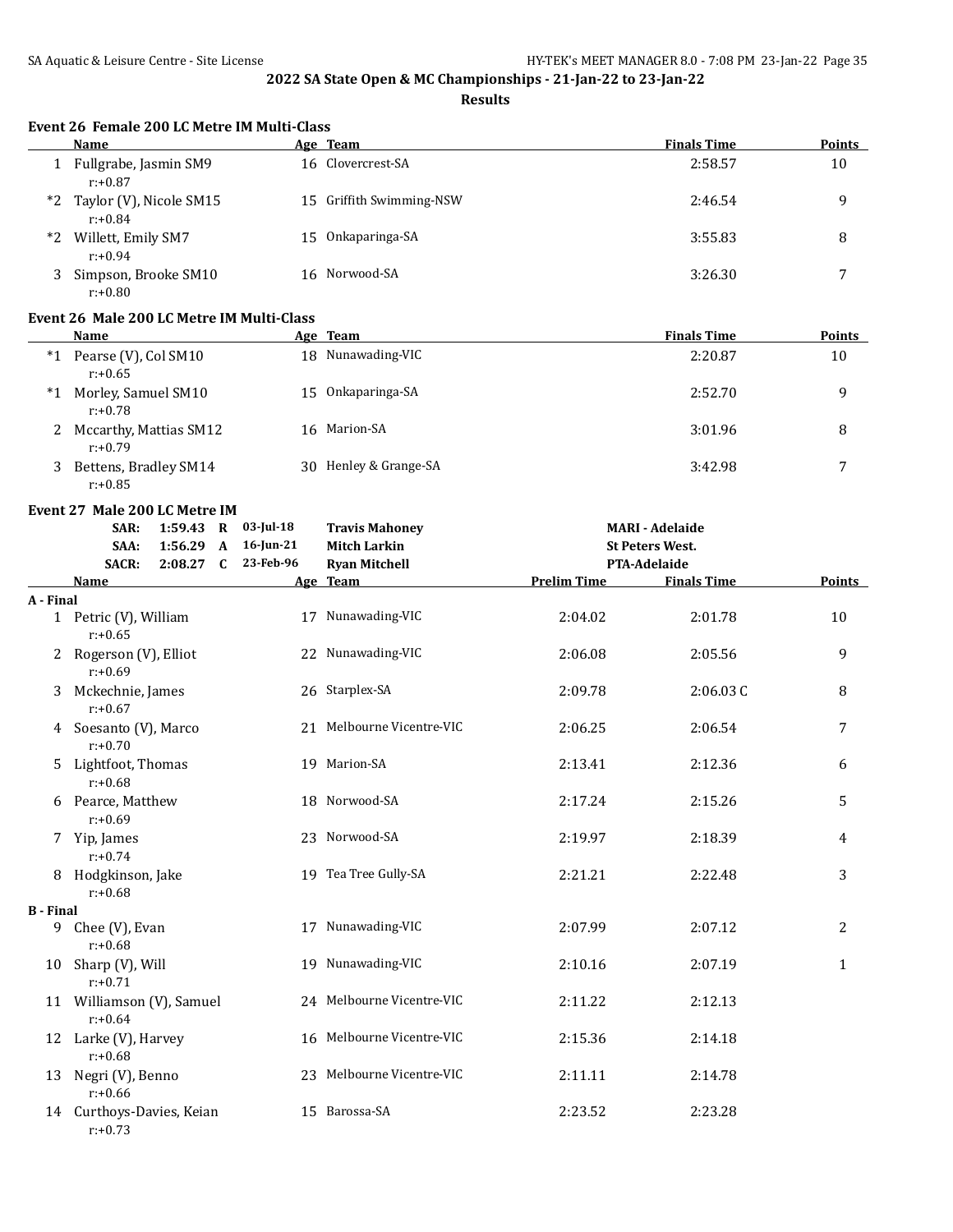|       | Event 27 Male 200 LC Metre IM           |             |                                                         |                                                                      |                  |                                                                  |  |
|-------|-----------------------------------------|-------------|---------------------------------------------------------|----------------------------------------------------------------------|------------------|------------------------------------------------------------------|--|
|       | SAR:<br>SAA:<br><b>SACR:</b>            | $2:08.27$ C | 1:59.43 R 03-Jul-18<br>1:56.29 A 16-Jun-21<br>23-Feb-96 | <b>Travis Mahoney</b><br><b>Mitch Larkin</b><br><b>Ryan Mitchell</b> |                  | <b>MARI</b> - Adelaide<br><b>St Peters West.</b><br>PTA-Adelaide |  |
|       | Name<br><b>Preliminaries</b>            |             |                                                         | Age Team                                                             | <b>Seed Time</b> | <b>Prelim Time</b>                                               |  |
|       | 1 Petric (V), William<br>$r: +0.67$     |             |                                                         | 17 Nunawading-VIC                                                    |                  | 2:04.02                                                          |  |
|       | 2 Rogerson (V), Elliot<br>$r: +0.70$    |             |                                                         | 22 Nunawading-VIC                                                    |                  | 2:06.08                                                          |  |
|       | 3 Soesanto (V), Marco<br>$r: +0.68$     |             |                                                         | 21 Melbourne Vicentre-VIC                                            |                  | 2:06.25                                                          |  |
|       | 4 Mckechnie, James<br>$r: +0.72$        |             |                                                         | 26 Starplex-SA                                                       |                  | 2:09.78                                                          |  |
|       | 5 Lightfoot, Thomas<br>$r: +0.66$       |             |                                                         | 19 Marion-SA                                                         |                  | 2:13.41                                                          |  |
|       | 6 Luscombe, Clancy<br>$r: +0.71$        |             |                                                         | 16 Marion-SA                                                         |                  | 2:14.04                                                          |  |
|       | 7 Biddell, Harrison<br>$r: +0.67$       |             |                                                         | 17 Norwood-SA                                                        |                  | 2:14.82                                                          |  |
|       | *8 Pearce, Matthew<br>$r: +0.66$        |             |                                                         | 18 Norwood-SA                                                        |                  | 2:17.24                                                          |  |
|       | *8 Yip, James<br>$r: +0.74$             |             |                                                         | 23 Norwood-SA                                                        |                  | 2:19.97                                                          |  |
|       | <b>Swim-Off Required</b>                |             |                                                         |                                                                      |                  |                                                                  |  |
|       | 9 Chee (V), Evan<br>$r: +0.70$          |             |                                                         | 17 Nunawading-VIC                                                    |                  | 2:07.99                                                          |  |
|       | 10 Sharp (V), Will<br>$r: +0.67$        |             |                                                         | 19 Nunawading-VIC                                                    |                  | 2:10.16                                                          |  |
|       | 11 Negri (V), Benno<br>$r: +0.68$       |             |                                                         | 23 Melbourne Vicentre-VIC                                            |                  | 2:11.11                                                          |  |
|       | 12 Williamson (V), Samuel<br>$r: +0.64$ |             |                                                         | 24 Melbourne Vicentre-VIC                                            |                  | 2:11.22                                                          |  |
|       | 13 Harris (V), Silas<br>$r: +0.70$      |             |                                                         | 20 Nunawading-VIC                                                    |                  | 2:12.43                                                          |  |
|       | 14 Larke (V), Harvey<br>$r: +0.66$      |             |                                                         | 16 Melbourne Vicentre-VIC                                            |                  | 2:15.36                                                          |  |
|       | 16 Hodgkinson, Jake<br>$r: +0.65$       |             |                                                         | 19 Tea Tree Gully-SA                                                 |                  | 2:21.21                                                          |  |
| 17    | Nicoll, Craig<br>$r: +0.74$             |             |                                                         | 30 Southern Performance-SA                                           |                  | 2:22.96                                                          |  |
| 18    | Curthoys-Davies, Keian<br>$r: +0.76$    |             |                                                         | 15 Barossa-SA                                                        |                  | 2:23.52                                                          |  |
| 19    | Pannell, Harry<br>$r: +0.76$            |             |                                                         | 16 Playford Aquatic-SA                                               |                  | 2:23.86                                                          |  |
| 20    | Broniecki, Andre<br>$r: +0.71$          |             |                                                         | 18 Marion-SA                                                         |                  | 2:24.38                                                          |  |
| 21    | Ward, Taj<br>$r: +0.67$                 |             |                                                         | 21 Marion-SA                                                         |                  | 2:27.43                                                          |  |
| $---$ | Laidlaw (V), William                    |             | 21                                                      | Western Melbourne Propulsion-VIC                                     |                  | <b>NS</b>                                                        |  |
| $---$ | Hauck (V), Thomas                       |             | 19                                                      | All Saints-QLD                                                       |                  | <b>NS</b>                                                        |  |
|       | Dawe (V), Charlie                       |             |                                                         | 16 All Saints-QLD                                                    |                  | <b>SCR</b>                                                       |  |
|       | Downie, Finn                            |             | 17                                                      | Immanuel-SA                                                          |                  | <b>SCR</b>                                                       |  |
| $--$  | Nelson, Regan                           |             | 16                                                      | Kent Town-SA                                                         |                  | <b>SCR</b>                                                       |  |
| $---$ | Luscombe, Fletcher                      |             |                                                         | 19 Marion-SA                                                         |                  | <b>SCR</b>                                                       |  |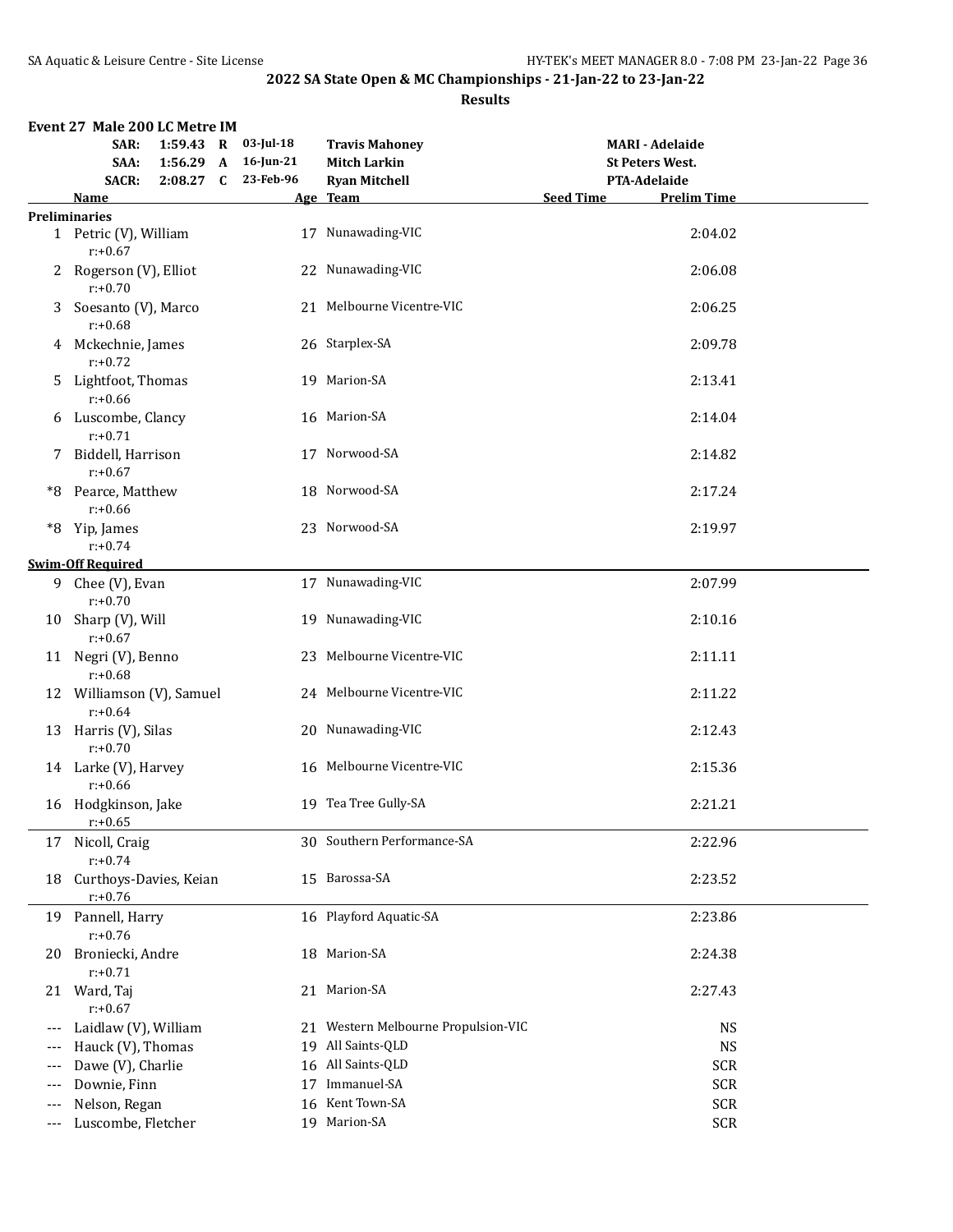|                  | <b>Event 28 Female 50 LC Metre Butterfly</b> |         |                                                             |                                                                        |                                         |                        |              |
|------------------|----------------------------------------------|---------|-------------------------------------------------------------|------------------------------------------------------------------------|-----------------------------------------|------------------------|--------------|
|                  | SAR:<br>SAA:<br><b>SACR:</b>                 |         | 26.92 R 18-Apr-21<br>25.78 A 02-May-13<br>27.96 C 23-Jan-14 | <b>Madison Wilson</b><br><b>Alicia Coutts</b><br><b>Ellysia Oldsen</b> | <b>Redlands</b><br><b>SCSC-Adelaide</b> | <b>MARI-Gold Coast</b> |              |
|                  | Name                                         |         |                                                             | Age Team                                                               | <b>Prelim Time</b>                      | <b>Finals Time</b>     | Points       |
| A - Final        |                                              |         |                                                             |                                                                        |                                         |                        |              |
|                  | 1 Barratt (V), Holly<br>$r: +0.67$           |         |                                                             | 34 Rockingham-WA                                                       | 26.80                                   | 25.87                  | 10           |
|                  | 2 Oldsen, Ellysia<br>$r: +0.69$              |         |                                                             | 26 Marion-SA                                                           | 27.28                                   | 27.09 C                | 9            |
|                  | 3 Boyd (V), Isabella<br>$r: +0.67$           |         |                                                             | 16 Nunawading-VIC                                                      | 27.61                                   | 27.49                  | 8            |
|                  | 4 Wilson, Madison<br>$r: +0.72$              |         |                                                             | 27 Marion-SA                                                           | 27.70                                   | 27.50C                 | 7            |
|                  | 5 Davey (V), Giselle<br>$r: +0.64$           |         |                                                             | 15 Firbank Aquastars-VIC                                               | 28.12                                   | 28.03                  | 6            |
|                  | 6 Castelluzzo, Brittany<br>$r: +0.66$        |         |                                                             | 21 Tea Tree Gully-SA                                                   | 28.09                                   | 28.13                  | 5            |
|                  | 7 Newham, Leni<br>$r: +0.74$                 |         |                                                             | 14 Barossa-SA                                                          | 29.41                                   | 28.52                  | 4            |
|                  | 8 Mounfield, Bethan<br>$r: +0.74$            |         |                                                             | 20 Marion-SA                                                           | 29.34                                   | 29.32                  | 3            |
| <b>B</b> - Final |                                              |         |                                                             |                                                                        |                                         |                        |              |
| 9                | Kim (V), Yunhui<br>$r: +0.65$                |         |                                                             | 17 Melbourne Vicentre-VIC                                              | 28.42                                   | 28.09                  | 2            |
|                  | 10 Rashleigh, Indyanna<br>$r: +0.75$         |         |                                                             | 16 Norwood-SA                                                          | 30.44                                   | 29.73                  | $\mathbf{1}$ |
|                  | 11 Laird-Britton, Hunter<br>$r: +0.72$       |         |                                                             | 15 Marion-SA                                                           | 30.38                                   | 29.90                  |              |
|                  | 12 Deacon (V), Zoe<br>$r: +0.71$             |         |                                                             | 21 Nunawading-VIC                                                      | 30.01                                   | 30.02                  |              |
|                  | 13 Livingston, Alicia<br>$r: +0.65$          |         |                                                             | 15 Marion-SA                                                           | 30.48                                   | 30.03                  |              |
|                  | 14 Tran, Isabelle<br>$r: +0.73$              |         |                                                             | 15 Norwood-SA                                                          | 30.04                                   | 30.07                  |              |
|                  | 15 Reimann, Phoebe<br>$r: +0.76$             |         |                                                             | 15 Starplex-SA                                                         | 30.20                                   | 30.23                  |              |
|                  | 16 McAvaney, Georgia<br>$r: +0.74$           |         |                                                             | 15 Immanuel-SA                                                         | 30.50                                   | 30.55                  |              |
|                  | <b>Event 28 Female 50 LC Metre Butterfly</b> |         |                                                             |                                                                        |                                         |                        |              |
|                  | SAR:                                         |         | 26.92 R 18-Apr-21                                           | <b>Madison Wilson</b>                                                  |                                         | <b>MARI-Gold Coast</b> |              |
|                  | SAA:                                         | 25.78 A | 02-May-13                                                   | <b>Alicia Coutts</b>                                                   | <b>Redlands</b>                         |                        |              |
|                  | <b>SACR:</b>                                 | 27.96 C | $23$ -Jan-14                                                |                                                                        | <b>SCSC-Adelaide</b>                    |                        |              |
|                  | Name                                         |         |                                                             | <b>Ellysia Oldsen</b><br>Age Team                                      | <b>Seed Time</b>                        | <b>Prelim Time</b>     |              |
|                  | <b>Preliminaries</b>                         |         |                                                             |                                                                        |                                         |                        |              |
|                  | 1 Barratt (V), Holly<br>$r: +0.69$           |         |                                                             | 34 Rockingham-WA                                                       |                                         | 26.80                  |              |
|                  | 2 Oldsen, Ellysia<br>$r: +0.68$              |         |                                                             | 26 Marion-SA                                                           |                                         | 27.28C                 |              |
| 3                | Boyd (V), Isabella<br>$r: +0.67$             |         |                                                             | 16 Nunawading-VIC                                                      |                                         | 27.61                  |              |
|                  | 4 Wilson, Madison<br>$r: +0.70$              |         |                                                             | 27 Marion-SA                                                           |                                         | 27.70C                 |              |
|                  | 5 Castelluzzo, Brittany<br>$r: +0.62$        |         |                                                             | 21 Tea Tree Gully-SA                                                   |                                         | 28.09                  |              |
| 6                | Davey (V), Giselle<br>$r: +0.64$             |         |                                                             | 15 Firbank Aquastars-VIC                                               |                                         | 28.12                  |              |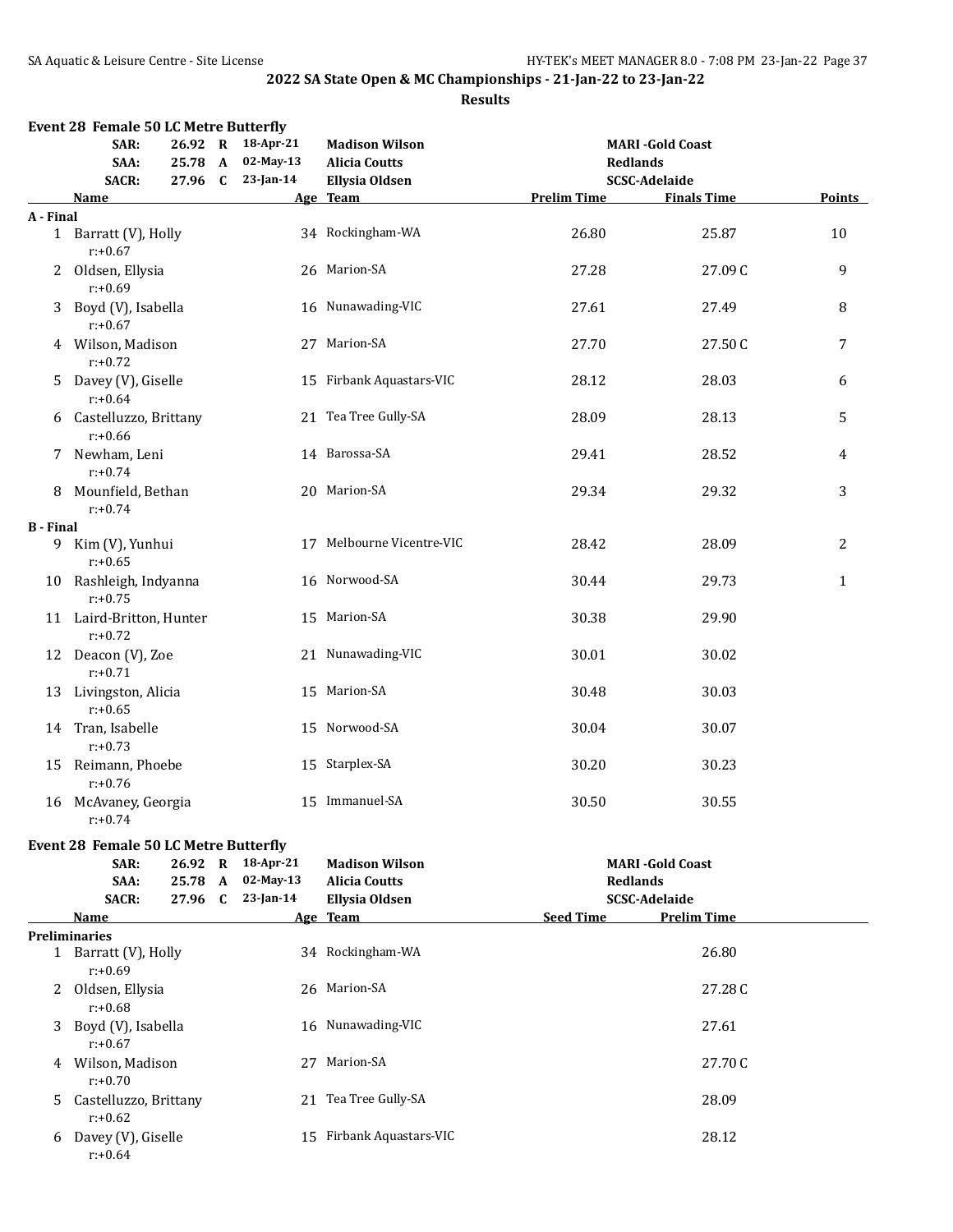**Results**

## **Preliminaries ... (Event 28 Female 50 LC Metre Butterfly)**

|       | <b>Name</b>                            |    | Age Team                  | <b>Seed Time</b> | <b>Prelim Time</b> |
|-------|----------------------------------------|----|---------------------------|------------------|--------------------|
|       | 7 Mounfield, Bethan<br>$r: +0.75$      |    | 20 Marion-SA              |                  | 29.34              |
| 8     | Newham, Leni<br>$r: +0.76$             |    | 14 Barossa-SA             |                  | 29.41              |
|       | 9 Kim (V), Yunhui<br>$r: +0.67$        |    | 17 Melbourne Vicentre-VIC |                  | 28.42              |
|       | 10 Deacon (V), Zoe<br>$r: +0.74$       |    | 21 Nunawading-VIC         |                  | 30.01              |
|       | 11 Tran, Isabelle<br>$r: +0.72$        |    | 15 Norwood-SA             |                  | 30.04              |
|       | 12 Reimann, Phoebe<br>$r: +0.73$       |    | 15 Starplex-SA            |                  | 30.20              |
|       | 13 Laird-Britton, Hunter<br>$r: +0.77$ |    | 15 Marion-SA              |                  | 30.38              |
|       | 14 Rashleigh, Indyanna<br>$r: +0.74$   |    | 16 Norwood-SA             |                  | 30.44              |
| 15    | Livingston, Alicia<br>$r: +0.69$       |    | 15 Marion-SA              |                  | 30.48              |
|       | 16 McAvaney, Georgia<br>$r: +0.78$     |    | 15 Immanuel-SA            |                  | 30.50              |
|       | 17 Pearce, Kiana<br>$r: +0.69$         |    | 18 Marion-SA              |                  | 30.54              |
| 18    | Burrows, Aleisha<br>$r: +0.68$         |    | 14 Kent Town-SA           |                  | 30.71              |
|       | 19 Jackson, Connie<br>$r: +0.72$       |    | 21 Tea Tree Gully-SA      |                  | 30.83              |
|       | 20 Wood, Meg<br>$r: +0.72$             |    | 16 Barossa-SA             |                  | 30.94              |
|       | 21 Mazur, Juliet<br>$r: +0.80$         |    | 14 Norwood-SA             |                  | 31.23              |
|       | 22 Gorman, Gabrielle<br>$r: +0.74$     |    | 16 Starplex-SA            |                  | 31.33              |
|       | 23 Scown, Emily<br>$r: +0.68$          |    | 16 Kent Town-SA           |                  | 31.47              |
|       | *24 Nicholl, Chelsea<br>$r: +0.79$     |    | 16 Immanuel-SA            |                  | 31.73              |
|       | *24 Noriega, Emilia<br>$r: +0.69$      |    | 13 Immanuel-SA            |                  | 31.73              |
|       | 26 Scarr, Elysia<br>$r: +0.68$         |    | 13 Kent Town-SA           |                  | 31.83              |
| 27    | Ekins, Caitlyn<br>$r: +0.82$           |    | 15 Kent Town-SA           |                  | 32.01              |
| 28    | Schubert, Nyah<br>$r: +0.78$           |    | 16 Barossa-SA             |                  | 32.07              |
| $---$ | Bennetts, Jacinta                      |    | 20 Norwood-SA             |                  | <b>NS</b>          |
| $--$  | Healy, Sophie                          | 17 | Norwood-SA                |                  | <b>NS</b>          |
| ---   | Cloherty (V), Madyson                  |    | 16 All Saints-QLD         |                  | SCR                |
| ---   | Pressler, Kalyce                       | 17 | Silver City-SA            |                  | <b>SCR</b>         |
| ---   | Moore (V), Kayley                      |    | 15 All Saints-QLD         |                  | <b>SCR</b>         |
| ---   | Shea, Emilia                           |    | 16 Marion-SA              |                  | <b>SCR</b>         |
| $---$ | Brooks, Cassie                         | 17 | Marion-SA                 |                  | SCR                |
| ---   | Downie, Amelia                         |    | 15 Immanuel-SA            |                  | <b>SCR</b>         |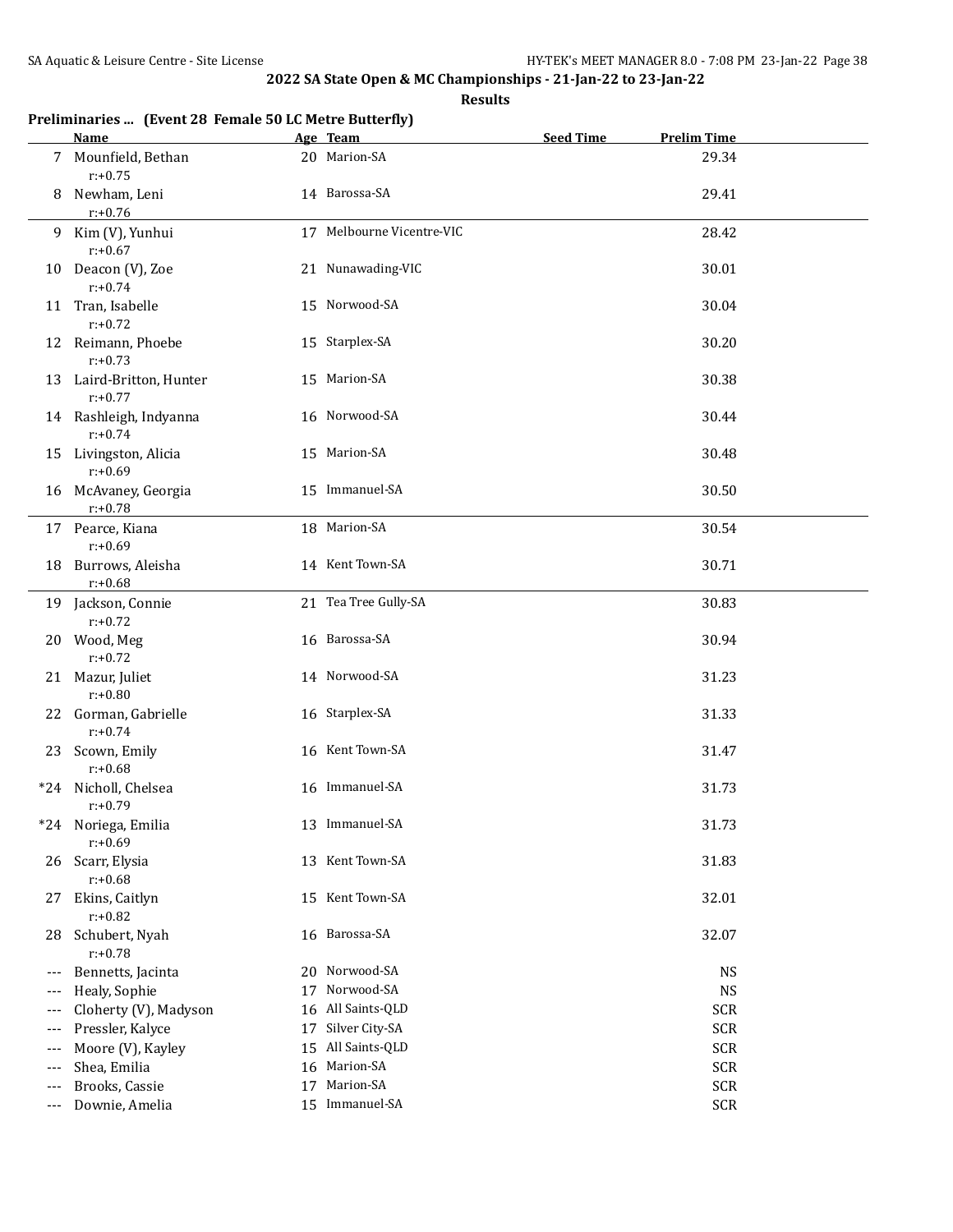|    | Event 29 Male 1500 LC Metre Freestyle     |           |                        |                       |               |
|----|-------------------------------------------|-----------|------------------------|-----------------------|---------------|
|    | SAR: 15:15.33 R                           | 05-Apr-92 | Daniel Kowalski        | JAC - Canberra        |               |
|    | SAA: 14:39.54 A                           | 14-Apr-16 | <b>Mack Horton</b>     | <b>Melb. Vicentre</b> |               |
|    | SACR: 17:28.54 C                          | 18-Dec-20 | <b>Jordy Martin</b>    | <b>ONK-Adelaide</b>   |               |
|    | Name                                      |           | Age Team               | <b>Finals Time</b>    | Points        |
|    | 1 Luscombe, Clancy<br>$r: +0.70$          |           | 16 Marion-SA           | 16:31.72C             | 10            |
| 2  | Washington, Lachlan<br>$r: +0.71$         |           | 15 Immanuel-SA         | 16:33.25C             | 9             |
| 3  | Manolopoulos, Harry<br>$r: +0.75$         |           | 16 Marion-SA           | 16:42.07C             | 8             |
| 4  | Gillard-Martin, Declan<br>$r: +0.66$      |           | 20 Marion-SA           | 16:43.86C             | 7             |
| 5. | Powell, Corben<br>$r: +0.73$              |           | 15 Marion-SA           | 16:43.97C             | 6             |
|    | 6 Deegan, Christopher<br>$r: +0.77$       |           | 25 Marion-SA           | 16:51.74C             | 5             |
|    | 7 Hayes (V), Conor<br>$r: +0.87$          |           | 15 EC Waves-VIC        | 16:56.43              | 4             |
| 8  | Lindsay, Luc<br>$r: +0.76$                |           | 16 Norwood-SA          | 17:08.81C             | 3             |
| 9  | Clifford, Ryan<br>$r: +0.70$              |           | 16 Marion-SA           | 17:19.86C             | 2             |
|    | Event 30 Female 1500 LC Metre Freestyle   |           |                        |                       |               |
|    | SAR: 16:19.44 R 23-Feb-85                 |           | Anna McVann            | <b>BS</b> - Melbourne |               |
|    | SAA: 15:46.13 A 15-Jun-21                 |           | <b>Madeleine Gough</b> | <b>TSS Aquatic</b>    |               |
|    | SACR: 17:44.68 C 27-Jan-12                |           | <b>Melody Remnant</b>  | <b>ONK-Adelaide</b>   |               |
|    | Name                                      |           | Age Team               | <b>Finals Time</b>    | Points        |
|    | 1 Thomas, Kenya<br>$r: +0.79$             |           | 17 Marion-SA           | 18:00.31              | 10            |
| 2  | Natt, Katie<br>$r: +0.69$                 |           | 15 Marion-SA           | 18:12.13              | 9             |
| 3  | Bailey, Courtney<br>$r: +0.79$            |           | 16 Immanuel-SA         | 18:23.85              | 8             |
|    | Event 31 Mixed 4x50 LC Metre Medley Relay |           |                        |                       |               |
|    | <u>Team</u>                               |           | <b>Relay</b>           | <b>Finals Time</b>    | <b>Points</b> |

|    | ream                                        | <b>Relay</b>                                                 |                                                                                                | rinais Time                          | romus |
|----|---------------------------------------------|--------------------------------------------------------------|------------------------------------------------------------------------------------------------|--------------------------------------|-------|
|    | Marion-SA                                   | A                                                            |                                                                                                | 1:49.17                              | 20    |
|    | 1) Wilson, Madison W27<br>$r: +0.57$        |                                                              | 2) r:0.41 Luscombe, Fletcher M19 3) r:0.11 Temple, Matthew M22                                 | 4) r:0.17 Oldsen, Ellysia W26        |       |
| 2  | Norwood-SA                                  | A                                                            |                                                                                                | 1:55.99                              | 18    |
|    | 1) Kioussis, Connor M21<br>$r: +0.58$       | 2) r:0.42 Gaertner, William M19                              | 3) r:0.30 Tran, Isabelle W15                                                                   | 4) r:0.32 White, Emily W18           |       |
| 3. | Silver City-SA                              | A                                                            |                                                                                                | 1:57.10                              | 16    |
|    | 1) Edmonds, Ben M30<br>$r: +0.61$           | 2) r:0.39 Pressler, Kalyce W17                               | 3) r:0.39 Lewis, Hayden M26                                                                    | 4) r:0.35 Scott, Jade W18            |       |
| 4  | Marion-SA                                   | B                                                            |                                                                                                | x1:56.78                             |       |
|    | 1) Luscombe, Clancy M16<br>$r: +0.58$       |                                                              | 2) r:0.20 Lightfoot, Thomas M19 3) r:0.47 Laird-Britton, Hunter W14) r:0.43 Deacon, Hannah W17 |                                      |       |
| 5. | Barossa-SA                                  | A                                                            |                                                                                                | 1:57.85                              | 14    |
|    | 1) Curthoys-Davies, Keian M15<br>$r: +0.59$ | 2) r:0.41 Macie, Patrick M17                                 | 3) r:0.60 Newham, Leni W14                                                                     | 4) r:0.35 Curthoys-Davies, Harliai V |       |
| 6  | Tea Tree Gully-SA                           | A                                                            |                                                                                                | 2:00.28                              | 12    |
|    | 1) Jackson, Connie W21<br>$r: +0.57$        | 2) r:0.40 Piercey, Zack M15                                  | 3) r:0.17 Castelluzzo, Brittany W214) r:0.16 Hodgkinson, Jake M19                              |                                      |       |
|    | Immanuel-SA                                 | A                                                            |                                                                                                | 2:00.75                              | 10    |
|    | 1) Dingwall, Alinta W14<br>$r: +0.66$       | 2) r:0.33 Coleman, Alexander M21 3) r:0.21 Hope, Brandon M23 |                                                                                                | 4) r:0.54 McAvaney, Georgia W15      |       |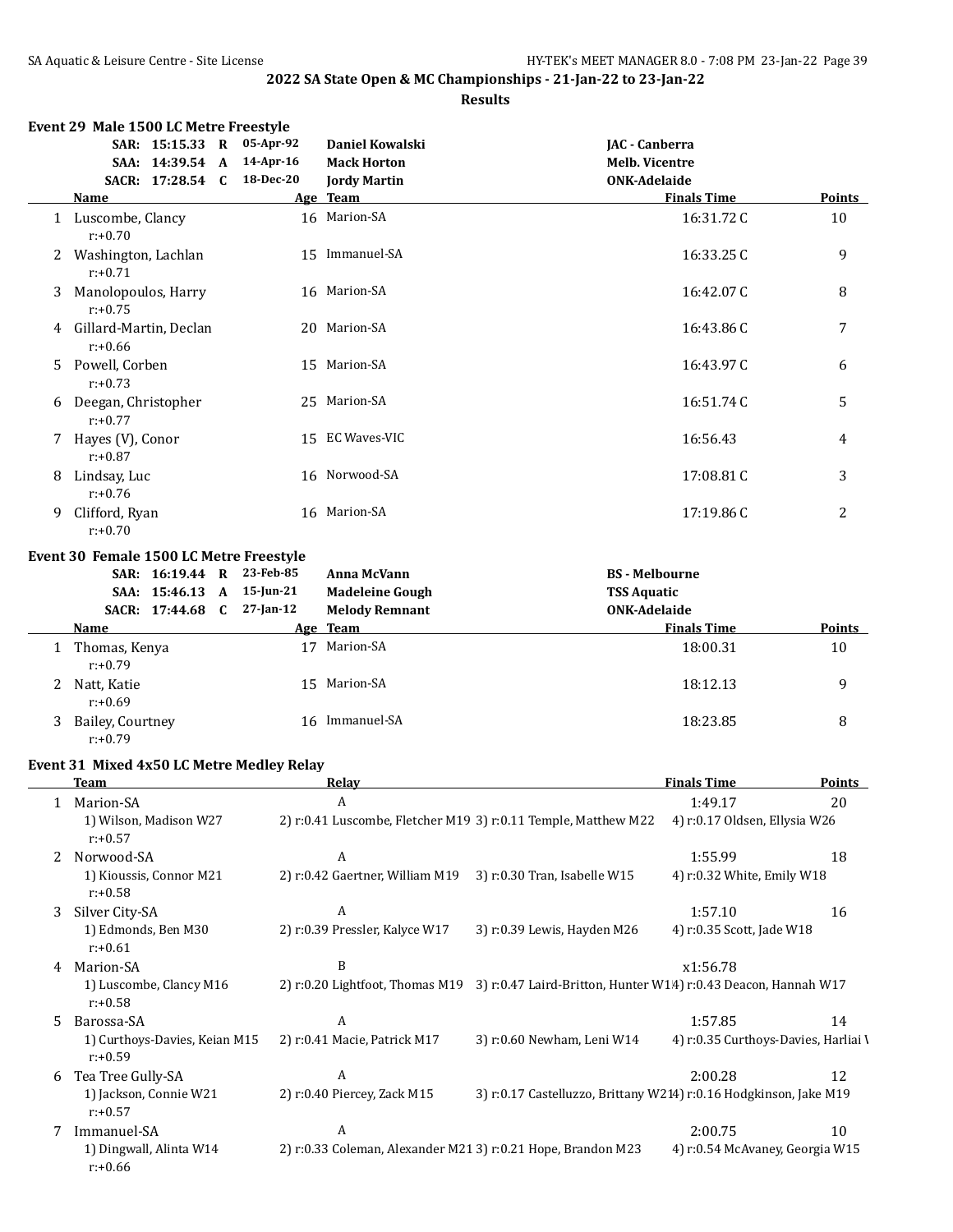|          | <b>Team</b>                                         | Relay                          |                                 | <b>Finals Time</b>              |               |
|----------|-----------------------------------------------------|--------------------------------|---------------------------------|---------------------------------|---------------|
|          | 1 Multi-Class                                       | A                              |                                 | 2:12.58                         |               |
|          | 1) Taylor (V), Nicole W15<br>$r: +0.78$             | 2) r:0.37 Wilkins, Charlie M22 | 3) r:0.62 Smith (V), Kaden M18  | 4) r:0.69 Fullgrabe, Jasmin W16 |               |
|          | 2 Multi-Class                                       | C                              |                                 | x2:18.75                        |               |
|          | 1) Miller (V), Olivia W18<br>$r: +0.84$             | 2) r:0.58 Bettens, Bradley M30 | 3) r:0.60 Simpson, Brooke W16   | 4) r:0.50 Morley, Samuel M15    |               |
|          | 3 Multi-Class                                       | B                              |                                 | x2:22.01                        |               |
|          | 1) Joseph, Hannah W14                               | 2) r:0.46 Willett, Emily W15   | 3) r:0.64 Rodeghiero, Dylan M23 |                                 |               |
|          | Event 33 Female 100 LC Metre Backstroke Multi-Class |                                |                                 |                                 |               |
|          | Name                                                | Age Team                       |                                 | <b>Finals Time</b>              | <b>Points</b> |
|          | 1 Fullgrabe, Jasmin S9<br>$r: +0.74$                | 16 Clovercrest-SA              |                                 | 1:22.01                         | 10            |
| *2       | Taylor (V), Nicole S15<br>$r: +0.77$                | 15 Griffith Swimming-NSW       |                                 | 1:18.11                         | 9             |
|          | *2 Simpson, Brooke S10<br>$r: +0.70$                | 16 Norwood-SA                  |                                 | 1:33.30                         | 8             |
|          | 3 Willett, Emily S7<br>$r: +0.77$                   | 15 Onkaparinga-SA              |                                 | 1:59.11                         | 7             |
|          | 4 Miller (V), Olivia S14                            | 18 Shepparton-VIC              |                                 | 1:49.52                         | 6             |
|          | 5 Joseph, Hannah S6                                 | 14 Barossa-SA                  |                                 | 2:39.88                         | 5             |
|          | Event 33 Male 100 LC Metre Backstroke Multi-Class   |                                |                                 |                                 |               |
|          | Name                                                | Age Team                       |                                 | <b>Finals Time</b>              | <b>Points</b> |
|          | *1 Pearse (V), Col S10<br>$r: +0.61$                | 18 Nunawading-VIC              |                                 | 1:07.52                         | 10            |
|          | *1 Morley, Samuel S10<br>$r: +0.77$                 | 15 Onkaparinga-SA              |                                 | 1:18.82                         | 8             |
|          | *2 Smith (V), Kaden S14<br>$r: +0.73$               | 18 Campbelltown-NSW            |                                 | 1:18.33                         | 9             |
|          | *2 Bettens, Bradley S14<br>$r: +0.64$               | 30 Henley & Grange-SA          |                                 | 1:30.69                         | 7             |
|          | 3 Wilkins, Charlie S18<br>$r: +0.92$                | 22 Onkaparinga-SA              |                                 | 1:44.37                         | 6             |
|          | --- Rodeghiero, Dylan S10                           | 23 Henley & Grange-SA          |                                 | <b>SCR</b>                      |               |
|          | Event 34 Female 50 LC Metre Butterfly Multi-Class   |                                |                                 |                                 |               |
|          | Name                                                | Age Team                       |                                 | <b>Finals Time</b>              | <b>Points</b> |
|          | *1 Taylor (V), Nicole S15<br>$r: +0.89$             | 15 Griffith Swimming-NSW       |                                 | 32.72                           | 10            |
|          | *1 Willett, Emily S7<br>$r: +0.92$                  | 15 Onkaparinga-SA              |                                 | 53.60                           | 9             |
|          | 3 Miller (V), Olivia S14<br>$r: +0.90$              | 18 Shepparton-VIC              |                                 | 56.23                           | 8             |
|          | Event 34 Male 50 LC Metre Butterfly Multi-Class     |                                |                                 |                                 |               |
|          | Name                                                | Age Team                       |                                 | <b>Finals Time</b>              | <b>Points</b> |
|          | *1 Pearse (V), Col S10<br>$r: +0.70$                | 18 Nunawading-VIC              |                                 | 26.94                           | 10            |
|          | *1 Mccarthy, Mattias S12<br>$r: +0.79$              | 16 Marion-SA                   |                                 | 34.01                           | 9             |
|          | 2 Bettens, Bradley S14<br>$r: +0.86$                | 30 Henley & Grange-SA          |                                 | 35.36                           | 8             |
|          | 3 Morley, Samuel S10<br>$r: +0.73$                  | 15 Onkaparinga-SA              |                                 | 34.24                           | 7             |
| 5.       | Wilkins, Charlie S18<br>$r: +0.88$                  | 22 Onkaparinga-SA              |                                 | 50.99                           | 6             |
| $\cdots$ | Rodeghiero, Dylan S10                               | 23 Henley & Grange-SA          |                                 | <b>SCR</b>                      |               |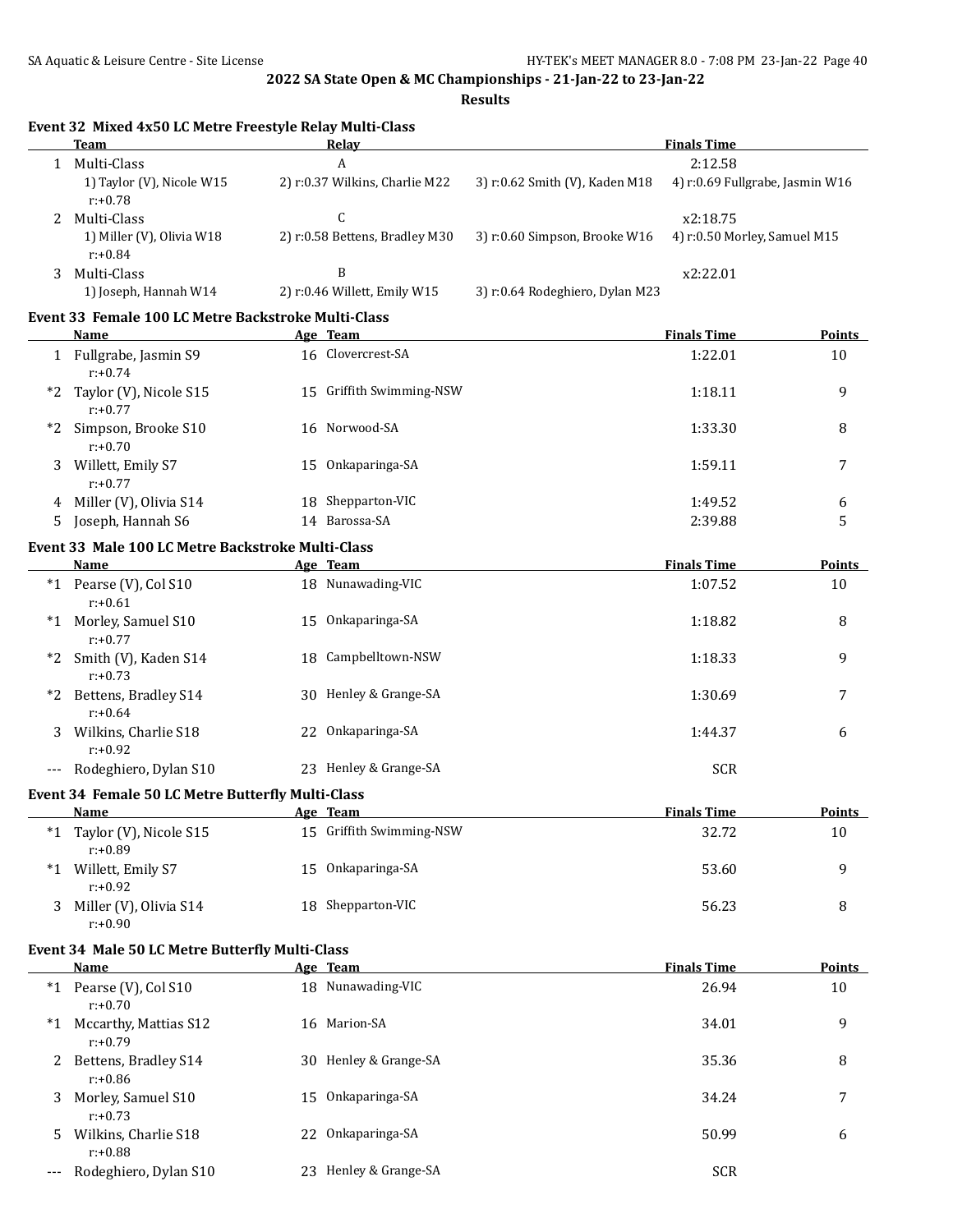|    | SAR:                                           |             |   | Event 35 Male 4x100 LC Metre Freestyle Relay<br>3:20.48 R 09-Apr-17 | <b>Marion</b>                                                    |                                                                     |                                       |               |
|----|------------------------------------------------|-------------|---|---------------------------------------------------------------------|------------------------------------------------------------------|---------------------------------------------------------------------|---------------------------------------|---------------|
|    |                                                |             |   |                                                                     | T Mahoney, H Lewis, A Abood, K Chalmers                          |                                                                     |                                       |               |
|    | SAA:                                           | $3:12.26$ A |   | 14-Apr-16                                                           | Australia                                                        |                                                                     |                                       |               |
|    |                                                |             |   |                                                                     | J Roberts, K Chalmers, J Magnussen, C McEvoy                     |                                                                     |                                       |               |
|    | <b>SACR:</b>                                   | $3:50.14$ C |   | 08-Jan-21                                                           | <b>Silver City</b>                                               | <b>SCSC-Adelaide</b>                                                |                                       |               |
|    |                                                |             |   |                                                                     |                                                                  | J Cochrane-Adolfson, H Lewis, E Attard, B Edmonds                   |                                       |               |
|    | <b>Team</b>                                    |             |   |                                                                     | Relay                                                            |                                                                     | <b>Finals Time</b>                    | <b>Points</b> |
|    | 1 Marion-SA                                    |             |   |                                                                     | A                                                                |                                                                     | 3:31.47C                              | 20            |
|    | 1) Incerti, Zac 25<br>$r: +0.69$               |             |   |                                                                     | 2) r:0.27 Temple, Matthew 22                                     | 3) r:0.42 Edwards, Oliver 20                                        | 4) r:0.29 Gillard-Martin, Declan 20   |               |
|    | 2 Norwood-SA                                   |             |   |                                                                     | A                                                                |                                                                     | 3:40.48C                              | 18            |
|    | 1) Caton, Noah 17                              |             |   |                                                                     | 2) r:0.25 Caton, Hugh 14                                         | 3) r:0.35 Mclachlan, Fergus 17                                      | 4) r:0.48 Gaertner, William 19        |               |
|    | $r: +0.72$                                     |             |   |                                                                     |                                                                  |                                                                     |                                       |               |
| 3  | Immanuel-SA                                    |             |   |                                                                     | A                                                                |                                                                     | 3:47.92C                              | 16            |
|    | 1) Gray, Keenan 17                             |             |   |                                                                     |                                                                  | 2) r:0.32 Washington, Lachlan 15 3) r:0.39 Stenhouse, Euan 18       | 4) r:0.30 Lambert, Henry 24           |               |
|    | $r: +0.75$                                     |             |   |                                                                     |                                                                  |                                                                     |                                       |               |
|    | 4 Marion-SA                                    |             |   |                                                                     | B                                                                |                                                                     | x3:48.59C                             |               |
|    | 1) Luscombe, Harvey 17<br>$r: +0.63$           |             |   |                                                                     | 2) r:0.08 Lightfoot, Thomas 19                                   | 3) r:0.53 Stephenson, Flynn 15                                      | 4) r:0.52 Manolopoulos, Harry 16      |               |
| 5. | Immanuel-SA                                    |             |   |                                                                     | B                                                                |                                                                     | x3:49.20C                             |               |
|    | 1) Drummond, Nathaniel 18<br>$r: +0.64$        |             |   |                                                                     | 2) r:0.50 Moran, Aiden 16                                        | 3) r:0.52 Bell, Lachlan 15                                          | 4) r:0.38 Atanackovic, Felix 15       |               |
|    | Victoria                                       |             |   |                                                                     | A                                                                |                                                                     | X3:23.62                              |               |
|    | $r: +0.68$                                     |             |   |                                                                     | 1) Jackett Simpson (V), Lachlan 192) Rogerson (V), Elliot 22     | 3) r:-0.03 Negri (V), Benno 23                                      | 4) r:0.37 Zubcic (V), Luka 24         |               |
|    | Victoria                                       |             |   |                                                                     | B                                                                |                                                                     | X3:30.21                              |               |
|    | 1) Petric (V), William 17                      |             |   |                                                                     | 2) r:0.25 Harris (V), Silas 20                                   | 3) r:0.43 Laidlaw (V), William 21 4) r:0.34 Layton (V), Nicholas 19 |                                       |               |
|    | $r: +0.65$                                     |             |   |                                                                     | A                                                                |                                                                     |                                       |               |
|    | --- All Saints-QLD<br>1) Stiens (V), Henrik 18 |             |   |                                                                     | 2) Dawe (V), Charlie 16                                          | 3) Robb (V), Enoch 17                                               | <b>SCR</b><br>4) Hauck (V), Thomas 19 |               |
|    |                                                |             |   | Event 36 Female 4x100 LC Metre Freestyle Relay                      |                                                                  |                                                                     |                                       |               |
|    | SAR:                                           | 3:43.77 R   |   | 08-Apr-19                                                           | <b>Marion</b>                                                    |                                                                     |                                       |               |
|    | SAA:                                           | 3:36.27 A   |   | 08-Apr-19                                                           | B Elmslie, E Oldsen, E Liu, M Wilson<br><b>St Peters Western</b> |                                                                     |                                       |               |
|    |                                                |             |   |                                                                     | A Titmus, M Harris, A Harkin, S Jack                             |                                                                     |                                       |               |
|    | <b>SACR:</b>                                   | 4:10.26     | C | 07-Jan-22                                                           | <b>Barossa</b>                                                   | <b>BARO-Adelaide</b>                                                |                                       |               |
|    |                                                |             |   |                                                                     | M Wood, M C-Davies, L Newham, H C-Davies                         |                                                                     |                                       |               |
|    | <b>Team</b>                                    |             |   |                                                                     | Relay                                                            |                                                                     | <b>Finals Time</b>                    | Points        |
| 1  | Marion-SA                                      |             |   |                                                                     | A                                                                |                                                                     | 3:52.00C                              | 20            |
|    | 1) Oldsen, Ellysia 26                          |             |   |                                                                     | 2) r:0.49 Mounfield, Bethan 20                                   | 3) r:0.28 Wilson, Madison 27                                        | 4) r:0.55 Deacon, Hannah 17           |               |
|    | $r: +0.69$                                     |             |   |                                                                     |                                                                  |                                                                     |                                       |               |
| 2  | Norwood-SA                                     |             |   |                                                                     | $\boldsymbol{A}$                                                 |                                                                     | 4:01.81C                              | 18            |
|    | 1) White, Emily 18<br>$r: +0.64$               |             |   |                                                                     | 2) r:0.40 Bahr, Arabella 15                                      | 3) r:0.51 Slade, Mia 17                                             | 4) r:0.37 Williams, Alana 18          |               |
| 3  | Barossa-SA                                     |             |   |                                                                     | A                                                                |                                                                     | 4:03.78C                              | 16            |
|    | 1) Newham, Leni 14<br>$r: +0.70$               |             |   |                                                                     | 2) r:0.39 Curthoys-Davies, Harliai 13) r:0.57 Wood, Meg 16       |                                                                     | 4) r:0.60 Curthoys-Davies, Miella 1   |               |
| 4  | Marion-SA                                      |             |   |                                                                     | B                                                                |                                                                     | x4:06.73C                             |               |
|    | 1) Pearce, Kiana 18<br>$r: +0.70$              |             |   |                                                                     | 2) r:0.38 Natt, Katie 15                                         | 3) r:0.28 Trumble, Madeleine 15                                     | 4) r:0.31 Laird-Britton, Hunter 15    |               |
| 5  | Immanuel-SA                                    |             |   |                                                                     | A                                                                |                                                                     | 4:08.09C                              | 14            |
|    | 1) Rawson, Madeline 20<br>$r: +0.71$           |             |   |                                                                     | 2) r:0.46 McAvaney, Georgia 15                                   | 3) r:0.63 Bailey, Courtney 16                                       | 4) r:0.40 Dingwall, Alinta 14         |               |
| 6  | Immanuel-SA                                    |             |   |                                                                     | B                                                                |                                                                     | x4:17.45                              |               |
|    | 1) Armani, Evie 16<br>$r: +0.76$               |             |   |                                                                     | 2) r:0.49 Noriega, Emilia 13                                     | 3) r:0.49 O'Leary, Kelly 15                                         | 4) r:0.52 Joubert, Samantha 20        |               |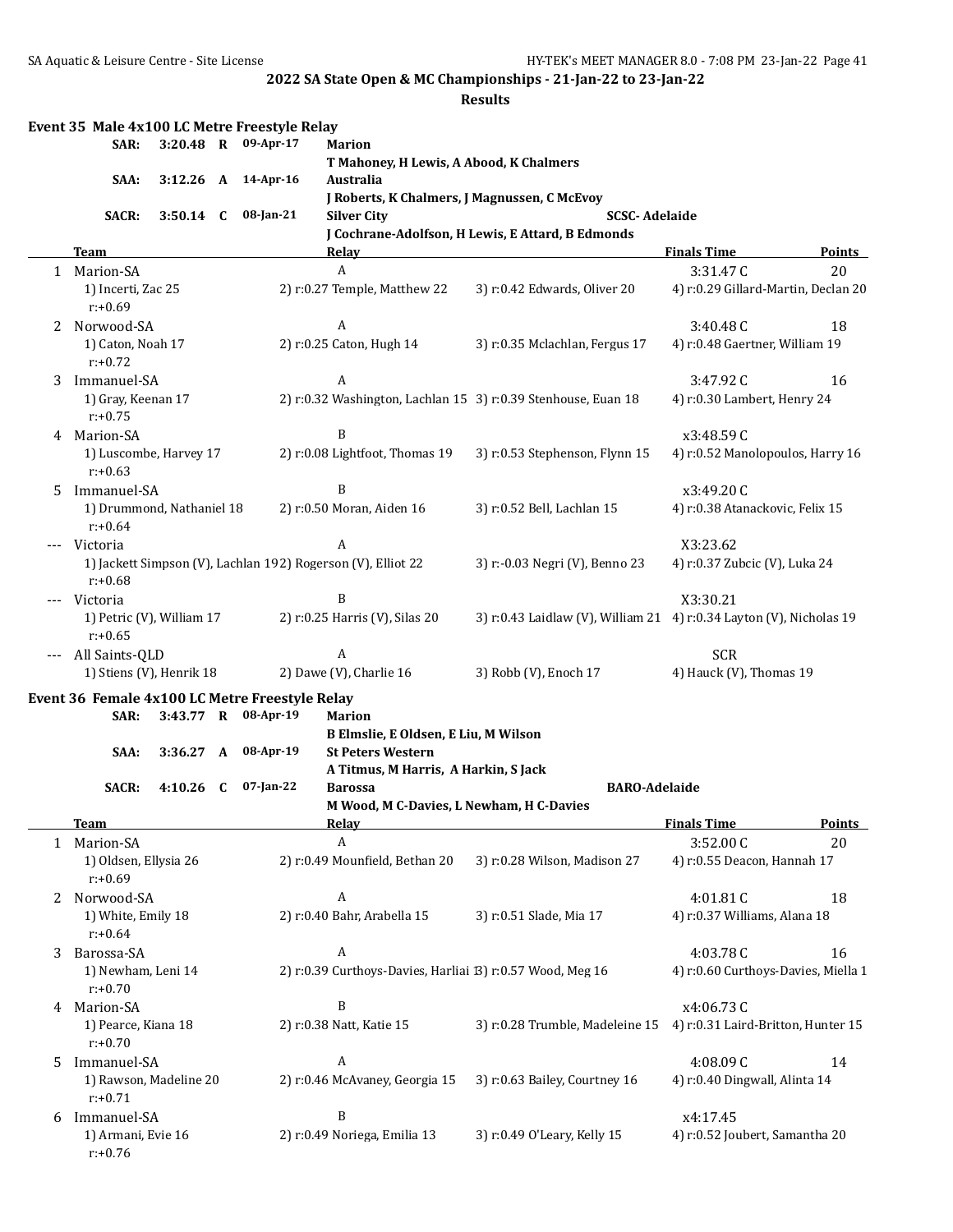|                  | Event 37 Mixed 4x50 LC Metre Medley Relay Multi-Class<br><b>Team</b> |  |                                        | Relay                                       |                                | <b>Finals Time</b>              |              |
|------------------|----------------------------------------------------------------------|--|----------------------------------------|---------------------------------------------|--------------------------------|---------------------------------|--------------|
|                  | 1 Multi-Class                                                        |  |                                        | B                                           |                                | 2:45.24                         |              |
|                  | 1) Joseph, Hannah W14                                                |  |                                        | 2) r:0.07 Willett, Emily W15                | 3) Bettens, Bradley M30        |                                 |              |
|                  | 2 Multi-Class                                                        |  |                                        | A                                           |                                | x2:49.64                        |              |
|                  | 1) Taylor (V), Nicole W15<br>$r: +0.72$                              |  |                                        | 2) r:0.40 Morley, Samuel M15                | 3) r:0.60 Wilkins, Charlie M22 | 4) r:0.44 Rodeghiero, Dylan M23 |              |
| $---$            | Multi-Class                                                          |  |                                        | $\mathsf{C}$                                |                                | <b>SCR</b>                      |              |
|                  | Event 38 Female 100 LC Metre Freestyle                               |  |                                        |                                             |                                |                                 |              |
|                  | SAR:<br>SAA:                                                         |  | 52.76 R 16-Jun-21<br>52.19 A 16-Jun-21 | <b>Madison Wilson</b><br><b>Emma McKeon</b> | Griffith Uni.                  | <b>MARI - Adelaide</b>          |              |
|                  | <b>SACR:</b>                                                         |  | 56.79 C 15-Apr-19                      | <b>Harliai Curthoys-Davies</b>              | <b>BARO-Adelaide</b>           |                                 |              |
|                  | <u>Name</u>                                                          |  |                                        | Age Team                                    | <b>Prelim Time</b>             | <b>Finals Time</b>              | Points       |
| A - Final        | 1 Wilson, Madison<br>$r: +0.71$                                      |  |                                        | 27 Marion-SA                                | 54.86                          | 54.27 C                         | 10           |
|                  | 2 Boyd (V), Isabella<br>$r: +0.66$                                   |  |                                        | 16 Nunawading-VIC                           | 56.21                          | 56.25                           | 9            |
| 3                | Castelluzzo, Brittany<br>$r: +0.63$                                  |  |                                        | 21 Tea Tree Gully-SA                        | 57.22                          | 56.37C                          | 8            |
|                  | 4 Mounfield, Bethan<br>$r: +0.74$                                    |  |                                        | 20 Marion-SA                                | 57.70                          | 56.54C                          | 7            |
|                  | 5 Davey (V), Giselle<br>$r: +0.66$                                   |  |                                        | 15 Firbank Aquastars-VIC                    | 58.30                          | 57.37                           | 6            |
|                  | 6 Curthoys-Davies, Harliai<br>$r: +0.67$                             |  |                                        | 19 Barossa-SA                               | 58.06                          | 57.66                           | 5            |
|                  | 7 Walker, Molly<br>$r: +0.74$                                        |  |                                        | 16 Southern Performance-SA                  | 1:00.22                        | 59.02                           | 4            |
|                  | 8 Kim (V), Yunhui<br>$r: +0.64$                                      |  |                                        | 17 Melbourne Vicentre-VIC                   | 1:00.29                        | 59.41                           | 3            |
| <b>B</b> - Final |                                                                      |  |                                        |                                             |                                |                                 |              |
|                  | 9 Laird-Britton, Hunter<br>$r: +0.65$                                |  |                                        | 15 Marion-SA                                | 1:01.09                        | 59.84                           | 2            |
|                  | 10 Eskandari, Natasha<br>$r: +0.75$                                  |  |                                        | 14 Kent Town-SA                             | 1:00.60                        | 1:00.05                         | $\mathbf{1}$ |
|                  | 11 Trumble, Madeleine<br>$r: +0.77$                                  |  |                                        | 15 Marion-SA                                | 1:01.00                        | 1:00.58                         |              |
|                  | 12 McAvaney, Georgia<br>$r: +0.77$                                   |  |                                        | 15 Immanuel-SA                              | 1:00.92                        | 1:00.90                         |              |
|                  | 13 Rawson, Madeline<br>$r: +0.71$                                    |  |                                        | 20 Immanuel-SA                              | 1:00.83                        | 1:00.91                         |              |
|                  | 14 Dingwall, Alinta<br>$r: +0.69$                                    |  |                                        | 14 Immanuel-SA                              | 1:01.04                        | 1:01.03                         |              |
|                  | 15 Natt, Katie<br>$r: +0.66$                                         |  |                                        | 15 Marion-SA                                | 1:01.43                        | 1:01.24                         |              |
|                  | 16 Pearce, Kiana<br>$r: +0.70$                                       |  |                                        | 18 Marion-SA                                | 1:01.73                        | 1:01.36                         |              |
|                  | Event 38 Female 100 LC Metre Freestyle                               |  |                                        |                                             |                                |                                 |              |
|                  | SAR:                                                                 |  | 52.76 R 16-Jun-21                      | <b>Madison Wilson</b>                       |                                | <b>MARI - Adelaide</b>          |              |
|                  | SAA:                                                                 |  | 52.19 A 16-Jun-21                      | <b>Emma McKeon</b>                          | Griffith Uni.                  |                                 |              |
|                  | <b>SACR:</b>                                                         |  | 56.79 C 15-Apr-19                      | <b>Harliai Curthoys-Davies</b>              | <b>BARO-Adelaide</b>           |                                 |              |
|                  | Name<br><b>Preliminaries</b>                                         |  |                                        | <u>Age Team</u>                             | <b>Seed Time</b>               | <b>Prelim Time</b>              |              |
|                  | 1 Wilson, Madison<br>$r: +0.73$                                      |  |                                        | 27 Marion-SA                                |                                | 54.86C                          |              |
|                  | 2 Boyd (V), Isabella<br>$r: +0.66$                                   |  |                                        | 16 Nunawading-VIC                           |                                | 56.21                           |              |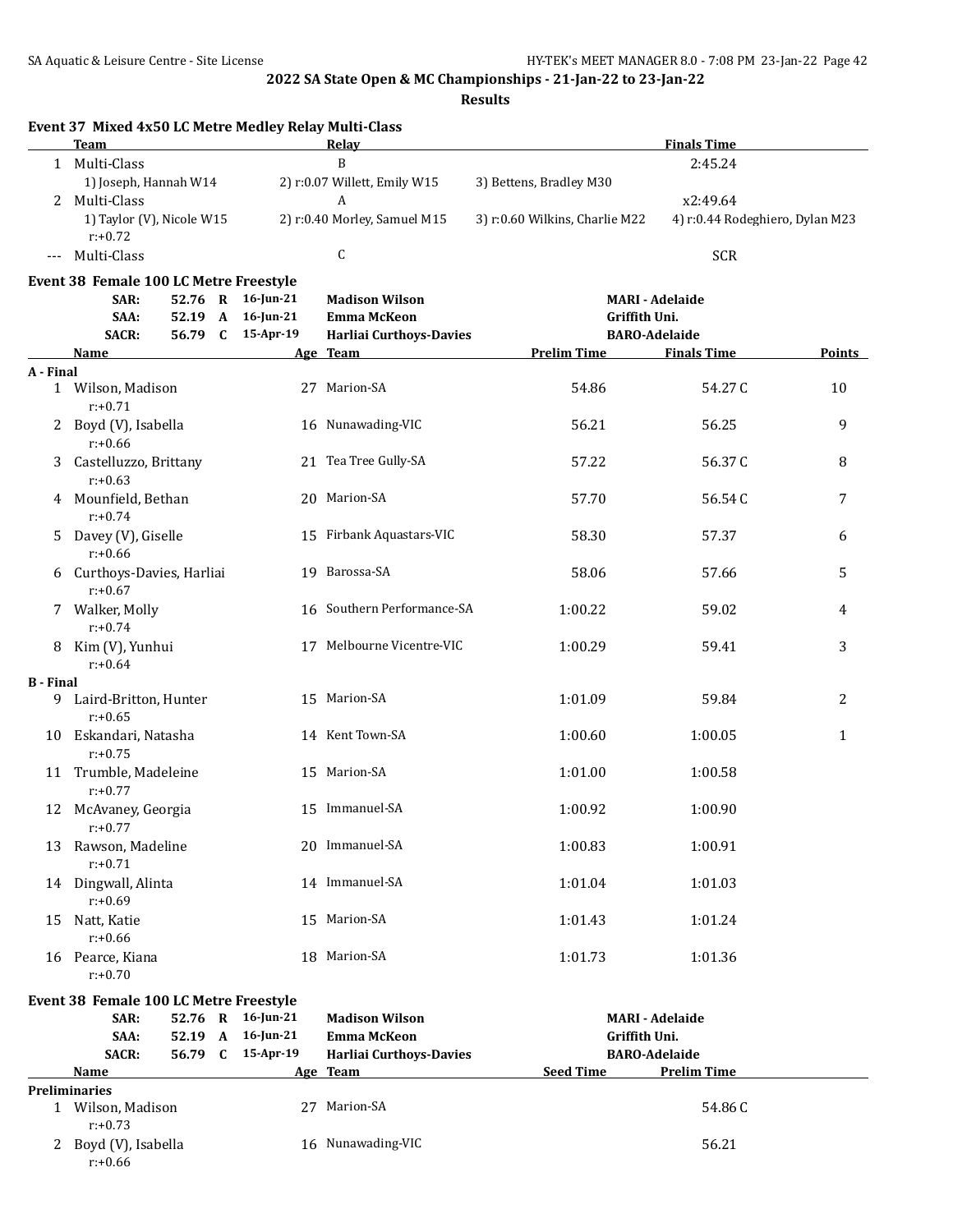#### **Results**

## **Preliminaries ... (Event 38 Female 100 LC Metre Freestyle)**

|           | <b>Name</b>                              |              | Age Team                   | <b>Seed Time</b>   | <b>Prelim Time</b>     |               |
|-----------|------------------------------------------|--------------|----------------------------|--------------------|------------------------|---------------|
|           | 3 Castelluzzo, Brittany<br>$r: +0.62$    |              | 21 Tea Tree Gully-SA       |                    | 57.22                  |               |
|           | 4 Mounfield, Bethan<br>$r: +0.77$        |              | 20 Marion-SA               |                    | 57.70                  |               |
|           | 5 Curthoys-Davies, Harliai<br>$r: +0.66$ |              | 19 Barossa-SA              |                    | 58.06                  |               |
|           | 6 Davey (V), Giselle<br>$r: +0.65$       |              | 15 Firbank Aquastars-VIC   |                    | 58.30                  |               |
|           | 7 Lefoe (V), Olivia<br>$r: +0.68$        |              | 18 Nunawading-VIC          |                    | 59.30                  |               |
|           | 8 Walker, Molly<br>$r: +0.81$            |              | 16 Southern Performance-SA |                    | 1:00.22                |               |
|           | 9 Kim (V), Yunhui<br>$r: +0.64$          |              | 17 Melbourne Vicentre-VIC  |                    | 1:00.29                |               |
|           | 10 Eskandari, Natasha<br>$r: +0.77$      |              | 14 Kent Town-SA            |                    | 1:00.60                |               |
|           | 11 Rawson, Madeline<br>$r: +0.71$        |              | 20 Immanuel-SA             |                    | 1:00.83                |               |
|           | 12 McAvaney, Georgia<br>$r: +0.81$       |              | 15 Immanuel-SA             |                    | 1:00.92                |               |
|           | 13 Trumble, Madeleine<br>$r: +0.79$      |              | 15 Marion-SA               |                    | 1:01.00                |               |
|           | 14 Dingwall, Alinta<br>$r: +0.66$        |              | 14 Immanuel-SA             |                    | 1:01.04                |               |
|           | 15 Laird-Britton, Hunter<br>$r: +0.69$   |              | 15 Marion-SA               |                    | 1:01.09                |               |
|           | 16 Natt, Katie<br>$r: +0.70$             |              | 15 Marion-SA               |                    | 1:01.43                |               |
|           | 17 Pearce, Kiana<br>$r: +0.70$           |              | 18 Marion-SA               |                    | 1:01.73                |               |
|           | 18 Deacon (V), Zoe<br>$r: +0.74$         |              | 21 Nunawading-VIC          |                    | 1:02.21                |               |
|           | 19 Carrocci, Clara<br>$r: +0.74$         |              | 13 Norwood-SA              |                    | 1:02.84                |               |
|           | 20 Reimann, Phoebe<br>$r: +0.71$         |              | 15 Starplex-SA             |                    | 1:03.50                |               |
|           | --- Bennetts, Jacinta                    |              | 20 Norwood-SA              |                    | <b>NS</b>              |               |
|           | Pressler, Kalyce                         |              | 17 Silver City-SA          |                    | <b>SCR</b>             |               |
|           | Jackson, Jessica                         | 18           | Kent Town-SA               |                    | <b>SCR</b>             |               |
|           | Downie, Amelia                           |              | 15 Immanuel-SA             |                    | <b>SCR</b>             |               |
|           | Mclachlan, Isabel                        | 19           | Norwood-SA                 |                    | <b>SCR</b>             |               |
| $---$     | Shea, Emilia                             | 16           | Marion-SA                  |                    | <b>SCR</b>             |               |
|           | Event 39 Male 200 LC Metre Freestyle     |              |                            |                    |                        |               |
|           | 1:45.48 R<br>SAR:                        | 13-Jun-21    | <b>Kyle Chalmers</b>       |                    | <b>MARI</b> - Adelaide |               |
|           | 1:45.22<br>SAA:<br>A                     | $13$ -Jun-21 | <b>Alexander Graham</b>    | Bond               |                        |               |
|           | <b>SACR:</b><br>$1:56.57$ C              | 27-Apr-98    | <b>Andrew Dillon</b>       |                    | PTP-Melbourne          |               |
|           | <u>Name</u>                              |              | Age Team                   | <b>Prelim Time</b> | <b>Finals Time</b>     | <b>Points</b> |
| A - Final |                                          |              |                            |                    |                        |               |
|           | 1 Hauck (V), Thomas<br>$r: +0.71$        |              | 19 All Saints-QLD          | 1:50.30            | 1:49.21                | 10            |
| 2         | Temple, Matthew<br>$r: +0.63$            |              | 22 Marion-SA               | 1:55.11            | 1:49.31C               | 9             |
| 3         | Rogerson (V), Elliot<br>$r: +0.70$       |              | 22 Nunawading-VIC          | 1:51.59            | 1:50.50                | 8             |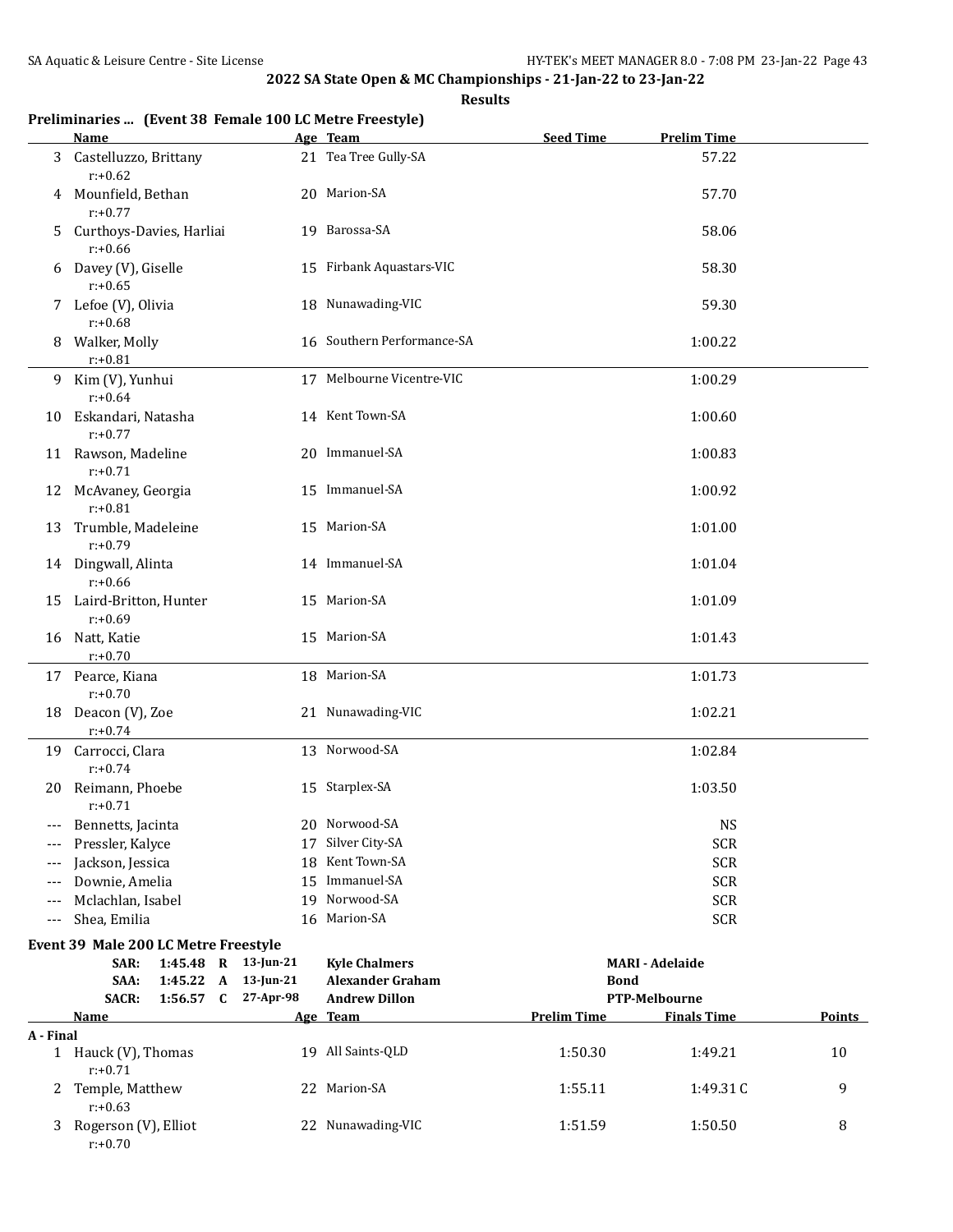|                  | A - Final  (Event 39 Male 200 LC Metre Freestyle)<br>Name           | Age Team                            | <b>Prelim Time</b> | <b>Finals Time</b>     | <b>Points</b> |
|------------------|---------------------------------------------------------------------|-------------------------------------|--------------------|------------------------|---------------|
| 4                | Negri (V), Benno<br>$r: +0.68$                                      | 23 Melbourne Vicentre-VIC           | 1:52.15            | 1:50.94                | 7             |
| 5.               | Incerti, Zac<br>$r: +0.73$                                          | 25 Marion-SA                        | 1:55.58            | 1:53.80C               | 6             |
| 6                | Caton, Noah<br>$r: +0.69$                                           | 17 Norwood-SA                       | 1:58.77            | 1:55.07C               | 5             |
| 7                | Macie, Patrick<br>$r: +0.74$                                        | 17 Barossa-SA                       | 1:58.25            | 1:57.12                | 4             |
| 8                | Gillard-Martin, Declan<br>$r: +0.63$                                | 20 Marion-SA                        | 1:58.51            | 1:58.79                | 3             |
| <b>B</b> - Final |                                                                     |                                     |                    |                        |               |
|                  | 9 Harris (V), Silas<br>$r: +0.71$                                   | 20 Nunawading-VIC                   | 1:55.35            | 1:51.88                | 2             |
|                  | 10 Soesanto (V), Marco<br>$r: +0.69$                                | 21 Melbourne Vicentre-VIC           | 1:53.24            | 1:53.40                | $\mathbf{1}$  |
|                  | 11 Mcbride (V), James<br>$r: +0.69$                                 | 20 Western Melbourne Propulsion-VIC | 1:53.62            | 1:53.42                |               |
|                  | 12 Jackett Simpson (V), Lachlan<br>$r: +0.70$                       | 19 Western Melbourne Propulsion-VIC | 1:55.40            | 1:56.36                |               |
|                  | 13 Hayes (V), Conor<br>$r: +0.78$                                   | 15 EC Waves-VIC                     | 2:01.33            | 2:00.51                |               |
|                  | 14 Washington, Lachlan<br>$r: +0.70$                                | 15 Immanuel-SA                      | 2:01.99            | 2:02.10                |               |
|                  | 15 Lindsay, Luc<br>$r: +0.77$                                       | 16 Norwood-SA                       | 2:01.99            | 2:02.41                |               |
|                  | 16 Wiggett, Alexander<br>$r: +0.70$                                 | 16 Southern Performance-SA          | 2:02.42            | 2:02.70                |               |
|                  | Event 39 Male 200 LC Metre Freestyle<br>1:45.48 R 13-Jun-21<br>SAR: | <b>Kyle Chalmers</b>                |                    | <b>MARI - Adelaide</b> |               |
|                  | 1:45.22 A 13-Jun-21<br>SAA:                                         | <b>Alexander Graham</b>             | <b>Bond</b>        |                        |               |
|                  | 1:56.57 C 27-Apr-98<br><b>SACR:</b>                                 | <b>Andrew Dillon</b>                |                    | PTP-Melbourne          |               |
|                  | Name                                                                | Age Team                            | <b>Seed Time</b>   | <b>Prelim Time</b>     |               |
|                  | <b>Preliminaries</b>                                                |                                     |                    |                        |               |
|                  | 1 Hauck (V), Thomas<br>$r: +0.79$                                   | 19 All Saints-QLD                   |                    | 1:50.30                |               |
|                  | 2 Rogerson (V), Elliot<br>$r: +0.68$                                | 22 Nunawading-VIC                   |                    | 1:51.59                |               |
| 3                | Negri (V), Benno<br>$r: +0.68$                                      | 23 Melbourne Vicentre-VIC           |                    | 1:52.15                |               |
| 4                | Temple, Matthew<br>$r: +0.66$                                       | 22 Marion-SA                        |                    | 1:55.11C               |               |
| 5                | Incerti, Zac<br>$r: +0.73$                                          | 25 Marion-SA                        |                    | 1:55.58C               |               |
| 6                | Macie, Patrick<br>$r: +0.74$                                        | 17 Barossa-SA                       |                    | 1:58.25                |               |
| 7                | Gillard-Martin, Declan<br>$r: +0.63$                                | 20 Marion-SA                        |                    | 1:58.51                |               |
| 8                | Caton, Noah<br>$r: +0.69$                                           | 17 Norwood-SA                       |                    | 1:58.77                |               |
| 9                | Makarushkin (V), Lev<br>$r: +0.71$                                  | 21 EC Waves-VIC                     |                    | 1:52.46                |               |
| 10               | Soesanto (V), Marco<br>$r: +0.70$                                   | 21 Melbourne Vicentre-VIC           |                    | 1:53.24                |               |
|                  | 11 Mcbride (V), James<br>$r: +0.69$                                 | 20 Western Melbourne Propulsion-VIC |                    | 1:53.62                |               |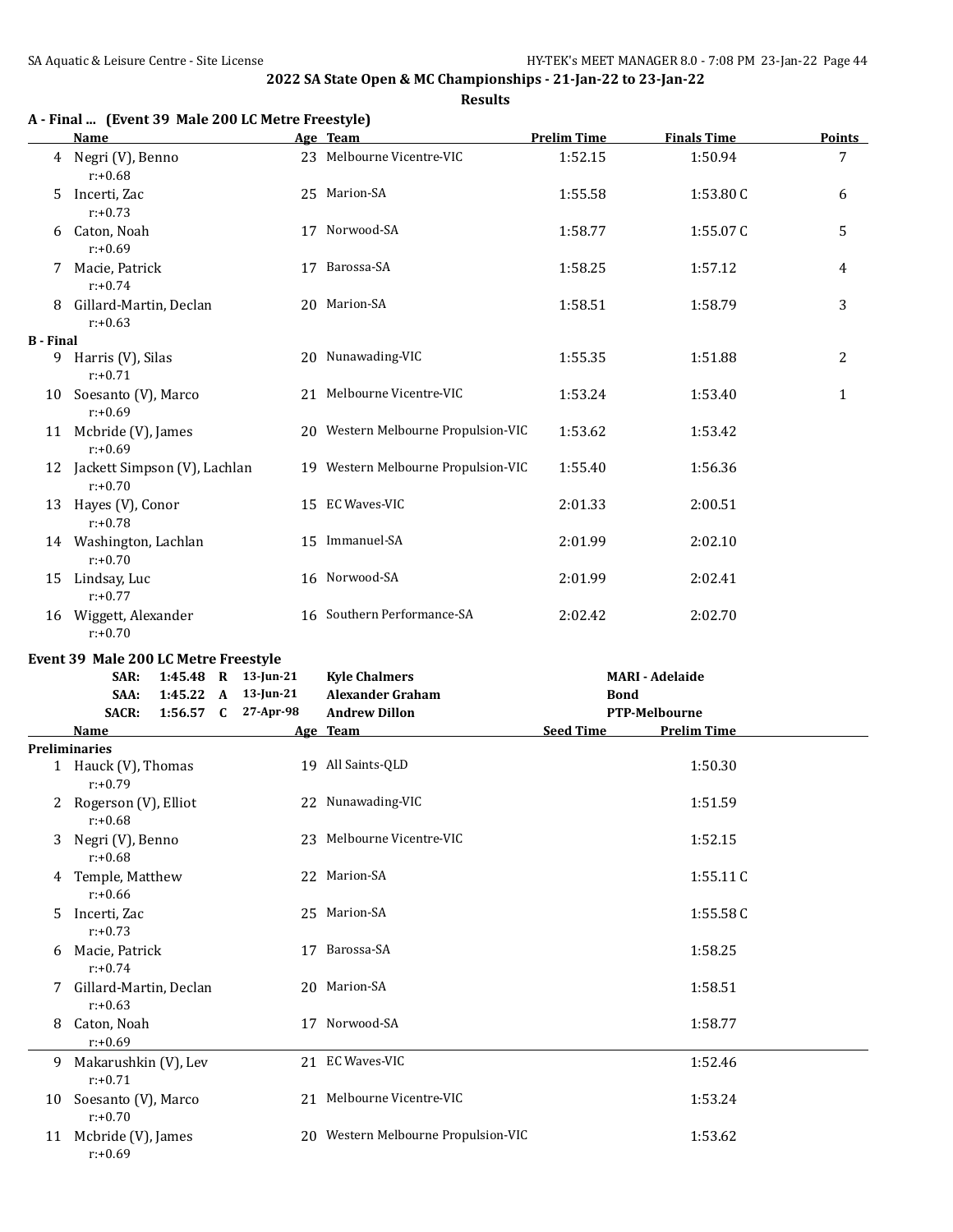|       | Preliminaries  (Event 39 Male 200 LC Metre Freestyle)<br>Name | Age Team                                                                               | <b>Seed Time</b> | <b>Prelim Time</b> |               |
|-------|---------------------------------------------------------------|----------------------------------------------------------------------------------------|------------------|--------------------|---------------|
|       | 12 Petric (V), William                                        | 17 Nunawading-VIC                                                                      |                  | 1:55.34            |               |
|       | $r: +0.69$                                                    |                                                                                        |                  |                    |               |
| 13    | Harris (V), Silas                                             | 20 Nunawading-VIC                                                                      |                  | 1:55.35            |               |
|       | $r: +0.68$<br>14 Jackett Simpson (V), Lachlan                 | 19 Western Melbourne Propulsion-VIC                                                    |                  | 1:55.40            |               |
|       | $r: +0.69$                                                    |                                                                                        |                  |                    |               |
|       | 15 Chee (V), Evan<br>$r: +0.70$                               | 17 Nunawading-VIC                                                                      |                  | 1:55.81            |               |
|       | 16 Hayes (V), Conor<br>$r: +0.82$                             | 15 EC Waves-VIC                                                                        |                  | 2:01.33            |               |
|       | *17 Washington, Lachlan                                       | 15 Immanuel-SA                                                                         |                  | 2:01.99            |               |
|       | $r: +0.73$<br>*17 Lindsay, Luc                                | 16 Norwood-SA                                                                          |                  | 2:01.99            |               |
|       | $r: +0.75$                                                    |                                                                                        |                  |                    |               |
|       | <b>Swim-Off Required</b>                                      |                                                                                        |                  |                    |               |
|       | 19 Wiggett, Alexander<br>$r: +0.68$                           | 16 Southern Performance-SA                                                             |                  | 2:02.42            |               |
|       | 20 Kuchel, Liam                                               | 16 Southern Performance-SA                                                             |                  | 2:03.30            |               |
|       | $r: +0.82$                                                    |                                                                                        |                  |                    |               |
|       | 21 Stenhouse, Euan<br>$r: +0.78$                              | 18 Immanuel-SA                                                                         |                  | 2:03.59            |               |
|       | 22 Sooaemalelagi, Sitivi                                      | 21 Norwood-SA                                                                          |                  | 2:04.10            |               |
|       | $r: +0.65$                                                    |                                                                                        |                  |                    |               |
|       | 23 Caton, Hugh<br>$r: +0.72$                                  | 14 Norwood-SA                                                                          |                  | 2:04.24            |               |
|       | 24 Walker, Jack<br>$r: +0.76$                                 | 14 Southern Performance-SA                                                             |                  | 2:05.46            |               |
|       | 25 Langman, Aidan<br>$r: +0.65$                               | 16 Norwood-SA                                                                          |                  | 2:05.63            |               |
|       | 26 Hodgkinson, Jake<br>$r: +0.64$                             | 19 Tea Tree Gully-SA                                                                   |                  | 2:05.80            |               |
|       | 27 Edwards, Oliver<br>$r: +0.76$                              | 20 Marion-SA                                                                           |                  | 2:06.39            |               |
|       | 28 Plummer, Cody<br>$r: +0.75$                                | 14 Starplex-SA                                                                         |                  | 2:06.55            |               |
|       | 29 Altiok, Ali<br>$r: +0.69$                                  | 13 Marion-SA                                                                           |                  | 2:08.07            |               |
|       | 30 Pannell, Harry<br>$r: +0.76$                               | 16 Playford Aquatic-SA                                                                 |                  | 2:08.99            |               |
|       | 31 Atkins, Jaylen<br>$r: +0.76$                               | 14 Marion-SA                                                                           |                  | 2:09.12            |               |
|       | Laidlaw (V), William                                          | 21 Western Melbourne Propulsion-VIC                                                    |                  | <b>NS</b>          |               |
|       | Gaertner, William                                             | 19 Norwood-SA                                                                          |                  | <b>NS</b>          |               |
| $---$ | Layton (V), Nick                                              | 19 Western Melbourne Propulsion-VIC                                                    |                  | <b>SCR</b>         |               |
| $---$ | Gohl, Jacob                                                   | 18 Marion-SA                                                                           |                  | <b>SCR</b>         |               |
|       | Event 40 Female 200 LC Metre Freestyle Multi-Class            |                                                                                        |                  |                    |               |
|       | Name                                                          | Age Team<br>the control of the control of the control of the control of the control of |                  | <b>Finals Time</b> | <b>Points</b> |
|       | 1 Fullgrabe, Jasmin S9                                        | 16 Clovercrest-SA                                                                      |                  | 2:34.30            | 10            |
| *2    | Taylor (V), Nicole S15                                        | 15 Griffith Swimming-NSW                                                               |                  | 2:30.62            | 9             |
| $*2$  | Willett, Emily S7                                             | 15 Onkaparinga-SA                                                                      |                  | 3:07.64            | 8             |
| 3     | Simpson, Brooke S10                                           | 16 Norwood-SA                                                                          |                  | 2:52.89            | 7             |
|       | Event 40 Male 200 LC Metre Freestyle Multi-Class              |                                                                                        |                  |                    |               |

|      | Name                 | Age | Team                | <b>Finals Time</b> | <b>Points</b> |
|------|----------------------|-----|---------------------|--------------------|---------------|
| $*1$ | Smith (V), Kaden S14 |     | 18 Campbelltown-NSW | 2:21.80            | 10            |
|      | $r: +0.79$           |     |                     |                    |               |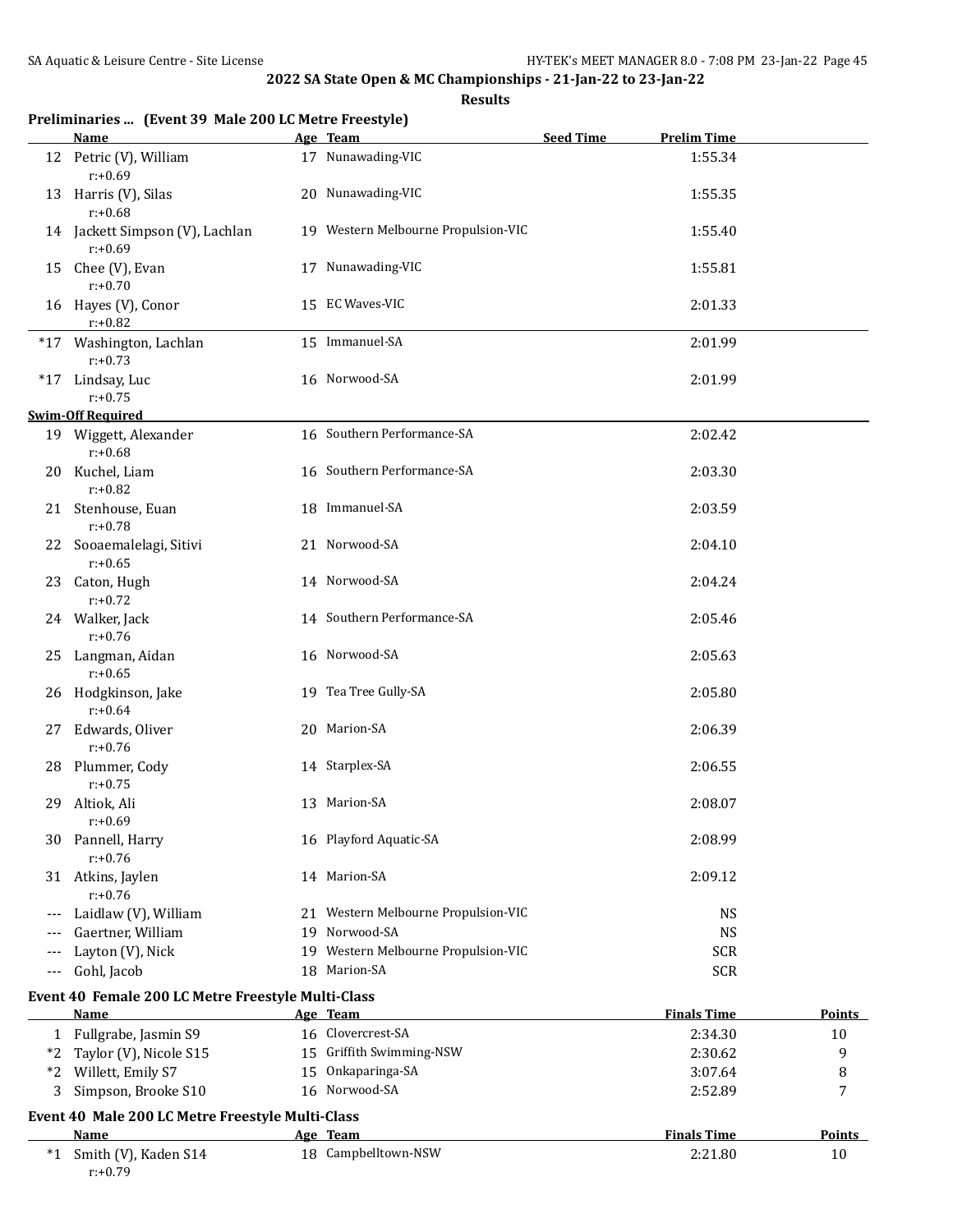#### **Results**

## **(Event 40 Male 200 LC Metre Freestyle Multi-Class)**

|       | Name                                | Age Team              | <b>Finals Time</b> | <b>Points</b> |
|-------|-------------------------------------|-----------------------|--------------------|---------------|
| $^*1$ | Mccarthy, Mattias S12<br>$r: +0.82$ | 16 Marion-SA          | 2:28.55            | a             |
|       | 2 Morley, Samuel S10<br>$r: +0.71$  | 15 Onkaparinga-SA     | 2:23.25            |               |
|       | Bettens, Bradley S14<br>$r: +0.85$  | 30 Henley & Grange-SA | 3:19.73            | -             |

## **Event 41 Female 200 LC Metre IM**

|           | SAR:                             | 2:15.95 | $\mathbf R$  | 16-Apr-09    | <b>Tiffany Papaemanouil</b> |                    | <b>NWD</b> - Sydney  |        |
|-----------|----------------------------------|---------|--------------|--------------|-----------------------------|--------------------|----------------------|--------|
|           | SAA:                             | 2:08.19 | $\mathbf{A}$ | 14-Jun-21    | <b>Kaylee McKeown</b>       |                    | <b>USC Spartans</b>  |        |
|           | <b>SACR:</b>                     | 2:22.65 | $\mathbf{C}$ | $24$ -Jan-21 | <b>Kalvce Pressler</b>      |                    | <b>SCSC-Adelaide</b> |        |
|           | <b>Name</b>                      |         |              |              | Age Team                    | <b>Prelim Time</b> | <b>Finals Time</b>   | Points |
| A - Final |                                  |         |              |              |                             |                    |                      |        |
|           | 1 Kinder (V), Tara<br>$r: +0.71$ |         |              | 18           | Melbourne Vicentre-VIC      | 2:27.04            | 2:19.38              | 10     |
| 2         | Williams, Alana<br>$r: +0.70$    |         |              |              | 18 Norwood-SA               | 2:28.47            | 2:19.61C             | 9      |
| 3         | Smith (V), Reidel<br>$r: +0.69$  |         |              |              | 19 Nunawading-VIC           | 2:28.03            | 2:21.32              | 8      |
| 4         | Pressler, Kalyce<br>$r: +0.67$   |         |              | 17           | Silver City-SA              | 2:27.91            | 2:24.02              | 7      |
| 5.        | Bahr, Arabella<br>$r: +0.72$     |         |              | 15           | Norwood-SA                  | 2:25.70            | 2:25.53              | 6      |
| 6         | Simpson, Katie<br>$r: +0.72$     |         |              |              | 15 Norwood-SA               | 2:32.66            | 2:27.76              | 5      |
| 7         | Trumble, Madeleine<br>$r: +0.84$ |         |              |              | 15 Marion-SA                | 2:32.04            | 2:31.78              | 4      |
| 8         | Braithwaite, Alice<br>$r: +0.73$ |         |              | 15           | Kent Town-SA                | 2:34.78            | 2:35.44              | 3      |

#### **Event 41 Female 200 LC Metre IM**

|    | SAR:                             | $2:15.95$ R |              | 16-Apr-09    | <b>Tiffany Papaemanouil</b> | <b>NWD</b> - Sydney                    |  |
|----|----------------------------------|-------------|--------------|--------------|-----------------------------|----------------------------------------|--|
|    | SAA:                             | 2:08.19     | $\mathbf{A}$ | $14$ -Jun-21 | <b>Kaylee McKeown</b>       | <b>USC Spartans</b>                    |  |
|    | <b>SACR:</b>                     | $2:22.65$ C |              | $24$ -Jan-21 | <b>Kalyce Pressler</b>      | <b>SCSC-Adelaide</b>                   |  |
|    | Name                             |             |              |              | Age Team                    | <b>Seed Time</b><br><b>Prelim Time</b> |  |
|    | <b>Preliminaries</b>             |             |              |              |                             |                                        |  |
|    | 1 Bahr, Arabella<br>$r: +0.72$   |             |              |              | 15 Norwood-SA               | 2:25.70                                |  |
| 2  | Kinder (V), Tara<br>$r: +0.73$   |             |              |              | 18 Melbourne Vicentre-VIC   | 2:27.04                                |  |
| 3  | Pressler, Kalyce<br>$r: +0.68$   |             |              | 17           | Silver City-SA              | 2:27.91                                |  |
| 4  | Smith (V), Reidel<br>$r: +0.70$  |             |              |              | 19 Nunawading-VIC           | 2:28.03                                |  |
| 5  | Williams, Alana<br>$r: +0.70$    |             |              |              | 18 Norwood-SA               | 2:28.47                                |  |
| 6  | Trumble, Madeleine<br>$r: +0.82$ |             |              |              | 15 Marion-SA                | 2:32.04                                |  |
| 7  | Simpson, Katie<br>$r: +0.76$     |             |              |              | 15 Norwood-SA               | 2:32.66                                |  |
| 8  | Braithwaite, Alice<br>$r: +0.72$ |             |              |              | 15 Kent Town-SA             | 2:34.78                                |  |
| 9  | Hansen, Stephanie<br>$r: +0.68$  |             |              |              | 16 Clovercrest-SA           | 2:35.70                                |  |
| 10 | Tran, Alyssa<br>$r: +0.71$       |             |              |              | 13 Norwood-SA               | 2:38.16                                |  |
|    | Wilson, Madison                  |             |              |              | 27 Marion-SA                | <b>NS</b>                              |  |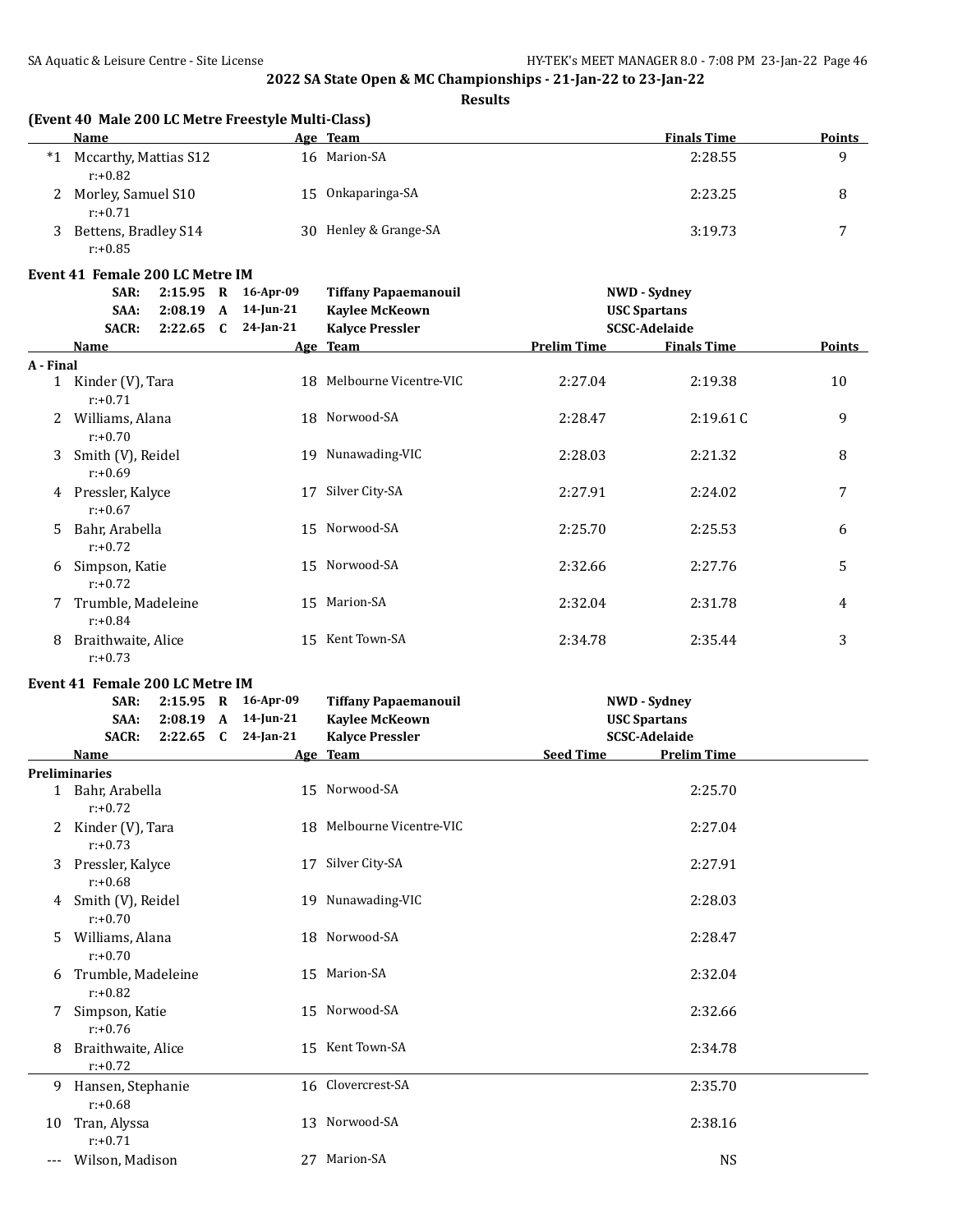|                          | Preliminaries  (Event 41 Female 200 LC Metre IM)<br>Name |         |                   | Age Team                            | <b>Seed Time</b>   | <b>Prelim Time</b>     |               |
|--------------------------|----------------------------------------------------------|---------|-------------------|-------------------------------------|--------------------|------------------------|---------------|
|                          | --- Cloherty (V), Madyson                                |         |                   | 16 All Saints-QLD                   |                    | <b>SCR</b>             |               |
| $---$                    | Smith (V), Mikayla                                       |         |                   | 23 Nunawading-VIC                   |                    | <b>SCR</b>             |               |
| $\scriptstyle{\cdots}$ . | Scown, Emily                                             |         |                   | 16 Kent Town-SA                     |                    | <b>SCR</b>             |               |
|                          | Downie, Amelia                                           |         |                   | 15 Immanuel-SA                      |                    | <b>SCR</b>             |               |
| $---$                    | Healy, Sophie                                            |         |                   | 17 Norwood-SA                       |                    | <b>SCR</b>             |               |
|                          | Brooks, Cassie                                           |         |                   | 17 Marion-SA                        |                    | <b>SCR</b>             |               |
| $---$                    |                                                          |         |                   |                                     |                    |                        |               |
|                          | Event 42 Male 50 LC Metre Butterfly                      |         |                   |                                     |                    |                        |               |
|                          | SAR:                                                     |         | 23.48 R 20-Jan-20 | <b>Kyle Chalmers</b>                |                    | <b>MARI - Adelaide</b> |               |
|                          | SAA:                                                     | 23.20 A | 27-Apr-13         | <b>Matt Targett</b>                 |                    | Nunawading             |               |
|                          | SACR:                                                    | 26.17 C | $20$ -Jan-20      | <b>Jack Duffin</b>                  |                    | <b>GAW-Adelaide</b>    |               |
|                          | Name                                                     |         |                   | Age Team                            | <b>Prelim Time</b> | <b>Finals Time</b>     | <b>Points</b> |
| A - Final                |                                                          |         |                   |                                     |                    |                        |               |
|                          | 1 Temple, Matthew<br>$r: +0.63$                          |         |                   | 22 Marion-SA                        | 24.29              | 24.36C                 | 10            |
|                          | *2 Zubcic (V), Luka<br>$r: +0.63$                        |         |                   | 24 Western Melbourne Propulsion-VIC | 25.77              | 25.41                  | 8.50          |
|                          | *2 Layton (V), Nick<br>$r: +0.67$                        |         |                   | 19 Western Melbourne Propulsion-VIC | 25.76              | 25.41                  | 8.50          |
|                          | *2 Incerti, Zac<br>$r: +0.69$                            |         |                   | 25 Marion-SA                        | 26.79              | 25.42C                 | 7             |
| 3                        | Mckechnie, James<br>$r: +0.68$                           |         |                   | 26 Starplex-SA                      | 25.82              | 25.82C                 | 6             |
|                          | 6 Williamson (V), Samuel<br>$r: +0.64$                   |         |                   | 24 Melbourne Vicentre-VIC           | 26.17              | 26.31                  | 5             |
|                          | 7 Kioussis, Connor<br>$r: +0.63$                         |         |                   | 21 Norwood-SA                       | 26.56              | 26.38                  | 4             |
| 8                        | Crook, Ethan<br>$r: +0.65$                               |         |                   | 19 Starplex-SA                      | 26.72              | 26.79                  | 3             |
| <b>B</b> - Final         |                                                          |         |                   |                                     |                    |                        |               |
| 9.                       | Larke (V), Harvey<br>$r: +0.66$                          |         |                   | 16 Melbourne Vicentre-VIC           | 27.08              | 26.96                  | 2             |
|                          | 10 Tran, Liem<br>$r: +0.60$                              |         |                   | 15 Henley & Grange-SA               | 27.29              | 27.05                  | 1             |
|                          | 11 Tsamaidis, Darcy<br>$r: +0.60$                        |         |                   | 18 Norwood-SA                       | 27.51              | 27.57                  |               |
|                          | 12 Stephenson, Flynn<br>$r: +0.71$                       |         |                   | 15 Marion-SA                        | 27.70              | 27.65                  |               |
| 13                       | Kashani, Kiarash<br>$r: +0.70$                           |         |                   | 16 Norwood-SA                       | 28.05              | 27.90                  |               |
|                          | 14 Percevault, Kyan<br>$r: +0.60$                        |         |                   | 17 Marion-SA                        | 27.92              | 27.94                  |               |
|                          | 15 Langman, Hamish<br>$r: +0.68$                         |         |                   | 15 Norwood-SA                       | 28.19              | 28.05                  |               |
|                          | 16 Stenhouse, Euan<br>$r: +0.76$                         |         |                   | 18 Immanuel-SA                      | 28.31              | 28.12                  |               |
|                          | Event 42 Male 50 LC Metre Butterfly                      |         |                   |                                     |                    |                        |               |
|                          | SAR:                                                     |         | 23.48 R 20-Jan-20 | <b>Kyle Chalmers</b>                |                    | <b>MARI - Adelaide</b> |               |
|                          | SAA:                                                     | 23.20 A | 27-Apr-13         | <b>Matt Targett</b>                 |                    | <b>Nunawading</b>      |               |
|                          | SACR:                                                    | 26.17 C | $20$ -Jan-20      | <b>Jack Duffin</b>                  |                    | <b>GAW-Adelaide</b>    |               |
|                          | Name                                                     |         |                   | Age Team                            | <b>Seed Time</b>   | <b>Prelim Time</b>     |               |
|                          | <b>Preliminaries</b>                                     |         |                   |                                     |                    |                        |               |
|                          | 1 Temple, Matthew<br>$r: +0.62$                          |         |                   | 22 Marion-SA                        |                    | 24.29 C                |               |
| 2                        | Mclachlan, Fergus<br>$r: +0.71$                          |         |                   | 17 Norwood-SA                       |                    | 25.24C                 |               |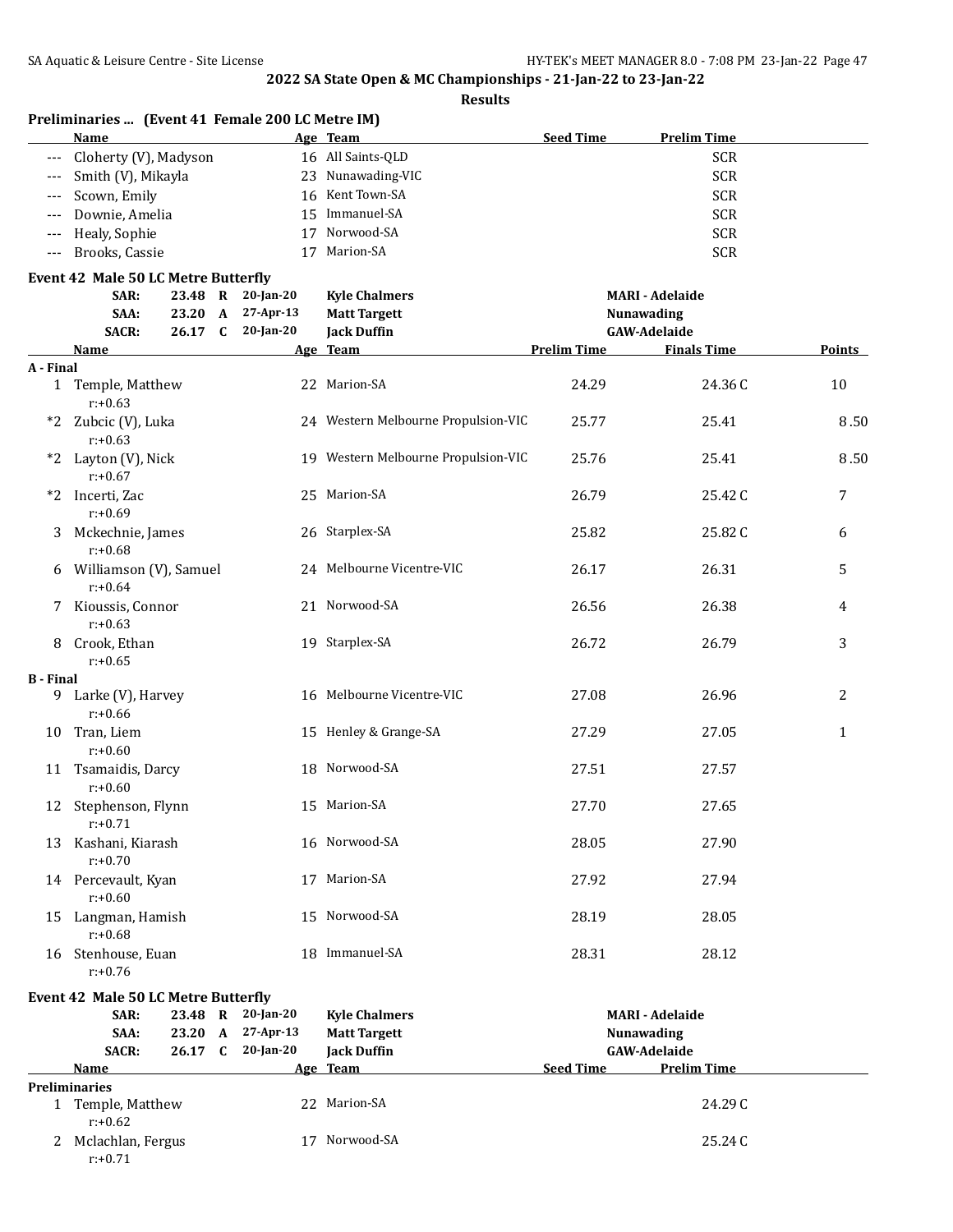|           | <b>Name</b>                            |              | Age Team                            | <b>Seed Time</b>   | <b>Prelim Time</b>   |               |
|-----------|----------------------------------------|--------------|-------------------------------------|--------------------|----------------------|---------------|
|           | 3 Layton (V), Nick<br>$r: +0.72$       |              | 19 Western Melbourne Propulsion-VIC |                    | 25.76                |               |
|           | 4 Zubcic (V), Luka<br>$r: +0.64$       |              | 24 Western Melbourne Propulsion-VIC |                    | 25.77                |               |
| 5.        | Mckechnie, James<br>$r: +0.69$         |              | 26 Starplex-SA                      |                    | 25.82C               |               |
|           | 6 Williamson (V), Samuel<br>$r: +0.63$ |              | 24 Melbourne Vicentre-VIC           |                    | 26.17                |               |
|           | 7 Kioussis, Connor<br>$r: +0.66$       |              | 21 Norwood-SA                       |                    | 26.56                |               |
|           | 8 Crook, Ethan<br>$r: +0.66$           |              | 19 Starplex-SA                      |                    | 26.72                |               |
|           | 9 Incerti, Zac<br>$r: +0.72$           |              | 25 Marion-SA                        |                    | 26.79                |               |
|           | 10 Larke (V), Harvey<br>$r: +0.68$     |              | 16 Melbourne Vicentre-VIC           |                    | 27.08                |               |
|           | 11 Atherton, Oliver<br>$r: +0.74$      |              | 16 Kent Town-SA                     |                    | 27.21                |               |
|           | 12 Phua, Zane<br>$r: +0.58$            |              | 16 Kent Town-SA                     |                    | 27.28                |               |
|           | 13 Tran, Liem<br>$r: +0.64$            |              | 15 Henley & Grange-SA               |                    | 27.29                |               |
|           | 14 Tsamaidis, Darcy<br>$r: +0.62$      |              | 18 Norwood-SA                       |                    | 27.51                |               |
|           | 15 Stephenson, Flynn<br>$r: +0.70$     |              | 15 Marion-SA                        |                    | 27.70                |               |
|           | 16 Percevault, Kyan<br>$r: +0.60$      |              | 17 Marion-SA                        |                    | 27.92                |               |
|           | 17 Coleman, Alexander<br>$r: +0.66$    |              | 21 Immanuel-SA                      |                    | 27.96                |               |
|           | 18 Kashani, Kiarash<br>$r: +0.72$      |              | 16 Norwood-SA                       |                    | 28.05                |               |
|           | 19 Langman, Hamish<br>$r: +0.72$       |              | 15 Norwood-SA                       |                    | 28.19                |               |
|           | 20 Stenhouse, Euan<br>$r: +0.74$       |              | 18 Immanuel-SA                      |                    | 28.31                |               |
|           | 21 Watkinson, Myles<br>$r: +0.70$      |              | 18 Western Aquatic-SA               |                    | 28.43                |               |
|           | 22 Brown, Myles<br>$r: +0.76$          |              | 18 Barossa-SA                       |                    | 28.76                |               |
| ---       | Muller, Grant                          |              | 25 Marion-SA                        |                    | <b>NS</b>            |               |
| ---       | Palmer, Joshua                         | 30           | Starplex-SA                         |                    | <b>NS</b>            |               |
| ---       | Mahoney, Travis                        | 31           | Marion-SA                           |                    | <b>NS</b>            |               |
|           | Petric (V), William                    | 17           | Nunawading-VIC                      |                    | <b>NS</b>            |               |
| ---       | Robb (V), Enoch                        |              | 17 All Saints-QLD                   |                    | <b>SCR</b>           |               |
| ---       | Nicoll, Craig                          | 30-          | Southern Performance-SA             |                    | <b>SCR</b>           |               |
| $---$     | Dawe (V), Charlie                      |              | 16 All Saints-QLD                   |                    | <b>SCR</b>           |               |
|           | Event 43 Female 100 LC Metre Butterfly |              |                                     |                    |                      |               |
|           | SAR:<br>59.28 R                        | $12$ -Jun-21 | <b>Brittany Castelluzzo</b>         |                    | TTG - Adelaide       |               |
|           | 55.93<br>SAA:<br>$\mathbf A$           | 12-Jun-21    | <b>Emma McKeon</b>                  |                    | Griffith Uni.        |               |
|           | $1:02.35$ C<br><b>SACR:</b>            | 21-Dec-13    | <b>Ellysia Oldsen</b>               |                    | <b>SCSC-Adelaide</b> |               |
|           | <u>Name</u>                            |              | Age Team                            | <b>Prelim Time</b> | <b>Finals Time</b>   | <b>Points</b> |
| A - Final |                                        |              |                                     |                    |                      |               |
|           | *1 Barratt (V), Holly<br>$r: +0.65$    |              | 34 Rockingham-WA                    | 1:02.07            | 1:00.18              | 10            |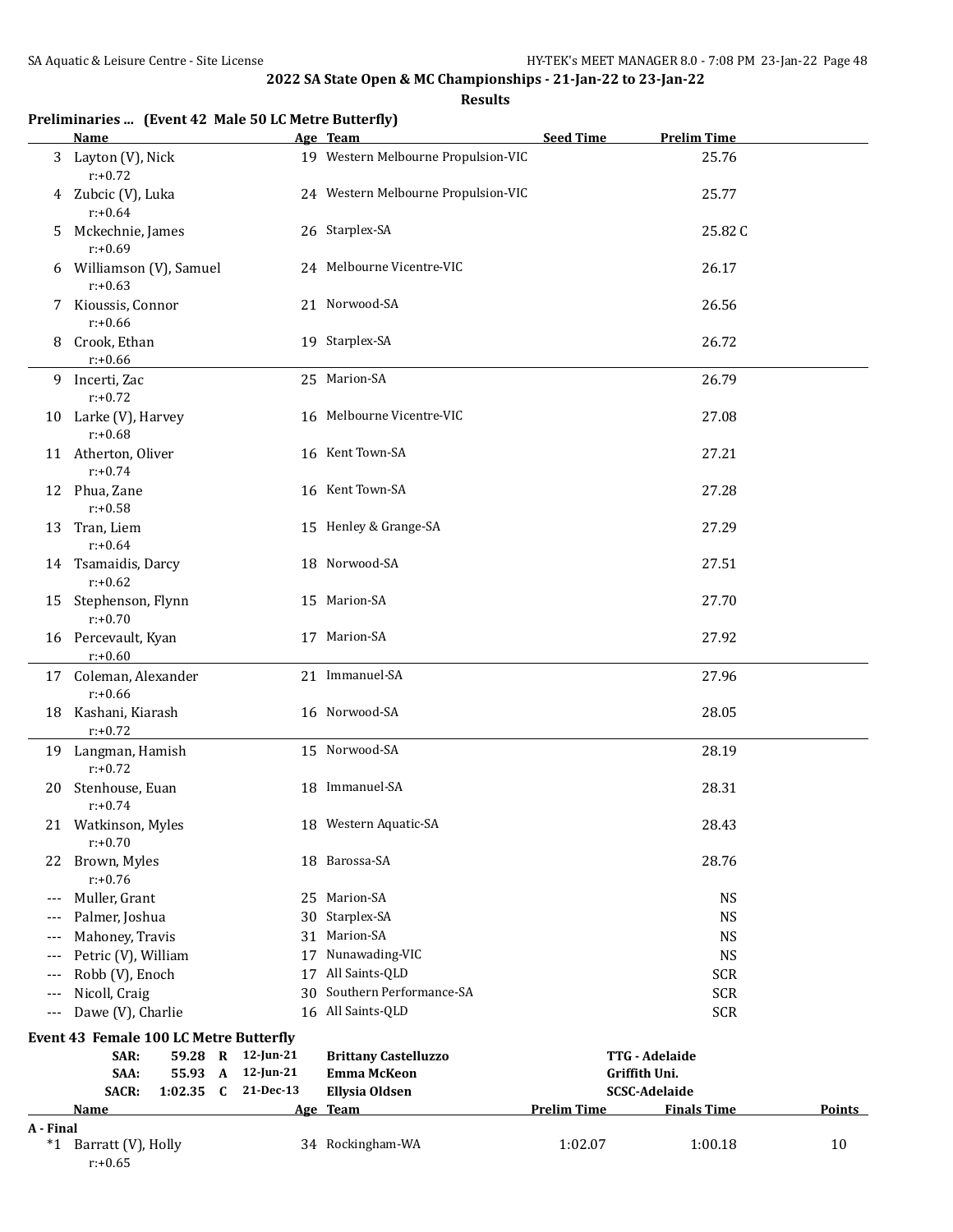**A - Final ... (Event 43 Female 100 LC Metre Butterfly)**

**2022 SA State Open & MC Championships - 21-Jan-22 to 23-Jan-22**

|                  | <b>Name</b>                            |                     | Age Team                    | <b>Prelim Time</b> | <b>Finals Time</b>   | <b>Points</b> |
|------------------|----------------------------------------|---------------------|-----------------------------|--------------------|----------------------|---------------|
|                  | *1 Oldsen, Ellysia<br>$r: +0.71$       |                     | 26 Marion-SA                | 1:03.48            | 1:00.55C             | 9             |
|                  | Castelluzzo, Brittany<br>$r: +0.63$    |                     | 21 Tea Tree Gully-SA        | 1:02.37            | 1:01.43C             | 7             |
| $*3$             | Boyd (V), Isabella<br>$r: +0.66$       |                     | 16 Nunawading-VIC           | 1:02.32            | 1:01.28              | 8             |
| $*3$             | Mounfield, Bethan<br>$r: +0.74$        |                     | 20 Marion-SA                | 1:04.25            | 1:03.75              | 3             |
|                  | 5 Davey (V), Giselle<br>$r: +0.64$     |                     | 15 Firbank Aquastars-VIC    | 1:04.10            | 1:03.24              | 6             |
|                  | 7 Rashleigh, Indyanna<br>$r: +0.66$    |                     | 16 Norwood-SA               | 1:06.48            | 1:05.07              | 4             |
|                  | 8 Bahr, Arabella<br>$r: +0.72$         |                     | 15 Norwood-SA               | 1:06.95            | 1:06.16              | 3             |
| <b>B</b> - Final |                                        |                     |                             |                    |                      |               |
| 9                | Kim (V), Yunhui<br>$r: +0.63$          |                     | 17 Melbourne Vicentre-VIC   | 1:04.72            | 1:03.15              | 2             |
|                  | 10 Newham, Leni<br>$r: +0.74$          |                     | 14 Barossa-SA               | 1:07.13            | 1:05.07              | $\mathbf{1}$  |
|                  | 11 Tran, Isabelle<br>$r: +0.71$        |                     | 15 Norwood-SA               | 1:07.37            | 1:06.59              |               |
|                  | 12 Pearce, Kiana<br>$r: +0.73$         |                     | 18 Marion-SA                | 1:07.86            | 1:07.29              |               |
|                  | 13 Burrows, Aleisha<br>$r: +0.70$      |                     | 14 Kent Town-SA             | 1:07.93            | 1:07.69              |               |
|                  | 14 McAvaney, Georgia<br>$r: +0.81$     |                     | 15 Immanuel-SA              | 1:08.77            | 1:08.00              |               |
|                  | 15 Simpson, Katie<br>$r: +0.72$        |                     | 15 Norwood-SA               | 1:08.10            | 1:08.26              |               |
|                  | 16 Laird-Britton, Hunter<br>$r: +0.68$ |                     | 15 Marion-SA                | 1:06.95            | 1:09.05              |               |
|                  | Event 43 Female 100 LC Metre Butterfly |                     |                             |                    |                      |               |
|                  | SAR:                                   | 59.28 R 12-Jun-21   | <b>Brittany Castelluzzo</b> |                    | TTG - Adelaide       |               |
|                  |                                        |                     |                             |                    |                      |               |
|                  | SAA:                                   | 55.93 A 12-Jun-21   | <b>Emma McKeon</b>          |                    | Griffith Uni.        |               |
|                  | <b>SACR:</b>                           | 1:02.35 C 21-Dec-13 | <b>Ellysia Oldsen</b>       |                    | <b>SCSC-Adelaide</b> |               |
|                  | Name                                   |                     | Age Team                    | <b>Seed Time</b>   | <b>Prelim Time</b>   |               |
|                  | <b>Preliminaries</b>                   |                     |                             |                    |                      |               |
|                  | 1 Barratt (V), Holly<br>$r: +0.65$     |                     | 34 Rockingham-WA            |                    | 1:02.07              |               |
|                  | 2 Boyd (V), Isabella<br>$r: +0.66$     |                     | 16 Nunawading-VIC           |                    | 1:02.32              |               |
| 3                | Castelluzzo, Brittany<br>$r: +0.63$    |                     | 21 Tea Tree Gully-SA        |                    | 1:02.37              |               |
|                  | 4 Oldsen, Ellysia<br>$r: +0.67$        |                     | 26 Marion-SA                |                    | 1:03.48              |               |
| 5.               | Davey (V), Giselle<br>$r: +0.66$       | 15                  | Firbank Aquastars-VIC       |                    | 1:04.10              |               |
| 6                | Mounfield, Bethan<br>$r: +0.73$        |                     | 20 Marion-SA                |                    | 1:04.25              |               |
| 7                | Rashleigh, Indyanna<br>$r: +0.76$      |                     | 16 Norwood-SA               |                    | 1:06.48              |               |
| 8                | Bahr, Arabella<br>$r: +0.72$           |                     | 15 Norwood-SA               |                    | 1:06.95              |               |
|                  | 9 Laird-Britton, Hunter<br>$r: +0.66$  |                     | 15 Marion-SA                |                    | 1:06.95              |               |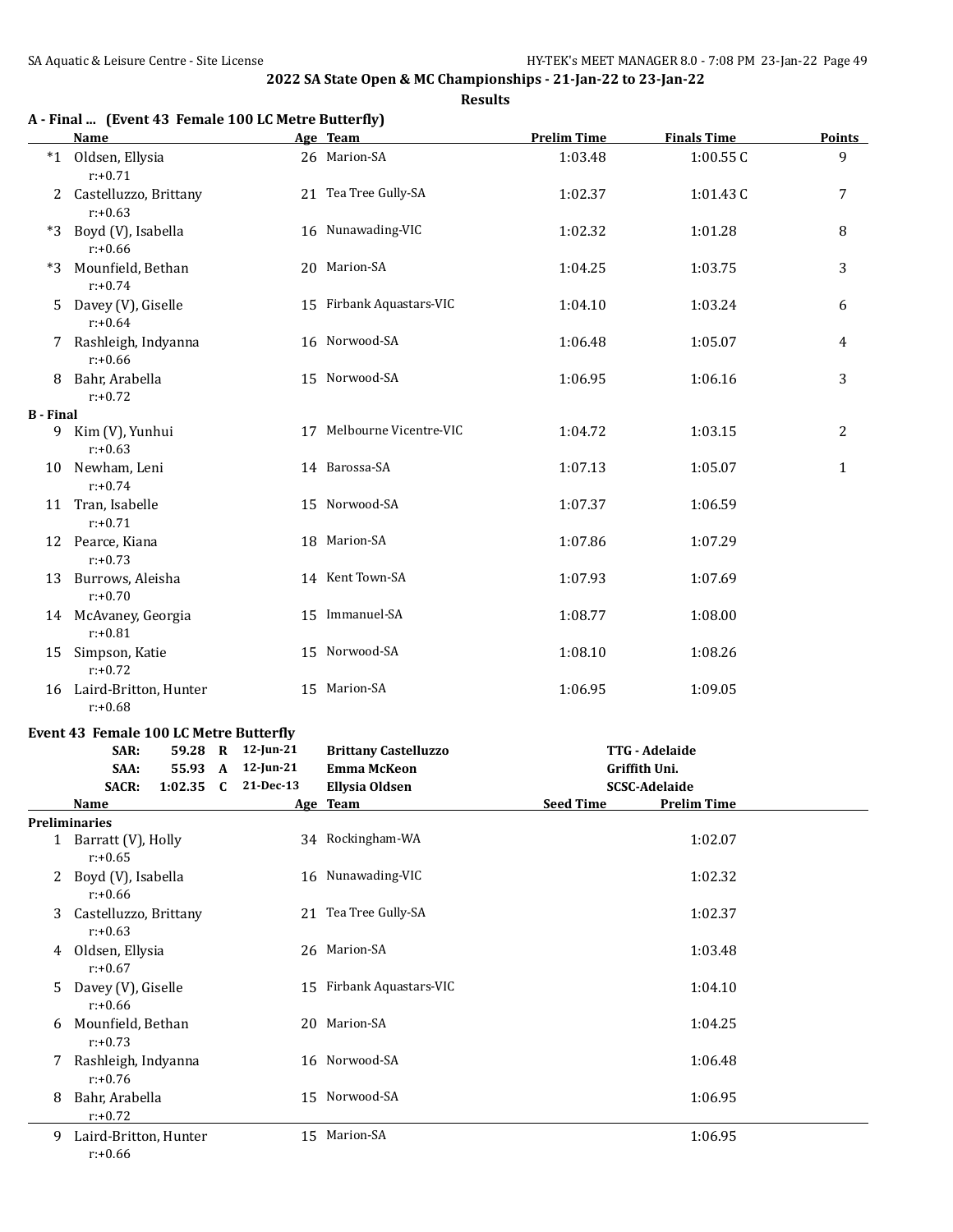|  |  |  | Preliminaries  (Event 43 Female 100 LC Metre Butterfly) |
|--|--|--|---------------------------------------------------------|
|--|--|--|---------------------------------------------------------|

|                  | <b>Name</b>                                  |           | Age Team                            | <b>Seed Time</b>   | <b>Prelim Time</b>     |              |
|------------------|----------------------------------------------|-----------|-------------------------------------|--------------------|------------------------|--------------|
| 10               | Kim (V), Yunhui<br>$r: +0.67$                |           | 17 Melbourne Vicentre-VIC           |                    | 1:04.72                |              |
|                  | 11 Newham, Leni<br>$r: +0.72$                |           | 14 Barossa-SA                       |                    | 1:07.13                |              |
| 12               | Tran, Isabelle<br>$r: +0.75$                 |           | 15 Norwood-SA                       |                    | 1:07.37                |              |
|                  | 13 Pearce, Kiana<br>$r: +0.74$               |           | 18 Marion-SA                        |                    | 1:07.86                |              |
|                  | 14 Burrows, Aleisha<br>$r: +0.67$            |           | 14 Kent Town-SA                     |                    | 1:07.93                |              |
| 15               | Simpson, Katie<br>$r: +0.73$                 |           | 15 Norwood-SA                       |                    | 1:08.10                |              |
|                  | 16 McAvaney, Georgia<br>$r: +0.78$           |           | 15 Immanuel-SA                      |                    | 1:08.77                |              |
| 17               | Mazur, Juliet<br>$r: +0.71$                  |           | 14 Norwood-SA                       |                    | 1:08.78                |              |
|                  | 18 Scown, Emily<br>$r: +0.68$                |           | 16 Kent Town-SA                     |                    | 1:09.03                |              |
|                  | 19 Everitt, Emma<br>$r: +0.76$               |           | 13 Norwood-SA                       |                    | 1:09.88                |              |
|                  | 20 Noriega, Emilia<br>$r: +0.70$             |           | 13 Immanuel-SA                      |                    | 1:10.58                |              |
|                  | 21 Gorman, Gabrielle<br>$r: +0.72$           |           | 16 Starplex-SA                      |                    | 1:10.97                |              |
|                  | 22 Ekins, Caitlyn<br>$r: +0.80$              |           | 15 Kent Town-SA                     |                    | 1:11.99                |              |
|                  | Bennetts, Jacinta                            |           | 20 Norwood-SA                       |                    | <b>NS</b>              |              |
| $---$            | Shea, Emilia                                 | 16        | Marion-SA                           |                    | <b>SCR</b>             |              |
| $---$            | Moore (V), Kayley                            |           | 15 All Saints-QLD                   |                    | <b>SCR</b>             |              |
|                  | Event 44 Male 100 LC Metre Backstroke        |           |                                     |                    |                        |              |
|                  | 52.97 R 11-Aug-08<br>SAR:                    |           | <b>Hayden Stoeckel</b>              |                    | <b>NWD</b> - Beijing   |              |
|                  | 52.48<br>$\mathbf{A}$<br>SAA:                | 08-Apr-16 | <b>Mitch Larkin</b>                 |                    | <b>St Peters West.</b> |              |
|                  | <b>SACR:</b><br>53.73 C                      | 16-Mar-12 | <b>Hayden Stoeckel</b>              |                    | <b>BER-Adelaide</b>    |              |
|                  | Name                                         |           | Age Team                            | <b>Prelim Time</b> | <b>Finals Time</b>     | Points       |
| A - Final        |                                              |           |                                     |                    |                        |              |
|                  | *1 Hauck (V), Thomas<br>$r: +0.57$           |           | 19 All Saints-QLD                   | 55.99              | 55.71                  | 10           |
|                  | *1 Mclachlan, Fergus<br>$r: +0.65$           |           | 17 Norwood-SA                       | 1:00.31            | 56.90                  | 8            |
| $*2$             | Sharp (V), Will<br>$r: +0.59$                |           | 19 Nunawading-VIC                   | 56.65              | 56.47                  | 9            |
| $*2$             | Luscombe, Clancy<br>$r: +0.68$               |           | 16 Marion-SA                        | 1:00.42            | 59.18                  | 6            |
| 3                | Atherton, Oliver<br>$r: +0.67$               |           | 16 Kent Town-SA                     | 1:01.97            | 1:01.13                | 5            |
|                  | 4 Negri (V), Benno<br>$r: +0.75$             |           | 23 Melbourne Vicentre-VIC           | 58.50              | 58.17                  | 7            |
| 7                | Macie, Patrick<br>$r: +0.66$                 |           | 17 Barossa-SA                       | 1:01.34            | 1:01.79                | 4            |
| 8                | Luscombe, Harvey<br>$r: +0.62$               |           | 17 Marion-SA                        | 1:02.52            | 1:03.43                | 3            |
| <b>B</b> - Final |                                              |           |                                     |                    |                        |              |
|                  | 9 Jackett Simpson (V), Lachlan<br>$r: +0.60$ |           | 19 Western Melbourne Propulsion-VIC | 1:00.31            | 58.32                  | 2            |
|                  | 10 Mcbride (V), James<br>$r: +0.66$          |           | 20 Western Melbourne Propulsion-VIC | 59.17              | 58.72                  | $\mathbf{1}$ |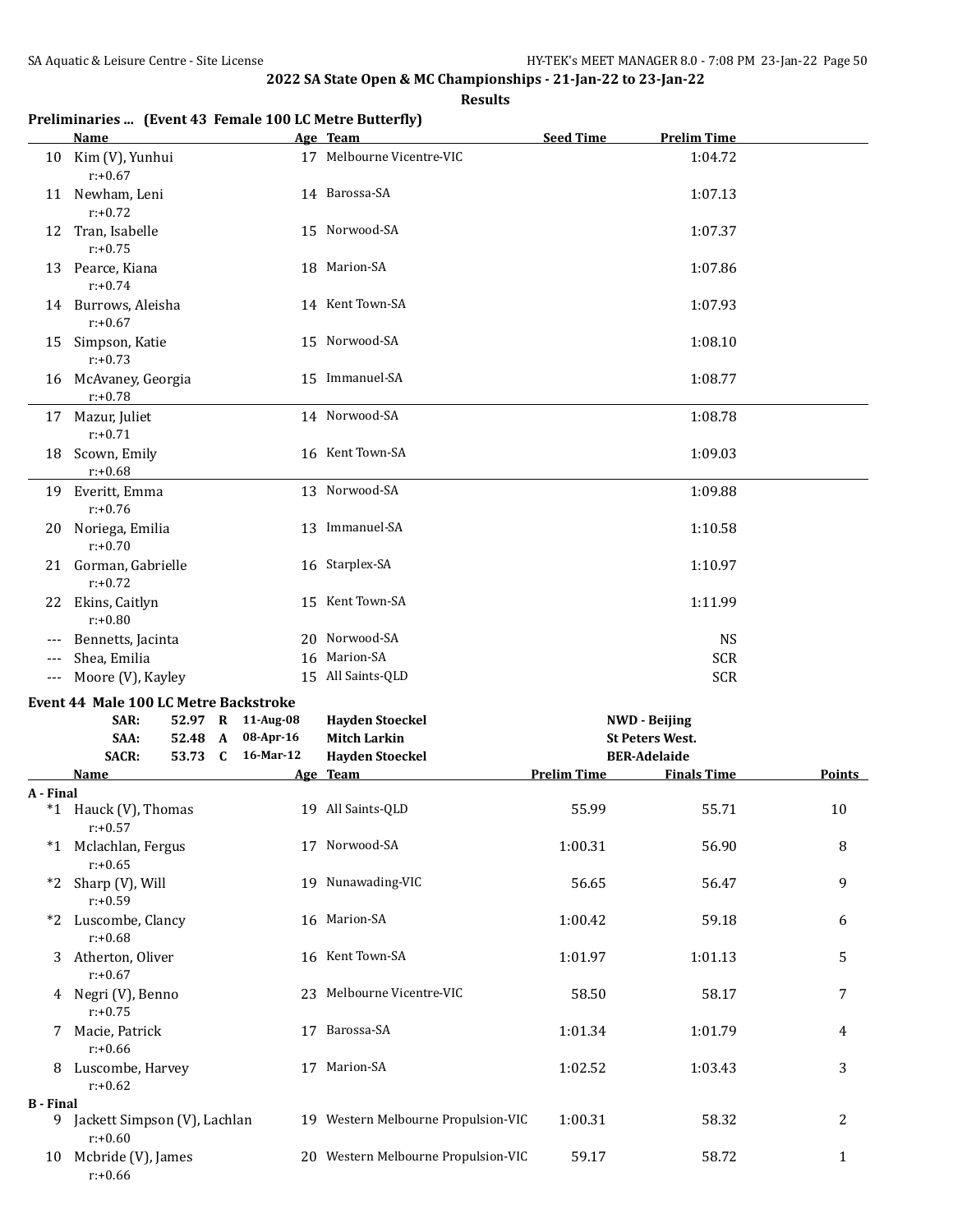|    | B - Final  (Event 44 Male 100 LC Metre Backstroke)<br><b>Name</b> |                   | Age Team                            | <b>Prelim Time</b> | <b>Finals Time</b>     | Points |
|----|-------------------------------------------------------------------|-------------------|-------------------------------------|--------------------|------------------------|--------|
|    | 11 Curthoys-Davies, Keian<br>$r: +0.59$                           |                   | 15 Barossa-SA                       | 1:03.06            | 1:03.15                |        |
|    | 12 Broniecki, Andre<br>$r: +0.61$                                 |                   | 18 Marion-SA                        | 1:03.33            | 1:03.55                |        |
|    | 13 Clifford, Matthew<br>$r: +0.64$                                |                   | 14 Marion-SA                        | 1:03.64            | 1:03.71                |        |
|    | 14 Watkinson, Myles<br>$r: +0.62$                                 |                   | 18 Western Aquatic-SA               | 1:05.68            | 1:04.13                |        |
|    | 15 Kuchel, Liam<br>$r: +0.59$                                     |                   | 16 Southern Performance-SA          | 1:07.23            | 1:06.91                |        |
|    | --- Pearse (V), C<br>$r: +0.57$                                   |                   | 19 Nunawading-VIC                   | 1:05.99            | x1:08.40               |        |
|    | <b>Event 44 Male 100 LC Metre Backstroke</b>                      |                   |                                     |                    |                        |        |
|    | SAR:                                                              | 52.97 R 11-Aug-08 | <b>Hayden Stoeckel</b>              |                    | <b>NWD</b> - Beijing   |        |
|    | SAA:<br>52.48 A                                                   | 08-Apr-16         | <b>Mitch Larkin</b>                 |                    | <b>St Peters West.</b> |        |
|    | 53.73 C<br><b>SACR:</b>                                           | 16-Mar-12         | <b>Hayden Stoeckel</b>              |                    | <b>BER-Adelaide</b>    |        |
|    | Name                                                              |                   | Age Team                            | <b>Seed Time</b>   | <b>Prelim Time</b>     |        |
|    | <b>Preliminaries</b>                                              |                   |                                     |                    |                        |        |
|    | 1 Hauck (V), Thomas<br>$r: +0.57$                                 |                   | 19 All Saints-QLD                   |                    | 55.99                  |        |
| 2  | Sharp (V), Will<br>$r: +0.59$                                     |                   | 19 Nunawading-VIC                   |                    | 56.65                  |        |
| 3. | Negri (V), Benno<br>$r: +0.74$                                    |                   | 23 Melbourne Vicentre-VIC           |                    | 58.50                  |        |
|    | 4 Mclachlan, Fergus<br>$r: +0.61$                                 |                   | 17 Norwood-SA                       |                    | 1:00.31                |        |
|    | 5 Luscombe, Clancy<br>$r: +0.61$                                  |                   | 16 Marion-SA                        |                    | 1:00.42                |        |
| 6  | Macie, Patrick<br>$r: +0.63$                                      |                   | 17 Barossa-SA                       |                    | 1:01.34                |        |
|    | 7 Gillard-Martin, Declan<br>$r: +0.47$                            |                   | 20 Marion-SA                        |                    | 1:01.77                |        |
|    | 8 Atherton, Oliver<br>$r: +0.65$                                  |                   | 16 Kent Town-SA                     |                    | 1:01.97                |        |
|    | 9 Luscombe, Harvey<br>$r: +0.60$                                  |                   | 17 Marion-SA                        |                    | 1:02.52                |        |
| 10 | Mcbride (V), James<br>$r: +0.66$                                  |                   | 20 Western Melbourne Propulsion-VIC |                    | 59.17                  |        |
|    | 11 Jackett Simpson (V), Lachlan<br>$r: +0.71$                     |                   | 19 Western Melbourne Propulsion-VIC |                    | 1:00.31                |        |
| 12 | Curthoys-Davies, Keian<br>$r: +0.61$                              |                   | 15 Barossa-SA                       |                    | 1:03.06                |        |
| 13 | Broniecki, Andre<br>$r: +0.59$                                    |                   | 18 Marion-SA                        |                    | 1:03.33                |        |
|    | 14 Clifford, Matthew<br>$r: +0.65$                                |                   | 14 Marion-SA                        |                    | 1:03.64                |        |
| 15 | Watkinson, Myles<br>$r: +0.67$                                    |                   | 18 Western Aquatic-SA               |                    | 1:05.68                |        |
|    | 16 Pearse (V), C<br>$r: +0.59$                                    |                   | 19 Nunawading-VIC                   |                    | 1:05.99                |        |
| 17 | Phua, Zane<br>$r: +0.54$                                          |                   | 16 Kent Town-SA                     |                    | 1:06.10                |        |
| 18 | Caton, Hugh<br>$r: +0.64$                                         |                   | 14 Norwood-SA                       |                    | 1:06.61                |        |
| 19 | Kuchel, Liam<br>$r: +0.55$                                        |                   | 16 Southern Performance-SA          |                    | 1:07.23                |        |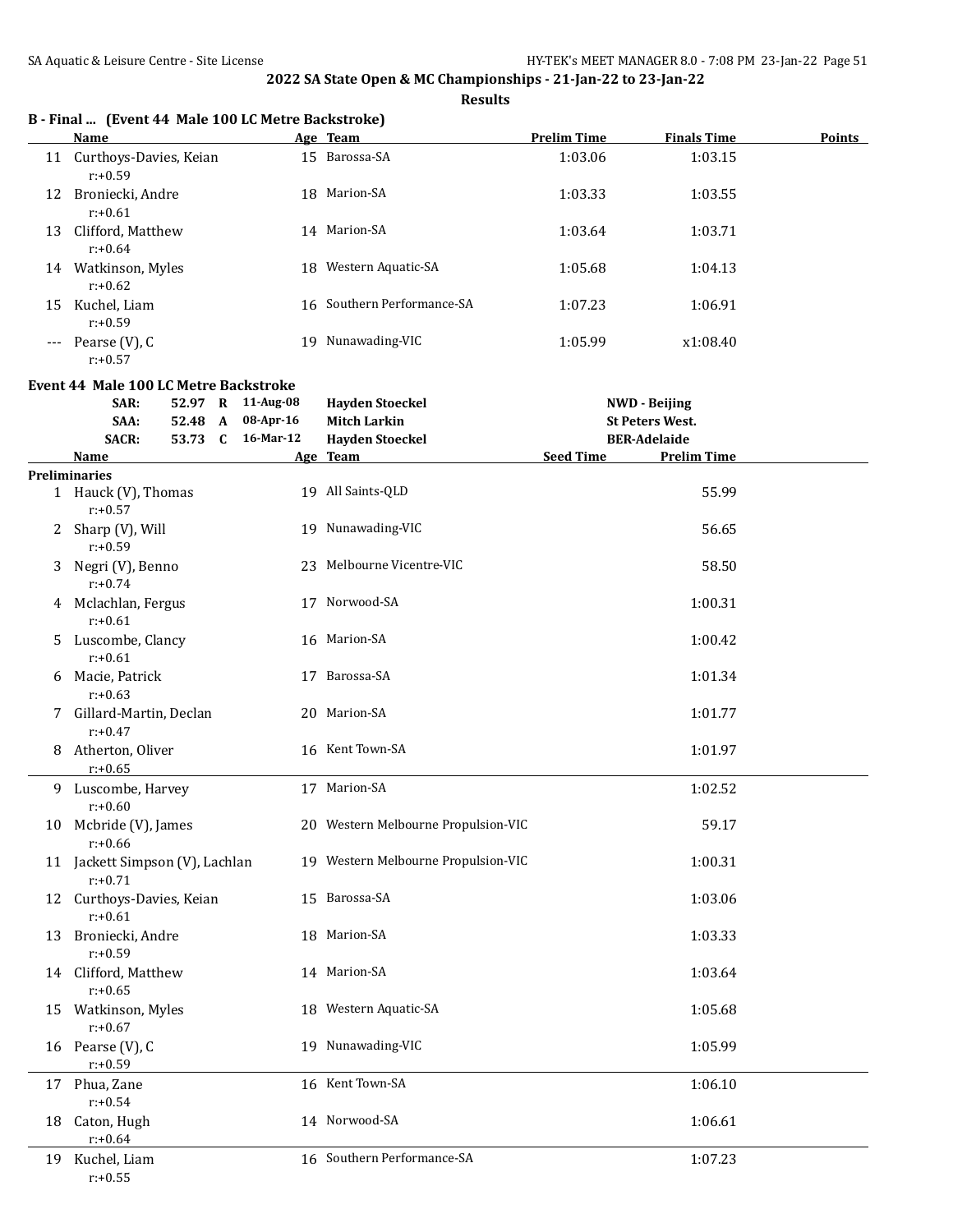**Results**

## **Preliminaries ... (Event 44 Male 100 LC Metre Backstroke)**

|         | Name                                                 |    | Age Team                        | <b>Seed Time</b> | <b>Prelim Time</b> |               |
|---------|------------------------------------------------------|----|---------------------------------|------------------|--------------------|---------------|
| 20      | Walker, Jack                                         |    | 14 Southern Performance-SA      |                  | 1:08.46            |               |
|         | $r: +0.65$                                           |    |                                 |                  |                    |               |
| ---     | Swinburn (V), Stuart                                 | 20 | City of Sydney Aquatic Club-NSW |                  | <b>NS</b>          |               |
| $---$   | Booth (V), Shaye                                     | 21 | Mingara Aquatic-NSW             |                  | <b>NS</b>          |               |
| ---     | Mahoney, Travis                                      | 31 | Marion-SA                       |                  | <b>NS</b>          |               |
| $---$   | Hope, Brandon                                        | 23 | Immanuel-SA                     |                  | <b>NS</b>          |               |
| $---$   | Gohl, Jacob                                          | 18 | Marion-SA                       |                  | <b>SCR</b>         |               |
| $---$   | Dawe (V), Charlie                                    | 16 | All Saints-OLD                  |                  | <b>SCR</b>         |               |
| $---$   | Woodward (V), Bradley                                | 23 | Mingara Aquatic-NSW             |                  | <b>SCR</b>         |               |
| $---$   | Robb (V), Enoch                                      | 17 | All Saints-QLD                  |                  | <b>SCR</b>         |               |
|         | Event 45 Female 50 LC Metre Breaststroke Multi-Class |    |                                 |                  |                    |               |
|         | <b>Name</b>                                          |    | Age Team                        |                  | <b>Finals Time</b> | <b>Points</b> |
| $*_{1}$ | Taylor (V), Nicole SB15<br>$r: +0.86$                |    | 15 Griffith Swimming-NSW        |                  | 38.49              | 10            |
| $^*1$   | Willett, Emily SB6<br>$r: +0.86$                     | 15 | Onkaparinga-SA                  |                  | 58.06              | 9             |
| 3       | Miller (V), Olivia SB14                              |    | 18 Shepparton-VIC               |                  | 1:01.30            | 8             |
|         |                                                      |    |                                 |                  |                    |               |

#### **Event 45 Male 50 LC Metre Breaststroke Multi-Class**

r:+0.84

|       | Name                                |     | Age Team               | <b>Finals Time</b> | <b>Points</b> |
|-------|-------------------------------------|-----|------------------------|--------------------|---------------|
|       | Wilkins, Charlie SB18<br>r:+0.86    |     | 22 Onkaparinga-SA      | 47.29              | 10            |
| 2     | Morley, Samuel SB9<br>r:+0.86       | 15  | Onkaparinga-SA         | 42.26              | 9             |
| 3     | Bettens, Bradley SB14<br>r:+0.86    |     | 30 Henley & Grange-SA  | 51.22              | 8             |
| 4     | Rodeghiero, Dylan SB9<br>$r: +0.78$ |     | 23 Henley & Grange-SA  | 51.35              | 7             |
| 5     | Smith, Michael SB17<br>$r: +0.81$   |     | 15 Playford Aquatic-SA | 42.49              | 6             |
| $---$ | Mazurek, Aaron SB7                  | 15. | Marion-SA              | <b>SCR</b>         |               |
|       | Smith (V), Kaden SB14               |     | 18 Campbelltown-NSW    | <b>SCR</b>         |               |

--- Taylor, Zara SB14 26 Great Southern-SA SCR

|           | Event 46 Female 50 LC Metre Breaststroke |         |              |              |                        |                    |                        |               |
|-----------|------------------------------------------|---------|--------------|--------------|------------------------|--------------------|------------------------|---------------|
|           | SAR:                                     | 30.97 R |              | $10$ -Apr-15 | <b>Sally Hunter</b>    |                    | <b>MARI</b> - Sydney   |               |
|           | SAA:                                     | 30.58   | $\mathbf{A}$ | $13$ -Apr-16 | <b>Georgia Bohl</b>    |                    | <b>St Peters West.</b> |               |
|           | <b>SACR:</b>                             | 33.61   | $\mathbf{C}$ | $15$ -Apr-21 | <b>Kalyce Pressler</b> |                    | <b>SCSC-Gold Coast</b> |               |
|           | Name                                     |         |              |              | Age Team               | <b>Prelim Time</b> | <b>Finals Time</b>     | <b>Points</b> |
| A - Final |                                          |         |              |              |                        |                    |                        |               |
| $^*1$     | Smith (V), Reidel<br>$r: +0.66$          |         |              |              | 19 Nunawading-VIC      | 34.46              | 33.63                  | 10            |
| $^*1$     | Pressler, Kalyce<br>$r: +0.69$           |         |              | 17           | Silver City-SA         | 33.95              | 33.88                  | 9             |
| 2         | Bament, Summer<br>$r: +0.76$             |         |              |              | 15 Norwood-SA          | 35.52              | 35.14                  | 8             |
| 3         | Rawson, Madeline<br>$r: +0.74$           |         |              |              | 20 Immanuel-SA         | 35.02              | 35.17                  | 7             |
| 5         | Marshall, Poppy<br>$r: +0.73$            |         |              |              | 16 Norwood-SA          | 35.36              | 35.45                  | 6             |
| 6         | Trumble, Madeleine<br>$r: +0.79$         |         |              |              | 15 Marion-SA           | 35.79              | 35.81                  | 5             |
|           | Eskandari, Natasha<br>$r: +0.81$         |         |              |              | 14 Kent Town-SA        | 36.21              | 36.35                  | 4             |
| 8         | Natt, Katie<br>$r: +0.68$                |         |              | 15           | Marion-SA              | 36.02              | 36.70                  | 3             |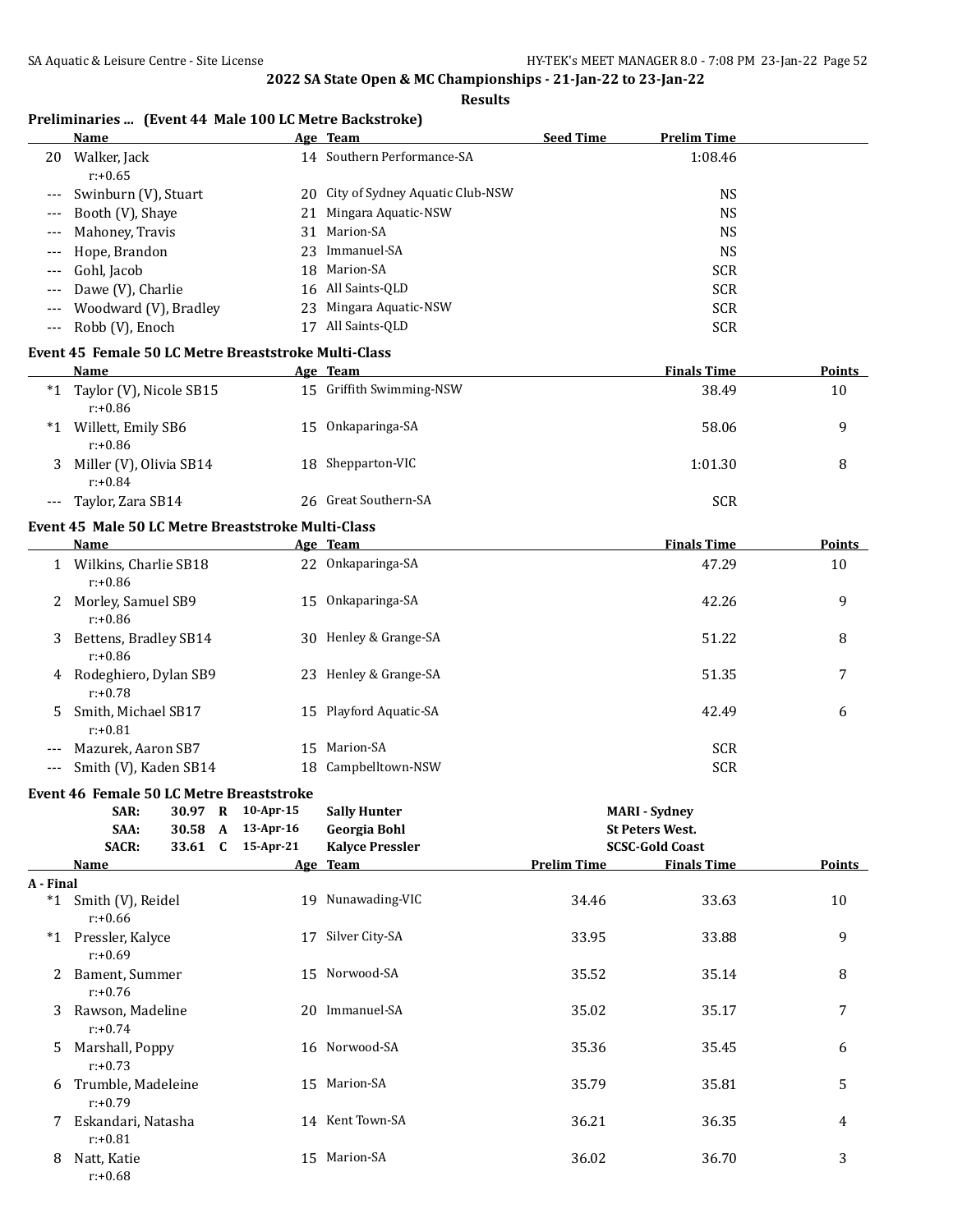r:+0.75

## **2022 SA State Open & MC Championships - 21-Jan-22 to 23-Jan-22**

|                  | B - Final  (Event 46 Female 50 LC Metre Breaststroke) |                      |  |                   |                        |                    |                        |        |
|------------------|-------------------------------------------------------|----------------------|--|-------------------|------------------------|--------------------|------------------------|--------|
|                  | <b>Name</b>                                           |                      |  |                   | Age Team               | <b>Prelim Time</b> | <b>Finals Time</b>     | Points |
| <b>B</b> - Final | 9 Tran, Alyssa                                        |                      |  |                   | 13 Norwood-SA          | 37.14              | 35.73                  | 2      |
|                  | $r: +0.69$                                            |                      |  |                   |                        |                    |                        |        |
|                  | 10 Ashmead, Charlotte<br>$r: +0.71$                   |                      |  |                   | 15 Barossa-SA          | 36.51              | 36.21                  | 1      |
|                  | 11 Hansen, Stephanie<br>$r: +0.70$                    |                      |  |                   | 16 Clovercrest-SA      | 36.26              | 36.54                  |        |
|                  | 12 Borgmeyer, Claire<br>$r: +0.66$                    |                      |  | 13 Immanuel-SA    | 37.01                  | 36.66              |                        |        |
|                  | 13 Nguyen, Leigha<br>$r: +0.73$                       |                      |  | 18 Starplex-SA    | 36.93                  | 36.90              |                        |        |
|                  | 14 Dingwall, Alinta<br>$r: +0.68$                     |                      |  | 14 Immanuel-SA    | 36.97                  | 37.00              |                        |        |
| 15               | Eckert, Emma-Rose<br>$r: +0.68$                       |                      |  |                   | 25 Western Aquatic-SA  | 37.13              | 37.40                  |        |
|                  | 16 Whittaker, Emily<br>$r: +0.76$                     |                      |  |                   | 16 Clovercrest-SA      | 37.25              | 37.69                  |        |
|                  | Event 46 Female 50 LC Metre Breaststroke              |                      |  |                   |                        |                    |                        |        |
|                  | SAR:                                                  |                      |  | 30.97 R 10-Apr-15 | <b>Sally Hunter</b>    |                    | <b>MARI</b> - Sydney   |        |
|                  | SAA:                                                  |                      |  | 30.58 A 13-Apr-16 | <b>Georgia Bohl</b>    |                    | <b>St Peters West.</b> |        |
|                  |                                                       |                      |  | 33.61 C 15-Apr-21 |                        |                    |                        |        |
|                  | <b>SACR:</b>                                          |                      |  |                   | <b>Kalyce Pressler</b> |                    | <b>SCSC-Gold Coast</b> |        |
|                  | Name                                                  |                      |  |                   | Age Team               | <b>Seed Time</b>   | <b>Prelim Time</b>     |        |
|                  | <b>Preliminaries</b>                                  |                      |  |                   |                        |                    |                        |        |
|                  | 1 Pressler, Kalyce<br>$r: +0.69$                      |                      |  |                   | 17 Silver City-SA      |                    | 33.95                  |        |
|                  | 2 Smith (V), Reidel<br>$r: +0.66$                     |                      |  |                   | 19 Nunawading-VIC      |                    | 34.46                  |        |
| 3                | Rawson, Madeline<br>$r: +0.72$                        |                      |  |                   | 20 Immanuel-SA         |                    | 35.02                  |        |
|                  | 4 Marshall, Poppy<br>$r: +0.73$                       |                      |  |                   | 16 Norwood-SA          |                    | 35.36                  |        |
| 5                | Bament, Summer<br>$r: +0.73$                          |                      |  |                   | 15 Norwood-SA          |                    | 35.52                  |        |
|                  | 6 Trumble, Madeleine<br>$r: +0.82$                    |                      |  |                   | 15 Marion-SA           |                    | 35.79                  |        |
|                  | 7 Natt, Katie<br>$r: +0.66$                           |                      |  |                   | 15 Marion-SA           |                    | 36.02                  |        |
|                  | 8 Eskandari, Natasha<br>$r: +0.76$                    |                      |  |                   | 14 Kent Town-SA        |                    | 36.21                  |        |
|                  | 9 Hansen, Stephanie<br>$r: +0.70$                     |                      |  |                   | 16 Clovercrest-SA      |                    | 36.26                  |        |
|                  | 10 Ashmead, Charlotte<br>$r: +0.68$                   |                      |  |                   | 15 Barossa-SA          |                    | 36.51                  |        |
|                  | 11 Nguyen, Leigha<br>$r: +0.71$                       |                      |  |                   | 18 Starplex-SA         |                    | 36.93                  |        |
|                  | 12 Dingwall, Alinta<br>$r: +0.67$                     |                      |  |                   | 14 Immanuel-SA         |                    | 36.97                  |        |
|                  | $r: +0.67$                                            | 13 Borgmeyer, Claire |  |                   | 13 Immanuel-SA         |                    | 37.01                  |        |
|                  | 14 Eckert, Emma-Rose<br>$r: +0.69$                    |                      |  |                   | 25 Western Aquatic-SA  |                    | 37.13                  |        |
| 15               | Tran, Alyssa<br>$r: +0.71$                            |                      |  |                   | 13 Norwood-SA          |                    | 37.14                  |        |
|                  | 16 Whittaker, Emily                                   |                      |  |                   | 16 Clovercrest-SA      |                    | 37.25                  |        |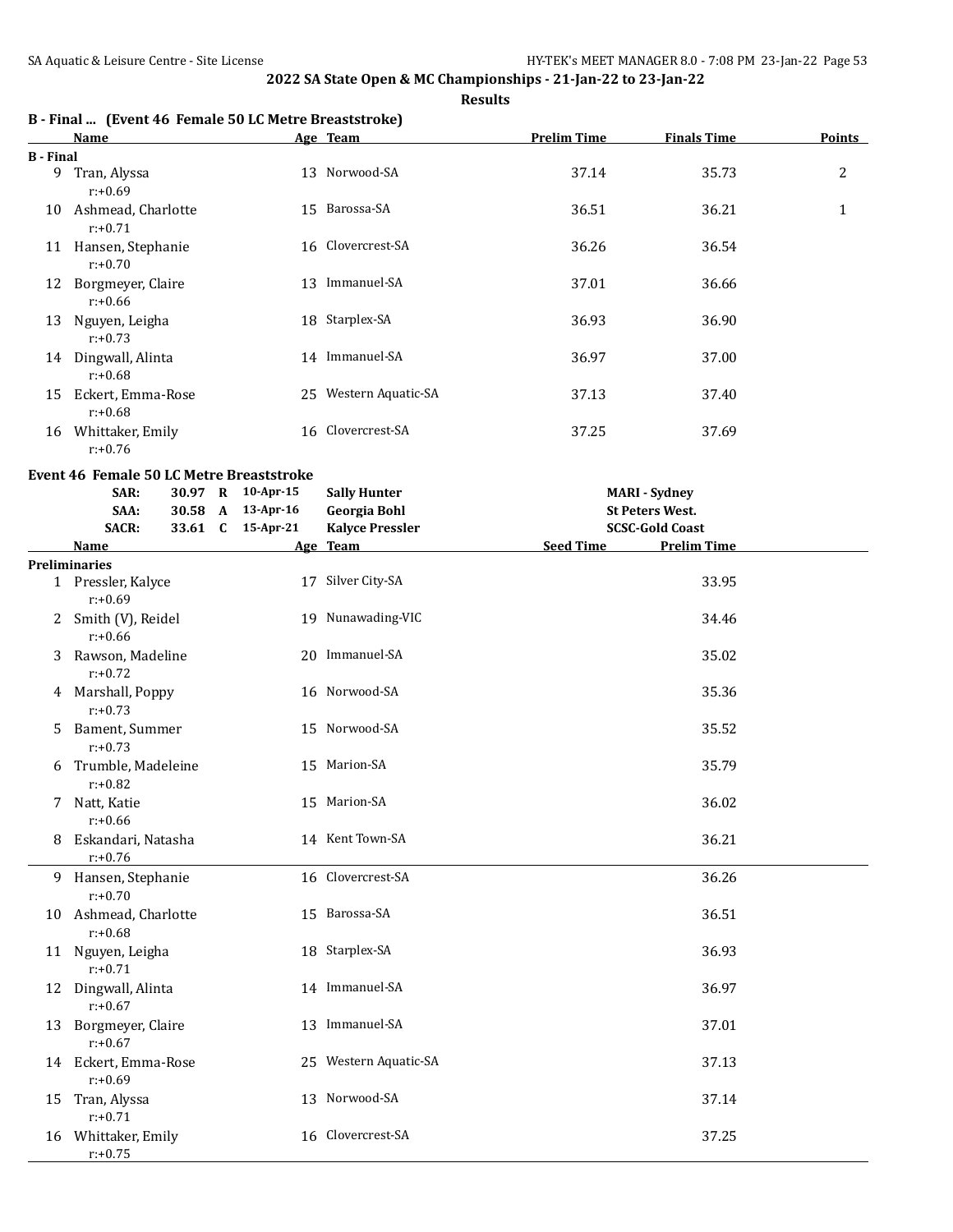**B** -

r:+0.70

## **2022 SA State Open & MC Championships - 21-Jan-22 to 23-Jan-22**

**Results**

#### **Preliminaries ... (Event 46 Female 50 LC Metre Breaststroke)**

|           | <b>Name</b>                              |              | Age Team              | <b>Seed Time</b>   | <b>Prelim Time</b>     |        |
|-----------|------------------------------------------|--------------|-----------------------|--------------------|------------------------|--------|
|           | 17 Conroy, Charlotte<br>$r: +0.66$       |              | 13 Marion-SA          |                    | 37.42                  |        |
|           | 18 Reimann, Phoebe<br>$r: +0.74$         |              | 15 Starplex-SA        |                    | 37.56                  |        |
|           | 19 Laird-Britton, Charlize<br>$r: +0.66$ |              | 13 Marion-SA          |                    | 37.76                  |        |
|           | 20 Mickan, Asta<br>$r: +0.77$            |              | 12 Barossa-SA         | 37.81              |                        |        |
|           | 21 Harris, Lauren<br>$r: +0.75$          |              | 12 Payneham-SA        | 37.89              |                        |        |
|           | 22 Scown, Emily<br>$r: +0.68$            |              | 16 Kent Town-SA       |                    | 38.15                  |        |
|           | 23 Rezaei, Diana<br>$r: +0.81$           |              | 12 Marion-SA          |                    | 38.47                  |        |
|           | 24 Axon, Mya<br>$r: +0.73$               |              | 14 Marion-SA          |                    | 38.71                  |        |
| $\cdots$  | Morgan, Shania                           |              | 22 Jamestown-SA       |                    | <b>NS</b>              |        |
| $---$     | Smith (V), Mikayla                       |              | 23 Nunawading-VIC     |                    | <b>SCR</b>             |        |
| ---       | Cloherty (V), Madyson                    |              | 16 All Saints-QLD     |                    | <b>SCR</b>             |        |
| ---       | Downie, Amelia                           |              | 15 Immanuel-SA        |                    | <b>SCR</b>             |        |
| ---       | Deacon (V), Zoe                          |              | 21 Nunawading-VIC     |                    | <b>SCR</b>             |        |
| $---$     | Brooks, Cassie                           |              | 17 Marion-SA          |                    | <b>SCR</b>             |        |
| $\cdots$  | Tolladay, Emily                          |              | 14 Kent Town-SA       |                    | <b>SCR</b>             |        |
|           | Event 47 Male 400 LC Metre IM            |              |                       |                    |                        |        |
|           | SAR:<br>4:19.10 R 12-Apr-17              |              | <b>Travis Mahoney</b> |                    | <b>MARI</b> - Brisbane |        |
|           | 4:10.04 A<br>SAA:                        | $12$ -Jun-21 | <b>Brendon Smith</b>  |                    | Nunawading             |        |
|           | <b>SACR:</b><br>$4:51.41 \quad C$        | 17-Dec-21    | <b>Patrick Macie</b>  |                    | <b>BARO-Adelaide</b>   |        |
|           | Name                                     |              | <u>Age Team</u>       | <b>Prelim Time</b> | <b>Finals Time</b>     | Points |
| A - Final |                                          |              |                       |                    |                        |        |
|           | *1 Rogerson (V), Elliot<br>$r: +0.75$    |              | 22 Nunawading-VIC     | 4:29.08            | 4:24.52                | 10     |
|           | *1 Lightfoot, Thomas<br>$r: +0.68$       |              | 19 Marion-SA          | 4:45.73            | 4:37.59C               | 8      |
|           | *2 Chee (V), Evan<br>$r: +0.71$          |              | 17 Nunawading-VIC     | 4:38.45            | 4:32.15                | 9      |
|           | *2 Clifford, Ryan<br>$r: +0.73$          |              | 16 Marion-SA          | 4:52.25            | 4:51.63                | 7      |
|           | 3 Yip, James<br>$r: +0.81$               |              | 23 Norwood-SA         | 4:54.52            | 4:57.17                | 6      |
|           | 6 Hodgkinson, Jake                       |              | 19 Tea Tree Gully-SA  | 5:04.51            | 5:01.06                | 5      |

|       | $r: +0.65$                     |    |                    |         |         |   |
|-------|--------------------------------|----|--------------------|---------|---------|---|
| 7     | Brown, Matthew<br>$r: +0.56$   |    | 14 Kent Town-SA    | 5:07.52 | 5:05.90 | 4 |
| 8     | Watkinson, Myles<br>$r: +0.75$ | 18 | Western Aquatic-SA | 5:08.59 | 5:12.82 | 3 |
| Final |                                |    |                    |         |         |   |
| 9.    | Brink, Connor<br>$r: +0.73$    |    | 15 Marion-SA       | 5:09.80 | 5:05.48 | 2 |
| 10    | Altiok, Ali                    | 13 | Marion-SA          | 5:13.83 | 5:05.56 |   |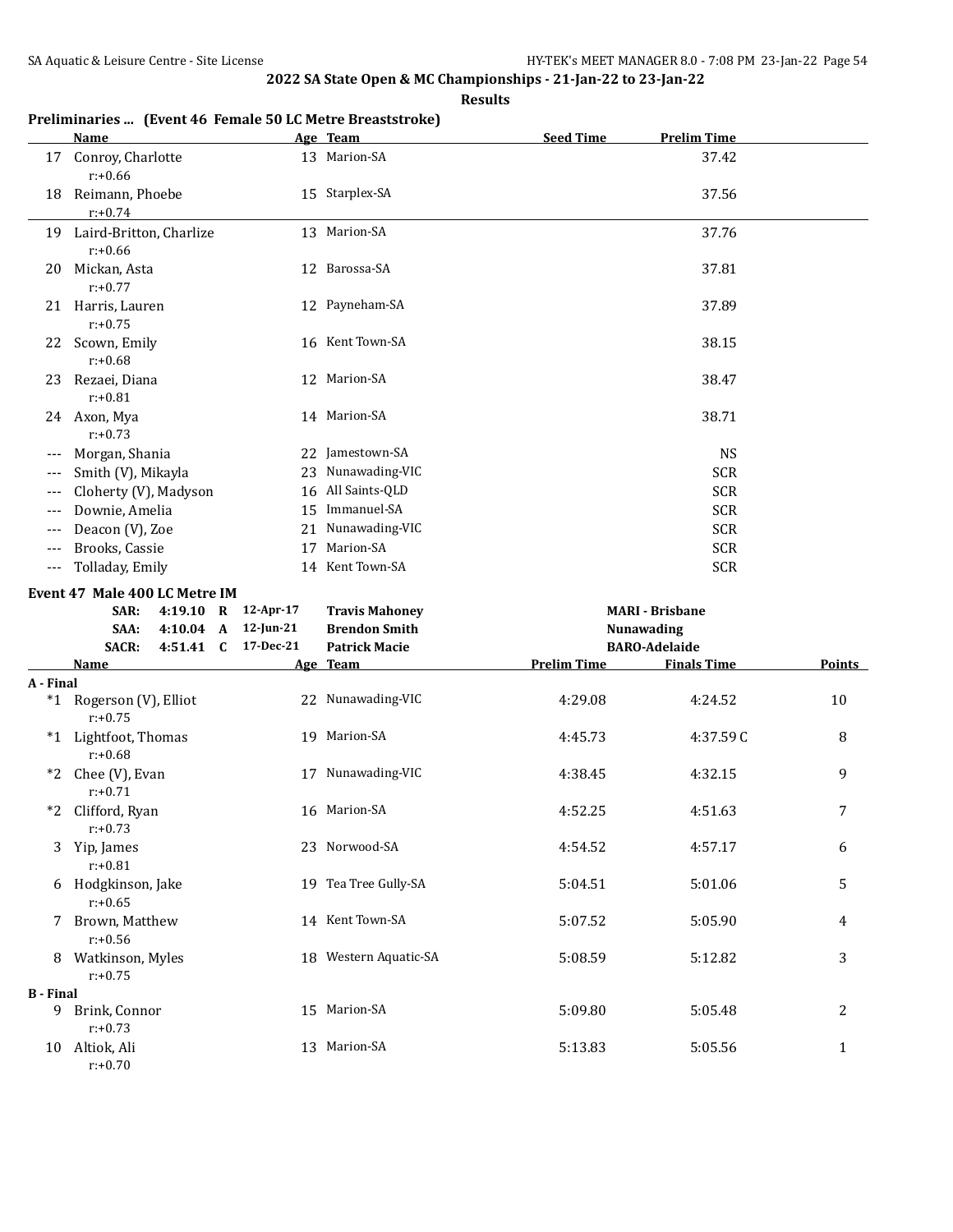|           | Event 47 Male 400 LC Metre IM                  |                               |              |                                                                   |                                                                       |                    |                                                              |               |
|-----------|------------------------------------------------|-------------------------------|--------------|-------------------------------------------------------------------|-----------------------------------------------------------------------|--------------------|--------------------------------------------------------------|---------------|
|           | SAR:<br>SAA:<br><b>SACR:</b>                   |                               |              | 4:19.10 R 12-Apr-17<br>4:10.04 A 12-Jun-21<br>4:51.41 C 17-Dec-21 | <b>Travis Mahoney</b><br><b>Brendon Smith</b><br><b>Patrick Macie</b> |                    | <b>MARI</b> - Brisbane<br>Nunawading<br><b>BARO-Adelaide</b> |               |
|           | Name                                           |                               |              |                                                                   | Age Team                                                              | <b>Seed Time</b>   | <b>Prelim Time</b>                                           |               |
|           | <b>Preliminaries</b>                           |                               |              |                                                                   |                                                                       |                    |                                                              |               |
|           | 1 Rogerson (V), Elliot<br>$r: +0.73$           |                               |              |                                                                   | 22 Nunawading-VIC                                                     |                    | 4:29.08                                                      |               |
|           | 2 Chee (V), Evan<br>$r: +0.73$                 |                               |              |                                                                   | 17 Nunawading-VIC                                                     |                    | 4:38.45                                                      |               |
|           | 3 Lightfoot, Thomas<br>$r: +0.68$              |                               |              |                                                                   | 19 Marion-SA                                                          |                    | 4:45.73C                                                     |               |
|           | 4 Macie, Patrick<br>$r: +0.77$                 |                               |              |                                                                   | 17 Barossa-SA                                                         |                    | 4:52.02                                                      |               |
|           | 5 Clifford, Ryan<br>$r: +0.72$                 |                               |              |                                                                   | 16 Marion-SA                                                          |                    | 4:52.25                                                      |               |
|           | 6 Lindsay, Luc<br>$r: +0.76$                   |                               |              |                                                                   | 16 Norwood-SA                                                         |                    | 4:54.47                                                      |               |
|           | 7 Yip, James<br>$r: +0.83$                     |                               |              |                                                                   | 23 Norwood-SA                                                         |                    | 4:54.52                                                      |               |
|           | 8 Hodgkinson, Jake<br>$r: +0.68$               |                               |              |                                                                   | 19 Tea Tree Gully-SA                                                  |                    | 5:04.51                                                      |               |
|           | 9 Brown, Matthew<br>$r: +0.71$                 |                               |              |                                                                   | 14 Kent Town-SA                                                       |                    | 5:07.52                                                      |               |
|           | 10 Watkinson, Myles<br>$r: +0.71$              |                               |              |                                                                   | 18 Western Aquatic-SA                                                 |                    | 5:08.59                                                      |               |
|           | 11 Brink, Connor<br>$r: +0.75$                 |                               |              |                                                                   | 15 Marion-SA                                                          |                    | 5:09.80                                                      |               |
|           | 12 Pannell, Harry<br>$r: +0.76$                |                               |              |                                                                   | 16 Playford Aquatic-SA                                                |                    | 5:11.46                                                      |               |
|           | 13 Plummer, Cody<br>$r: +0.76$                 |                               |              |                                                                   | 14 Starplex-SA                                                        |                    | 5:12.06                                                      |               |
|           | 14 Feder, Dylan<br>$r: +0.72$                  |                               |              |                                                                   | 16 Southern Performance-SA                                            |                    | 5:13.03                                                      |               |
|           | 15 Curthoys-Davies, Keian<br>$r: +0.76$        |                               |              |                                                                   | 15 Barossa-SA                                                         |                    | 5:13.52                                                      |               |
|           | 16 Altiok, Ali<br>$r: +0.73$                   |                               |              |                                                                   | 13 Marion-SA                                                          |                    | 5:13.83                                                      |               |
|           | Soesanto (V), Marco<br>$r: +0.72$              | Did not finish on back - back |              |                                                                   | 21 Melbourne Vicentre-VIC                                             |                    | DQ                                                           |               |
|           | Luscombe, Clancy                               |                               |              |                                                                   | 16 Marion-SA                                                          |                    | <b>NS</b>                                                    |               |
|           | Nicoll, Craig                                  |                               |              | 30                                                                | Southern Performance-SA                                               |                    | <b>SCR</b>                                                   |               |
| ---       | Biddell, Harrison                              |                               |              | 17                                                                | Norwood-SA                                                            |                    | <b>SCR</b>                                                   |               |
|           | Petric (V), William                            |                               |              | 17                                                                | Nunawading-VIC                                                        |                    | <b>SCR</b>                                                   |               |
| ---       | Hayes (V), Conor                               |                               |              | 15                                                                | EC Waves-VIC                                                          |                    | <b>SCR</b>                                                   |               |
|           | <b>Event 48 Female 200 LC Metre Backstroke</b> |                               |              |                                                                   |                                                                       |                    |                                                              |               |
|           | SAR:                                           | $2:10.31$ R                   |              | 28-Mar-08                                                         | <b>Frances Adcock</b>                                                 |                    | NWD - Sydney                                                 |               |
|           | SAA:                                           | 2:04.28                       | $\mathbf{A}$ | 17-Jun-21                                                         | <b>Kaylee McKeown</b>                                                 |                    | <b>USC Spartans</b>                                          |               |
|           | <b>SACR:</b>                                   | 2:16.30                       | $\mathbf{C}$ | 17-Jun-21                                                         | <b>Harliai Curthoys-Davies</b>                                        |                    | <b>BARO-Adelaide</b>                                         |               |
|           | <b>Name</b>                                    |                               |              |                                                                   | Age Team                                                              | <b>Prelim Time</b> | <b>Finals Time</b>                                           | <b>Points</b> |
| A - Final |                                                |                               |              |                                                                   |                                                                       |                    |                                                              |               |
|           | *1 Lefoe (V), Olivia<br>$r: +0.57$             |                               |              |                                                                   | 18 Nunawading-VIC                                                     | 2:26.13            | 2:22.25                                                      | 10            |
| *1        | Curthoys-Davies, Harliai<br>$r: +0.64$         |                               |              |                                                                   | 19 Barossa-SA                                                         | 2:26.37            | 2:24.51                                                      | 9             |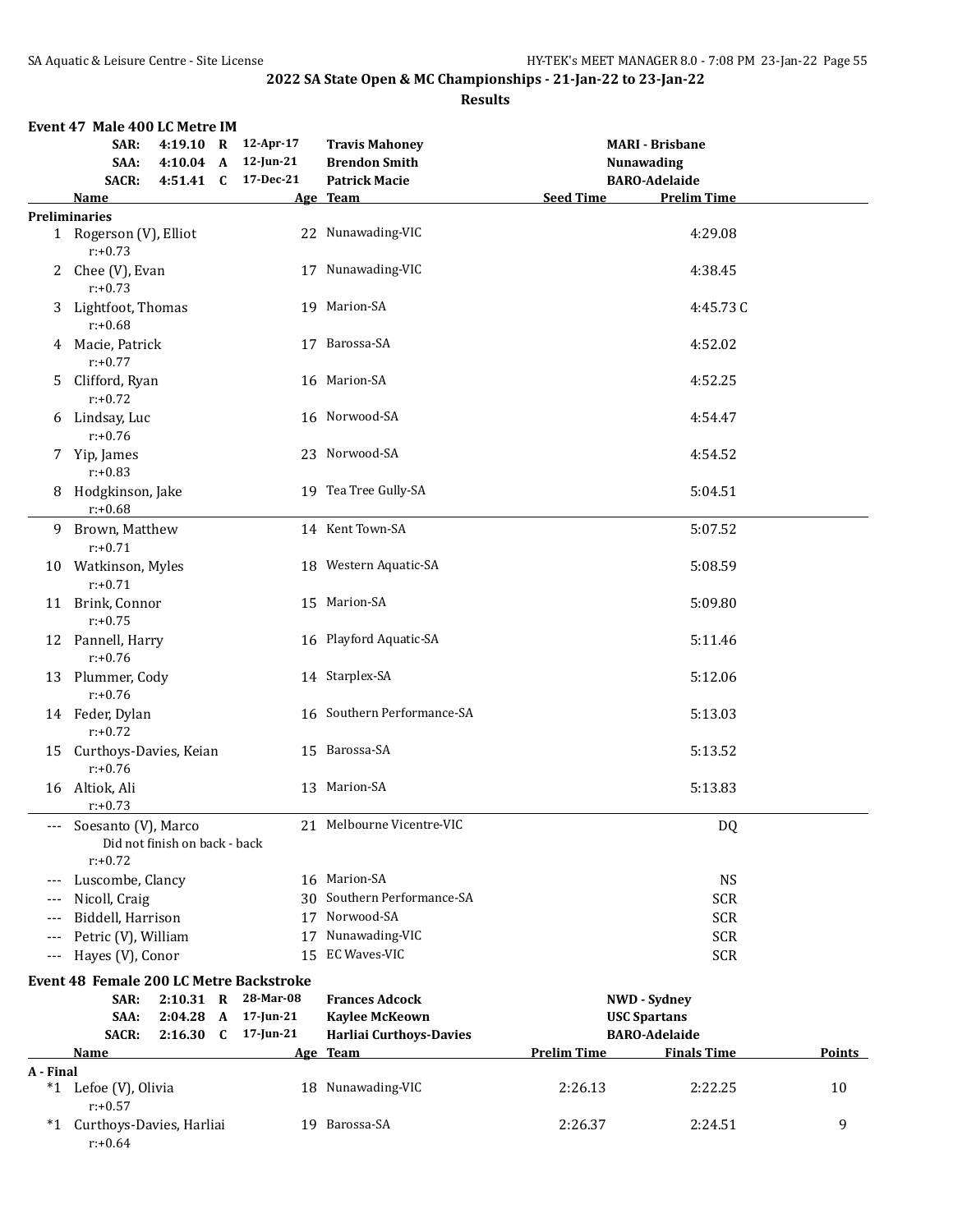**Results**

|    | A - Final  (Event 48 Female 200 LC Metre Backstroke) |     |              |                    |                    |               |  |  |  |  |  |
|----|------------------------------------------------------|-----|--------------|--------------------|--------------------|---------------|--|--|--|--|--|
|    | Name                                                 |     | Age Team     | <b>Prelim Time</b> | <b>Finals Time</b> | <b>Points</b> |  |  |  |  |  |
|    | Livingston, Alicia<br>$r: +0.55$                     | 15  | Marion-SA    | 2:28.28            | 2:26.11            | 8             |  |  |  |  |  |
| 3  | Slade, Mia<br>$r: +0.62$                             | 17  | Norwood-SA   | 2:31.39            | 2:26.67            | 7             |  |  |  |  |  |
| 5. | Carrocci, Clara<br>$r: +0.63$                        | 13  | Norwood-SA   | 2:35.05            | 2:28.40            | 6             |  |  |  |  |  |
| 6  | Braithwaite, Alice<br>$r: +0.63$                     | 15  | Kent Town-SA | 2:30.98            | 2:28.58            | 5             |  |  |  |  |  |
|    | Doyle, Lily<br>$r: +0.64$                            | 15. | Marion-SA    | 2:33.73            | 2:33.28            | 4             |  |  |  |  |  |

### **Event 48 Female 200 LC Metre Backstroke**

|           | SAR:<br>SAA:<br><b>SACR:</b>             | $2:10.31$ R<br>2:04.28 | $\mathbf{A}$ | 28-Mar-08<br>$17$ -Jun-21<br>2:16.30 C 17-Jun-21 | <b>Frances Adcock</b><br><b>Kaylee McKeown</b><br><b>Harliai Curthoys-Davies</b> |                    | NWD - Sydney<br><b>USC Spartans</b><br><b>BARO-Adelaide</b> |               |
|-----------|------------------------------------------|------------------------|--------------|--------------------------------------------------|----------------------------------------------------------------------------------|--------------------|-------------------------------------------------------------|---------------|
|           | <b>Name</b>                              |                        |              |                                                  | Age Team                                                                         | <b>Seed Time</b>   | <b>Prelim Time</b>                                          |               |
|           | <b>Preliminaries</b>                     |                        |              |                                                  |                                                                                  |                    |                                                             |               |
|           | 1 Lefoe (V), Olivia<br>$r: +0.58$        |                        |              |                                                  | 18 Nunawading-VIC                                                                |                    | 2:26.13                                                     |               |
|           | 2 Curthoys-Davies, Harliai<br>$r: +0.62$ |                        |              |                                                  | 19 Barossa-SA                                                                    |                    | 2:26.37                                                     |               |
|           | 3 Livingston, Alicia<br>$r: +0.54$       |                        |              |                                                  | 15 Marion-SA                                                                     |                    | 2:28.28                                                     |               |
|           | 4 Braithwaite, Alice<br>$r: +0.61$       |                        |              |                                                  | 15 Kent Town-SA                                                                  |                    | 2:30.98                                                     |               |
| 5.        | Slade, Mia<br>$r: +0.63$                 |                        |              |                                                  | 17 Norwood-SA                                                                    |                    | 2:31.39                                                     |               |
|           | 6 Doyle, Lily<br>$r: +0.65$              |                        |              |                                                  | 15 Marion-SA                                                                     |                    | 2:33.73                                                     |               |
|           | 7 Carrocci, Clara<br>$r: +0.64$          |                        |              |                                                  | 13 Norwood-SA                                                                    |                    | 2:35.05                                                     |               |
| 8         | Mazur, Juliet<br>$r: +0.79$              |                        |              |                                                  | 14 Norwood-SA                                                                    |                    | 2:39.40                                                     |               |
| $---$     | Kinder (V), Tara                         |                        |              |                                                  | 18 Melbourne Vicentre-VIC                                                        |                    | <b>NS</b>                                                   |               |
| $---$     | Moore (V), Kayley                        |                        |              |                                                  | 15 All Saints-QLD                                                                |                    | <b>SCR</b>                                                  |               |
| $\cdots$  | Healy, Sophie                            |                        |              |                                                  | 17 Norwood-SA                                                                    |                    | <b>SCR</b>                                                  |               |
| $---$     | Mclachlan, Isabel                        |                        |              |                                                  | 19 Norwood-SA                                                                    |                    | <b>SCR</b>                                                  |               |
|           | Event 49 Male 200 LC Metre Breaststroke  |                        |              |                                                  |                                                                                  |                    |                                                             |               |
|           | SAR:                                     | 2:13.20 R              |              | 15-Sep-98                                        | <b>Ryan Mitchell</b>                                                             |                    | PTA-Kuala Lumpur                                            |               |
|           | SAA:                                     | 2:06.28                | $\mathbf{A}$ | $15$ -Jun-21                                     | <b>Zac Stubblety-Cook</b>                                                        |                    | Chandler                                                    |               |
|           | <b>SACR:</b>                             | $2:39.13$ C            |              | 09-Jan-21                                        | <b>James Kemp</b>                                                                |                    | <b>ONK-Adelaide</b>                                         |               |
|           | <b>Name</b>                              |                        |              |                                                  | Age Team                                                                         | <b>Prelim Time</b> | <b>Finals Time</b>                                          | <b>Points</b> |
| A - Final |                                          |                        |              |                                                  |                                                                                  |                    |                                                             |               |
|           | *1 Petric (V), William<br>$r: +0.65$     |                        |              |                                                  | 17 Nunawading-VIC                                                                | 2:24.02            | 2:15.21                                                     | 10            |
|           | *1 Mckechnie, James<br>$r: +0.67$        |                        |              |                                                  | 26 Starplex-SA                                                                   | 2:24.35            | 2:21.03C                                                    | 9             |
|           | 2 Pearce, Matthew<br>$r: +0.67$          |                        |              |                                                  | 18 Norwood-SA                                                                    | 2:30.62            | 2:26.54C                                                    | 7             |
|           | *3 Williamson (V), Samuel<br>$r: +0.62$  |                        |              |                                                  | 24 Melbourne Vicentre-VIC                                                        | 2:23.32            | 2:21.13                                                     | 8             |
| $*3$      | Gaertner, William<br>$r: +0.72$          |                        |              |                                                  | 19 Norwood-SA                                                                    | 2:29.96            | 2:28.13C                                                    | 6             |
| 6         | Lightfoot, Thomas<br>$r: +0.69$          |                        |              |                                                  | 19 Marion-SA                                                                     | 2:34.15            | 2:28.56C                                                    | 5             |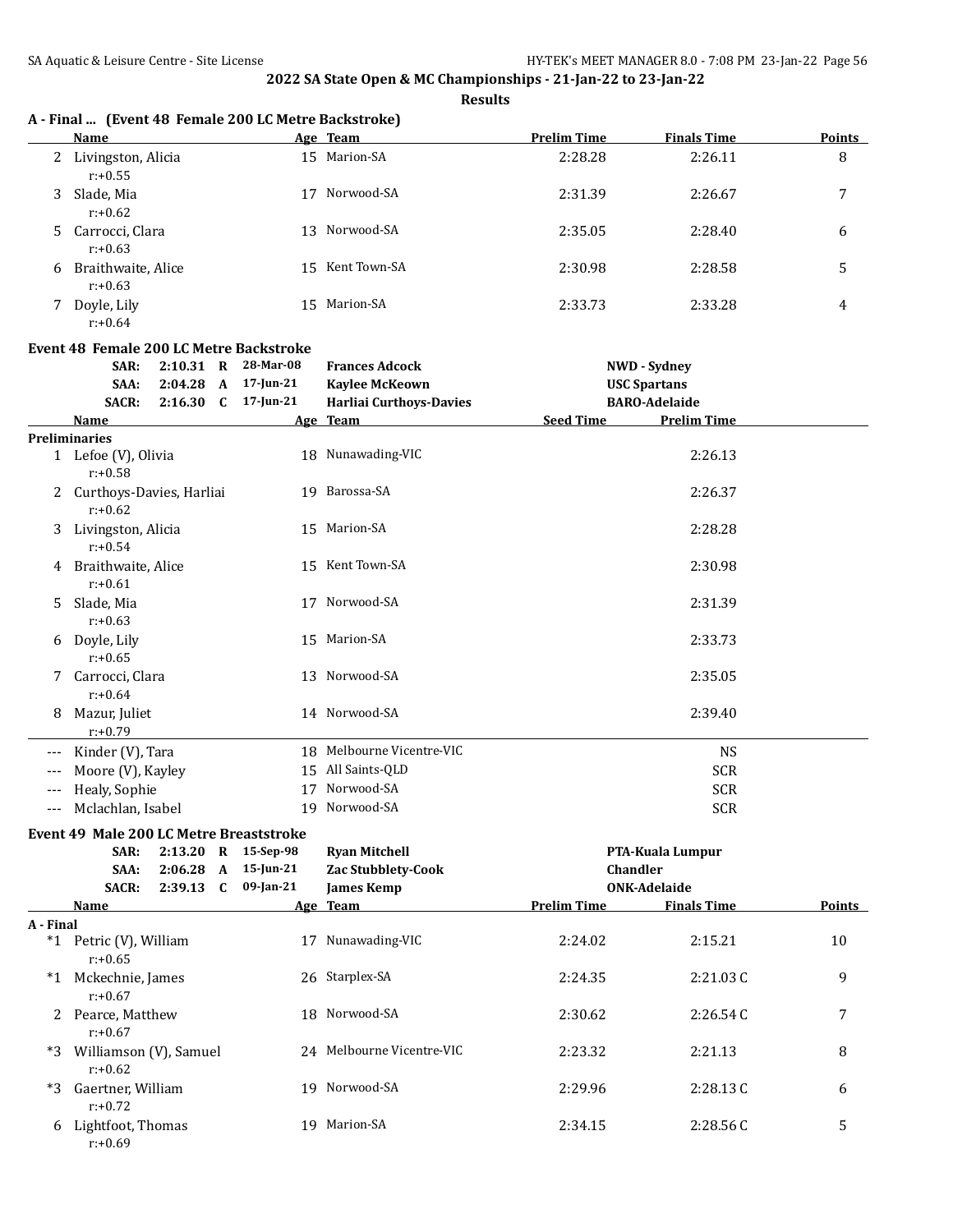**Results**

|                  | A - Final  (Event 49 Male 200 LC Metre Breaststroke) |    |                       |                    |                    |               |  |  |  |  |  |
|------------------|------------------------------------------------------|----|-----------------------|--------------------|--------------------|---------------|--|--|--|--|--|
|                  | Name                                                 |    | Age Team              | <b>Prelim Time</b> | <b>Finals Time</b> | <b>Points</b> |  |  |  |  |  |
|                  | Poole, Isaac<br>$r: +0.68$                           |    | 15 Starplex-SA        | 2:45.79            | 2:43.50            | 4             |  |  |  |  |  |
| 8                | Brink, Connor<br>$r: +0.74$                          |    | 15 Marion-SA          | 2:46.03            | 2:48.21            | 3             |  |  |  |  |  |
| <b>B</b> - Final |                                                      |    |                       |                    |                    |               |  |  |  |  |  |
| 9                | Kupsch, Diezel<br>$r: +0.76$                         |    | 15 Marion-SA          | 2:51.40            | 2:43.98            | 2             |  |  |  |  |  |
| 10               | Semmens, Jacob<br>$r: +0.63$                         | 19 | Western Aquatic-SA    | 2:46.87            | 2:47.10            | 1             |  |  |  |  |  |
| 11               | Tolladay, Harry<br>$r: +0.68$                        |    | 16 Kent Town-SA       | 2:47.81            | 2:47.16            |               |  |  |  |  |  |
| 12               | Piercey, Zack<br>$r: +0.77$                          |    | 15 Tea Tree Gully-SA  | 2:48.16            | 2:48.04            |               |  |  |  |  |  |
| 13               | Cregan, Gabriel<br>$r: +0.80$                        |    | 15 Barossa-SA         | 2:52.86            | 2:48.65            |               |  |  |  |  |  |
| 14               | Tran, Khai<br>$r: +0.70$                             |    | 14 Henley & Grange-SA | 2:49.66            | 2:49.53            |               |  |  |  |  |  |
| 15               | Charles, Jake<br>$r: +0.87$                          | 15 | Marion-SA             | 2:51.49            | 2:50.06            |               |  |  |  |  |  |

#### **Event 49 Male 200 LC Metre Breaststroke**

|    | SAR:<br>SAA:<br><b>SACR:</b>           | 2:06.28<br>2:39.13 C | $\mathbf{A}$ | 2:13.20 R 15-Sep-98<br>15-Jun-21<br>09-Jan-21 | <b>Ryan Mitchell</b><br>Zac Stubblety-Cook<br><b>James Kemp</b> | Chandler         | PTA-Kuala Lumpur<br><b>ONK-Adelaide</b> |  |
|----|----------------------------------------|----------------------|--------------|-----------------------------------------------|-----------------------------------------------------------------|------------------|-----------------------------------------|--|
|    | <b>Name</b>                            |                      |              |                                               | Age Team                                                        | <b>Seed Time</b> | <b>Prelim Time</b>                      |  |
|    | <b>Preliminaries</b>                   |                      |              |                                               |                                                                 |                  |                                         |  |
|    | 1 Williamson (V), Samuel<br>$r: +0.63$ |                      |              |                                               | 24 Melbourne Vicentre-VIC                                       |                  | 2:23.32                                 |  |
|    | 2 Petric (V), William<br>$r: +0.67$    |                      |              |                                               | 17 Nunawading-VIC                                               |                  | 2:24.02                                 |  |
| 3  | Mckechnie, James<br>$r: +0.70$         |                      |              |                                               | 26 Starplex-SA                                                  |                  | 2:24.35C                                |  |
|    | 4 Gaertner, William<br>$r: +0.73$      |                      |              |                                               | 19 Norwood-SA                                                   |                  | 2:29.96C                                |  |
| 5. | Pearce, Matthew<br>$r: +0.68$          |                      |              |                                               | 18 Norwood-SA                                                   |                  | 2:30.62C                                |  |
| 6  | Lightfoot, Thomas<br>$r: +0.68$        |                      |              |                                               | 19 Marion-SA                                                    |                  | 2:34.15C                                |  |
| 7  | Yip, James<br>$r: +0.81$               |                      |              |                                               | 23 Norwood-SA                                                   |                  | 2:39.19                                 |  |
| 8  | Poole, Isaac<br>$r: +0.66$             |                      |              |                                               | 15 Starplex-SA                                                  |                  | 2:45.79                                 |  |
| 9  | Brink, Connor<br>$r: +0.56$            |                      |              |                                               | 15 Marion-SA                                                    |                  | 2:46.03                                 |  |
|    | 10 Semmens, Jacob<br>$r: +0.65$        |                      |              |                                               | 19 Western Aquatic-SA                                           |                  | 2:46.87                                 |  |
|    | 11 Tolladay, Harry<br>$r: +0.67$       |                      |              |                                               | 16 Kent Town-SA                                                 |                  | 2:47.81                                 |  |
| 12 | Piercey, Zack<br>$r: +0.73$            |                      |              |                                               | 15 Tea Tree Gully-SA                                            |                  | 2:48.16                                 |  |
| 13 | Tran, Khai<br>$r: +0.73$               |                      |              |                                               | 14 Henley & Grange-SA                                           |                  | 2:49.66                                 |  |
|    | 14 Kupsch, Diezel<br>$r: +0.74$        |                      |              |                                               | 15 Marion-SA                                                    |                  | 2:51.40                                 |  |
| 15 | Charles, Jake<br>$r: +0.77$            |                      |              |                                               | 15 Marion-SA                                                    |                  | 2:51.49                                 |  |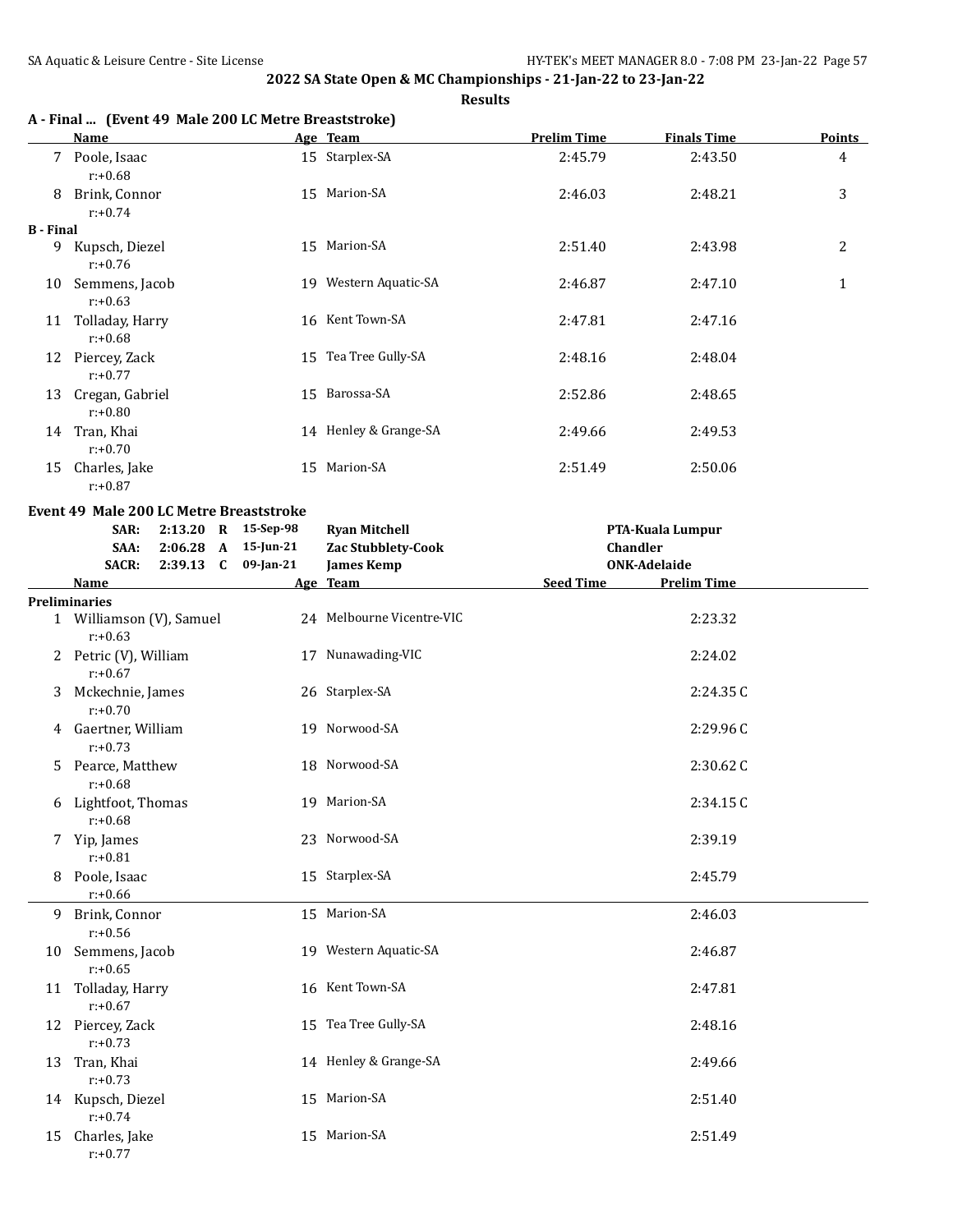r:+0.72

## **2022 SA State Open & MC Championships - 21-Jan-22 to 23-Jan-22**

**Results**

|       | <b>Name</b>                            |                     | Age Team                   | <b>Seed Time</b> | <b>Prelim Time</b>      |                |
|-------|----------------------------------------|---------------------|----------------------------|------------------|-------------------------|----------------|
|       | 16 Cregan, Gabriel<br>$r: +0.76$       |                     | 15 Barossa-SA              |                  | 2:52.86                 |                |
|       | 17 Sologub, Gregory<br>$r: +0.75$      |                     | 19 Norwood-SA              |                  | 2:53.97                 |                |
|       | Au, Isaac                              |                     | 16 Kent Town-SA            |                  | <b>NS</b>               |                |
|       | Luscombe, Fletcher                     |                     | 19 Marion-SA               |                  | <b>NS</b>               |                |
|       | Curthoys-Davies, Keian                 |                     | 15 Barossa-SA              |                  | <b>SCR</b>              |                |
| $---$ | Biddell, Harrison                      |                     | 17 Norwood-SA              |                  | <b>SCR</b>              |                |
| ---   | Nelson, Regan                          |                     | 16 Kent Town-SA            |                  | <b>SCR</b>              |                |
|       | Event 50 Female 800 LC Metre Freestyle |                     |                            |                  |                         |                |
|       | SAR:                                   | 8:35.19 R 02-Aug-84 | Anna McVann                |                  | <b>BS</b> - Los Angeles |                |
|       | 8:15.57 A<br>SAA:                      | 17-Jun-21           | <b>Ariarne Titmus</b>      |                  | <b>St Peters West.</b>  |                |
|       | $9:19.17$ C<br><b>SACR:</b>            | $29$ -Jan-12        | <b>Melody Remnant</b>      |                  | <b>ONK-Adelaide</b>     |                |
|       | Name                                   |                     | Age Team                   |                  | <b>Finals Time</b>      | Points         |
|       | 1 White, Emily<br>$r: +0.65$           |                     | 18 Norwood-SA              |                  | 8:56.08C                | 10             |
| 2     | Walker, Molly<br>$r: +0.79$            |                     | 16 Southern Performance-SA |                  | 9:00.92C                | 9              |
| 3     | Deacon, Hannah<br>$r: +0.70$           |                     | 17 Marion-SA               |                  | 9:25.66                 | 8              |
|       | 4 Natt, Katie<br>$r: +0.67$            |                     | 15 Marion-SA               |                  | 9:29.49                 | 7              |
| 5.    | Thomas, Kenya<br>$r: +0.77$            |                     | 17 Marion-SA               |                  | 9:35.60                 | 6              |
| 6     | <b>Bailey, Courtney</b><br>$r: +0.84$  |                     | 16 Immanuel-SA             |                  | 9:36.72                 | 5              |
| 7     | Everitt, Emma<br>$r: +0.72$            |                     | 13 Norwood-SA              |                  | 9:39.35                 | 4              |
| 8     | McAvaney, Laura<br>$r: +0.80$          |                     | 13 Immanuel-SA             |                  | 10:00.13                | 3              |
| 9     | Snell, Leilani<br>$r: +0.80$           |                     | 19 Norwood-SA              |                  | 10:03.12                | $\overline{c}$ |
| 10    | Beech, Natalie<br>$r: +0.75$           |                     | 15 Immanuel-SA             |                  | 10:03.34                | $\mathbf{1}$   |
|       | 11 Ekins, Caitlyn<br>$r: +0.88$        |                     | 15 Kent Town-SA            |                  | 10:06.01                |                |
|       | --- Doyle, Lily<br>$r: +0.76$          |                     | 15 Marion-SA               |                  | x10:20.64               |                |
|       | Jackson, Jessica                       |                     | 18 Kent Town-SA            |                  | <b>SCR</b>              |                |
|       | --- Laird-Britton, Hunter              |                     | 15 Marion-SA               |                  | <b>SCR</b>              |                |
|       | Event 51 Male 800 LC Metre Freestyle   |                     |                            |                  |                         |                |
|       | 8:06.70 R<br>SAR:                      | 11-Apr-16           | <b>Ethan Owens</b>         |                  | <b>MARI - Adelaide</b>  |                |
|       | 7:42.51 A<br>SAA:                      | $14$ -Jun-21        | <b>Jack McLoughlin</b>     | <b>Chandler</b>  |                         |                |
|       | <b>SACR:</b><br>8:59.14 C              | 04-Mar-21           | <b>Jordy Martin</b>        |                  | <b>ONK-Adelaide</b>     |                |
|       | <b>Name</b>                            |                     | Age Team                   |                  | <b>Finals Time</b>      | <b>Points</b>  |
|       | *1 Hauck (V), Thomas<br>$r: +0.73$     |                     | 19 All Saints-QLD          |                  | 8:07.37                 | 10             |
|       | *1 Manolopoulos, Harry<br>$r: +0.78$   |                     | 16 Marion-SA               |                  | 8:40.39C                | 8              |
|       | *2 Makarushkin (V), Lev<br>$r: +0.70$  |                     | 21 EC Waves-VIC            |                  | 8:37.38                 | 9              |
|       | *2 Powell, Corben<br>$r: +0.72$        |                     | 15 Marion-SA               |                  | 8:40.76C                | 7              |

3 Washington, Lachlan 15 Immanuel-SA 8:41.28 C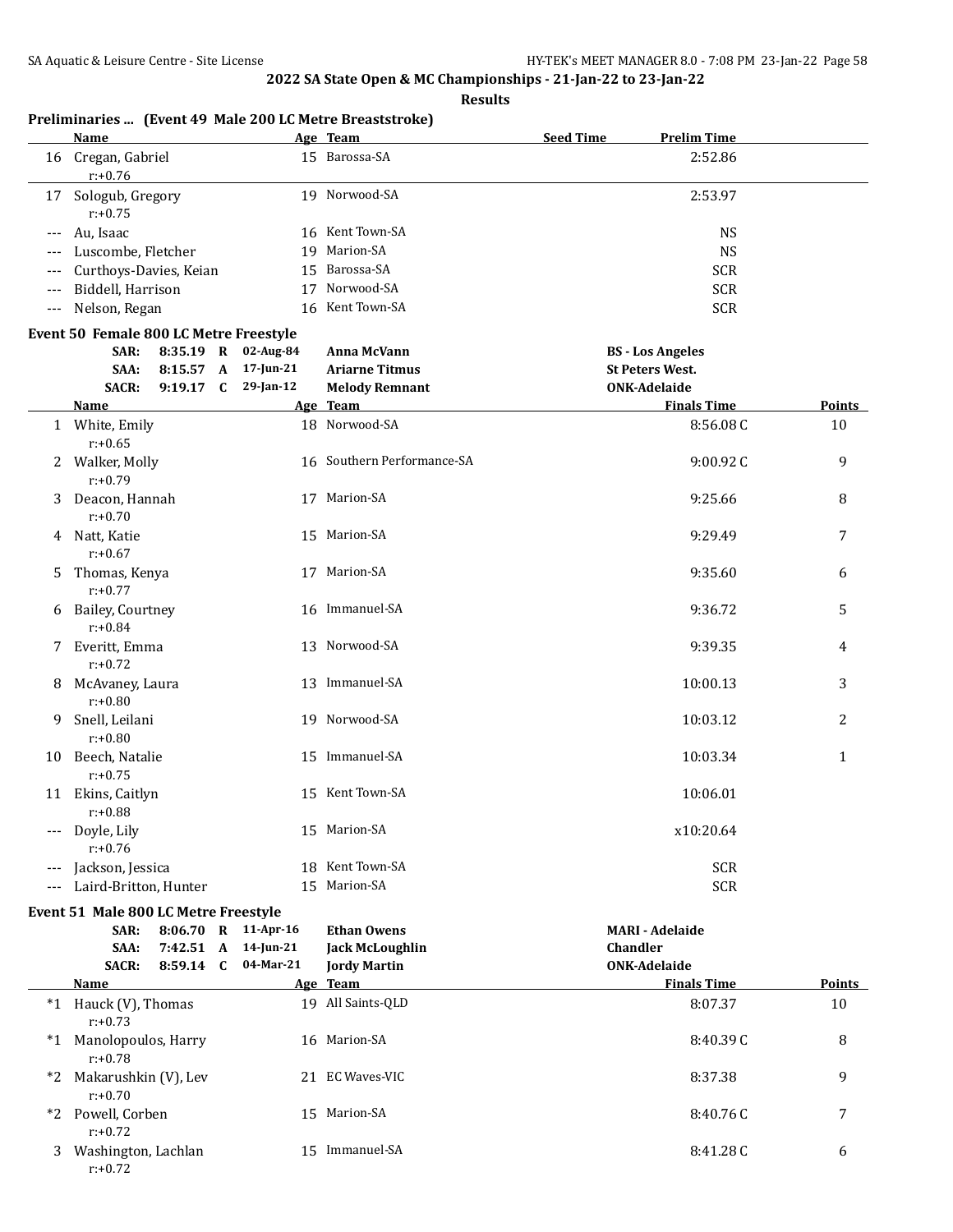### **Results**

## **(Event 51 Male 800 LC Metre Freestyle)**

|          | <b>Name</b>                                        | Age Team                                      |                                                                     | <b>Finals Time</b>                             | <b>Points</b> |
|----------|----------------------------------------------------|-----------------------------------------------|---------------------------------------------------------------------|------------------------------------------------|---------------|
| 6        | Gillard-Martin, Declan<br>$r: +0.64$               | 20 Marion-SA                                  |                                                                     | 8:42.09C                                       | 5             |
|          | 7 Larke (V), Harvey<br>$r: +0.68$                  | 16 Melbourne Vicentre-VIC                     |                                                                     | 8:48.54                                        | 4             |
| 8        | Deegan, Christopher<br>$r: +0.74$                  | 25 Marion-SA                                  |                                                                     | 8:50.49C                                       | 3             |
| 9        | Hayes (V), Conor<br>$r: +0.80$                     | 15 EC Waves-VIC                               |                                                                     | 8:58.00                                        | 2             |
| 10       | Clifford, Matthew<br>$r: +0.74$                    | 14 Marion-SA                                  |                                                                     | 9:01.71                                        | 1             |
|          | 11 Kuchel, Liam<br>$r: +0.77$                      | 16 Southern Performance-SA                    |                                                                     | 9:02.42                                        |               |
|          | 12 Walker, Jack<br>$r: +0.74$                      | 14 Southern Performance-SA                    |                                                                     | 9:05.99                                        |               |
|          | 13 Atkins, Jaylen<br>$r: +0.81$                    | 14 Marion-SA                                  |                                                                     | 9:06.01                                        |               |
|          | 14 Dry, Alex<br>$r: +0.80$                         | 17 Norwood-SA                                 |                                                                     | 9:10.54                                        |               |
|          | 15 Braunack, Tom<br>$r: +0.67$                     | 14 Norwood-SA                                 |                                                                     | 9:19.32                                        |               |
|          | 16 Larven, Lachlan<br>$r: +0.69$                   | 14 Marion-SA                                  |                                                                     | 9:33.89                                        |               |
| $\cdots$ | Clifford, Ryan                                     | 16 Marion-SA                                  |                                                                     | <b>SCR</b>                                     |               |
|          | --- Harris (V), Silas                              | 20 Nunawading-VIC                             |                                                                     | <b>SCR</b>                                     |               |
|          | Event 52 Female 4x50 LC Metre Freestyle Relay      |                                               |                                                                     |                                                |               |
|          | 1:44.93 R 19-Jan-19<br>SAR:                        | <b>Marion</b>                                 |                                                                     |                                                |               |
|          |                                                    | E Liu, B Mounfield, M Wilson, E Oldsen        |                                                                     |                                                |               |
|          | 1:43.75 A 15-Apr-19<br>SAA:                        | <b>St Peters Western</b>                      |                                                                     |                                                |               |
|          |                                                    | M O'Leary, S McCarthy, O Collins, J Forrester |                                                                     |                                                |               |
|          | 1:54.19 C 09-Jan-22<br><b>SACR:</b>                | <b>Barossa</b>                                | <b>BARO-</b>                                                        |                                                |               |
|          |                                                    |                                               | M Wood, C Ashmead, L Newham, H Curthoys-Davies,                     | <b>Finals Time</b>                             | Points        |
|          | <b>Team</b>                                        | Relay<br>$\mathbf{A}$                         |                                                                     |                                                |               |
|          | 1 Marion-SA<br>1) Wilson, Madison 27<br>$r: +0.72$ | 2) r:0.26 Mounfield, Bethan 20                | 3) r:0.25 Oldsen, Ellysia 26                                        | 1:45.09C<br>4) r:0.52 Laird-Britton, Hunter 15 | 20            |
| 2        | Barossa-SA                                         | A                                             |                                                                     | 1:52.28C                                       | 18            |
|          | 1) Wood, Meg 16<br>$r: +0.74$                      | 2) r:0.46 Newham, Leni 14                     | 3) r:0.34 Curthoys-Davies, Harliai 14) r:0.44 Ashmead, Charlotte 15 |                                                |               |
| 3        | Immanuel-SA                                        | A                                             |                                                                     | 1:52.64C                                       | 16            |
|          | 1) Rawson, Madeline 20<br>$r: +0.67$               | 2) r:0.24 Dingwall, Alinta 14                 | 3) r:0.54 Noriega, Emilia 13                                        | 4) r:0.32 McAvaney, Georgia 15                 |               |
| 4        | Marion-SA                                          | B                                             |                                                                     | x1:52.28C                                      |               |
|          | 1) Trumble, Madeleine 15<br>$r: +0.81$             | 2) r:0.50 Pearce, Kiana 18                    | 3) r:0.53 Deacon, Hannah 17                                         | 4) r:0.43 Livingston, Alicia 15                |               |
| 5        | Tea Tree Gully-SA                                  | A                                             |                                                                     | 1:53.50C                                       | 14            |
|          | 1) Batres Avalos, Lilian 17<br>$r: +0.69$          | 2) r:0.17 Jackson, Connie 21                  | 3) r:0.27 Young, Tara 16                                            | 4) r:0.29 Castelluzzo, Brittany 21             |               |
| 6        | Norwood-SA                                         | A                                             |                                                                     | 1:56.79                                        | 12            |
|          | 1) Tran, Isabelle 15<br>$r: +0.71$                 | 2) r:0.39 Carrocci, Clara 13                  | 3) r:0.14 Tran, Alyssa 13                                           | 4) r:0.39 Slade, Mia 17                        |               |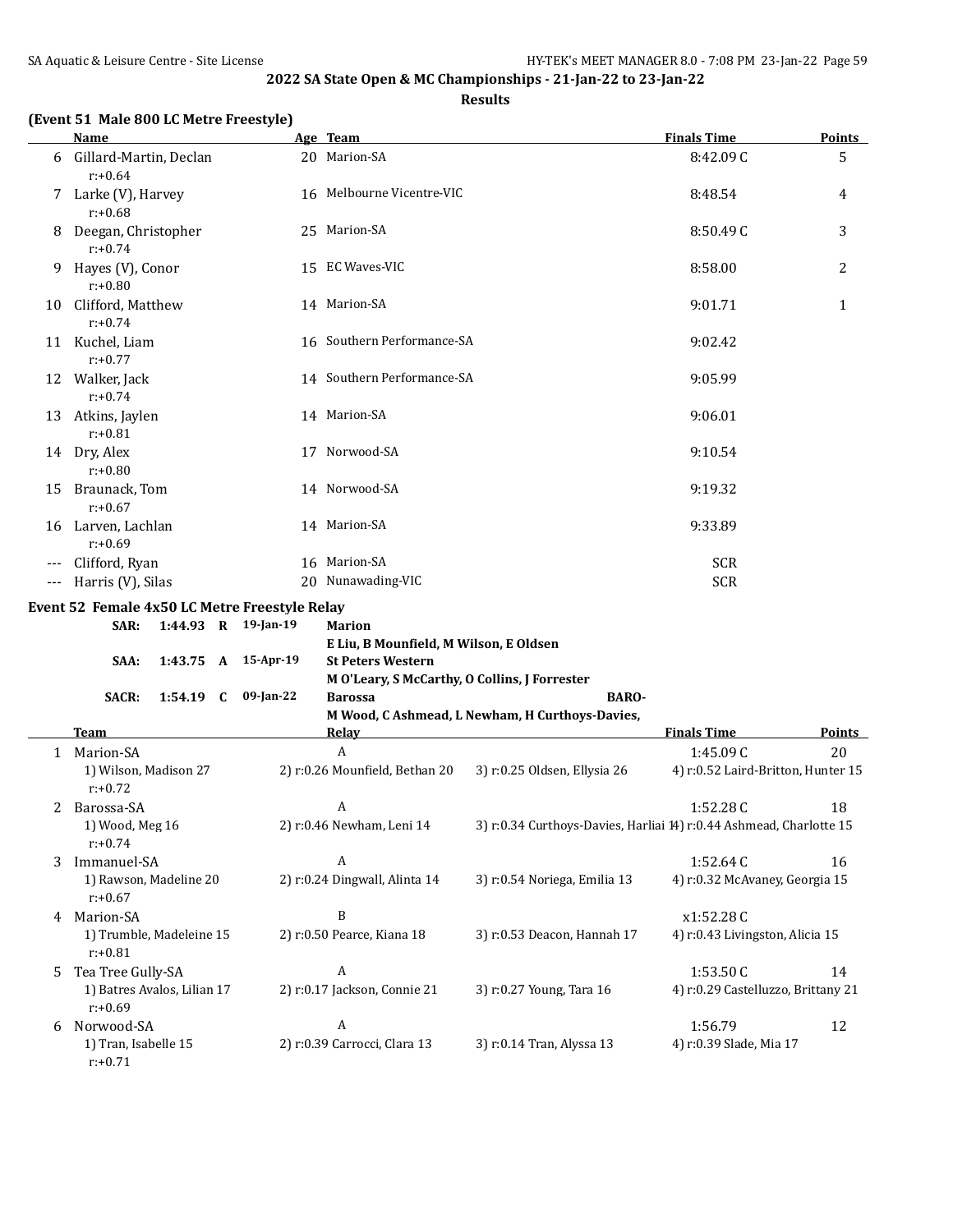|     | SAR:                                      |         |   | Event 53 Male 4x50 LC Metre Freestyle Relay<br>1:33.99 R 24-Jan-16 | <b>Marion</b>                         |                                                             |                                     |               |
|-----|-------------------------------------------|---------|---|--------------------------------------------------------------------|---------------------------------------|-------------------------------------------------------------|-------------------------------------|---------------|
|     |                                           |         |   |                                                                    | A Abood, P Elson, H Lewis, K Chalmers |                                                             |                                     |               |
|     | SAA:                                      |         |   | 1:33.90 A 24-Jan-16                                                | <b>Marion</b>                         |                                                             |                                     |               |
|     |                                           |         |   |                                                                    | A Abood, P Elson, H Lewis, K Chalmers |                                                             |                                     |               |
|     | <b>SACR:</b>                              | 1:41.67 | C | 10-Jan-21                                                          | <b>Silver City</b>                    | SCSC-                                                       |                                     |               |
|     |                                           |         |   |                                                                    |                                       | E Attard, J Cochrane-Adolfson, H Lewis, B Edmonds           |                                     |               |
|     | Team                                      |         |   |                                                                    | <u>Relay</u>                          |                                                             | <b>Finals Time</b>                  | Points        |
|     | 1 Marion-SA                               |         |   |                                                                    | A                                     |                                                             | 1:36.67C                            | 20            |
|     | 1) Temple, Matthew 22<br>$r: +0.68$       |         |   |                                                                    | 2) r:0.27 Incerti, Zac 25             | 3) r:0.62 Edwards, Oliver 20                                | 4) r:0.33 Luscombe, Harvey 17       |               |
| 2   | Norwood-SA                                |         |   |                                                                    | A                                     |                                                             | 1:42.65                             | 18            |
|     | 1) Gaertner, William 19<br>$r: +0.72$     |         |   |                                                                    | 2) r:0.18 Pearce, Matthew 18          | 3) r:0.54 Dry, Alex 17                                      | 4) r:0.17 Tsamaidis, Darcy 18       |               |
| 3   | Immanuel-SA                               |         |   |                                                                    | A                                     |                                                             | 1:42.74                             | 16            |
|     | 1) Gray, Keenan 17<br>$r: +0.75$          |         |   |                                                                    |                                       | 2) r:0.61 Coleman, Alexander 21 3) r:0.17 Hope, Brandon 23  | 4) r:0.21 Lambert, Henry 24         |               |
| 4   | Marion-SA                                 |         |   |                                                                    | B                                     |                                                             | x1:42.72                            |               |
|     | 1) Broniecki, Andre 18<br>$r: +0.71$      |         |   |                                                                    | 2) r:0.34 Stephenson, Flynn 15        | 3) r:0.32 Luscombe, Clancy 16                               | 4) r:0.10 Gillard-Martin, Declan 20 |               |
| 5.  | Starplex-SA                               |         |   |                                                                    | A                                     |                                                             | 1:43.66                             | 14            |
|     | 1) Herbst, Ethan 15<br>$r: +0.74$         |         |   |                                                                    | 2) r:-0.15 Crook, Ethan 19            | 3) r:0.48 Stubbings, Harrison 14 4) r:0.45 Plummer, Cody 14 |                                     |               |
|     | 6 Henley & Grange-SA                      |         |   |                                                                    | A                                     |                                                             | 1:45.06                             | 12            |
|     | 1) Zhang, Bowen 14<br>$r: +0.62$          |         |   |                                                                    | 2) r:0.48 Vien, Brian 15              | 3) r:0.32 Tran, Khai 14                                     | 4) r:0.19 Tran, Liem 15             |               |
| 7   | Tea Tree Gully-SA                         |         |   |                                                                    | A                                     |                                                             | 1:48.25                             | 10            |
|     | 1) Mcglashan, Declan 17<br>$r: +0.73$     |         |   |                                                                    | 2) r:0.04 Hodgkinson, Jake 19         | 3) r:-0.51 Piercey, Zack 15                                 | 4) r:0.33 Nitschke, Clinton 20      |               |
|     | Name                                      |         |   | Event 54 Female 100 LC Metre Butterfly Multi-Class                 | Age Team                              |                                                             | <b>Finals Time</b>                  | <b>Points</b> |
|     | 1 Fullgrabe, Jasmin S9                    |         |   |                                                                    | 16 Clovercrest-SA                     |                                                             | 1:19.83                             | 10            |
|     | $r: +0.85$                                |         |   |                                                                    |                                       |                                                             |                                     |               |
| *2  | Taylor (V), Nicole S15<br>$r: +0.79$      |         |   |                                                                    | 15 Griffith Swimming-NSW              |                                                             | 1:18.23                             | 9             |
|     | *2 Willett, Emily S7                      |         |   |                                                                    | 15 Onkaparinga-SA                     |                                                             | 1:58.43                             | 8             |
|     |                                           |         |   | Event 54 Male 100 LC Metre Butterfly Multi-Class                   |                                       |                                                             |                                     |               |
|     |                                           |         |   | Name Age Team                                                      |                                       |                                                             | <b>Finals Time</b>                  | <b>Points</b> |
|     | *1 Pearse (V), Col S10                    |         |   |                                                                    | 18 Nunawading-VIC                     |                                                             | 59.10                               | 10            |
|     | $r: +0.65$                                |         |   |                                                                    |                                       |                                                             |                                     |               |
|     | *1 Mccarthy, Mattias S12<br>$r: +0.81$    |         |   |                                                                    | 16 Marion-SA                          |                                                             | 1:18.17                             | 8             |
|     | *2 Layton (V), Nicholas S15<br>$r: +0.72$ |         |   |                                                                    | 19 Western Melbourne Propulsion-VIC   |                                                             | 56.51                               | 9             |
|     | *2 Bettens, Bradley S14<br>$r: +0.85$     |         |   |                                                                    | 30 Henley & Grange-SA                 |                                                             | 1:34.60                             | 7             |
|     |                                           |         |   | Event 55 Female 100 LC Metre Breaststroke Multi-Class              |                                       |                                                             |                                     |               |
|     | Name                                      |         |   |                                                                    | Age Team                              |                                                             | <b>Finals Time</b>                  | <b>Points</b> |
|     | *1 Taylor (V), Nicole SB15                |         |   |                                                                    | 15 Griffith Swimming-NSW              |                                                             | 1:24.25                             | 9             |
|     | $r: +0.83$                                |         |   |                                                                    |                                       |                                                             |                                     |               |
|     | *1 Willett, Emily SB6                     |         |   |                                                                    | 15 Onkaparinga-SA                     |                                                             | 2:10.77                             | 10            |
| 3   | Miller (V), Olivia SB14                   |         |   |                                                                    | 18 Shepparton-VIC                     |                                                             | 2:12.91                             | 7.50          |
|     | $r: +0.91$                                |         |   |                                                                    |                                       |                                                             |                                     |               |
| --- | Taylor, Zara SB14                         |         |   |                                                                    | 26 Great Southern-SA                  |                                                             | <b>SCR</b>                          |               |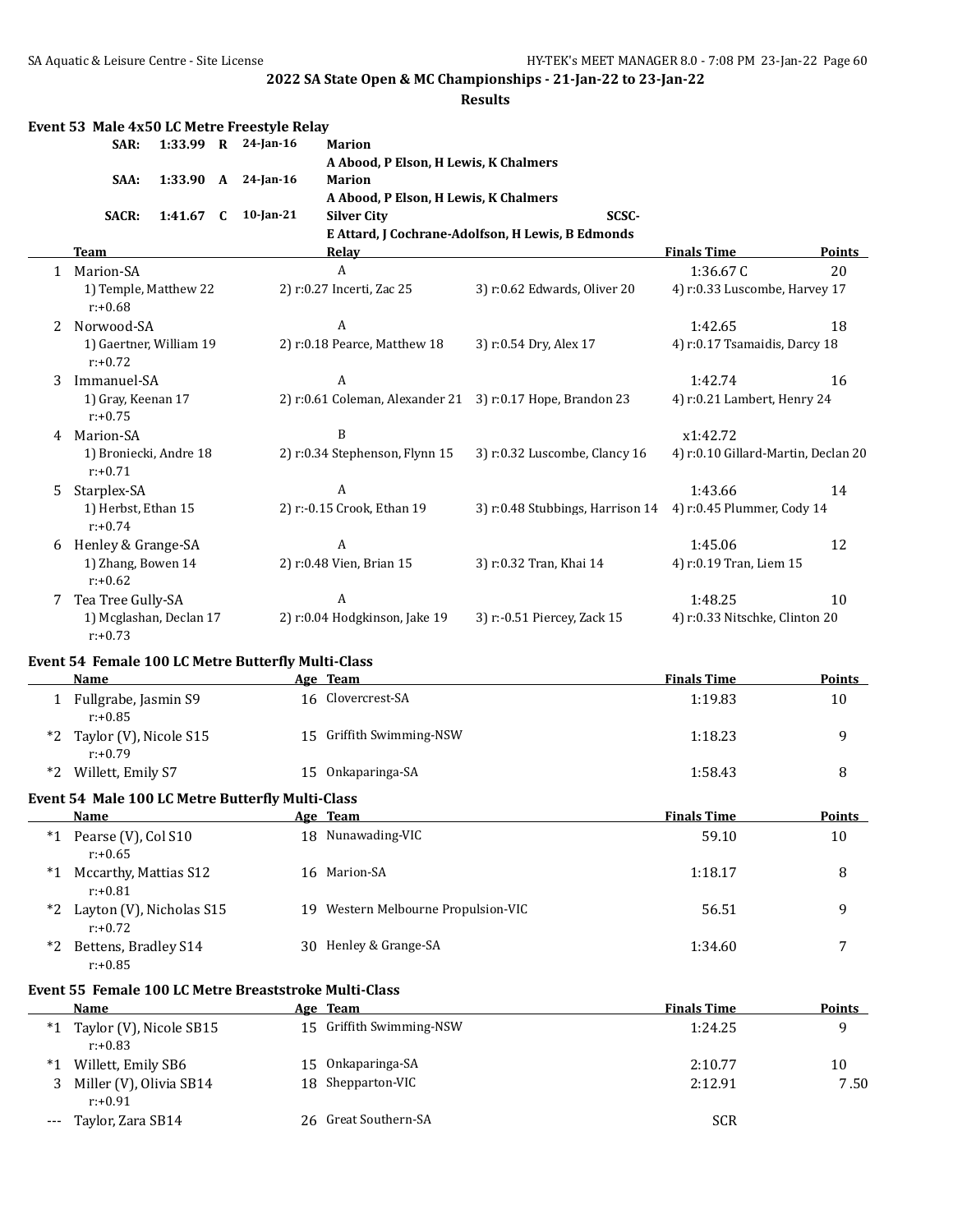|              | Event 55 Male 100 LC Metre Breaststroke Multi-Class<br>Name |                     |              |              |    | Age Team                                        |                                                                       | <b>Finals Time</b>                        | Points        |
|--------------|-------------------------------------------------------------|---------------------|--------------|--------------|----|-------------------------------------------------|-----------------------------------------------------------------------|-------------------------------------------|---------------|
|              | 1 Wilkins, Charlie SB18<br>$r: +0.79$                       |                     |              |              |    | 22 Onkaparinga-SA                               |                                                                       | 1:46.43                                   | 10            |
| 2            | Morley, Samuel SB9<br>$r: +0.72$                            |                     |              |              |    | 15 Onkaparinga-SA                               |                                                                       | 1:32.07                                   | 9             |
|              | Bettens, Bradley SB14<br>$r: +0.89$                         |                     |              |              |    | 30 Henley & Grange-SA                           |                                                                       | 2:17.17                                   | 8             |
| $---$        | Pearse (V), Col SB9                                         |                     |              |              | 18 | Nunawading-VIC                                  |                                                                       | <b>SCR</b>                                |               |
|              | Rodeghiero, Dylan SB9                                       |                     |              |              | 23 | Henley & Grange-SA                              |                                                                       | <b>SCR</b>                                |               |
| $---$        | Smith (V), Kaden SB14                                       |                     |              |              | 18 | Campbelltown-NSW                                |                                                                       | <b>SCR</b>                                |               |
|              | Event 56 Female 4x50 LC Metre Medley Relay                  |                     |              |              |    |                                                 |                                                                       |                                           |               |
|              | SAR:                                                        | 1:54.98 R           |              | 24-Jan-16    |    | <b>Marion</b>                                   |                                                                       |                                           |               |
|              |                                                             |                     |              |              |    | Z Williams, S Hunter, E Oldsen, E Liu           |                                                                       |                                           |               |
|              | SAA:                                                        | 1:54.98             | A            | 24-Jan-16    |    | <b>Marion</b>                                   |                                                                       |                                           |               |
|              | <b>SACR:</b>                                                | 2:09.07             | -C           | 08-Jan-22    |    | Z Williams, S Hunter, E Oldsen, E Liu           | <b>BARO-</b>                                                          |                                           |               |
|              |                                                             |                     |              |              |    | <b>Barossa</b>                                  | H Curthoys-Davies, C Ashmead, L Newham, M Wood                        |                                           |               |
|              | Team                                                        |                     |              |              |    | <b>Relay</b>                                    |                                                                       | <b>Finals Time</b>                        | <b>Points</b> |
| $\mathbf{1}$ | Marion-SA                                                   |                     |              |              |    | A                                               |                                                                       | 1:57.37C                                  | 20            |
|              | 1) Wilson, Madison 27<br>$r: +0.58$                         |                     |              |              |    |                                                 | 2) r:0.23 Trumble, Madeleine 15 3) r:0.14 Oldsen, Ellysia 26          | 4) r:0.13 Mounfield, Bethan 20            |               |
| 2            | Norwood-SA                                                  |                     |              |              |    | A                                               |                                                                       | 2:01.98C                                  | 18            |
|              | 1) Tran, Isabelle 15<br>$r: +0.61$                          |                     |              |              |    | 2) r:0.28 Williams, Alana 18                    | 3) r:0.30 White, Emily 18                                             | 4) r:0.39 Bahr, Arabella 15               |               |
| 3            | Barossa-SA                                                  |                     |              |              |    | A                                               |                                                                       | 2:04.81C                                  | 16            |
|              | 1) Curthoys-Davies, Harliai 19<br>$r: +0.62$                |                     |              |              |    | 2) r:0.35 Ashmead, Charlotte 15                 | 3) r:0.52 Newham, Leni 14                                             | 4) r:0.56 Wood, Meg 16                    |               |
| 4            | Marion-SA<br>1) Livingston, Alicia 15                       |                     |              |              |    | B<br>2) r:0.45 Natt, Katie 15                   | 3) r:0.38 Laird-Britton, Hunter 15 4) r:0.51 Deacon, Hannah 17        | x2:05.50C                                 |               |
|              | $r: +0.55$<br>Tea Tree Gully-SA                             |                     |              |              |    | A                                               |                                                                       | 2:07.90C                                  | 14            |
| 5            | 1) Jackson, Connie 21<br>$r: +0.57$                         |                     |              |              |    | 2) r:0.23 Schultz, Isabel 19                    | 3) r:0.40 Castelluzzo, Brittany 21 4) r:0.52 Batres Avalos, Lilian 17 |                                           |               |
| 6            | Immanuel-SA                                                 |                     |              |              |    | A                                               |                                                                       | 2:08.26C                                  | 12            |
|              | 1) Dingwall, Alinta 14<br>$r: +0.68$                        |                     |              |              |    | 2) r:0.14 Rawson, Madeline 20                   | 3) r:0.42 Noriega, Emilia 13                                          | 4) r:0.54 McAvaney, Georgia 15            |               |
|              | Event 57 Male 4x50 LC Metre Medley Relay<br>SAR:            | 1:42.43 R 24-Jan-15 |              |              |    | <b>Marion</b>                                   |                                                                       |                                           |               |
|              |                                                             |                     |              |              |    | <b>B Edmonds, J Palmer, K Chalmers, H Lewis</b> |                                                                       |                                           |               |
|              | SAA:                                                        | 1:42.43             | $\mathbf{A}$ | $24$ -Jan-15 |    | <b>Marion</b>                                   |                                                                       |                                           |               |
|              |                                                             |                     |              |              |    | <b>B Edmonds, J Palmer, K Chalmers, H Lewis</b> |                                                                       |                                           |               |
|              | <b>SACR:</b>                                                | $1:55.34$ C         |              | 09-Jan-21    |    | <b>Silver City</b>                              | SCSC-                                                                 |                                           |               |
|              | Team                                                        |                     |              |              |    |                                                 | B Edmonds, J Cochrane-Adolfson, H Lewis, E Attard                     | <b>Finals Time</b>                        | <b>Points</b> |
|              | 1 Marion-SA                                                 |                     |              |              |    | <b>Relay</b><br>$\boldsymbol{A}$                |                                                                       | 1:45.24C                                  | 20            |
|              | 1) Luscombe, Clancy 16<br>$r: +0.59$                        |                     |              |              |    | 2) r:0.14 Lightfoot, Thomas 19                  | 3) r:0.22 Temple, Matthew 22                                          | 4) r:0.19 Incerti, Zac 25                 |               |
|              | 2 Norwood-SA                                                |                     |              |              |    | A                                               |                                                                       | 1:47.25C                                  | 18            |
|              | 1) Mclachlan, Fergus 17<br>$r: +0.61$                       |                     |              |              |    | 2) r:0.32 Gaertner, William 19                  | 3) r:0.29 Kioussis, Connor 21                                         | 4) r:0.11 Caton, Noah 17                  |               |
| 3.           | Immanuel-SA                                                 |                     |              |              |    | A                                               |                                                                       | 1:52.83C                                  | 16            |
|              | 1) Gray, Keenan 17<br>$r: +0.67$                            |                     |              |              |    |                                                 | 2) r:0.29 Coleman, Alexander 21 3) r:0.26 Hope, Brandon 23            | 4) r:0.07 Lambert, Henry 24               |               |
| 4            | Marion-SA<br>1) Gillard-Martin, Declan 20<br>$r: +0.51$     |                     |              |              |    | B<br>2) r:0.37 Broniecki, Andre 18              | 3) r:0.30 Clifford, Ryan 16                                           | x1:52.49C<br>4) r:0.40 Edwards, Oliver 20 |               |